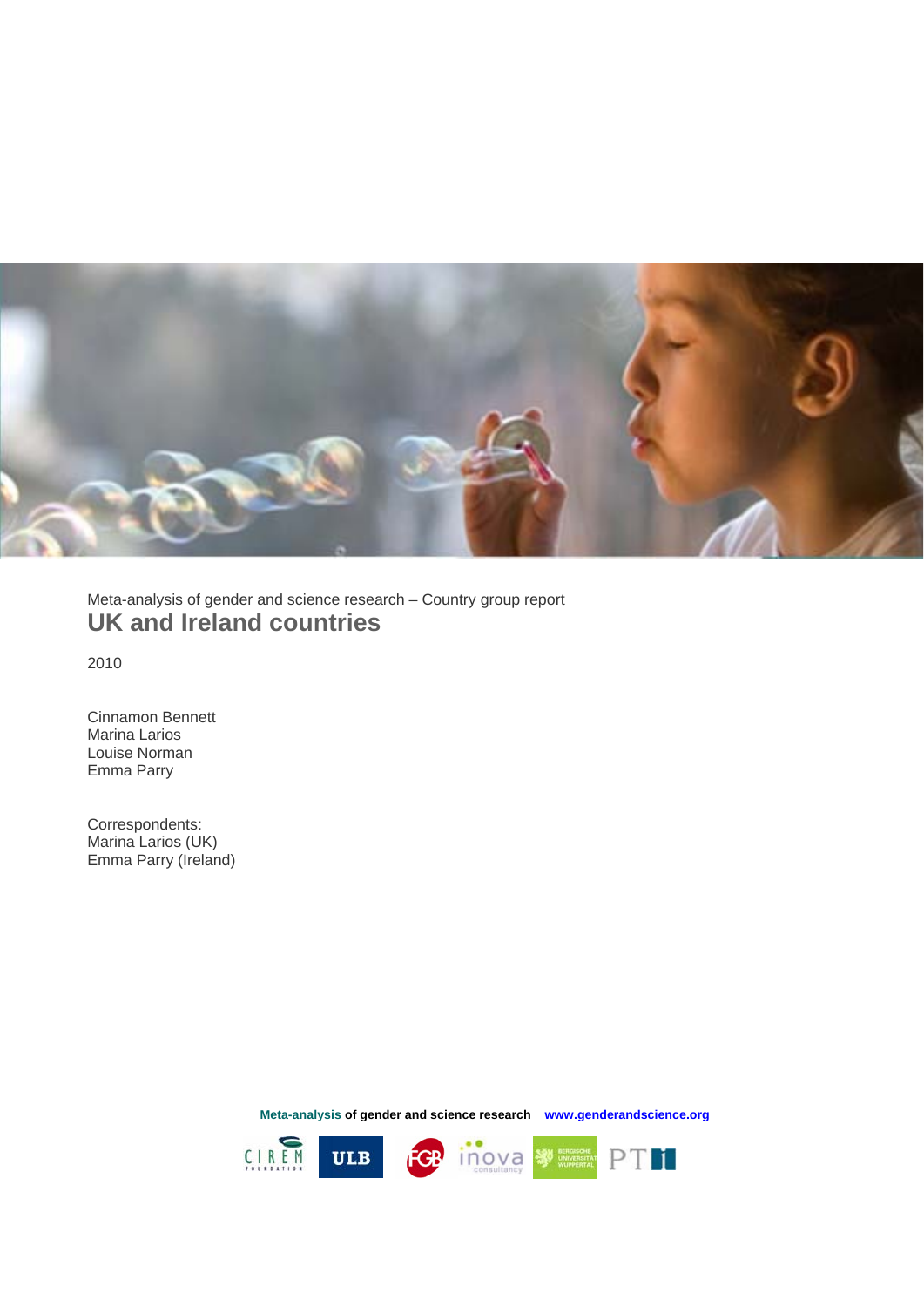This is one of the thematic reports of the study *Meta-analysis of gender and science research*, a project of the 7th RTD Framework Programme of the European Union (RTD-PP-L4-2007-1), commissioned by DG Research to the consortium led by CIREM (Spain) and made up of Université Libre de Bruxelles (Belgium), Inova Consultancy Ltd. (United Kingdom), Fondazione Giacomo Brodolini (Italy), Bergische Universität Wuppertal (Germany) and Politikatörténeti Intézet KHT (Hungary). The study was carried out between 2008 and 2010.

The purpose of the study was to collect and analyse research on horizontal and vertical gender segregation in research careers, as well as the underlying causes and effects of these two processes.

The objectives of the study were to:

- Provide an exhaustive overview and analysis of research on gender and science carried out at the European, national, and regional levels.
- Make the study results accessible to researchers and policy-makers via an informed bibliography (online database) and a set of reports.
- Steer policy-making on gender and science and define future research priorities within the Framework Programme, in particular through good practice examples and gap analysis in the various research topics.

For the purposes of the study, 'science' was understood in its broadest meaning, including social sciences and humanities as well as research and technological development.

The study covered the research on gender and science produced between 1980 and 2008, in all European languages, in 33 countries: the 27 EU Member States as well as 6 Associated Countries to the Seventh Framework Programme for Research and Technological Development (FP7) (Croatia, Iceland, Israel, Norway, Switzerland, and Turkey).

The study produced five country-group reports, seven topic reports and the final synthesis report:

| <b>Country-group reports</b>                              | <b>Authors</b>                                                                                                                                                                                                   |  |  |  |
|-----------------------------------------------------------|------------------------------------------------------------------------------------------------------------------------------------------------------------------------------------------------------------------|--|--|--|
| Continental countries                                     | Hafsatou Diallo, Danièle Meulders, Síle O'Dorchai & Robert Plasman                                                                                                                                               |  |  |  |
| Eastern countries                                         | Mária Palasik, Nikolina Sretenova, Robert Takács & Núria Vallès                                                                                                                                                  |  |  |  |
| Nordic countries                                          | Seppo Roivas                                                                                                                                                                                                     |  |  |  |
| Southern countries                                        | Elisabetta Addis & Costanza Pagnini                                                                                                                                                                              |  |  |  |
| United Kingdom and Ireland                                | Cinnamon Bennett, Marina Larios, Louise Norman & Emma Parry                                                                                                                                                      |  |  |  |
| <b>Topic reports</b>                                      | <b>Authors</b>                                                                                                                                                                                                   |  |  |  |
| Horizontal and vertical segregation                       | Danièle Meulders, Robert Plasman, Audrey Rigo & Síle O'Dorchai                                                                                                                                                   |  |  |  |
| Gender wage gap and funding                               | Danièle Meulders, Síle O'Dorchai, Robert Plasman & Audrey Rigo                                                                                                                                                   |  |  |  |
| Stereotypes and identity                                  | Felizitas Sagebiel & Susana Vázquez-Cupeiro                                                                                                                                                                      |  |  |  |
| Science as a labour activity                              | Maria Caprile & Núria Vallès                                                                                                                                                                                     |  |  |  |
| Scientific excellence                                     | Elisabetta Addis with the assistance of Costanza Pagnini                                                                                                                                                         |  |  |  |
| Gendered innovations                                      | Londa Schiebinger, Ineke Klinge, Addison Arlow & Sarah Newman                                                                                                                                                    |  |  |  |
| Policies towards gender equity in<br>science and research | Cecilia Castaño, Jörg Müller, Ana Gonzalez & Rachel Palmen                                                                                                                                                       |  |  |  |
| <b>Synthesis report - Authors</b>                         |                                                                                                                                                                                                                  |  |  |  |
|                                                           | Maria Caprile (coord.), Elisabetta Addis, Cecilia Castaño, Ineke Klinge, Marina Larios, Danièle Meulders,<br>Jörg Müller, Síle O'Dorchai, Mária Palasik, Robert Plasman, Seppo Roivas, Felizitas Sagebiel, Londa |  |  |  |

All the reports and the online database (Gender and Science Database, GSD) are available at the website of the

study: **www.genderandscience.org**

Schiebinger, Núria Vallès, Susana Vázquez-Cupeiro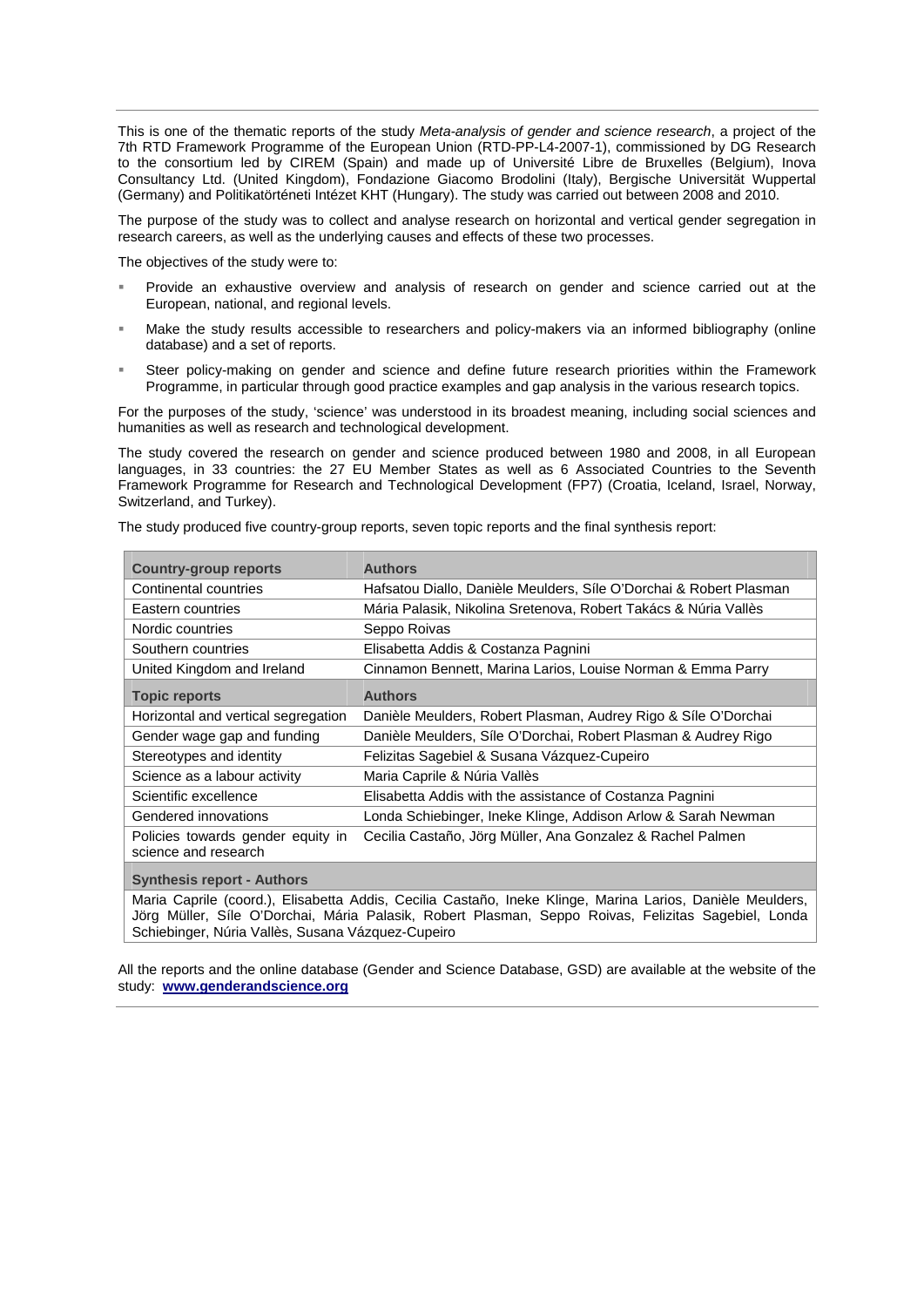## **Executive Summary**

#### **Introduction**

This report presents a review of the Anglo-Saxon literature catalogued in the *Gender and Science Database GSD.* These publications explore the situation in the United Kingdom (UK) and Ireland, spanning the last three decades. In the UK and Ireland scientific endeavour is captured by the abbreviations SET; Science Engineering and Technology or STEM; Science, Technology, Engineering and Mathematics. Whilst these abbreviations include subjects as diverse as Medicine and Building and Planning they do not include Economics or Psychology which are defined as Social Sciences.

The literature about gender and science is not equivalent in the UK and Ireland. The majority of publications are concerned with the UK experience. This can be explained by the historical development of Ireland's economy and scientific labour force, which lagged behind that of the UK and then in the last decade has been dominated by inward investment and migration of skilled workers into high technology sectors. Although Irish research is under-developed, robust political and legislative commitments to gender mainstreaming in Ireland provide a helpful context for future academic investigation.

The areas of interest pursued by UK researchers have been shaped by a number of drivers including: politicians' concerns for the country to remain globally competitive through scientific innovation delivered by a skilled workforce; lobbyists' campaigns for equal rights for women employees; and female academics' challenges to the cultures and practices of their own science disciplines. The feminist perspective informing much of this work has supported a primary focus on *women's* experiences under the heading of 'gender'.

#### **Features of the Anglo-Saxon research literature**

#### *Political debates about gender and science*

The literature has been grouped into three phases or positions, which loosely map onto each decade. This typology has drawn heavily on the analysis provided by Cronin and Roger's examination of initiatives in the UK Higher Education sector (Cronin and Roger 1999) and Glover's consideration of consecutive policy phases across all science sectors (Glover 2001). The emerging critique of each position has informed the development of the subsequent position, producing overlaps between them. The positions are:

- *Recognition of SETs' economic contribution and the need to attract more scientists (1980s)* Theories of gender socialisation and assumptions about the popular image of science as unattractive, prompted the actions to encourage a greater number of female entrants into science qualifications and careers. This literature problematises the nature of women's aspirations rather than the nature of scientific ontology, pedagogy or occupations.
- *Recognition of the 'female condition' and the need to level the playing field (1990s)* This position draws on wider debates about discriminatory practices, equality of access to opportunities applying them to academic organisations and scientific workplaces. There is a focus on organisational change.
- *Recognition of scientific gender bias and the need to re-examine norms and values (2000s)* Critiques of the previous positions provide a body of evidence to challenge the objectivity of science itself; arguing that SET incorporates male values, practices and theories because of its history, practitioners and locations. Rather than women being deficient and choosing not to take up the opportunities on offer to fulfil their potential, they are under-represented because of an unrecognised inherent bias in the social construction of SET environments.

The report highlights the lead provided by the European Union in valuing the contribution of all three positions as the means to reach the goal of gender equality in science.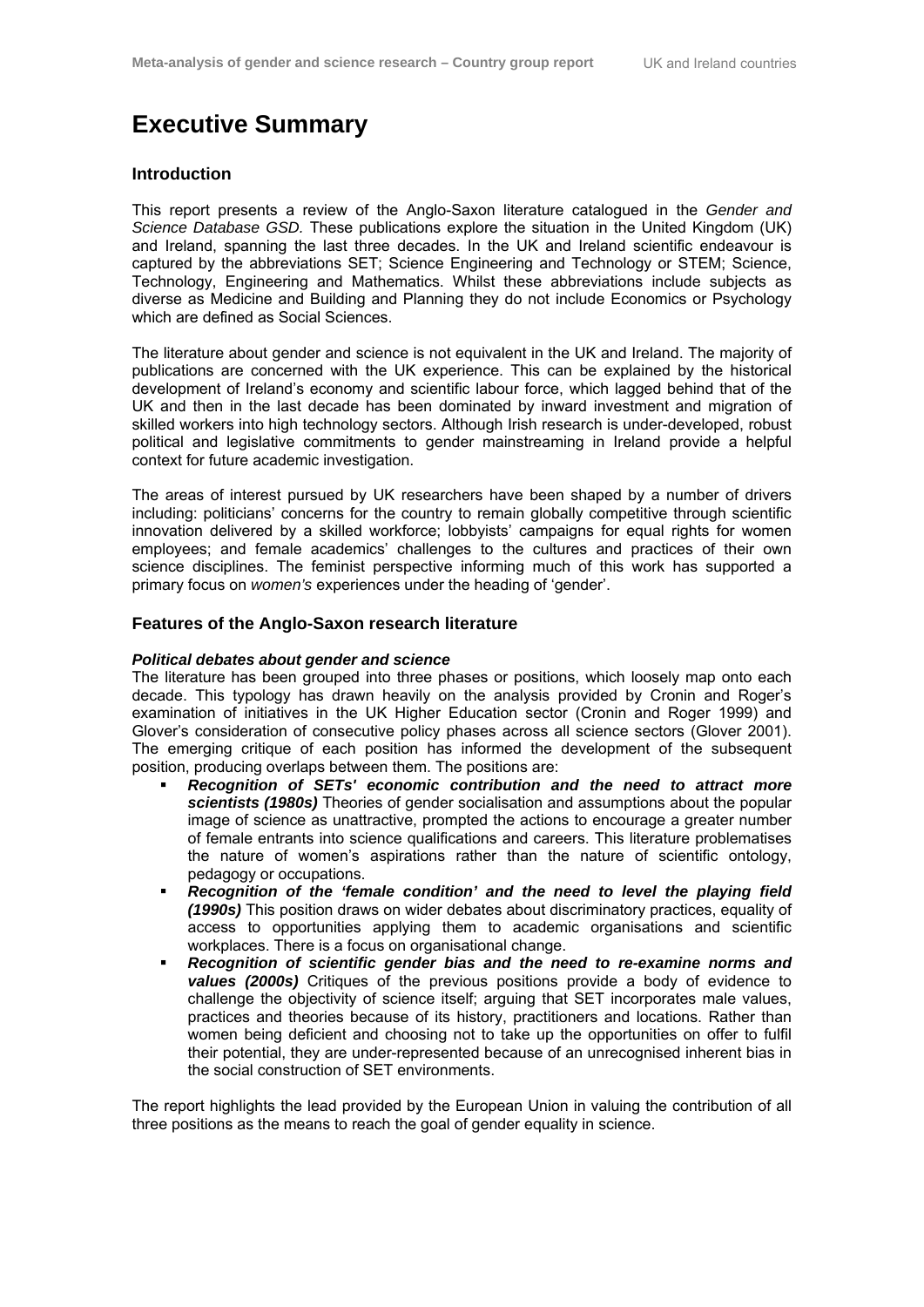#### *Data and methodological approaches*

The literature draws on different sources of data and methodological approaches according to the three positions raised by the political debate. For example, in the 1980s, a focus on the need to attract more individuals into science directed research towards science education, and statistical data analysis of pupil/student subject choices, academic achievement and progression by sex. A decade later as attention shifted to organisational practices, women's experiences of employment began to be examined using qualitative methodologies and documentary analysis has been applied to organisational policies. Case studies, qualitative interviewing and textual analysis became more prominent from 2000 as more questions were asked about women's motivations, and the 'norms' and values of scientific knowledge creation came to be scrutinised.

#### *Topics covered in the GSD*

The GSD has catalogued publications under a series of conceptual topic headings. These are: horizontal segregation, vertical segregation, pay and funding, science as a labour activity, scientific excellence, gender in research contents and policies towards gender equality.

- Most prominent topics: horizontal segregation 51.2%; stereotypes and identity 57.4% (examining women's entry and attitudes towards science) and vertical segregation 45.1% (encapsulating women's retention and career advancement).
- Publications covering science as a labour activity are almost exclusively focused on women's management of work/family commitments than on organisational cultures, which is a relatively new area of research.
- 65.4% of publications address the topics in relation to all the science sectors. Of the 34.6% which focus on specific sectors, the majority (83.1%) are concerned with developments Higher Education. Private/non-profit and business / enterprise sectors feature in only 2.5% and 18.3% respectively of single sector publications.
- There is inconsistent research by scientific field reflecting the sporadic interest of women scientists to challenge their disciplinary norms.
- UK methodological approaches are broadly inline with those of all GSD countries, with the exception of qualitative research techniques which have been used more extensively to capture, compare and contrast scientists' perceptions and experiences.

#### **Findings and gaps**

#### *Horizontal segregation*

Girls' and boys' engagement with science education begins to decline as they enter secondary school coinciding with a general lack of interest in school rather than a rejection of science. Numbers of exam entrants are maintained pre-16 as the selection of science qualifications is mandatory in many schools, but then suffers a drop at 'A' Level entry. Girls' 'A' Level entry is smaller than that of boys, and although they achieved higher grades in these qualifications, these statistics indicate the beginning of the narrowing of the science career 'pipeline' for women. There are notable research gaps:

- Whilst there has been prolonged and targeted funding in the UK to tackle the gendered selection of science qualifications and careers there is very little evaluation of what has worked and why for either sex.
- There is a lack of research into the detail of horizontal segregation. For example, comparisons of women's employment in academia versus industry, or the public sector (their choice of sector, entry level grade, experiences, attrition rates) and the non traditional entry routes taken by women and men from manual trades to SET professional occupations.

#### *Vertical segregation, pay and funding*

In the UK and Ireland senior positions are dominated by men, even in occupations where women are as numerous as men. Attention has been focused on women's professional careers, and the extent to which they have been able to advance to senior levels and secure funding, focusing on the personal and structural barriers they have experienced, particularly those relating to their caring commitments. The gendered nature of organisations is well developed in sociological literature but less so in the literature of the GSD concerned with science organisations, for example more research is needed on:

- The situation of women working below their proven potential, linked to part-time work.
- The feminisation of occupations which are family friendly.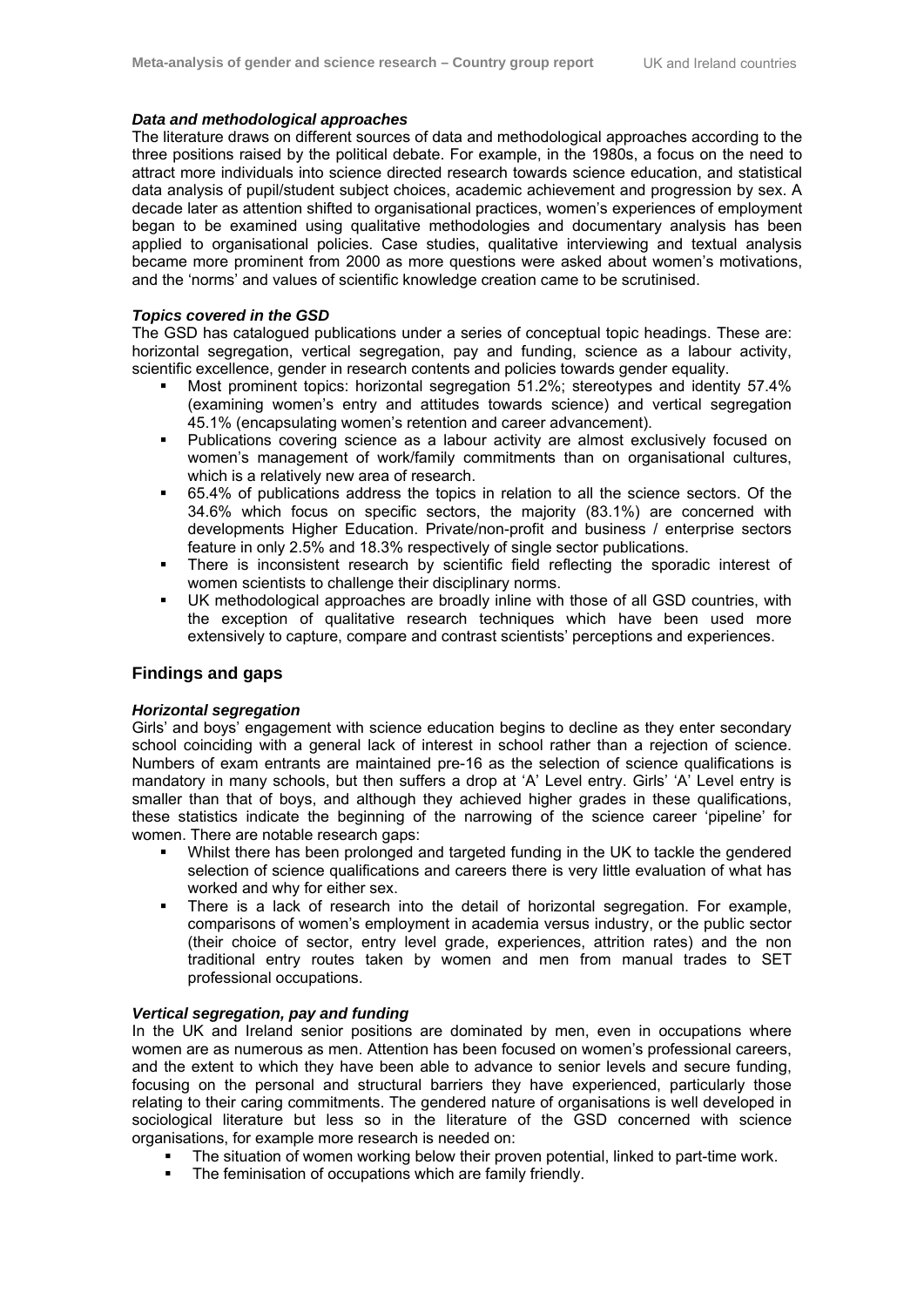The operation of male networks and their associated cultures.

It is likely that many men struggle to progress in dominant masculine environments (Connell 1987) but this research has not yet been undertaken in any science discipline.

#### *Stereotypes and identity*

The investigation of sex-role stereotypes and identity has been used to explain horizontal segregation in education: pupils' choice of subjects to study at school and university and their experiences in the science classroom. Explanations of vertical segregation have included an examination of gendered stereotypes in the workplace and women's experience and ways of coping with them through the adoption of particular identities.

- Theoretical and empirical research is needed to elucidate further the ways in which gendered binary dualisms expressed through stereotypes, operate in different science disciplines, following the insights provided by the work of Faulkner (2000) and others in the field of Engineering.
- As part of this focus, pupils', students' and employees' acceptance of stereotypes and adoption of gender appropriate identities should be studied for different age cohorts and from the perspective of ethnicity and socio-economic group.
- Whilst there is a growing literature about gendered pedagogy, a systematic evaluation of gender-aware teaching, and in particular, subject content and single-sex classrooms is needed to identify why and how this can further benefit girls and boys.
- Career choices which spin off from experiences of learning are also relatively underresearched, particularly the lag between popular notions of scientists and scientific workplaces and their contemporary reality.

#### *Science as a labour activity*

Literature relating to scientific occupations, workplaces and the practice therein has mainly concentrated on issues of vertical segregation. The most prominent conceptual model to explain women's place in science employment is that of the 'career pipeline' which is said to narrow with seniority as a variety of pressures force women out. There are very few studies which examine men's experience of scientific employment, in most cases their experience is assumed to be a homogeneous 'norm'. Other features of the literature include:

- Almost exclusive focus on professional non-manual occupations.
- A focus on women's experience and pursuit of 'work life balance'. Many of these studies are interested in women's preferences and choices but fail to analyse in detail the systems and structures which act to constrain them *in science organisations*.
- Since 1990s research interests have widened to consider the global science labour market including the impacts of the migration of skilled labour, and rapid technological change. Research on Higher Education jobs has looked at managerialism and entrepreneurialism, and includes the commercialisation of scientific discoveries.

#### *Scientific excellence*

Demonstrating the achievement of scientific excellence is arguably the biggest hurdle to the most senior and prestigious positions in the scientific hierarchy. It is also a significant determinant of pay. Its definition and the process of assessment are therefore contentious and have been scrutinised for gender bias, as debates about the neutrality of science and women's vertical segregation have been highlighted. The debate in the UK and Ireland has focused on the relative achievements of female and male academics, by discipline, in terms of: their participation in the evaluation processes (criteria setting, scoring, refereeing, journal editing); frequency and volume of research funding applications and success; and their published output. Further empirical research is needed to guide policy intervention. This could include:

- Managerial practices in Higher Education which normalise the pressure on academics to 'publish or perish', undervaluing alternative contributions to the running of successful departments.
- Women's awareness of a gendered bias and hence their decisions about how best to deploy their effort for maximum return.
- Longitudinal research to establish the points of greatest harm and the culminative effect of systemic gender bias over an individual's life time.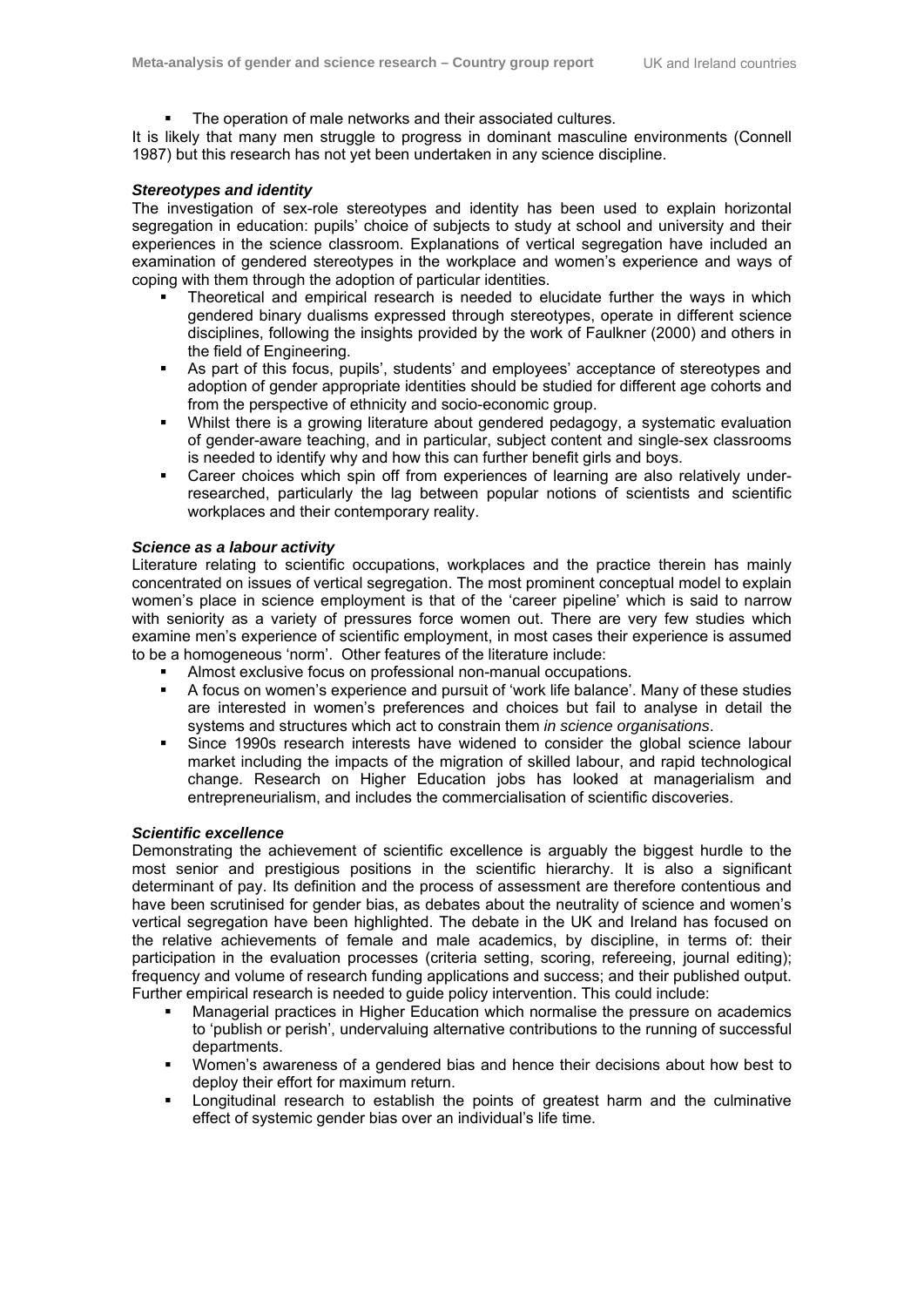#### *Gender in research context*

This topic is pivotal both for debates about excellence in science and the development of policy. Its starting point is the acknowledgement that science is a social activity which takes place within a social structure (Buckingham-Hatfield 2000). Hence our understanding of what can be said to exist and the ways we make sense of similar phenomena is socially constructed and therefore transmutable over time, rather than fixed and essential. Undertaking research from this perspective demands a reflexive view of what it is possible to know. Feminists have argued that unequal gender power relations have resulted in scientific agendas which privilege male interests. The following actions are recommended:

- Further documentary analysis of women's past achievements in science to produce a more accurate and enriched account of historical scientific development.
- Extending research addressing 'diversity' in science education and occupations.
- More empirical research into the ways in which organisations and individuals use the claim of 'objectivity' (knowingly, unwittingly) to reinforce stereotypes and practices.
- Compilation of good practice examples of reflexive scientific research and clarification of which methods and ethical undertakings can be most appropriately applied from social science to science settings.

#### *Policies towards gender equality in science*

There is a thorough analysis of the ideological underpinning of UK gender equality policies across the three decades; far fewer publications focus solely on policies for gender equality *in science*. Of these, the majority tackle issues within single science disciplines, in particular women's recruitment (position 1 focus). A subset of publications are concerned with the policy instruments, describing localised single programmes and the impact which participants report they have had on their careers. A few publications take a comparative or retrospective view reflecting on a number of different instruments / projects in order to identify criteria for success and the scope for replication and up-scaling. There has been very little evaluation research focusing on the policies and programmes put in place in the UK and Ireland to achieve greater gender equality in scientific research. There is no account of the impact that different decades of policies have achieved in quantitative terms, although there are many personal case studies of participating women's experiences and career trajectories.

#### **Conclusions**

- A systematic approach to the collection of statistical data at a national level is required, including mandatory data collection for all funded interventions, the standardisation and consistent use of indicators and more effective synthesis of existing data sets.
- Whilst there has been prolonged and targeted funding in the UK to tackle gender segregation in science there is very little evaluation of what has worked and why. This is a significant weakness as lessons are failing to be learnt and opportunities to share good practice are being lost.
- The majority of work on segregation in science has been carried out by academics, studying public institutions. Very little research has examined the experiences of women and men working in private sector organisations.
- The experience and career development of women and men working in manual trades and as self employed individuals is largely absent from the literature, as are the trajectories of those who enter the science professions via these routes.
- A reseach focus on men in SET is absent from the literature, except in a minority of publications discussing boys' under achievement in schools. The choices which men make and the ways in which masculine cultures are changing or can be changed should be an area for ongoing research.
- Research which has addressed 'diversity' in science (education and occupations) should be extended to consider the educational outcomes, recruitment and advancement of different groups of women and men.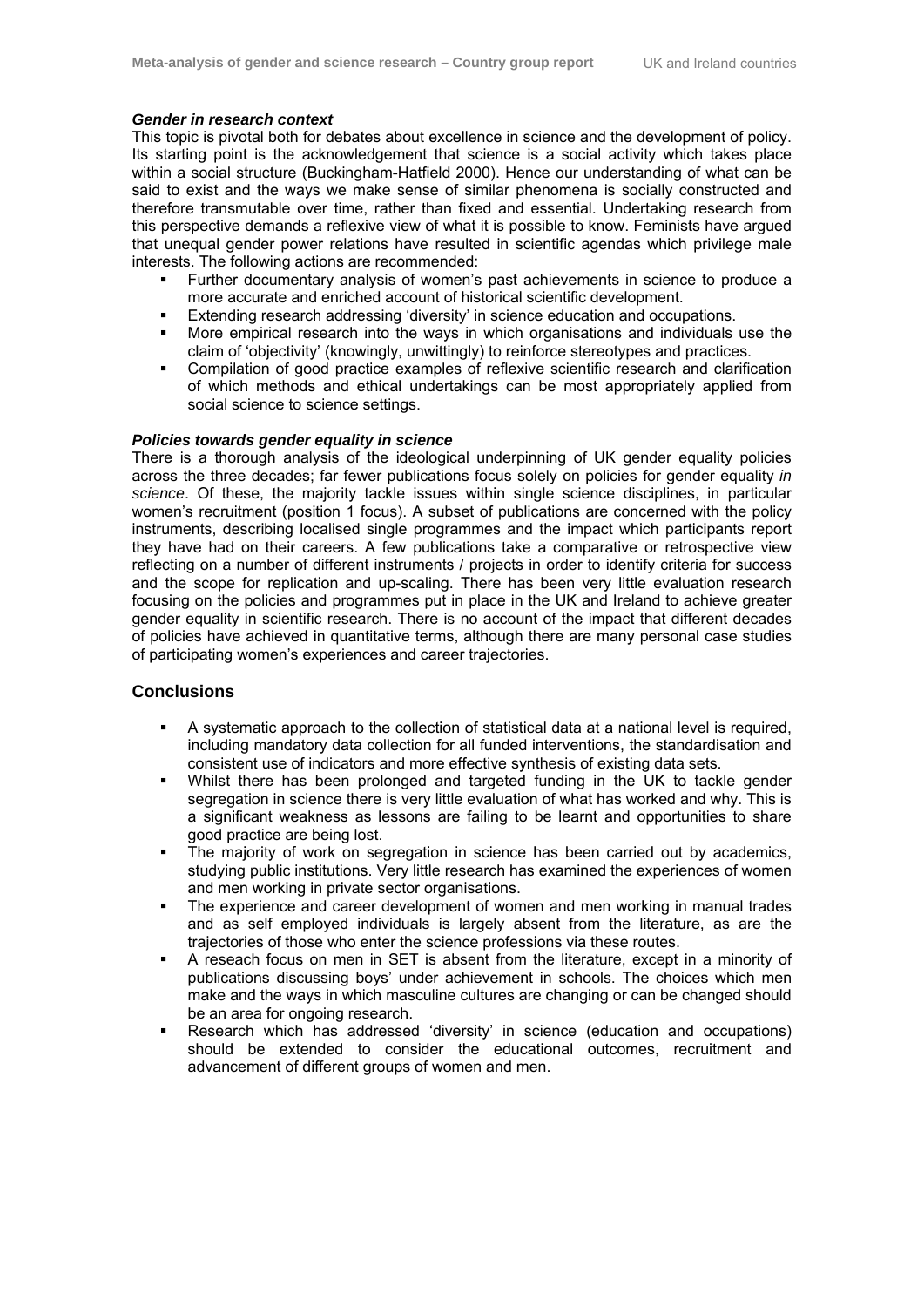# **Table of Contents**

| 1. |     | Introduction                                                                          | 1                        |
|----|-----|---------------------------------------------------------------------------------------|--------------------------|
|    | 1.1 | Women's position in the labour market                                                 | $\boldsymbol{2}$         |
|    |     | Archaeology of gender segregation in the UK                                           | $\overline{c}$           |
|    |     | Gender segregation in the nascent labour market in Ireland                            | 3                        |
|    |     | Science - a key element of the Anglo-Saxon economies                                  | $\overline{\mathcal{A}}$ |
| 2. |     | Main political debate on gender and science from 1980-2007                            | $\overline{\mathbf{5}}$  |
|    | 2.1 | Women's professional scientific careers                                               | $\mathbf 5$              |
|    | 2.2 | UK trends in political debates in the UK                                              | $\,6\,$                  |
|    |     | Recognition of SET's economic contribution and the need to attract more               | 6                        |
|    |     | scientists: Position 1                                                                |                          |
|    |     | Critique of Position 1                                                                | $\overline{7}$           |
|    |     | Recognition of the 'female condition' and the need to level the playing field:        | $\overline{7}$           |
|    |     | Position 2                                                                            |                          |
|    |     | Critique of Position 2                                                                | 10                       |
|    |     | Recognition of scientific gender bias and the need to re-examine norms and            | 10 <sup>°</sup>          |
|    |     | values: Position 3                                                                    |                          |
|    |     | Current political debates: where next?                                                | 11                       |
|    | 2.3 | Trends in political debates on gender and science in Ireland                          | 14                       |
| 3. |     | Horizontal and vertical segregation in scientific careers: main trends from 1980-2007 | 17                       |
| 4. |     | Main trends on research on gender and science from 1980 -2007                         | 18                       |
|    |     | Data Issues                                                                           | 22                       |
|    |     | Gender and Science Database statistics on Anglo Saxon publications                    | 22                       |
| 5. |     | <b>Analysis by topics</b>                                                             | 26                       |
|    | 5.1 | Horizontal segregation                                                                | 26                       |
|    |     | Key Issues                                                                            | 26                       |
|    |     | <b>Research Questions</b>                                                             | 28                       |
|    |     | Research Approaches                                                                   | 28                       |
|    |     | Findings                                                                              | 30                       |
|    |     | Gaps                                                                                  | 37                       |
|    | 5.2 | Vertical segregation                                                                  | 39                       |
|    |     | Key Issues                                                                            | 39                       |
|    |     | <b>Research Questions</b>                                                             | 40                       |
|    |     | Research Approaches                                                                   | 40                       |
|    |     | Findings                                                                              | 42                       |
|    |     | Gaps                                                                                  | 47                       |
|    | 5.3 | Pay and Funding<br>Key Issues                                                         | 48<br>48                 |
|    |     | <b>Research Questions</b>                                                             | 49                       |
|    |     | Research Approaches                                                                   | 49                       |
|    |     | Findings - Pay Gap                                                                    | 50                       |
|    |     | Findings - Funding Allocation                                                         | 52                       |
|    |     | Gaps                                                                                  | 53                       |
|    | 5.4 | Stereotypes and identity                                                              | 54                       |
|    |     | Key Issues                                                                            | 54                       |
|    |     | <b>Research Questions</b>                                                             | 56                       |
|    |     | Research Approaches                                                                   | 56                       |
|    |     | Findings                                                                              | 58                       |
|    |     | Gaps                                                                                  | 63                       |
|    | 5.5 | Science as a labour activity                                                          | 64                       |
|    |     | Key Issues                                                                            | 64                       |
|    |     | <b>Research Questions</b><br>Research Approaches                                      | 67<br>67                 |
|    |     | Findings                                                                              | 67                       |
|    |     | Gaps                                                                                  | 70                       |
|    | 5.6 | Scientific excellence                                                                 | 72                       |
|    |     | Key Issues                                                                            | 72                       |
|    |     | <b>Research Questions</b>                                                             | 74                       |
|    |     | Research Approaches                                                                   | 74                       |
|    |     | Findings                                                                              | 74                       |
|    |     | Gaps                                                                                  | 76                       |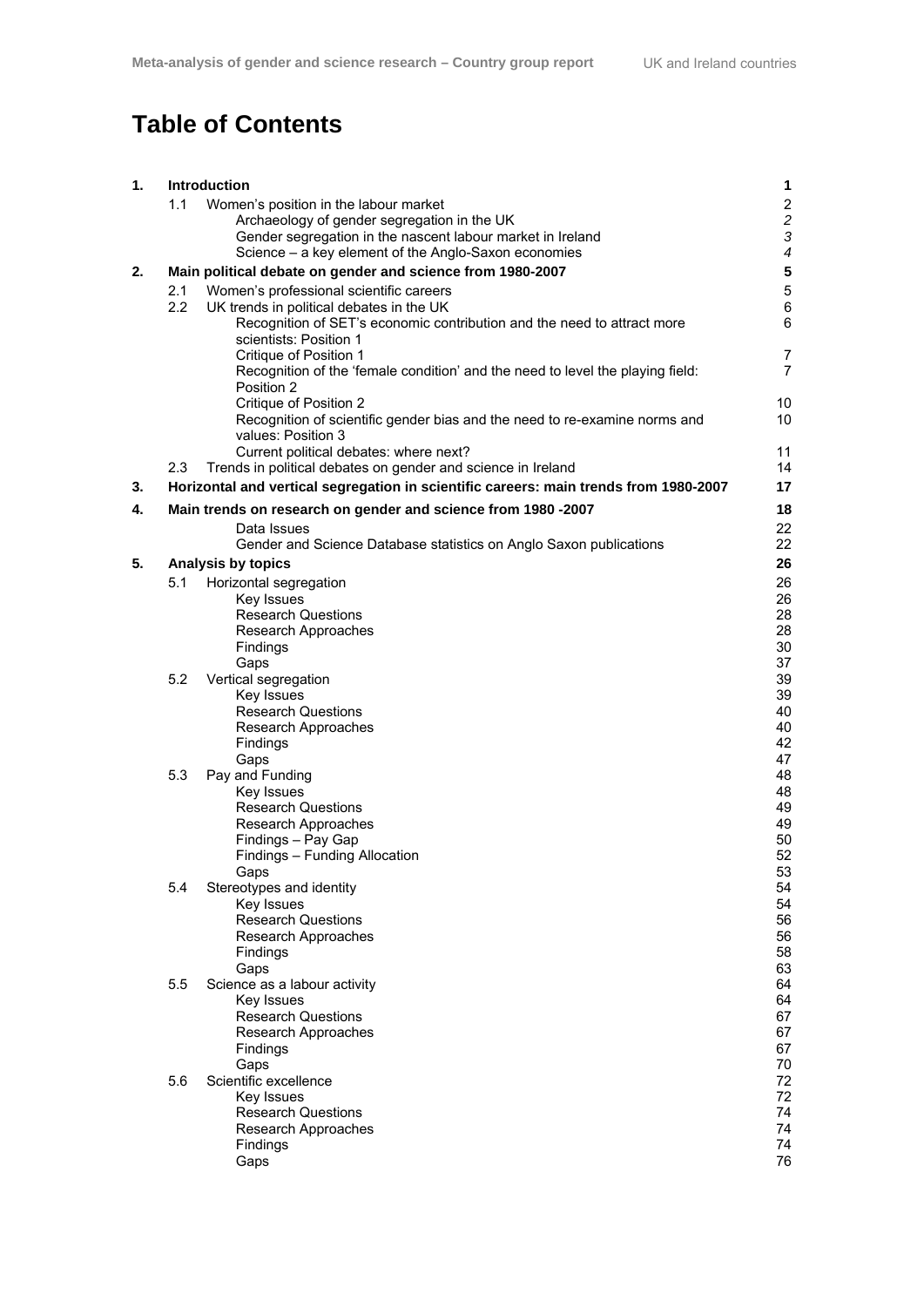|    | 5.7 | Gender in research contents                                     | 78 |
|----|-----|-----------------------------------------------------------------|----|
|    |     | Key Issues                                                      | 78 |
|    |     | <b>Research Questions</b>                                       | 80 |
|    |     | Research Approaches                                             | 80 |
|    |     | Findings                                                        | 81 |
|    |     | Gaps                                                            | 83 |
|    | 5.8 | Policies towards gender equality                                | 84 |
|    |     | Key Issues                                                      | 84 |
|    |     | <b>Research Questions</b>                                       | 86 |
|    |     | Research Approaches                                             | 86 |
|    |     | Findings                                                        | 87 |
|    |     | Gaps                                                            | 89 |
| 6. |     | Conclusions and recommendations for addressing gaps in research | 90 |
|    |     | Approaches to research                                          | 91 |
|    |     | Missing subjects                                                | 92 |
|    |     | Horizontal segregation                                          | 92 |
|    |     | Vertical segregation                                            | 93 |
|    |     | Resources                                                       | 93 |
| 7. |     | Appendix                                                        | 94 |
| 8. |     | <b>References</b>                                               | 95 |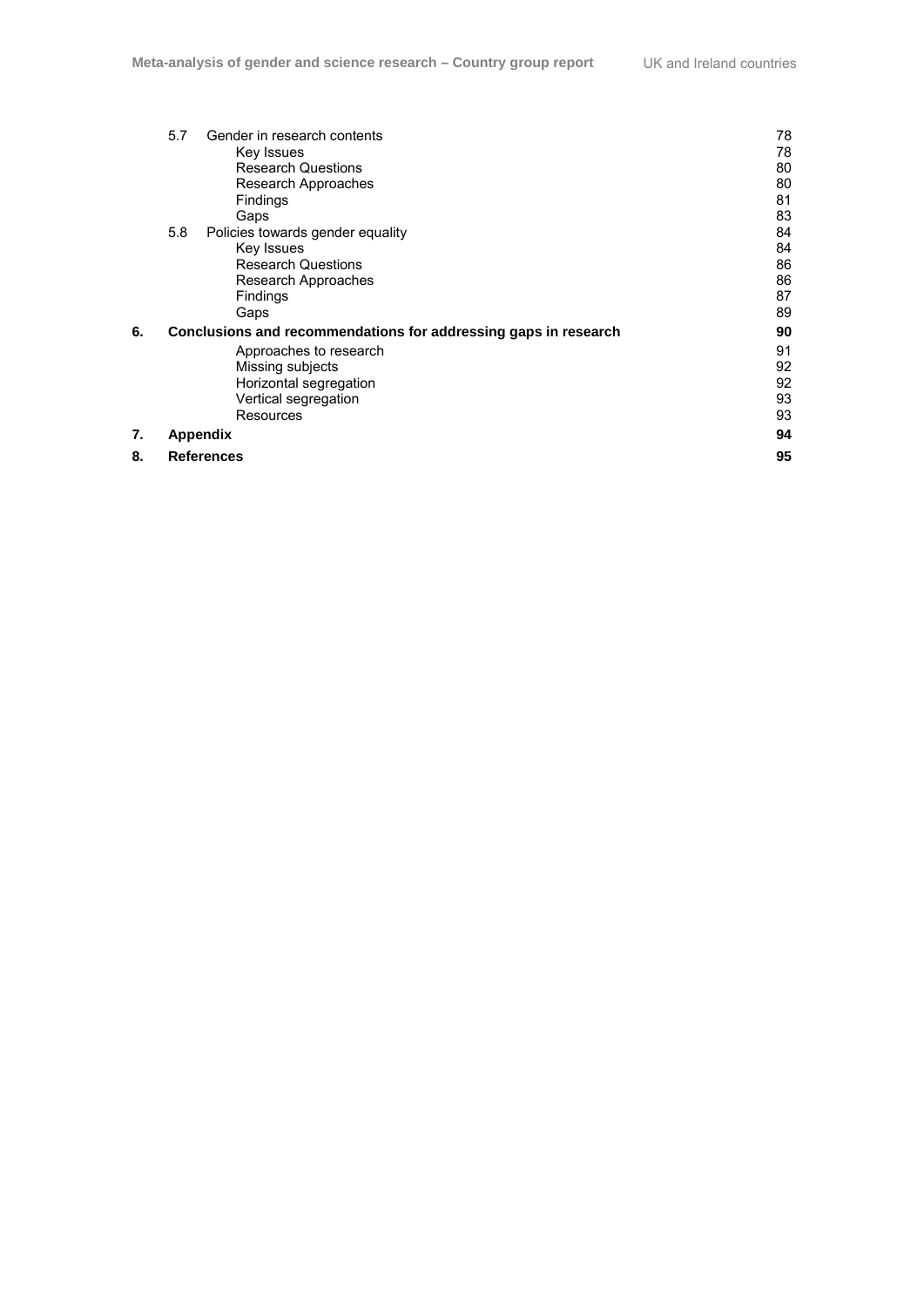## **List of Figures**

| Figure 1  | Political drivers for increasing women's participation in professional scientific<br>employment                                                   | 5              |
|-----------|---------------------------------------------------------------------------------------------------------------------------------------------------|----------------|
| Figure 2  | Elements of Position 1 - Recognition of SET's economic contribution and the need to<br>attract more scientists                                    | $\overline{7}$ |
| Figure 3  | Elements of Position 2 - Recognition of the 'female condition' and the need to level<br>the playing field                                         | 10             |
| Figure 4  | Elements of Position 3 - Recognition of scientific gender bias and the need to re-<br>examine norms and values                                    | 11             |
| Figure 5  | The Equality Stool reproduced from Booth and Bennett (2002:435)                                                                                   | 12             |
| Figure 6  | UK Policy Interventions, Women and SET 1980-2004                                                                                                  | 13             |
| Figure 7  | Elements of all 3 positions in Ireland                                                                                                            | 15             |
| Figure 8  | Research Approaches - Recognition of SET's economic contribution and the need to<br>attract more scientists Position 1                            | 19             |
| Figure 9  | Research Approaches - Recognition of the 'female condition' and the need to level<br>the playing field Position 2                                 | 20             |
| Figure 10 | Research Approaches - Recognition of scientific gender bias and the need to re-<br>examine norms and values Position 3                            | 21             |
| Figure 11 | The number of females who made attempts in the GCSE A Level STEM subjects in<br>the UK June 2009                                                  | 31             |
| Figure 12 | Leaving Certificates in Certain Subjects by Sex 1984/2004 Ireland                                                                                 | 32             |
| Figure 13 | Number of Apprenticeship Starts by Gender in England 2006/2007                                                                                    | 32             |
| Figure 14 | STEM first degree obtained at UK HE Institutions by sex, 2006/07                                                                                  | 33             |
| Figure 15 | STEM postgraduate qualifications obtained at UK HE Institutions by sex, 2006/07                                                                   | 33             |
| Figure 16 | Undergraduate qualifications in all STEM subjects obtained by UK domiciled students<br>at the UK HE institutions by gender and ethnicity, 2006/07 | 34             |
| Figure 17 | Women in Science: Gender Breakdown of Under-graduate Science Students in<br>Higher Education Institutions 1991-2001                               | 35             |
| Figure 18 | Higher Education Graduates in the fields of mathematics, science and technology per<br>1000 of population aged 20-29, by sex 2003                 | 34             |
| Figure 19 | Proportion of Female Ph.D. Graduates in science, mathematics, computing,<br>engineering, manufacturing & construction fields, 2003                | 36             |
| Figure 20 | HE Graduates in Ireland by broad field of study and sex, distributions and<br>percentages, 2005                                                   | 36             |
| Figure 21 | First occupations obtained by UK domiciled STEM qualified graduates by gender,<br>2005/06                                                         | 37             |
| Figure 22 | Critiques of the pipeline model                                                                                                                   | 42             |
| Figure 23 | Science professionals/associate professionals by sex - numbers and percentages                                                                    | 43             |
| Figure 24 | Electrical, Construction, and Building Trades by gender and employment status in the<br>UK, 2008                                                  | 43             |
| Figure 25 | Self-employed SET workers <sup>1</sup> by gender in the UK 2002 and 2007                                                                          | 43             |
| Figure 26 | Science professionals/associate professionals by family type, sex, aged 16-SPA                                                                    | 44             |
| Figure 27 | Science professionals/associate professionals by age and sex - percentage who are<br>women                                                        | 44             |
| Figure 28 | Career progression from GCSE to University Professorship in STEM subjects* in the<br>UK, 2002/03 and 2006/07                                      | 45             |
| Figure 29 | Ireland Graduation from Higher Education: Relative share of women & men in a<br>typical academic career (all fields of study), 2000               | 46             |
| Figure 30 | Distribution of R&D Personnel, 2001                                                                                                               | 46             |
| Figure 31 | Median hourly pay excluding overtime (£) of selected full-time SET professionals by<br>gender in the UK, 2008                                     | 52             |
| Figure 32 | Dimensions of the Policy Process                                                                                                                  | 87             |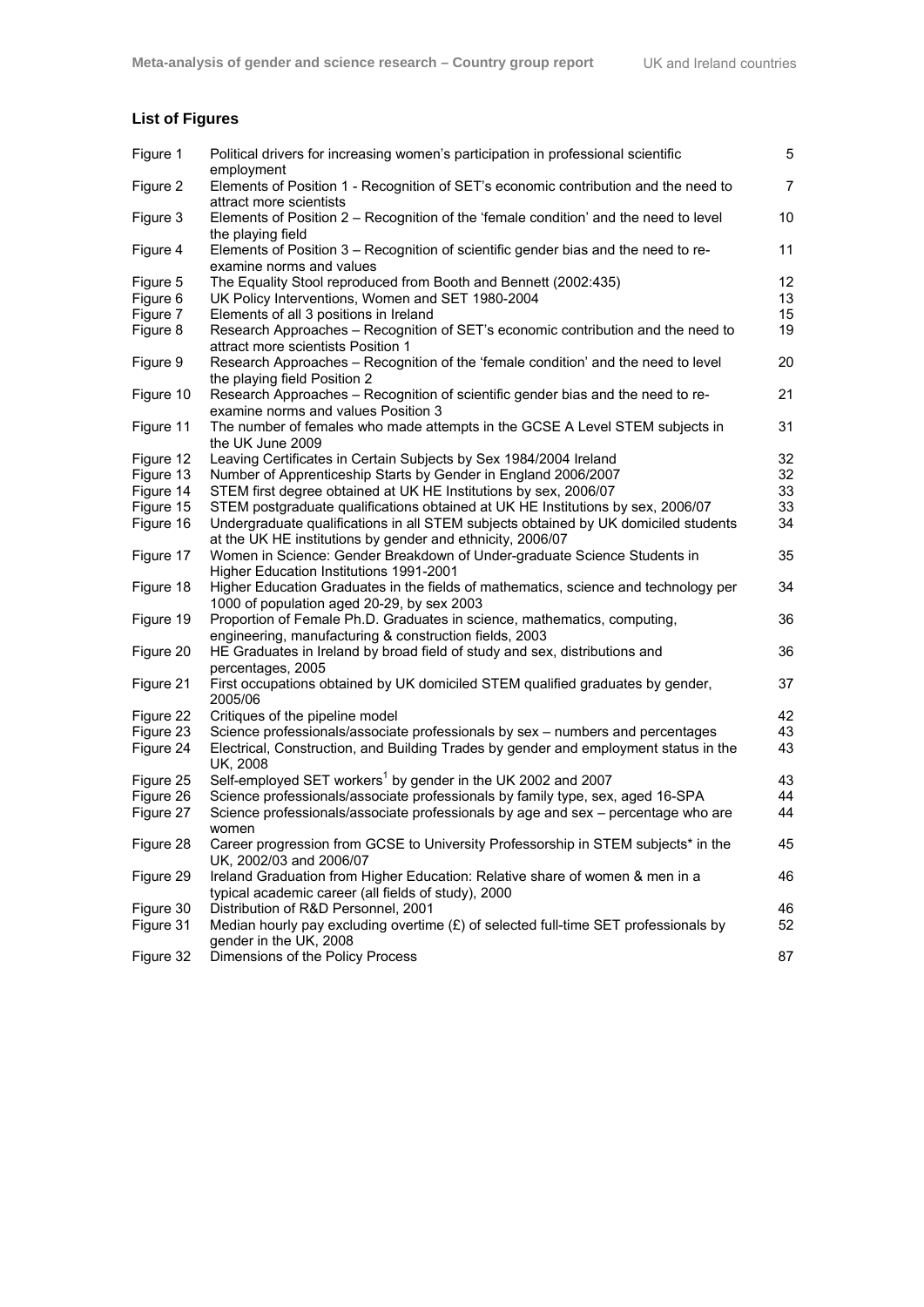## **1. Introduction**

This report aims to review the literature of the last three decades on the topic of gender and science as it relates to the situation in the UK and Ireland. Interest in the gendered nature of science; as an occupation, a subject of academic study, and a means of understanding of the world, is well established in the UK commencing in the 1980s. In Ireland, research began in the last decade and consequently the breadth and depth of analysis is far less developed. In the UK contributions have been made by teachers, scholars and researchers in Science, Engineering and Technology (SET), as well as scholars of sociology and social policy with an interest in labour markets, organisations and education. There have also been notable inputs from policy makers attempting to diagnose the issue in order to inform the design of appropriate policy responses or practical interventions. All the publications referenced here are catalogued in the *Gender and Science Database GSD.* In addition, the report's discussion of gender and science has been contextualised in other relevant bodies of work. For example, the concept of 'gender' has been developed within feminist and sociological literatures, and the debate about scientific pedagogy has taken place within the broader study of education.

It is worth noting that the European Union's concern with equality adopted a focus on gender in the mid 1990s when it called for the need to mainstream a perspective which looked systematically at the impact of policies and practices on both women and men. This approach superseded the single focus on women's disadvantage in the policy arena. However, the importance of women's politics in driving the equalities agenda forward has not changed, and the literature reflects this - most commonly looking from a women's perspective. 'Science' as a term also needs unpacking. In the UK and Ireland scientific pursuit is captured by the abbreviations SET; Science Engineering and Technology or STEM; Science, Technology, Engineering and Mathematics. Whilst these abbreviations include subjects as diverse as Medicine and Building and Planning they do not include Economics or Psychology which are defined as Social Sciences. The full list of subjects which these abbreviations refer to are listed in Appendix 1. Lack of time and available literature, has meant that it has not been possible to investigate the topic of gender and science discipline by discipline, despite the fact that the literature suggests that there are significant differences in the gender balance of the labour pools, hierarchies and approach to reform in each scientific specialism.

The report is divided into six sections. It starts by contextualising the working patterns and contribution of women scientists in the historical development of women's engagement in paid work and the structure of labour market opportunities. There is a significant contrast between the UK and Irish labour market developments leaving very different precedents and affecting contemporary opportunities for women. Section 2 takes an overview of the political debates about women's position in science and its gendered nature. Three 'positions' have been identified roughly corresponding with the passing decades and each informing a different set of policy responses. Each position is still apparent in policy making today. The approaches taken towards research can also be seen to correspond to these shifts in perspective (Section 4). Section 3 looks at the factors which shape segregation, both horizontally across occupations in the labour market and vertically within the science hierarchy. These factors are then picked up individually in Section 5 and the GSD literature is reviewed under the following topic headings: horizontal segregation, vertical segregation, pay and funding, stereotypes and identity, science as a labour activity, scientific excellence, gender in research contents, and policies towards gender equality in science. Each topic concludes by identifying the gaps in our research knowledge. A discussion of the research agenda required to address them makes up the final section (Section 6).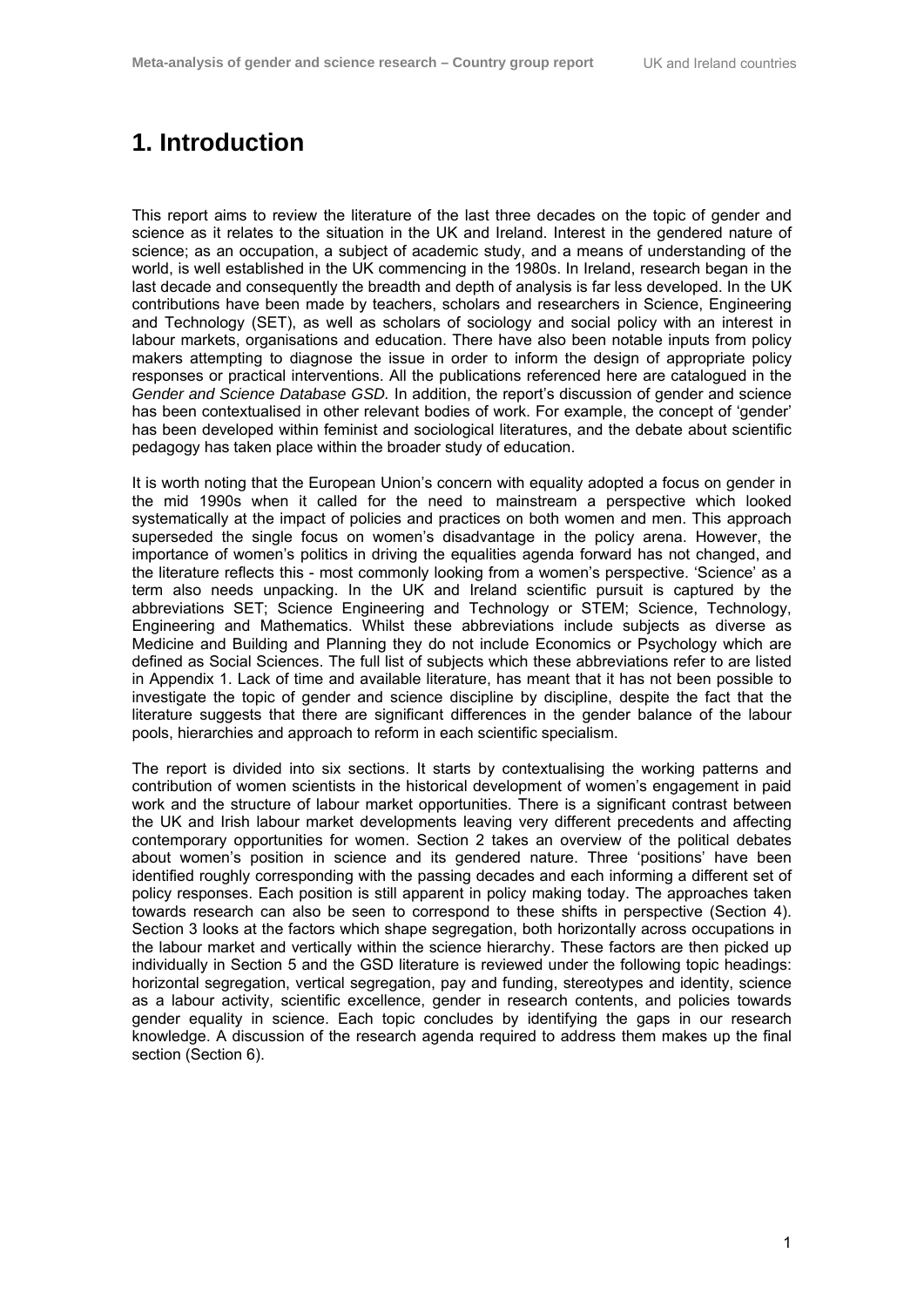## **1.1 Women's position in the labour market**

#### *Archaeology of gender segregation in the UK*

Gendered horizontal and vertical segregation is embedded in the historical developments of national economies and labour markets. The effects of segregation may be felt long after the industrial landscape which established them, has declined and changed.

In the UK, the beginnings of our modern labour market began in the post-war period when occupational structures diversified and new technological, social, and educational developments opened up a greater variety of paid employment opportunities for women. Women had demonstrated their ability to work in skilled, physically demanding occupations during the Second World War. They remained an important part of the labour market post-war, however a social and political desire for female domesticity and family growth brought about a partial reversal to pre-war values including a bar on employment following marriage. From 1945 onwards a declining age of first marriage and the expectation that married women would be housewives meant that for the next twenty years women had very short experiences of full-time work (averaging 5-10 years) up to marriage, until their children were no longer dependant and they returned to part-time work, often in a different occupation from that which they had originally worked. The idea of this *bimodal pattern* came to dominate policy making until the 1975s (and arguably beyond) although in women's everyday lives the reality became increasingly more intermittent and flexible as educational opportunities for working class children improved providing them with greater choice in employment. The creation of the NHS further increased demand for women's labour offering a greater range of job opportunities, as well as the decline of certain 'heavy' manufacturing sectors and their replacements by light assembly work, such as electronics, ideally suited to a shift based, low skilled workforce.

Historical working patterns and notions of 'women's and men's work' were deeply ingrained in the practices of employers and popular perceptions at this time. The use of part-time work deployed successfully in wartime to maximise the use of plant and machinery carried over into peacetime in accordance with women's retreat from the labour market during child-rearing years. Even after this trend was dying away and women took up full-time work again in greater numbers employers continued to construct jobs as part-time positions deliberately to appeal to women who wanted flexibility and were satisfied with less pay. The notion of 'women's work' also persisted, and referred to a narrow range of occupations requiring caring and social skills; nursing, primary teaching, cleaning, shop selling, clerical work. Catherine Hakim's study (1981) of trends between 1901 and 1971 established that while horizontal segregation had shifted and broadened the occupations open to women, vertical segregation had grown. Men, through unionised action, occupied a disproportional share of higher skilled, higher status, better paid jobs (Cockburn 1983).

The further demise of manufacturing in the 1980s and growth of service sector employment such as banking services and retail further increased women's entry to the labour market. Women's presence in professional occupations also grew following a decade of participation in higher education, with the associated development of dual earner households. For the first time there developed a material divide *between women*; women who advance to higher level positions with better pay, prospects, training opportunities, maternity and tax benefits, and women in low skilled, low paid jobs who struggle to maintain themselves and their families through their own incomes.

Horizontal and vertical segregation in Science Engineering and Technology SET sectors<sup>1</sup> reflects these main trends in women's labour market engagement in the UK. Important precedents were set for women's involvement in skilled trades and manufacturing processes during the Second World War which were given up in the peace which followed; an advantage

 1 SET Science Engineering and Technology or STEM Science Technology Engineering and Mathematics are the commonly used abbreviations for the sciences in the UK and Ireland. The full range of subjects which these abbreviations refer to are listed in Appendix 1, they include subjects allied to medicine, and architecture, building and planning.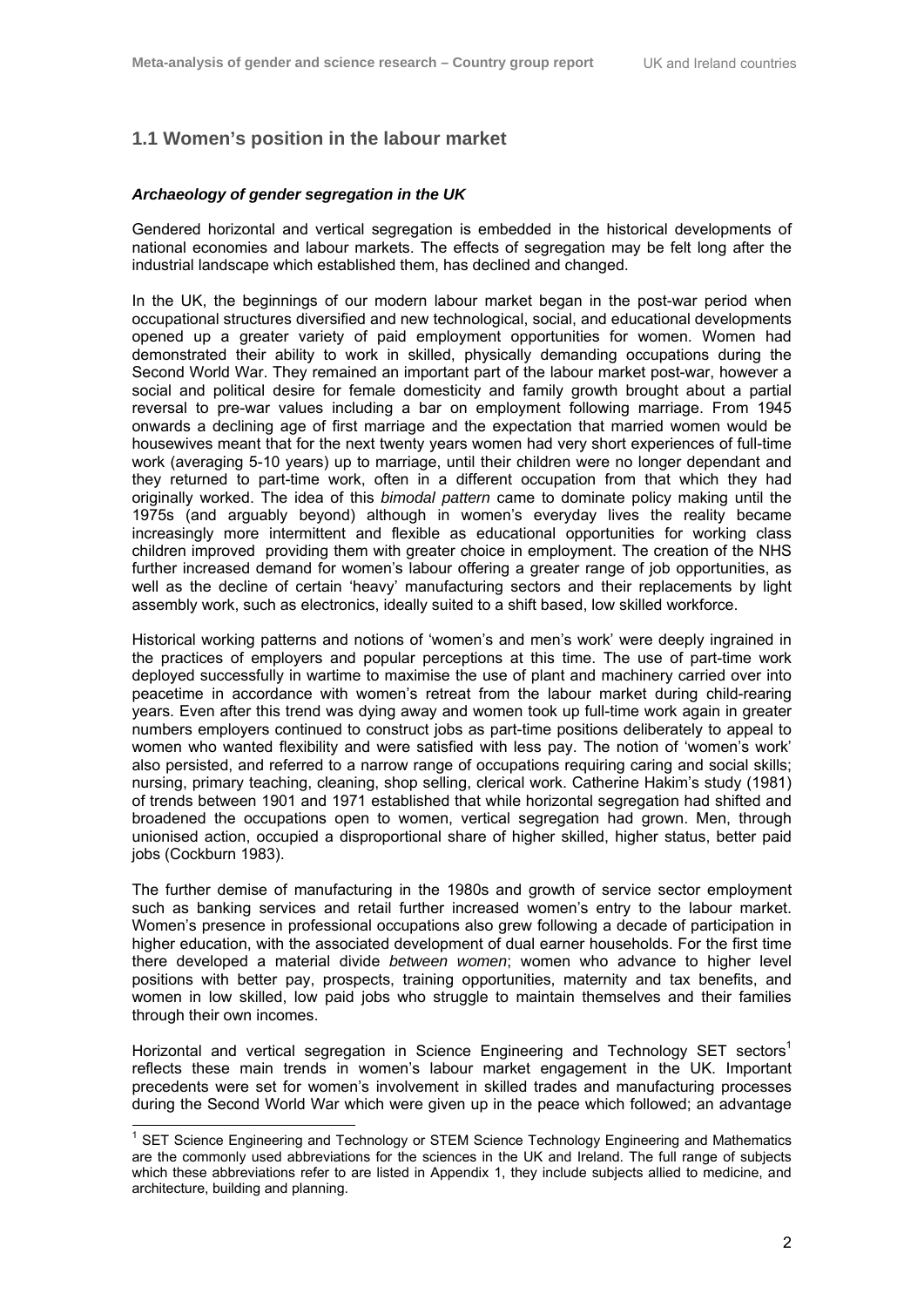which has not been regained. In the science professions, research has shown segregation within the SET sectors themselves, with certain occupations and science specialisms attracting high numbers of female entrants and so becoming 'feminised' (and subsequently less valued). Women's dominance of General Practice medicine has been given as one such example. Vertical segregation illustrated by the 'pipeline model' (Berryman 1983) has been described as more intensive and pervasive in SET than in other sectors owing to the continued dominance of men in the sector.

#### *Gender segregation in the nascent labour market in Ireland*

In Ireland the pattern of women's engagement with the national labour market has been very different. At the turn of the century very small numbers of women were engaged in paid employment. Domestic service provided the highest source of employment with a slow expansion of opportunities in full-time positions, prior to marriage, in shops, offices and industry. The civil service, a major employer for middle class women in an economy that was generally un-dynamic and stagnant, operated a bar on married women into the 1950s and was not outlawed until 1971 (Cullen Owens 2004) a trend reinforced by Ireland's very 'traditional' family culture.

Ireland's transition to independence in 1922, followed by poor political leadership (especially on matters of economic policy) but rising popular aspirations, led to a massive exodus from the country between the 1940s and 1960s, composed of roughly similar numbers of women and men (Daly 2006). This exodus only began to slow in 1950s when much needed manufacturing and industrial employment was created. A more dramatic economic transformation began in the late 1980s following a change of government and significant aid from the European Union which was used to improve Ireland's education system and physical infrastructure. A combination of these factors along with low corporation rates, a low waged economy, and government subsidies succeeded in making Ireland an attractive location for global high-tech businesses, including Dell, Intel and Microsoft. The time zone difference between America and Ireland has also been seen as advantageous in facilitating this significant inward investment.

Consequently total employment in Ireland grew by 50% in the period 1993-2002, whilst unemployment fell from 16% to just over 4%. One of the most striking features of this growth was in women's labour force participation. Total women's employment increased by 60% almost twice the growth rate among men (32%) (McGuinness, McGinnity, O'Connell 2008). Women's total share of employment rose from 37% in 1993 to 42% in 2004 (Russell, O'Connell, McGinnity 2007). This continued a trend which had started in the 1980s when women's total share in employment stood at only 29% (1981). During this earlier period, part-time jobs accounted for the growth in employment. By 1997 this had slowed to the same rate of growth as that of full-time jobs.

In 1997, 32% of women were working in part-time jobs. Whilst the majority of these jobs were skewed towards routine, lower skilled occupations (20% in personal services, sales, clerical jobs and 15% in unskilled occupations) 23% were in managerial, professional and associate professional occupations. Looking at women's employment by sector, employment gains have been highest in Transport and Communication and Finance and Business, sectors characterized by medium to high skills. 43% of women's full-time jobs are in managerial, professional and associate professional occupations. Part of the increase in employment coincided with increased inward migration, encouraged by government policy. However, not all of the new jobs were occupied by resident or native women. Barrett and Trace (1998) have shown that the educational attainment of immigrants during the 1900s increased the supply of skilled labour by 3.2%.

The labour market structures of Ireland's modern labour market do not have a long history, and are built around service and high technology sectors. However, they will not have been untouched by assumptions about women's work and part-time employment prevalent in the culture of their inward investors arriving from across the Atlantic. Joan Acker (1992) has shown the ways in which norms are shared and reinforced though relationships and exchanges between organisations. Research looking at gendered vertical segregation in Ireland is confined to the Higher Education sector and particular disciplines such as medicine where women are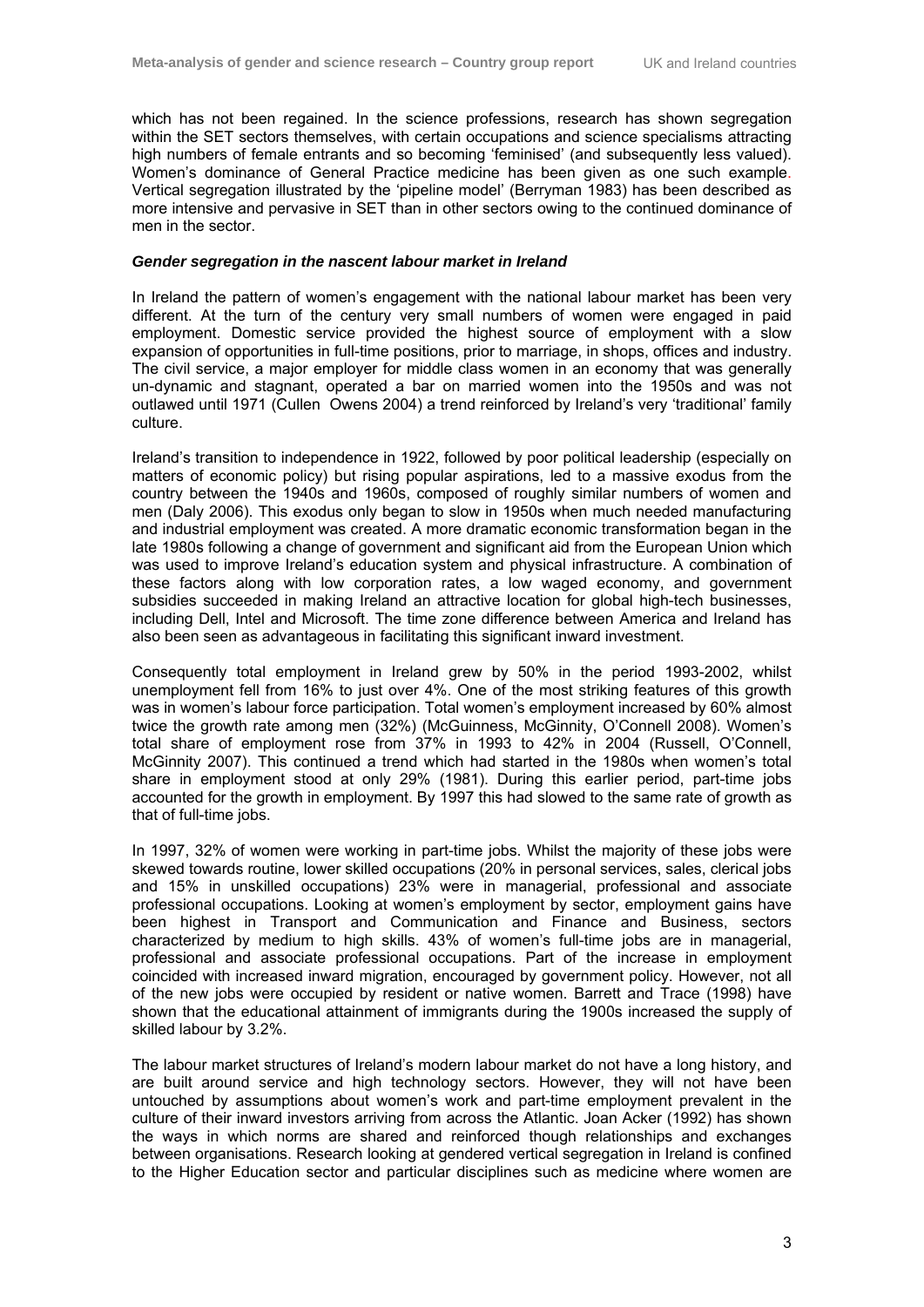already a majority of graduates and expectations for progression are high. Horizontal segregation on the other hand is a matter of national policy. Echoing UK concerns expressed about the need for skilled labour to ensure economic prosperity the Irish government has issued clear commitments to increasing women's participation in SET sectors (Allan 2001).

#### *Science - a key element of the Anglo Saxon economies*

Successive UK and Irish governments have identified that success in a global market place will rely on advanced scientific and technological knowledge leading to increased exports and efficiencies in national production. Creating the right conditions to innovate and expand is crucial element in achieving this project which centrally relies on a ready supply of skilled labour. Looking at labour force projections, governments have concluded that the talents of a broader section of the population need to be captured as well as new recruits secured. Targets have been set in education and employment policy to tap into women's labour. In the last decade social policy has been used to provide more a conducive tax structure and childcare infrastructure to encourage women to participate. In the late 2000s, the prospect of slow or contracting economic growth, has served to strengthen these intentions; the contribution of science and technological innovation and entrepreneurism has become more, not less significant. The governments of UK and Ireland have taken swift steps to identify innovation in SET sectors as a key element to the path to recovery and to reassure the science community of their continued financial investment and policy support. The next section examines the political debates about the importance of science and the scientific workforce. It discusses the ways in which the debate has matured from 1980 to 2007.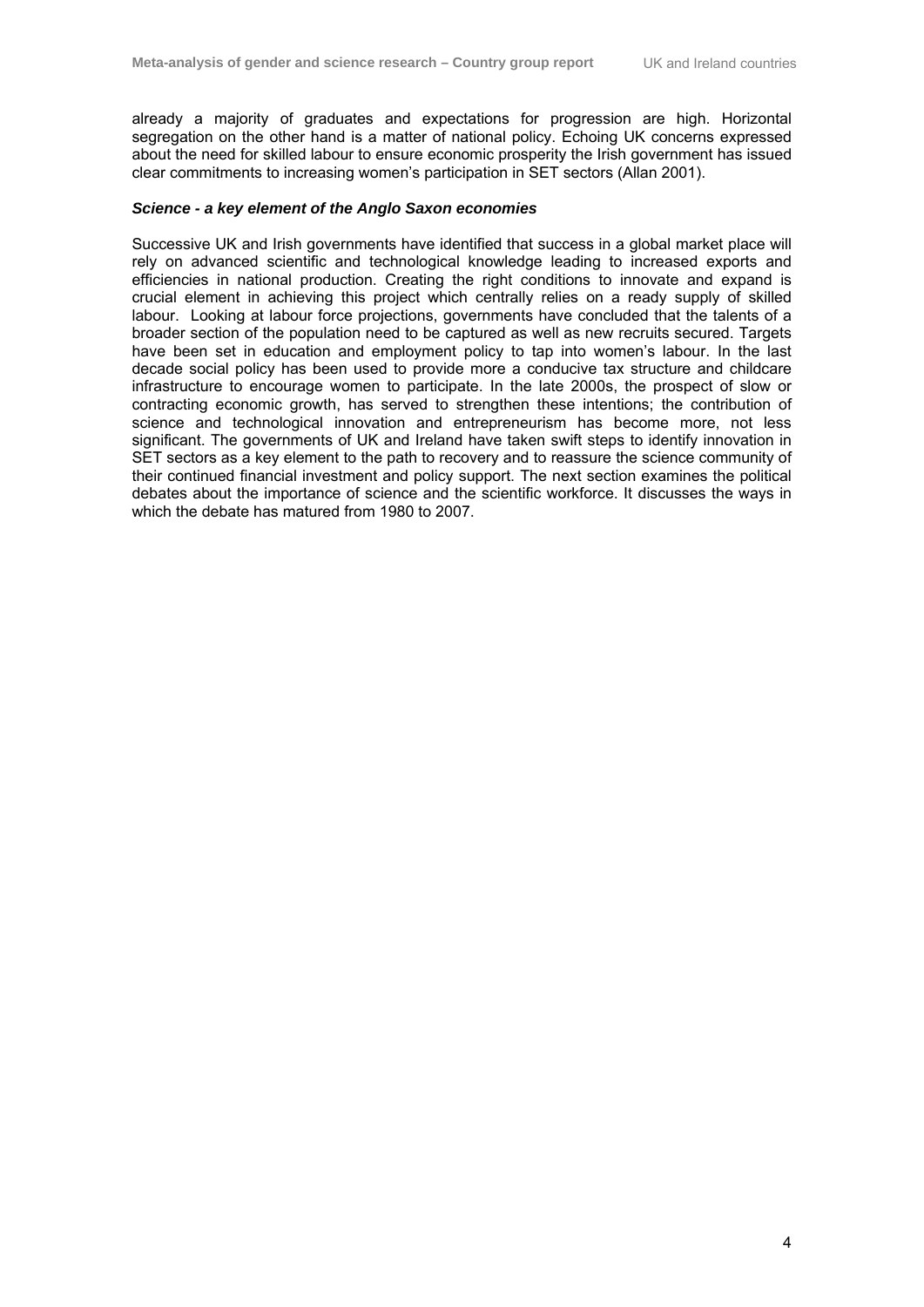## **2. Main political debate on gender and science from 1980-2007**

This section takes an overview of the debates on women, gender and science, identifying distinct positions emerging in each decade. The ways in which each position and its critique has informed the subsequent debate is discussed. The section concludes by examining the European perspective to show that whilst each position has its detractors and weaknesses all three put forward useful and valid ways of tackling gender inequality in contemporary science labour markets.

### **2.1 Women's professional scientific careers**

The issue of women's under-representation in professional scientific employment has gained greater attention and importance in the last three decades. There have been an increasing number of dedicated conferences. In addition, a variety of European and national bodies have articulated concerns by commissioning reports and nominating funding assistive funding streams. Prominent stakeholders have included policy-makers, civil/servants, politicians and women scientists. Their contributions reflect a growing consensus that the presence of more women in science, and more evidence about their trajectories, is needed to achieve the European goal for an inclusive and successful common market. Policy makers have focused on the necessity of securing economic growth and competition through meeting the rising demand for highly skilled labour, whilst politicians and women's lobbyists have argued for equality of opportunity and meritocratic occupational structures to harness and express the potential contribution of all individuals in society.

#### *Figure 1: Political drivers for increasing women's participation in professional scientific employment*

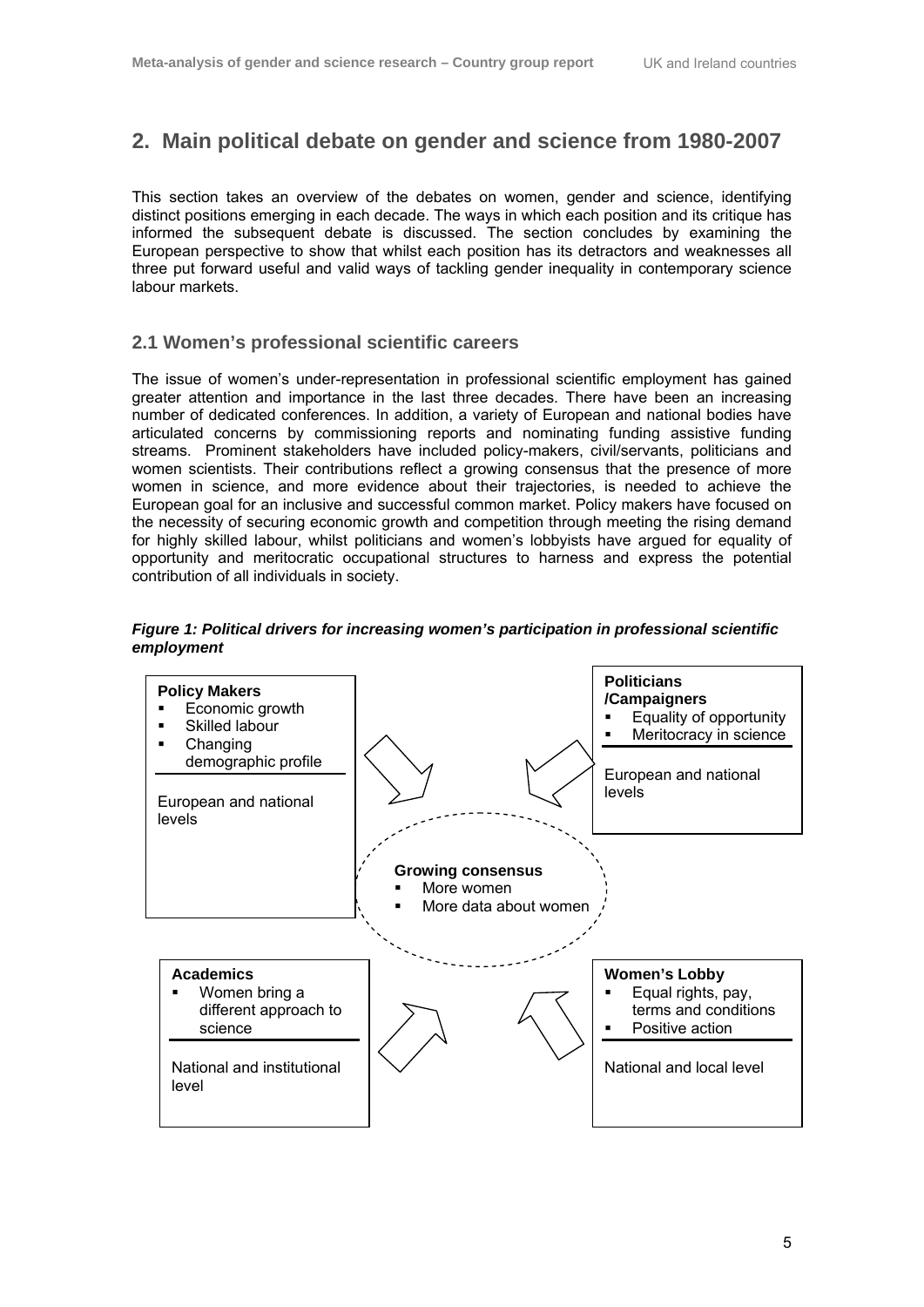A number of prominent UK based studies have been undertaken to describe and conceptualise the policy changes and initiatives which have taken place to address women's representation in SET employment. Notably, Cronin and Roger's examination of initiatives in the UK higher Education Sector (Cronin and Roger 1999) and Judith Glover's consideration of consecutive policy phases across all science sectors (Glover 2001). The following discussion draws heavily on their typologies and conclusions and attempts to bring the history of political debate up to date. Cronin and Roger examined a range of UK and international initiatives, condensing the underlying assumptions and corresponding actions into five positions which loosely chronicle the main approaches to women's under-representation in SET during the 1980s and 1990s. Glover has followed a similar approach, finding that the focus of attention has shifted from entry and qualification issues to retention and attrition rates, using as her data the policies of successive UK governments. Both studies include critiques of the positions they have identified.

#### **2.2 UK trends in political debates on gender and science**

#### *Recognition of SETs' economic contribution and the need to attract more scientists (Position1)*

The initiatives for women in science which developed in the early 1980s had their roots in a series of government reports starting in the 1960s which began the debate about the centrality of science for national economic growth and increasingly for national global competitiveness. These were underpinned by Human Capital Theory (that individuals build up personal 'capital' – skills and experience - which they then sell in the labour market place, Becker 1964) and made the unquestioned link between levels of qualification and a highly skilled workforce as vital investments for growth. The reports were initially focused on an observable 'brain drain'; a net outflow of UK-trained scientists and technologists to better paid jobs mostly in North America. At the same time fewer men were undertaking science qualifications. In the context of a diminishing supply of science '*man*power' women were identified as an 'untapped pool of labour' in the Dainton Report (1968). The report made no differentiation between the relative and potential contributions of qualified women and men to scientific invention and discovery; the unquestioned conception of science was that it was a neutral and objective endeavour and scientists were genderless beings.

Theories of gender socialisation and assumptions about the popular image of science have informed the actions proposed to attract a greater number of female entrants into science qualifications and careers. They are presented as 'barriers' to overcome and include:

- gendered childhood toys and parental reinforcement of 'traditional' gender roles which deter girls from developing an interest in science
- public perceptions of science as 'dirty' and involving heavy machinery
- public perception of SET subjects as not 'creative' subjects
- teachers' and career advisers' assumptions about appropriate careers for girls

Schools and local authorities adopted policies to encourage girls to choose mathematics and science subjects. At a national level, the UK Equal Opportunities Commission (EOC) funded targeted projects to devise ways of presenting science in ways that were interesting to girls. For example Girls into Science and Technology GIST and women engineers visiting schools VISTA. GIST ran over three years and tracked two thousand Manchester school girls investigating their attitudes to science whilst trying to change them to be more favourable. Evaluations of these initiatives is scant, but those that exist point out the short-term, local nature of the intervention and hence their limited lasting impact (Whyte 1986).

The ambitions of these initiatives lived on in the activities of a number of organisations which were established at the same time. The Engineering Council (an umbrella body for professional engineering bodies) funded Women into Science and Engineering WISE. The Department for Trade and Industry set up the Promoting Women into Science, Engineering and Technology Unit (www.set4women.gov.uk), both of which structures continue to operate seeking to enthuse girls about SET subjects. WiTEC - Women in Science, Engineering and Technology was formed as a network in 1988 and after more than ten years of networking and project activities related to women and SET, established itself as a non-profit making European association in May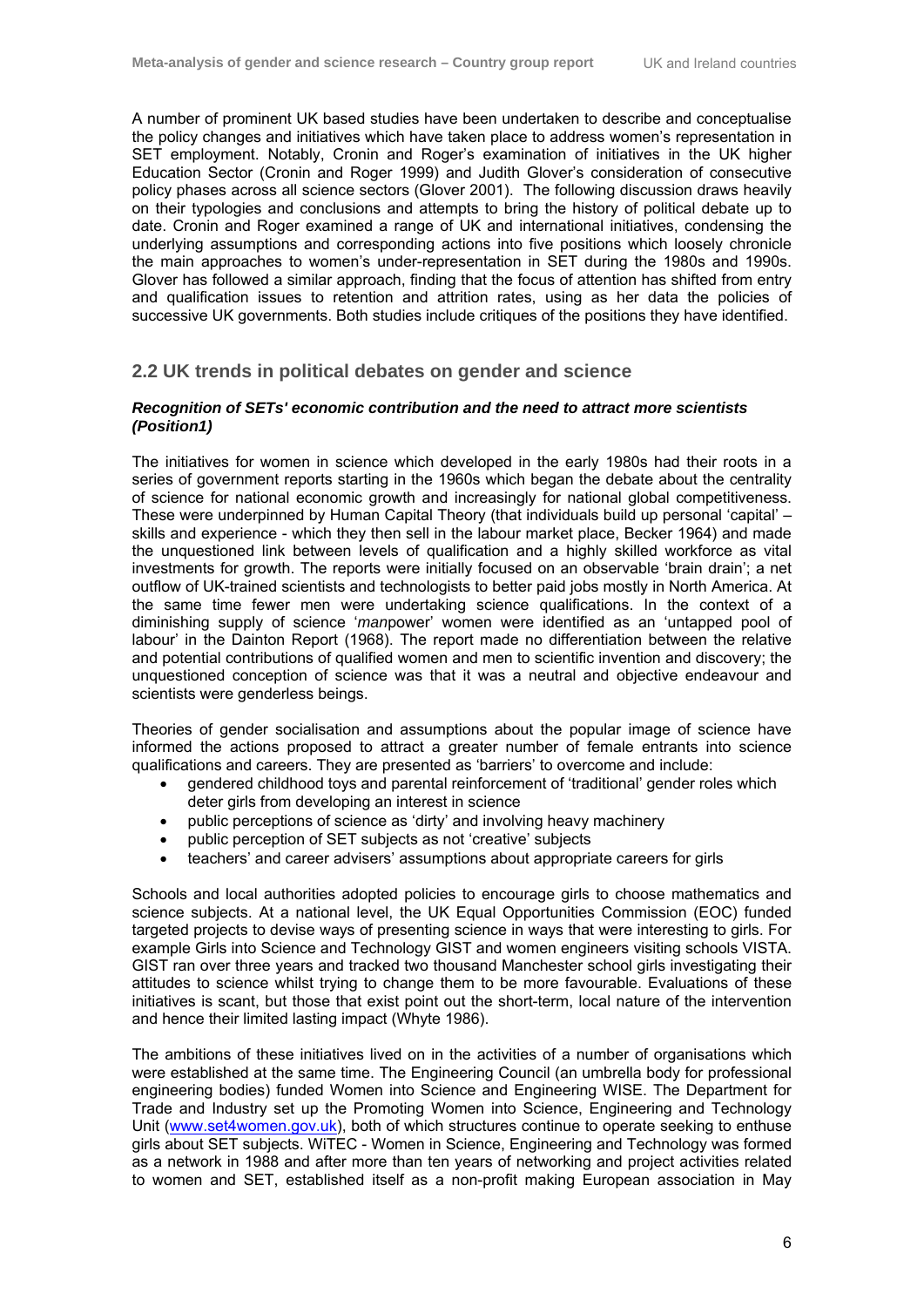2001. Again with a paucity of evaluation evidence of activities where conflicting factors make establishing cause and effect notoriously difficult (Clarke 1999) it is impossible to conclude whether subsequent increases in female qualification levels or university entry in some science subjects is due to their activities.

*Figure 2: Elements of Position 1 Recognition of SETs' economic contribution and the need to attract more scientists* 

| <b>Policy demand</b>                           | <b>Barriers to overcome</b> | <b>Actions adopted</b>                               |
|------------------------------------------------|-----------------------------|------------------------------------------------------|
| - More skilled workers                         | - Enthuse girls             | - Targeted programmes<br>- Infrastructure to promote |
| Assumptions:                                   | Explanation:                |                                                      |
| No gender differences                          | Gender socialisation        | <b>GIST</b>                                          |
| Science is neutral                             | Poor careers advice         | <b>VISTA</b>                                         |
| Human capital necessary for<br>economic growth | Image of science            |                                                      |

#### *Critique of Position 1*

Challenges to the policies and activities first funded in the 1980s have focused on the assumptions which underpin them rather than the structure of the activities themselves or the premise that more women are needed in scientific disciplines. These challenges have been made by academics working in the fields of science and social science.

First, they focus on the seemingly egalitarian notion that the economy needs qualified scientists of either sex. This notion encapsulates an instrumental view of women's labour as a resource to be activated, and can be interpreted in Marxian terms as a low valued 'reserve army of labour' to be drawn in (and by implication discarded) as and when the capital economy requires. Henwood (1998) has argued that the needs of industry have over shadowed arguments for social justice and the search for explanations of why women are under-represented which go beyond reasons of human capital. This has served to maintain the focus of attention on women's 'deficiencies' in terms of their qualifications, and to direct action towards issues of entry and recruitment. Only in the 1990s did the 'untapped pool' policy cast its net wider to consider the attrition of women from SET careers and strategies for attracting women to *re-enter*  science.

Second, academics have critiqued the simplistic and 'popular' explanations for girls' lack of interest in science. Irwin and Wynne (1996) refute the public's ignorance about science. Rose (1994), Henwood (1996) and Spanier (1995) observed that the public's negative impressions go beyond scientific processes and include a rejection of its application and apparent lack of social responsibility (for example in the technological development of weaponry and warfare) (Shepherd 1993). Others began to contest the content of the science curriculum as 'gender blind' and the blame the 'abstract' representation of scientific ideas for being unappealing to young women (Keller 1985, Rose 1994). These critiques were the forerunners of more fundamental challenges to the neutrality and objective nature of science practice and knowledge which gathered momentum in the 1990s. Finally these explanations were criticised for putting the onus on girls and young women to change their views leaving the behaviour of the establishment unquestioned.

#### *Recognition of the 'female condition' and the need to level the playing field (Position 2)*

Alongside European Union EU and national concerns about the economic development of member states ran a desire for the effective integration and inclusion of all Europe's citizens. The history of the EU's equality policy has been described elsewhere (Booth and Bennett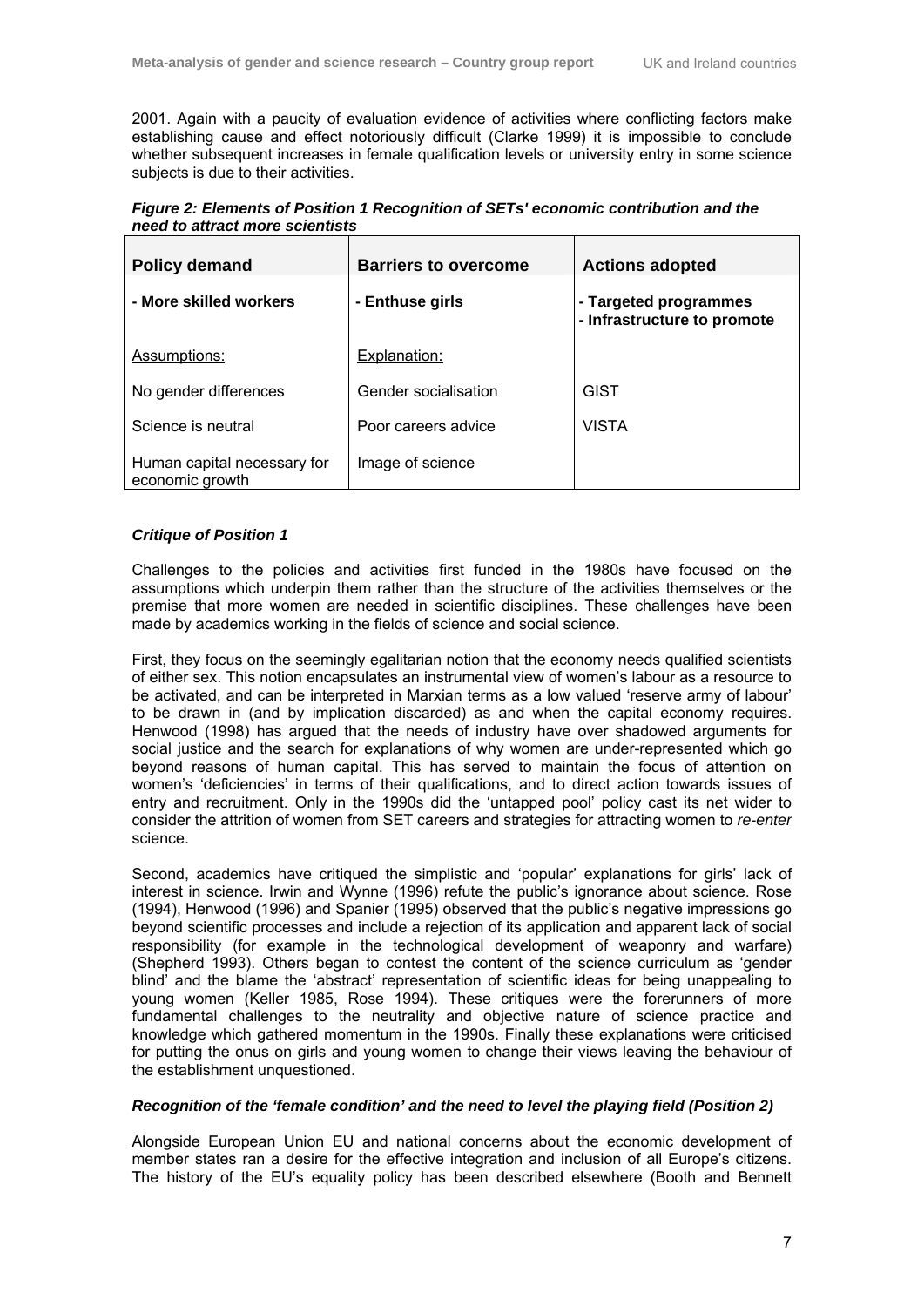2002). It came to be enacted throughout the 1970s and 1980s as individual women sought rulings from the European Court of Justice on conditions and treatment at work and equal pay. The 'equal treatment' perspective which emerged, is located in a Liberal Feminist tradition, upholding concepts of reason, law, freedom and rights first expressed by  $19<sup>th</sup>$  century classic theorists associated with J.S. Mill and de Tocqueville, with its focus on the individual and individualism.

This perspective prompted questions about discriminatory practices, equality of access to opportunities and the fairness of procedures. There emerged:

- A clearer definition in European law of discrimination that described unfair treatment arising from gendered prejudice, arising through deliberate or unintentional action (direct and indirect discrimination).
- Legislation to minimise the way in which the 'female condition' in regard to pregnancy, maternity and child-rearing – impact on women's chances of securing an equal place with men in the world (e.g. Directive on the protection of pregnant women at work 92/85/EEC Oct 1992).
- Successful campaigns leading to the introduction of a series of European Directives binding member states to institute changes through their national legislative frameworks to ensure the equal treatment of women in the workplace, equal access to education and training and the establishment of fair practices in the provision of goods and services, including property, financial, taxation.

These legislative developments were accompanied by the aspiration that more women would enter and progress in the scientific labour market until a 'critical mass' was reached (estimated to be 35% of the total) where women were present in sufficient numbers to permanently and incrementally change the structures, systems and practices everyone was operating in (Kanter 1977, Martin 1998, Norris and Lovenduski 2008).

Developments in gender equality legislation in turn influenced and informed the policies relating to women in SET. Two major policy strands in the mid 1990s which attempted to level the playing field for women were developed in the Higher Education sector. To address the issue of retention in academic employment the Committee of Vice-Chancellors and Principals with the government funded research councils agreed to improve the rights of contract researchers under the Research Careers Initiative (RCI). Part of this agreement was that additional funding would be supplied to provide substitute cover should a female researcher become pregnant in order to allow maternity leave to take place and give women a measure of career continuity. The RCI also put in place measures to improve appraisal, training and career guidance opportunities for women. In 1999, Lord Sainsbury Minister for Science and Sir Robert May, Chief Scientific Advisor to the government, endorsed a high profile initiative called The Athena Project. This project was another product of the Vice-Chancellors' and Principals' group with an agenda to remove barriers which discriminated against women and to significantly increase the numbers of women in top positions in the academe by 2007. The project's main activity has been to fund a series of mentoring and staff development projects in individual institutions focusing on issues of career advancement and women returners.

In the late 1990s, the major trade unions associated with scientific employment came together to launch the Science Alliance Charter calling for the commitment of senior management in the private and public organisations to a range of principles:

- Equal pay on appointment and throughout women's and men's careers
- Transparency in the judgements of research results and research applications
- Openness in peer review systems
- Flexible employment policies to allow the combination of work and domestic life
- Improved maternity and paternity leave
- Access to high quality, affordable childcare
- Development of anti-discrimination and harassment procedures
- Effective monitoring towards these goals

These type of policy initiatives raised new expectations for organisations and companies to put in place internal equal opportunities policies and to raise awareness among their workforces,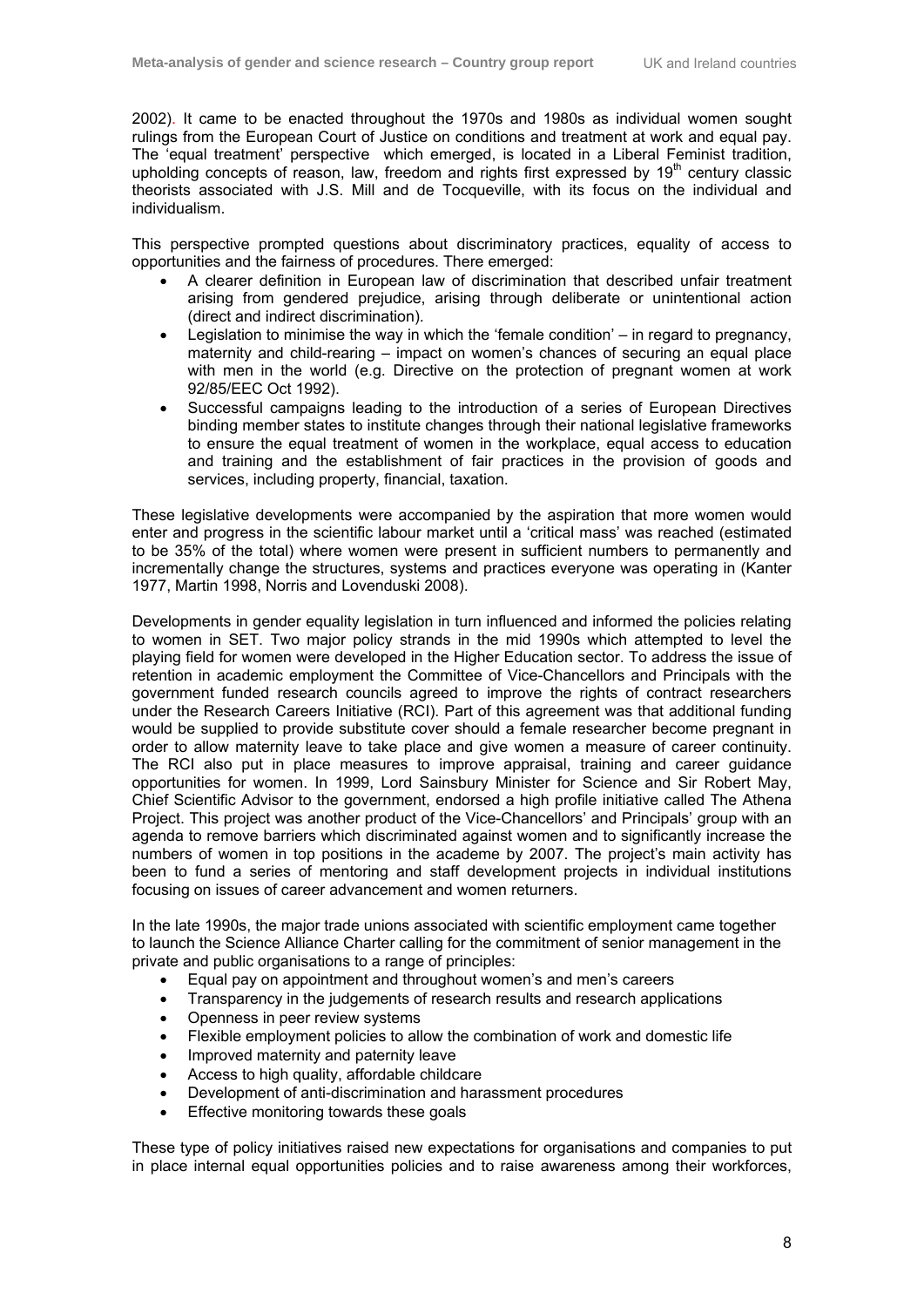particularly their managers, about the ways in which gender stereotypes can influence decisions and actions resulting in negative outcomes for and discrimination of women.

As an adjunct to the government's White Paper 'Realising Our Potential', the 'Rising Tide Report' was prepared by a group of women scientists and published 1994 (Engineering and Technology Committee on Women in Science 1994). It implicitly shifts the debate on from women in science as an 'untapped pool of labour' to the argument that investments in human capital, which are costly to both the individual and the government, should bring returns: It raises the issue of women's advancement in professional science and in particular that women's greater responsibility for families and childcare/care is not recognised nor adequately compensated for. Its recommendations call for:

- companies to adopt equal opportunities policies
- schemes to be developed by the Department for Employment to support scientifically qualified women to return to careers in science
- that the 'female condition' be recognised through the provision of affordable childcare / tax incentives
- representation of women on SET advisory bodies to be increased

The House of Commons Select Committee on Science and Technology reviewed the progress of the 'Realising Our Potential' White Paper in 2000 and the Chief Scientific Advisor told the committee that most of the recommendations made in the report had been implemented though noted that under-representation of women at all levels continued.

An important contribution to this phase of the political debate was Sue Berryman's book *Who will do science? Minority and Female attainment of science and mathematics degrees: Trends and Causes* (1983) and its subsequent application to UK experience. Berryman introduced the 'pipeline model', based on an empirical analysis of gender differences across the entire process of becoming a scientist rather than on discrete educational and career stages. By conceptualising the scientific career as the sections of a pipeline, this model concisely and visually describes where leakages occur and the volume decreases leading to shortages in supply. It prompts questions about the quantity of women travelling down the pipeline and the slow speed of their progress along it, neatly capturing the political concerns about women's entry rates and the emerging focus on their progression. It prompted an analysis of where the points of greatest 'leakage' were, supporting the arguments that the point at which women were exiting scientific careers coincided with their greater family responsibilities (Rees 2001).

Theories about women's labour market participation in other fields reinforced the explanations suggested by the pipeline model. For example Catherine Hakim (2000) put forward her influential 'Preference Theory' which claims that it is women's own choices about their employment and lifestyles which is the key source of their under-achievement in their careers and accounts for most of the differences in women's and men's labour market outcomes. The theory proposes that groups of women give paid employment different priority and categorises them into three distinct groups:

- 'adaptive women' non-career orientated women who wish to combine work and family or who have un-planned careers
- 'work-centred women' for whom employment is their main priority
- 'home-centred women' at the other end of the spectrum who make family their central and only preoccupation.

Findings that women who reach the top of their profession are often childless, and that the majority of women with children who return to SET careers work part-time (Glover 2001) appear to be explained by the argument that this is their preferred choice, guided by essential gender roles.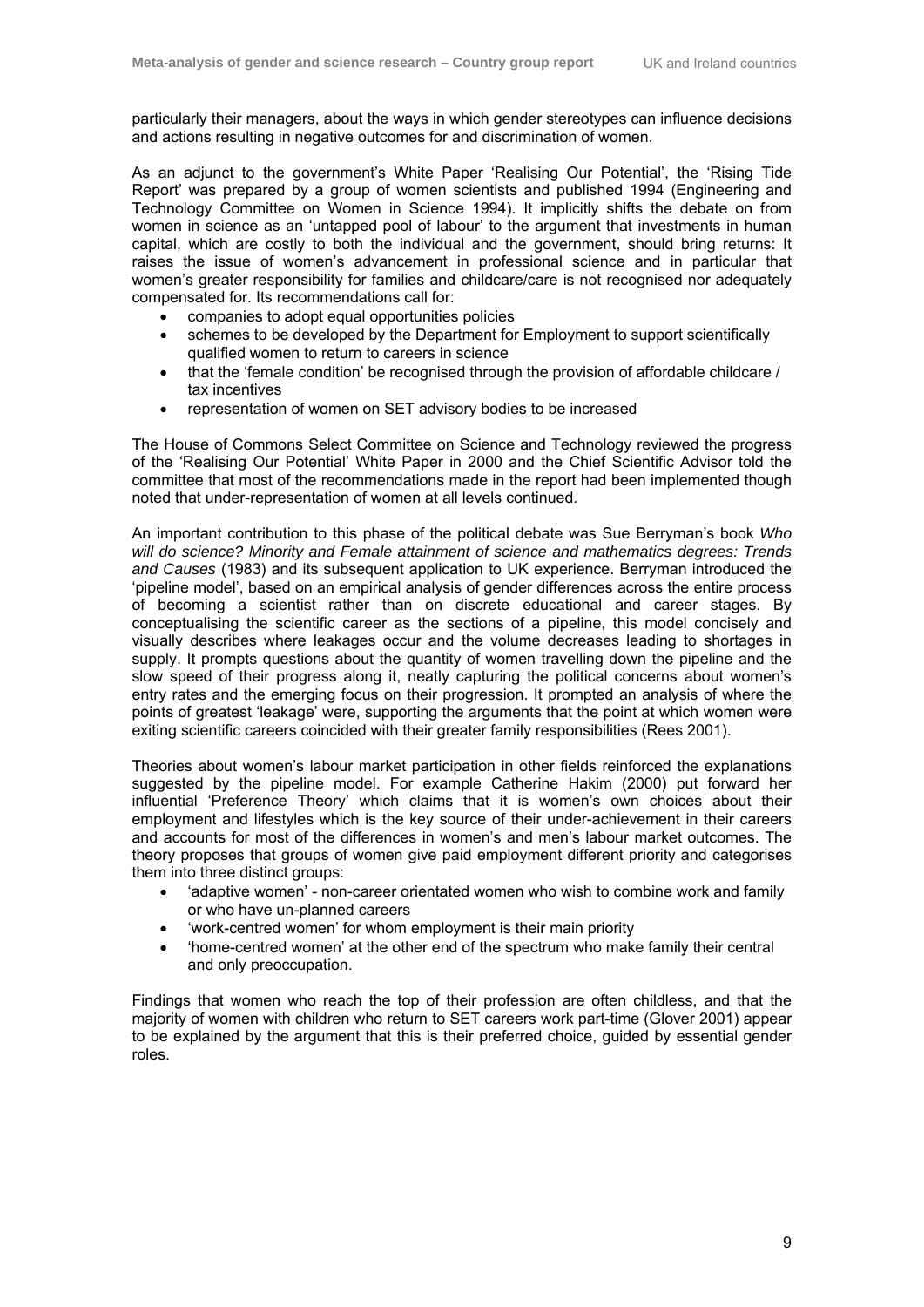| <b>Policy demand</b>                                                                            | <b>Barriers to overcome</b>                                    | <b>Actions adopted</b>                                                                     |
|-------------------------------------------------------------------------------------------------|----------------------------------------------------------------|--------------------------------------------------------------------------------------------|
| - Remove sex discrimination<br>embedded in policies and<br>practices<br>- More women at the top | - Discriminatory practices<br>- Retention of women             | -Compensate women's caring<br>role<br>- Introduce equal opportunities<br>policies          |
| Assumptions:                                                                                    | Explanation:                                                   |                                                                                            |
| Biological differences and<br>gendered socialisation give rise<br>to gendered preferences       | Attrition at point women have<br>children                      | Mentors and role models                                                                    |
| Science is neutral                                                                              | Gender stereotypes produce<br>discrimination<br>Pipeline model | Better maternity / paternity leave<br>and cover<br>Develop equal opportunities<br>policies |

*Figure 3: Elements of Position 2 Recognition of the 'female condition' and the need to level the playing field* 

#### *Critique of position 2*

Again the critique of this position comes from within the academic community of science and social science. The 'equal treatment perspective' has been criticised for proposing a short term fix rather than permanent and radical change. Although the perspective throws attention for the first time on *organisations* it implies acceptance of their existing norms and standards, requesting the addition of equal opportunities commitments and special treatment for women to bring them up to the same position as men, rather than challenging that privileged position. It has also been accused of advancing the concerns of white, western, middle class women who are best placed to take advantage of the helping hand to advance.

The earlier work of Haraway (1988), and Harding (1986) resonates here as they argue that because the SET community is homogeneous its context cannot be neutral; masculine values, practices and cultures simply go unrecognised. In the early 1990s, picking up the theme of discrimination in organisations, research provides evidence of male hostility towards women's presence in SET (Carter and Kirkup 1989, Cockburn 1985a, Hacker 1981, Kirkup and Smith Keller 1992, Wajcman 1991, Evetts 1993a, EOC 2004 Bagilhole et al 1997, Roberts and Ayre 2002) and women's strategies for 'coping' with marginalisation, harassment and closed career paths (Devine 1992, Spanier 1995). These critiques form the basis of the next position.

The central focus on women's family preferences as an explanation for their absence from science career trajectories and the formulation of these trajectories as a linear 'pipeline' have been challenged. Evidence of women's commitment to paid work and patterns of exit and reentry have been demonstrated. The result is a more complex and messy picture of women's labour market engagement which holds implications for the way researchers study it, policy makers design interventions, and organisations act to bring about change. (This critique is discussed in more detail in Section 5.2 Vertical Segregation).

#### *Recognition of scientific gender bias and the need to re-examine norms and values (Position 3)*

Critiques of the previous positions provide a body of evidence to problematise science itself; supporting a contention that SET incorporates male values, practices and theories because of its history, practitioners and locations. Rather than women being deficient and choosing not to take up the opportunities on offer to fulfil their potential in science, they are under-represented because of an unrecognised inherent bias in the social construction of SET environments.

This position draws on both a radical feminist tradition and post-modern theory. Radical Feminism emerged in academia in the 1960s raising new questions about the ways in which reproduction, sexuality, and male violence against women give men power over women's lives. Pre-dating capitalism, the system of 'patriarchy' oppressed women and recommended to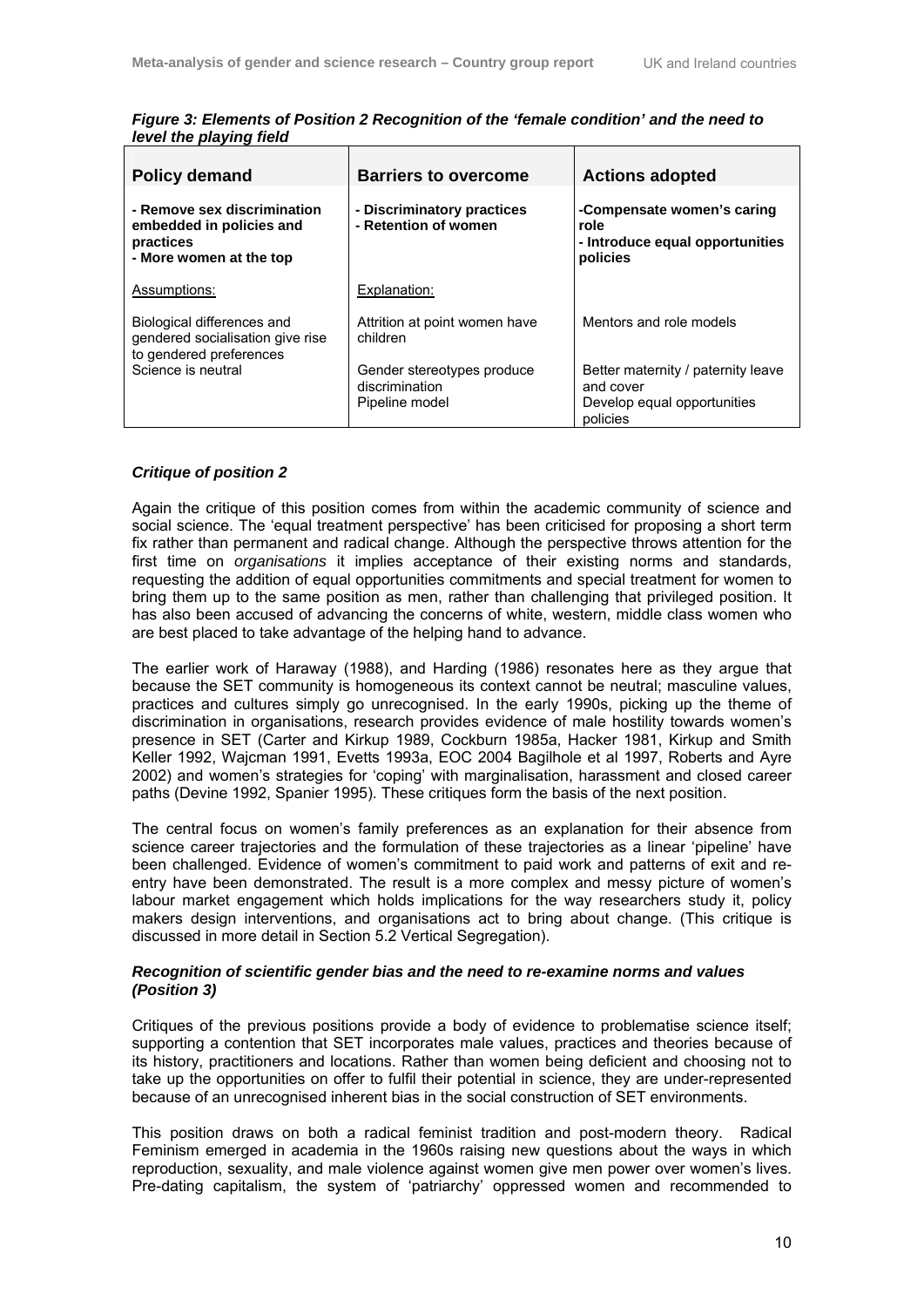women their separation from men to escape male dominance, in order to create new womencentred ways of knowledge production, research methodologies and working arrangements. This in turn began the development of feminist methodological approaches. Post-modernism has posed many changes to the binary dualisms set up by liberal and radical feminism. It has challenged the usefulness of conceptual categories such as 'gender' and 'capitalism', arguing instead that social reality is fragmented (Bradley1996) and incapable of simple categorisation; and more fundamentally that social reality is socially rather than objectively created, hung together on dominant discourses, and non-objective norms. Prompted by the massive changes in technology and communication connecting peoples and altering daily lives on a scale not witnessed since the industrial revolution, post-modernism contends that there is no merit or possibility of investigating women's oppression as a group, only as individuals.

In the mid 1980s Harding (1986) was one of the first theorists to apply Feminist Standpoint Epistemology to women's experience in SET. This perspective argues that there is no one position from which knowledge can be developed, there are multiple standpoints, and some are better than others in terms of their commitment to social justice. Women's standpoint in SET has been assumed by some to be essentially different from that of men following their experience of being subjugated. These developments have prompted renewed scrutiny of the SET curriculum and pedagogical approaches and their impact on young women. It has also intensified attention on organisational practices, particularly the implementation of equal opportunities policies, with a greater awareness of the influence of cultural norms and gendered stereotypes on decision-making.

Policy arising from this position has largely been confined to the Higher Education sector. Although there is little evidence that key stakeholders are embracing questions about scientific subjectivity (except in the areas of teaching and learning practice), national gender equality legislation, in compliance with European Union membership has renewed and increased attention on organisational practices and procedures. The UK Equality Act 2006 imposes a requirement or 'public duty' on all public institutions to promote gender equality in order to demonstrate that discrimination is not taking place (in recruitment, promotion and appraisal processes) and that in areas where women or men are under-represented, barriers are being tackled, for example though gender awareness training for staff or targeted funding or support services. This requirement aims to make gender equality the responsibility of every member of an organisation, to 'mainstream' it into the common culture and values (Rees 1998).

| <b>Policy demand</b>                                                                                                      | <b>Barriers to overcome</b>                                                                                                   | <b>Actions adopted</b>                                                              |
|---------------------------------------------------------------------------------------------------------------------------|-------------------------------------------------------------------------------------------------------------------------------|-------------------------------------------------------------------------------------|
| - Identify and challenge the<br>normalisation of male values,<br>ideas and material advantages                            | - Change hearts and minds<br>- Make up for women's past<br>subjugation                                                        | - Mainstreaming gender<br>equality<br>- Women only resources                        |
| Assumptions:                                                                                                              | Explanation:                                                                                                                  |                                                                                     |
| Male bias part of reason for<br>under-representation of women<br>Science is subjective, norms and<br>values are masculine | Transformation of culture<br>required<br>Examine all policies and<br>practices including knowledge<br>production and teaching | Gender awareness training for<br>staff<br>New teaching methods / content<br>devised |

*Figure 4: Elements of Position 3. Recognition of scientific gender bias and the need to reexamine norms and values* 

#### *Current political debates: where next?*

The political debate on gender and science and the resulting policy interventions to address perceived imbalances has taken place in the wider context of the national legislative and policy approach to gender equality. This context can be simplified into three overlapping and interdependent areas which are useful in conceptualising where the political debate is going in the future.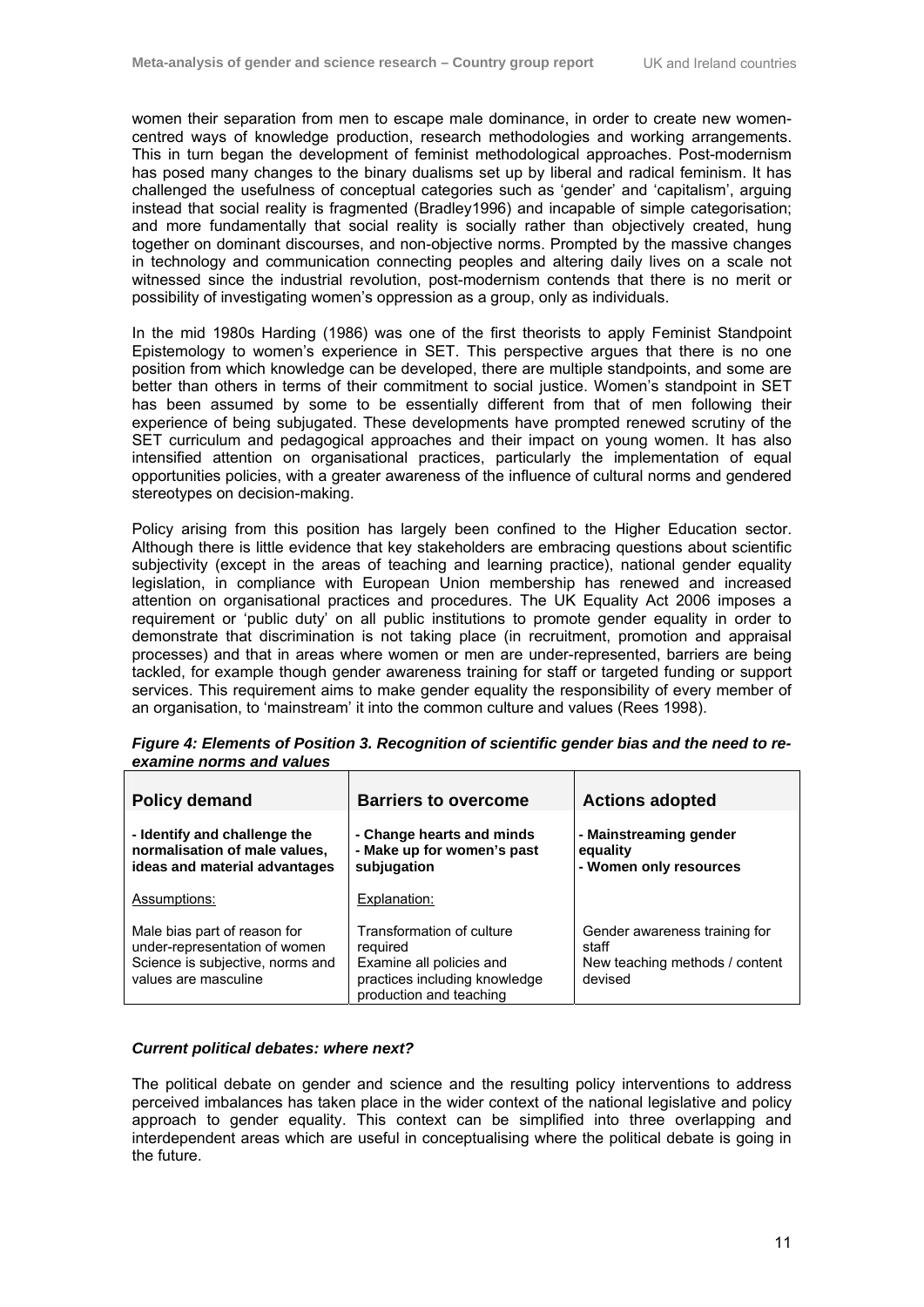While the UK can describe the development of its equality practice in a linear way, Ireland and many other states cannot. A holistic view of the different equality perspectives is useful in explaining the contemporary experience, it also allows us to move away from labelling perspectives and approaches as 'old' and 'new' since academics have argued that all have a useful contribution to make. Booth and Bennett (2002) introduced the idea of a 'three legged stool'. With this model it becomes possible to recognise that progress in the field of equality is dependent on three important supports, and that if any one is under developed the 'stool' or outcome will 'wobble'. The three perspectives are:

- '*equal treatment perspective'* describing actions which attempt to guarantee women and men the same opportunities in the public sphere. Its main way of delivery is through statutory and mandatory legal instruments and policies.
- '*women's perspective'* inspires initiatives that recognise women as a disadvantaged group who deserve and require special provision in order to rectify their past experience of discrimination which has become institutionalised and to unleash their suppressed contribution to public life and thinking.
- *'gender perspective'* promotes actions what aim to transform the organisation of society to effect a fair distribution of human responsibilities. It acknowledges differences between women and men and it is premised on an understanding that men are not deliberate or universal oppressors of women but are governed by cultures and norms which both constrain and advance them. The gender perspective is delivered through new tools which demand gender-aware policy-making and scrutiny of all organisational practices, values and norms.

Mainstreaming gender equality can be positioned in the middle of the diagram, it is the culmination of all three perspectives and will reflect the peculiarities of national equality histories in striving to change hearts and minds to form a new set of social gender relations.

*Figure 5: The equality stool reproduced from Booth and Bennett (2002:435)* 



With the three legged stool in mind, it is possible to assess the current political debates more candidly. Certain assumptions and types of initiatives persist from Positions 1and 2, in fact in the UK they still predominate. However, the model prevents us from labelling this as backward looking and instead demonstrates that these initiatives still have a contribution to make in moving women in science forward and in achieving a gender balance.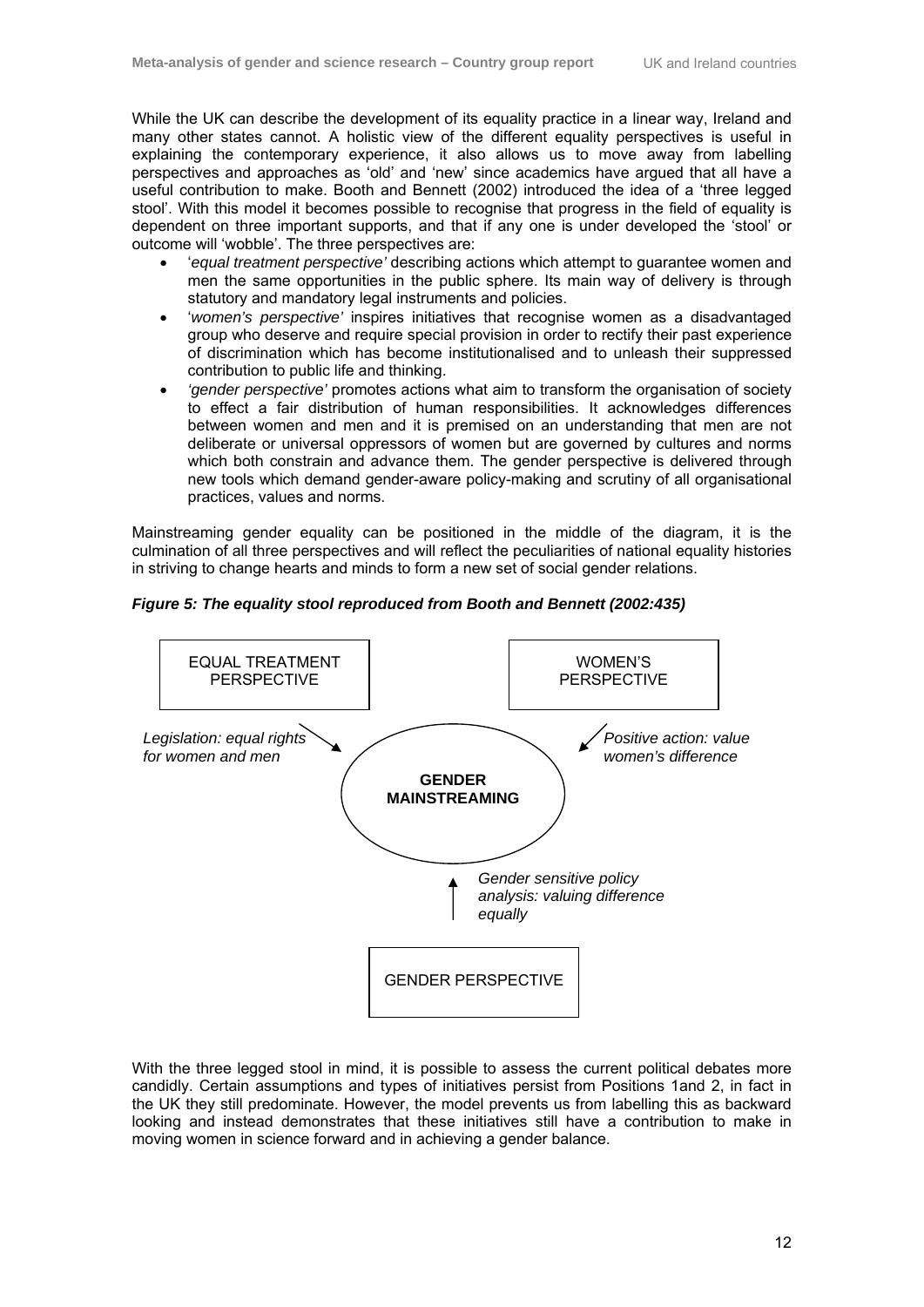Policies concerned with increasing the quantity and quality of the scientific labour supply still prevail, and have intensified with concerns about economic growth becoming more pressing in the recessionary context. The late 1990s and 2000s have seen a continuation of government reports and White Papers along with new funding streams supporting innovation in SET and commercialisation activities. A further trend in this area of policy development has been a retreat from the focus on only women. The lack of take up of science in schools by boys and a falling number of male university entrants, particularly in physics, has broadened the focus to gender (Glover 2001:75). Although this is welcome, attention on women's particular disadvantage continues in other policy areas for example, the area of scientific excellence. An important initiative in this area in the UK has been implementation of compensation criteria in the latest Research Assessment Exercise and in the adoption of the notion of 'academic age' rather than 'chronological age' when assessing the research output of academics (a key measure for promotion). Academic age is designed to ensure that career breaks due to family or caring responsibilities do not count against individuals. In 2002 the Secretary for State for Trade and Industry, Patricia Hewitt (a vocal supporter of women's rights) commissioned the 'Greenfield Report' on the barriers to women in SET, in particular looking at women's vertical segregation in both private and public sectors. This report recommended the establishment of a national resource centre to support women in SET – the UKRC. The table below summarises the main of the policy milestones of the last three decades.

| <b>Date</b> | <b>Political Intervention</b>           | <b>Description</b>                                      |
|-------------|-----------------------------------------|---------------------------------------------------------|
| 1980        | <b>Finniston Report</b>                 | Focus on recruiting girls in science education to       |
|             |                                         | widen the talent pool                                   |
| 1984        | Year of Women into Science and          | Sponsored by the Equal Opportunities Commission         |
|             | Engineering                             | and Engineering Council                                 |
| 1990        | Responsibility for Women and SET        | Shift away from recruitment to science education to     |
|             | assigned to the Department for Trade    | increasing the number of female SET professionals /     |
|             | and Industry                            | skills in the labour market                             |
| 1993        | Office of Science and Technology in the | Committee of women in SET commissioned to               |
|             | Department for Trade and Industry,      | produce 'The Rising Tide'. This report recommended      |
|             | White Paper 'Realising Our Potential'   | a dedicated unit to promote women in SET based in       |
|             |                                         | the Office of Science and Technology                    |
| 1994        | Unit Promoting SET for Women in the     | Launched the Athena Project focusing on female          |
|             | Office of Science and Technology        | science academics.                                      |
|             | established                             |                                                         |
| 1994        | 'The Rising Tide: Report on Women in    | Government response 'Women Science, Engineering         |
|             | Science, Engineering and Technology'    | and Technology' published in the same year.             |
| 1995        | Action Plan for Gender Equality in the  | Produced by the Chartered Institute of Building /       |
|             | <b>Building Professions</b>             | Department of the Environment                           |
| 2002        | Office for Science and Technology       | 'Set Fair Report' was the basis for the 'National       |
|             | commissioned Baroness Greenfield to     | strategy for women in SET' in 2003. Key                 |
|             | report on women and SET                 | recommendation to establish a national centre.          |
| 2004        | UKRC - UK Resource Centre for           | National lead organisation for the provision of advice, |
|             | Women in Science Technology and         | services and policy consultation regarding the under-   |
|             | Engineering established in Bradford, a  | representation of women in science, engineering,        |
|             | partnership of 6 Universities.          | technology and the built environment (SET).             |
| 2004        | General Formal Investigation into       | Conducted by the Equal Opportunities Commission,        |
|             | Occupational Segregation and            | the investigation looked at the degree of segregation   |
|             | Apprenticeships                         | by gender and identified good practice promoting        |
|             |                                         | diversity in apprenticeships.                           |

| Figure 6: UK Policy interventions, Women and SET, 1980-2004 |  |
|-------------------------------------------------------------|--|
|                                                             |  |

An important aspect of the development of the political debate about women and SET in the UK has been the existence of a dynamic movement of women in manual trades. In the 1970s, grass roots feminists campaigned at local level for women's access to vocational training (for craft skills outside the apprenticeship system) provided by further education colleges, using the 1975 Sex Discrimination Act as their lever. The Manpower Services Commission (a nondepartment body of the Department of Employment) took up the issue in the 1980s funding the 'Wider Opportunities for Women programme' (WOW) delivered by universities and colleges. Simultaneously, the report 'Balancing the Equation' was produced for the further education sector providing suggestions to colleges on how to improve women's participation on all nontraditional courses. Left wing controlled Local Authorities in London established a precedent for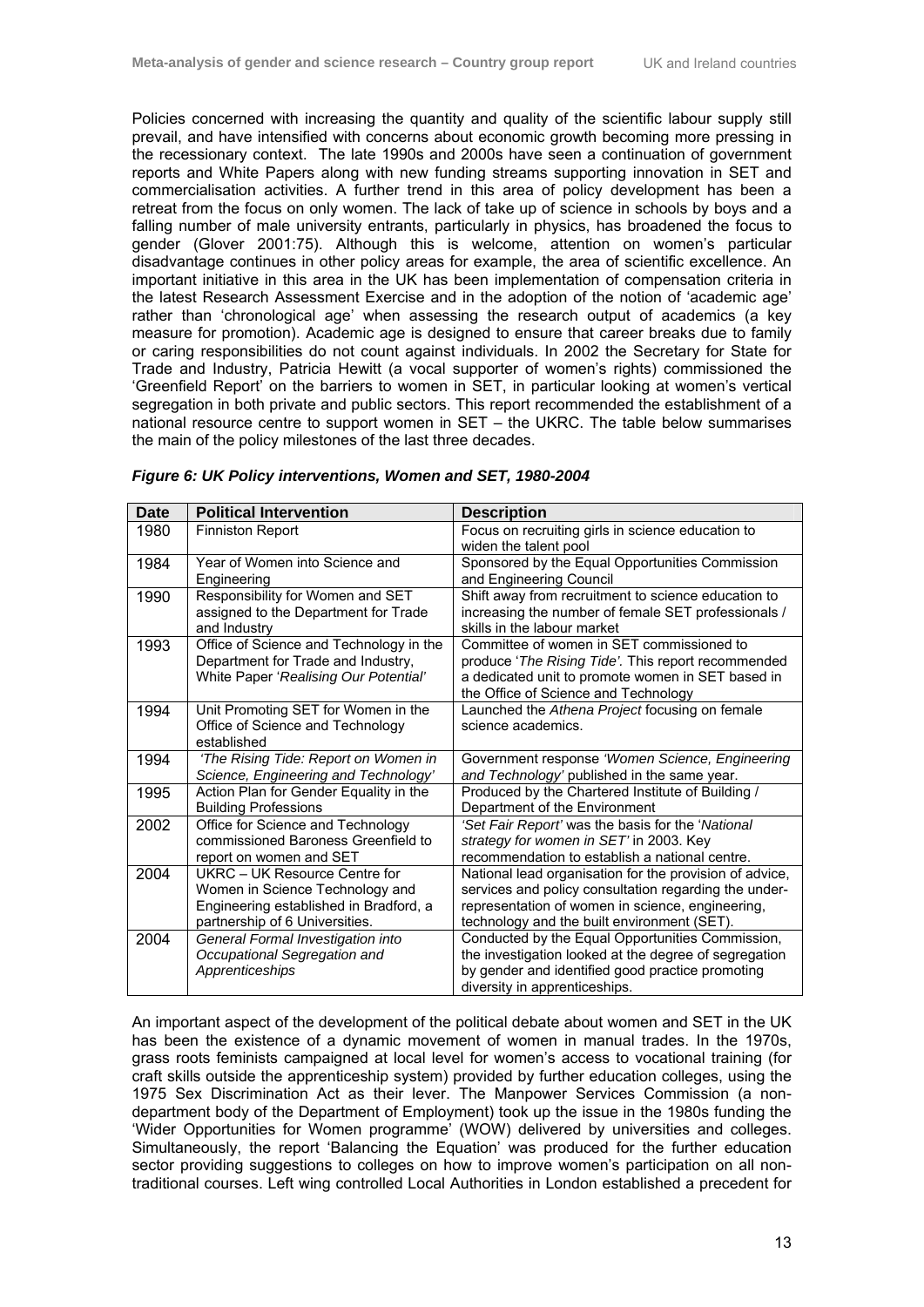positive action through their model of Direct Labour Organisations to deliver their construction, and building maintenance needs by recruiting and training local labour, with a quota of female participants. Trades bodies and boards began recognise the demand for equality of opportunity and in 1982 the Union of Construction, Allied Trades and Technicians UCATT was one of the first bodies to form a Women in Construction Advisory Group. In the 1990s women's issues were kept on the agenda of the construction industry by concerns about skills shortages; captured by the 'Latham Report' commissioned by the Construction Industry Board in 1994 which put forward a business case for women's increased participation in manual trades. Women in the manual trades' movement have overlaps with women with in the science academy since in a number of universities courses in the former have been explicitly linked to foundation qualifications in universities to provide those women who want them with progression routes into higher paid professional work. The UKRC encapsulates the perspectives of both groups because of the universities involved in running the centre and the individuals within them, many of whom entered SET via the trade route. Whilst there are many accounts of the initiatives undertaken to support women into manual trades produced by individual projects, there is very little academic analysis of their reception by industry or their wider impact on the culture and practices of trade organisations and employers. The Equal Opportunities Commission's *'*General Formal Investigation into Occupational Segregation and Apprenticeships' conducted in 2004 is one notable exception.

### **2.3 Trends in political debates on gender and science in Ireland**

As outlined in the introduction, Ireland's economic structures and women's participation in the labour force are nascent and still developing. There has not been the same quantity of government policy development and academic analysis as in the UK. However, Ireland has one advantage, it has been able to learn from trends in the UK, leap-frogging phases in the policy development process described above. In the 1990s Irish policy initiatives began to reflect all three positions simultaneously, and in particular Ireland has a greater governmental emphasis on the 'gender perspective' with a number of high profile initiatives aiming to mainstream gender equality.

The initiatives outlined in the diagram below commenced in the late 1990s and are ongoing. Little research describing their operation or evaluation of their impact as yet exists. They fall under each of the three positions already described and reflect the associated assumptions. Four key stakeholders have been involved their design and delivery, these are all governmental departments or statutory bodies:

- Department of Education and Science DES with its statutory body Higher Education Authority HEA
- Department for Justice, Equality and Law Reform
- Department for Enterprise, Trade and Employment DETE

Each is responsible for taking 'positive action to increase the participation of women and to gender mainstream science, technology and research in Ireland' (Allan 2001:4)

The initiatives taken up by the Department of Education and Skills DES, which directly address women and science, fall under the heading of increasing the number of girls taking science subjects at school. Responding to a national concern that science was absent from primary level education (age 4-12) (Allan 2001) the 'Science, Technology and Gender: Primary Schools Action Research Project' was piloted in 2000, aiming to devise classroom materials for teachers to deliver 'gender-fair' scientific/ technological education. A further project aimed to increase the participation of girls at secondary level; in 1999 the Physical Science Initiative supported the provision of modern laboratories and a career development programme for teachers. The Intervention Projects in Physics and Chemistry which sat along this investment gave extra support to schools that did not have SET subjects on the curriculum as well as those that did, who were committed to reduce the gender imbalance in take-up rates. As a result the percentage of girls taking chemistry has begun to exceed that of boys in these schools (Allan 2001).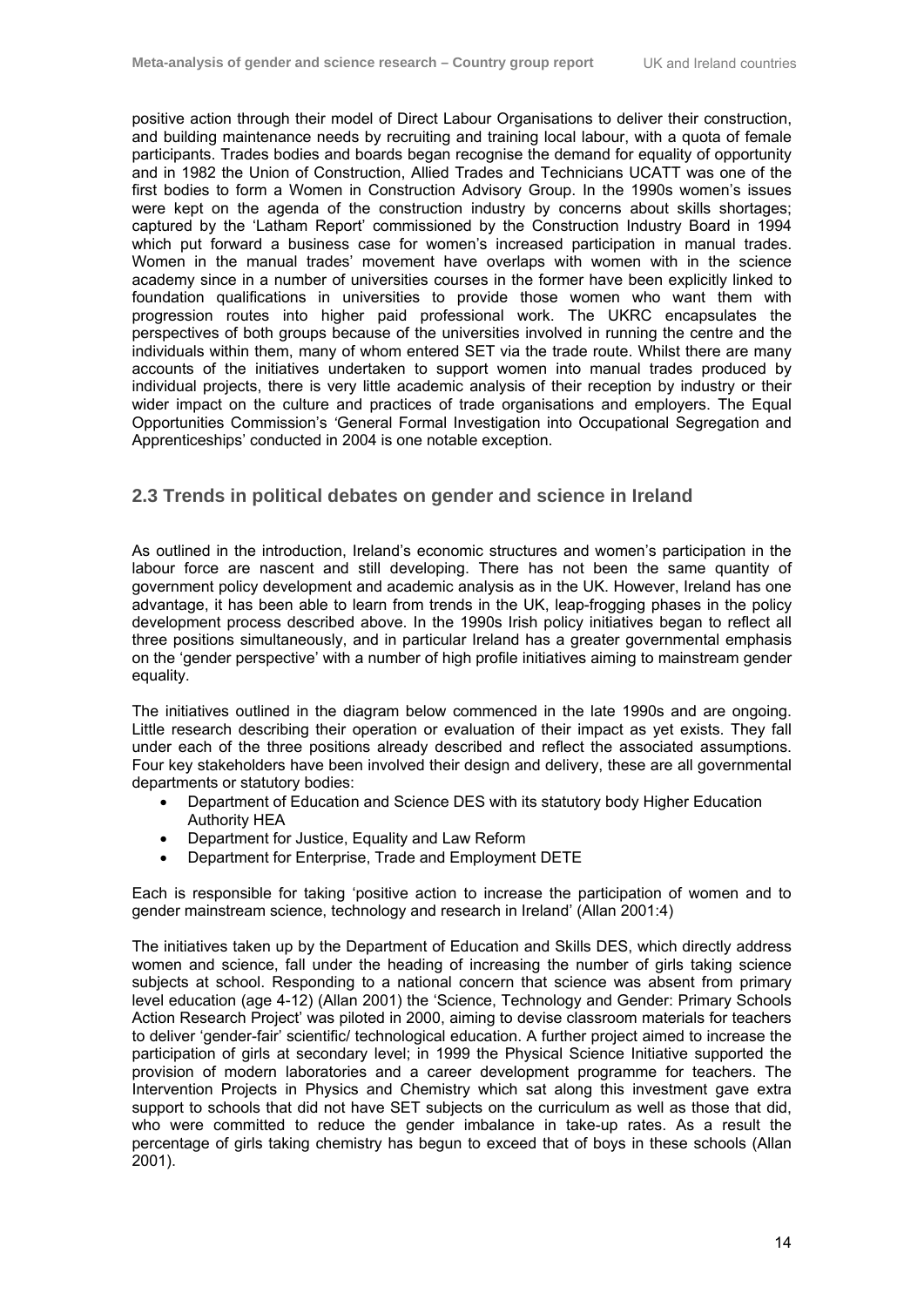| <b>Policy demand</b>                                                   | <b>Barriers to overcome</b>                                            | <b>Actions adopted</b>                                                                                                                                                                                                                                    |
|------------------------------------------------------------------------|------------------------------------------------------------------------|-----------------------------------------------------------------------------------------------------------------------------------------------------------------------------------------------------------------------------------------------------------|
| <b>Position1</b>                                                       |                                                                        |                                                                                                                                                                                                                                                           |
| - More skilled workers                                                 | -Enthuse girls                                                         | -Targeted programmes<br>- Infrastructure to promote general<br>entry<br>Department of Education<br>Programmes:<br>- Primary curriculum<br>- Laboratory facilities<br>- Girls secondary school access                                                      |
| <b>Position2</b><br>- Remove discrimination<br>- More women at the top | - Discriminatory practices<br>- Retention of women                     | - Compensate women's caring role<br>- Introduce equal opportunities<br>policies<br><b>Higher Education Authority</b><br>- EO policies in sector<br>- Mature student entry routes                                                                          |
| <b>Position3</b><br>- Tackle male bias                                 | - Change hearts and minds<br>- Make up for women's past<br>subjugation | - Mainstreaming gender equality<br>- Women only resources<br>National Development Plan<br>- Promoting gender mainstreaming<br>- Gender proofing<br>Women in Technology & Science<br><b>WITS</b><br>- Women's advancements and<br>organisational practices |

*Figure 7: Elements of all 3 Positions in Ireland* 

The Higher Education Authority HEA focused its efforts on institutional practices, commencing a statutory review of all equality policies in the sector guided by the spirit of the 1997 University Act. This act requires all universities 'to promote gender balance and equality of opportunity among student and employees of the university' as well as 'to facilitate lifelong learning through the provision of adult continuing education' (Allan 2001). The HEA also administers funds to universities via the Targeted Initiative Scheme which includes support for mature student access, focusing specifically on higher education for women (although this funding is available for students in all disciplines.)

Operating outside the government infrastructure, are a number of key projects and networks. Women in Technology and Science (WITS) was inaugurated in November 1990 to actively promote women in science in Ireland. It has members from a broad range of scientific, engineering and technological backgrounds including teachers, computer experts, technicians and journalists working at all levels. EU EMPLOYMENT - NOW funding has played an important part in developing a raft of local initiatives in both the education and the professional sphere, for example girls into engineering taster days, and role models for professional women provided by a European database of women experts.

Ireland has gone further than the UK in its commitments to mainstream gender equality (Position 3). The Department of Justice, Equality and Law Reform DJELR has responsibility for maintaining and enhancing equality for all groups in Irish society. It manages the 'National Development Plan NDP', a five year plan which outlines significant investment and is underpinned by a gender mainstreaming. The plan covers structural development, education and training, productive sector and social inclusion. Only five of its 130 measures are exempt from a consideration of gender equality. Under the Regional Operations Programmes of the NDP is the Equality for Women Measure (£23.4m 2000-2006). It included projects to support women in SET, for example the development of a one-year foundation outreach access course in science maths and technology to improve women's access to university degree routes in science and technology.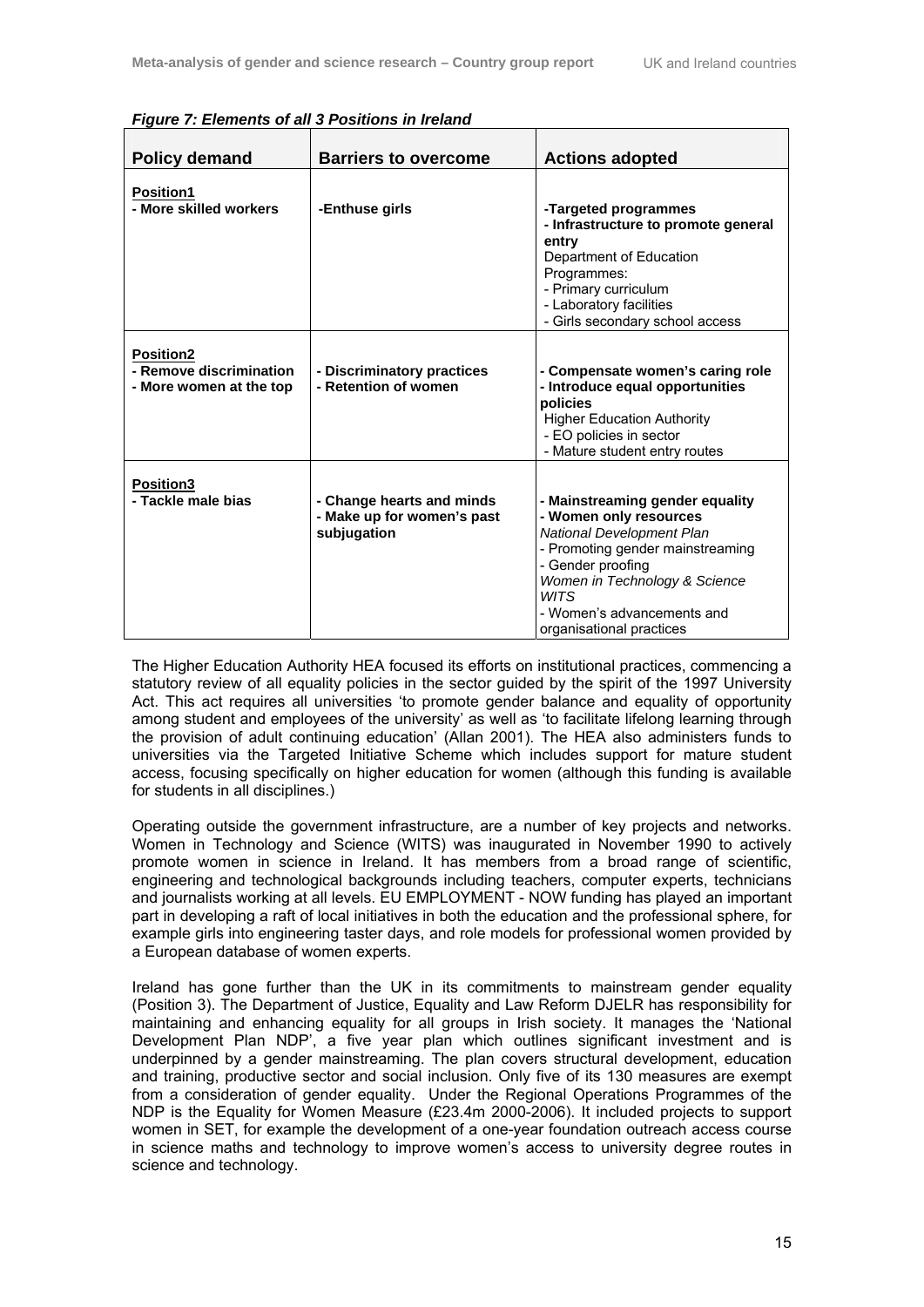The statutory stakeholders have established units with responsibility to advise and monitor progress towards the governmental objective of mainstreaming equality (DJELR EO and Social Inclusion Co-ordination Committee (oversees the NDP), DES Equality Unit, HEA Higher Education Equality Unit). Ireland received considerable EU funding in the late 1990s which supported two further projects aimed at improving women's educational prospects and qualifications. As part of one of these programme EMPLOYMENT – NOW programme, FÁS the national training and skills body (an agency of DETE) undertook a pilot project to gender proof (look for unintended gender bias) the systems, procedures and practices within selected areas under its own remit, and where deficiencies were identified to implement change. This proofing exercise covered the operations of a significant proportion of the productive sectors' statutory bodies such as Enterprise Ireland, IDA Ireland (grants and R&D funding) Teagasc (Agricultural research), Coford (forestry research and research training) the Marine Institute (research funding) and the HEA.

The next section introduces the literature of the Gender and Science Database GSD and indicates how it supports the positions identified here.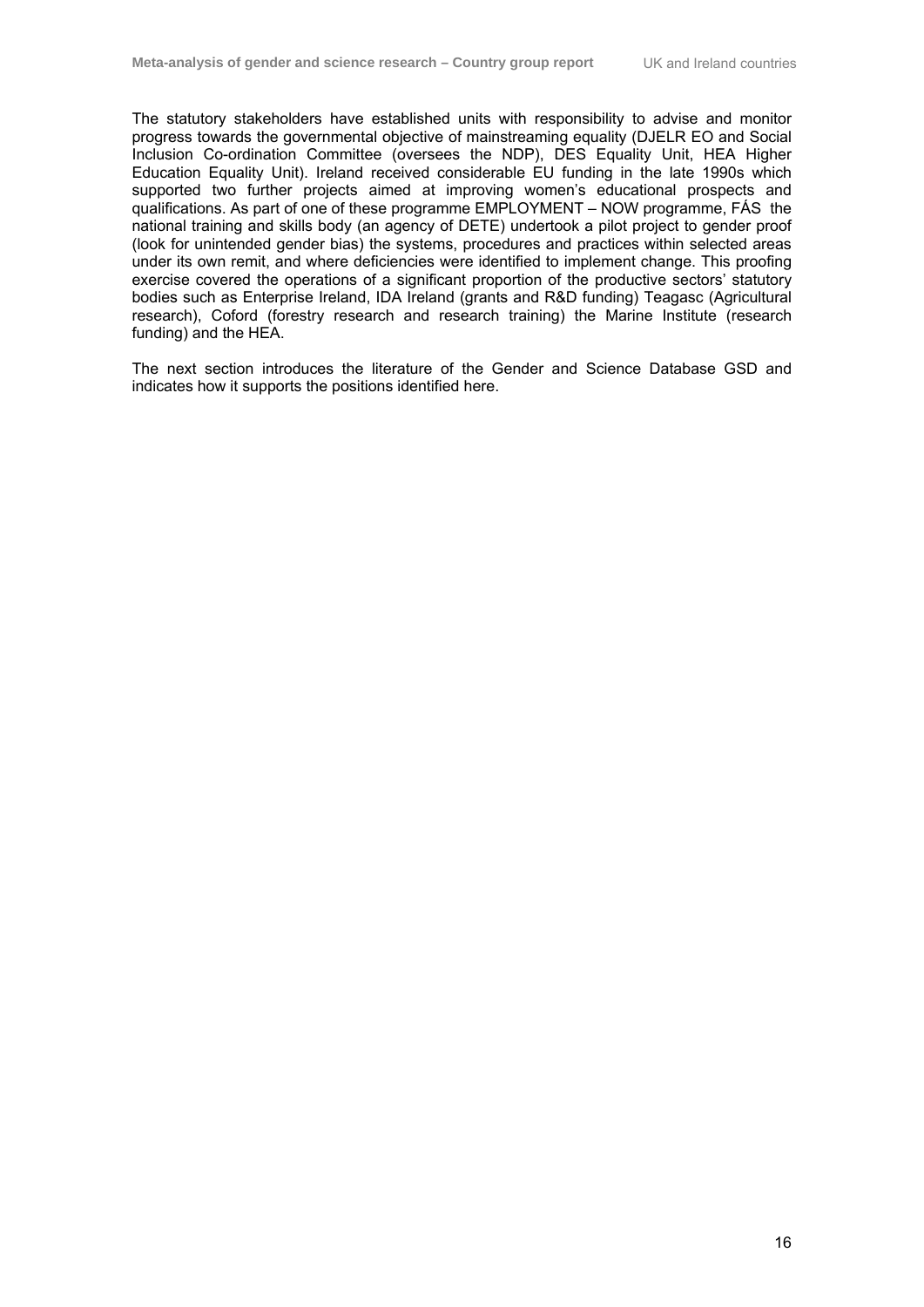## **3. Horizontal and vertical segregation in scientific careers: main trends from 1980-2007**

The division of labour market opportunities into men's jobs and women's jobs (horizontal segregation) and the absence of women from senior level decision making in organisations, (vertical segregation) has come under increasing scrutiny by policy makers, outlined in the previous section. Reviewing the GSD publications from the standpoint of segregation we can see that in most cases the issues of horizontal and vertical segregation have been dealt with separately. The former has been discussed in relation to concerns about the lack of women (and men) entering scientific occupations and the later has been the focus of analysis about women's progression within a gendered hierarchy. This separation has produced a useful analysis of the situation over the last thirty years, but it has also obscured issues which may be relevant to the explanation of segregation, and benefit from practical intervention. This section outlines the main trends in the explanation of segregation and includes a brief discussion of areas which may have been overlooked.

The explanation of horizontal segregation in science has centred on education. As Section 5.3 Stereotypes and Identities elaborates, there is a considerable body of literature which attempts to define the sex-role stereotypes and their influence on young people. Research has linked these stereotypes to young people's belief in their cognitive strengths, their learning styles, subject preferences, their perception of science as an appropriate job. The practices and prejudices of teachers, parents and peers have been examined to understand better the structures and contexts which contribute to this process of gendered socialisation (the individual's internalisation of sex-stereotypes). The assumption made here is that the way into a science job is via the qualifications route and hence an important way of increasing the numbers of entrants into the scientific labour pool is to transform the stereotypes which deter people. This assumption most closely accords with Position 1 (the need to increase the number of scientists) but more recently it has recognised the need to change the organisational approaches of school, colleges and universities to implement equality of opportunity (Position 2) and to challenge gendered essentialism in the curriculum and the way it is taught (Position 3). Issues which have been overlooked include the alternative routes into science careers, from other allied disciplines, or a manual training about whose entrants we know very little. Another aspect of horizontal segregation which has only recently become apparent is clustering, as women begin to move through to the more senior ranks of certain science disciplines: The concentration of women into particular occupations or science specialisms about which there is anecdotal evidence but an absence of robust research.

Vertical segregation is better served by the GSD publications. There is a very developed literature about what happens to women in science jobs in science workplaces and hence why they exit early or fail to progress to senior level. Section 5.3 Stereotypes and Identity contributes an explanation of the use of gender stereotypes in the workplace, for what purposes and to what ends. Section 5.4 Science as a Labour Activity outlines the 'pipeline model' of women's career progression, identifying women's career choices and constraints as they attempt to negotiate work life balance and the sexual division of labour. SET's dominant masculine culture provides one dimension of the context they are operating in. This culture upholds a definition of the 'ideal SET employee' as one who leads a male lifestyle (without caring commitments) with a male physiology. The study of scientific excellence in Section 5.6 has assessed the ways in which excellence is defined and assigned, by whom, producing gendered advantages in pay and promotion. Explanations of vertical segregation broadly fit into Position 2, characterised by a concern with the unfair practices of organisations. Very recent literature in the field of engineering has adopted Position 3 and is leading the way in research into the existence of a pervasive gendered sub-text which unconsciously influences all actors.

Some bodies of literature provide a contextual explanation for both horizontal and vertical segregation, these are the papers reviewed in Section 5.7 Gender in Research Contents which challenge the maleness of scientific epistemology and ontology arising from the situated knowledge of a homogeneous community of contributors and the analysis and critique of policy design and ideology discussed in Section 5.8 Policies towards gender equity in science.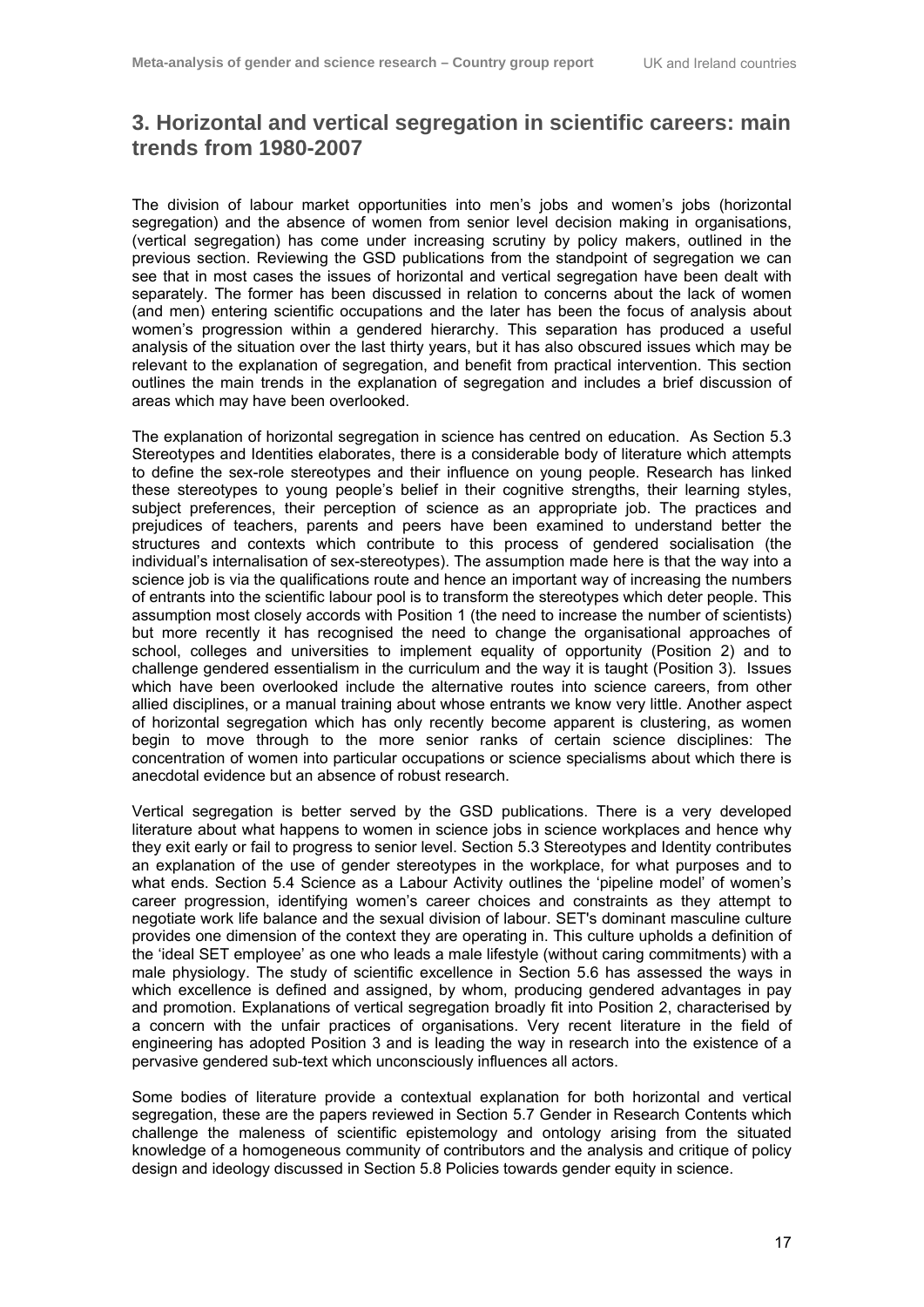## **4. Main trends on research on gender and science from 1980- 2007**

The discussion of the trends in the political debate about women and science in the UK and Ireland has established that early attention has been focused on the qualification and recruitment of women into science. Research into female retention and advancement has developed over the last decade. These elements of the debate about women's underrepresentation are conceptually different, giving rise to different types of policy intervention in the three positions outlined. The implication for setting a research agenda is that they also have different data requirements and use different sources of information. For example, the issue of women's retention raised by the 'pipeline model' of women's scientific careers requires longitudinal data to track career trajectories, whilst an examination of advancement in the context of masculine organisational cultures requires data which can reveal different dimensions of vertical segregation including hierarchical distinctions between different grades of employment as well as personal perceptions of barriers and organisational values.

The diagrams which follow outline the basic data and methodological differences which relate to each of the main 3 positions raised by the political debate of gender and science in the UK (Section 2). They are not intended to be exhaustive.

- In the 1980s (Figure 8), attention was focused on the need to attract more individuals into science, and so research was directed towards science education as the (assumed only) path into scientific work. Data on girls' and boys' subject choices, academic achievement and progression began to be analysed by public stakeholders such as the government, local education authorities, colleges and universities. The tracking of student numbers and attainment was done quantitatively across the sector nationally and European comparisons undertaken. Quantifying and describing the problem is more prominent in the literature than analysis to explain the gendered trends observed which went no further than processes of gendered socialisation, described in small scale qualitative studies.
- A decade later the concept of the occupational pipeline dominated the discussion of segregation (Figure 9). Recognition of women's disadvantage in the scientific labour force arising from the demands of motherhood shifted the focus of research onto the proportion of women at senior levels in science and organisational responses. The source of data changed to national employment statistics and the records of professional bodies and individual institutions. Women's experiences of employment began to be examined to support the contention that women were choosing motherhood over career, or finding it impossible logistically and economically to support the two simultaneously. The equal opportunity policies of organisations were described and contrasted, although very little evaluation of their impact has been undertaken.
- Case studies, qualitative interviewing and textual analysis became more prominent from 2000 (Figure 10) as more questions were asked about women's motivations and choices. Re-examination of norms and values to identify insidious gender bias required qualitative approaches. These studies tended to be conducted institutionally or departmentally due to resource restrictions. Interest in gendered norms has promoted researchers to examine all organisational processes, including assessment, recruitment and appraisal processes.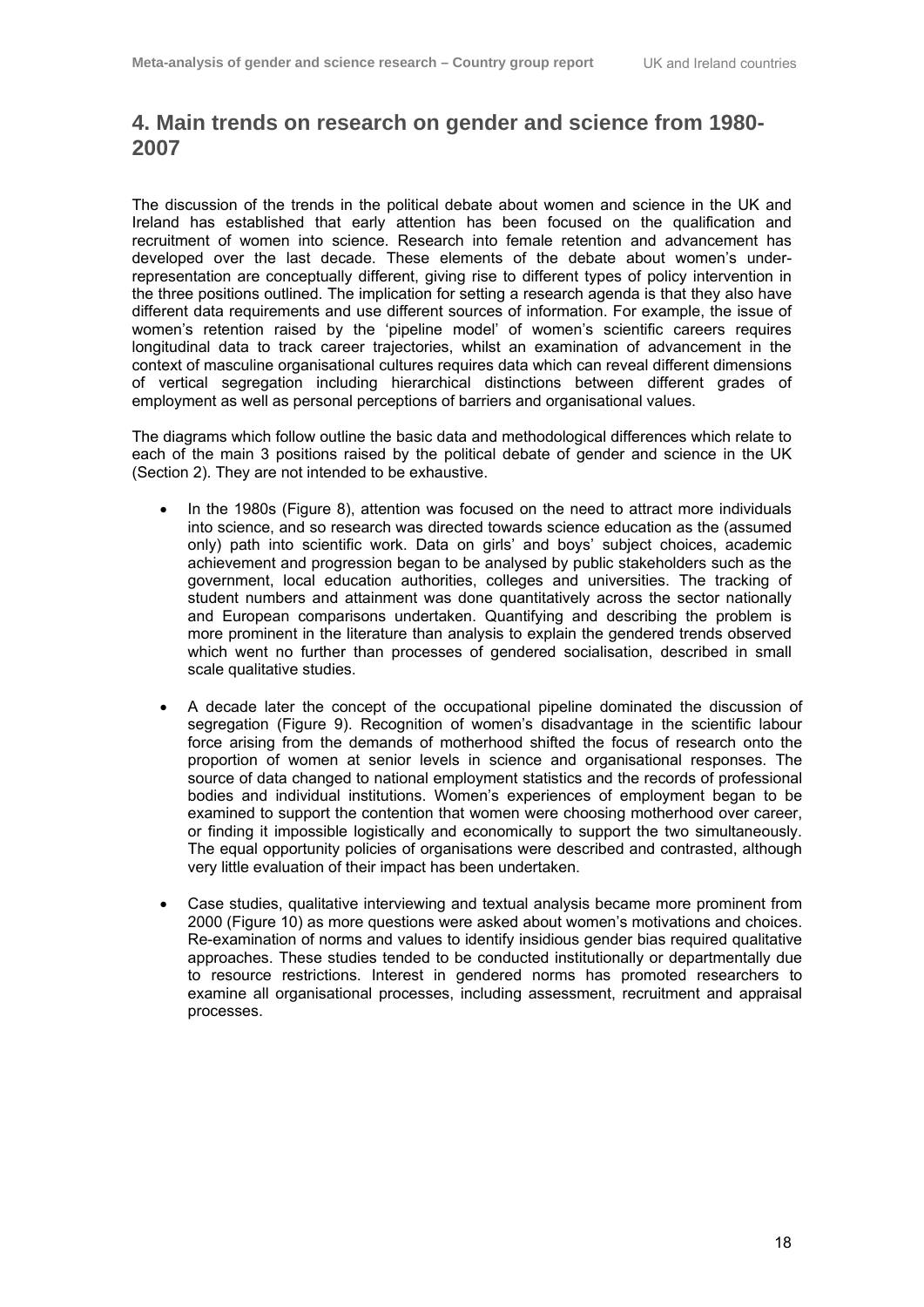| Focus (by sex)                                                                                                                                                                         | Level of<br><b>Analysis</b>              | Data sources                                                                                                                                                                                                         | <b>Methodologies</b>                                                               | <b>Limitations</b>                                                                                           |  |  |
|----------------------------------------------------------------------------------------------------------------------------------------------------------------------------------------|------------------------------------------|----------------------------------------------------------------------------------------------------------------------------------------------------------------------------------------------------------------------|------------------------------------------------------------------------------------|--------------------------------------------------------------------------------------------------------------|--|--|
| Recognition of SETs economic contribution and the need to attract more scientists                                                                                                      |                                          |                                                                                                                                                                                                                      |                                                                                    |                                                                                                              |  |  |
| Selection of SET subjects at schools -<br>GCSE, A level<br>Attainment in SET subjects at school -<br>key stages, GCSE, A level<br>Transition to work based learning (trade)<br>post 16 | National / EU<br>comparative<br>Regional | Government departments for<br>education and universities;<br>Local education administration<br>structures<br>Local education administration<br>structures;<br>Careers guidance services;<br>Trade bodies / employers | Quantitative:<br>Sampling<br>п<br>Micro-data<br>Aggregated data<br>Cross-sectional | Access to data due to potential<br>disclosure: small numbers of<br>records<br>Trends / comparisons: matching |  |  |
| <b>Transition to University</b>                                                                                                                                                        | <b>Local Authority</b><br>area           | Government departments for<br>education and universities                                                                                                                                                             | Longitudinal / cohort<br>Descriptive<br>Bivariate /                                | datasets as qualifications<br>change                                                                         |  |  |
| Selection of degree discipline                                                                                                                                                         | Institutional                            | Government departments for<br>education and universities;<br>National university structures for<br>admissions and statistics                                                                                         | multivariate analysis                                                              | Gender blind data collection:<br>analysis not gender<br>disaggregated                                        |  |  |
| Degree attainment                                                                                                                                                                      |                                          | National university statistics;<br>Higher education institutions                                                                                                                                                     |                                                                                    |                                                                                                              |  |  |
| Destination on graduation                                                                                                                                                              |                                          | National university statistics;<br>Higher education institutions                                                                                                                                                     |                                                                                    |                                                                                                              |  |  |
| Late SET qualification post 18, A level,<br>degree                                                                                                                                     |                                          | National sector skills bodies;<br>Labour Force Survey                                                                                                                                                                |                                                                                    |                                                                                                              |  |  |
| Level of qualification of SET<br>professionals in the labour force                                                                                                                     |                                          | <b>Census of Population</b>                                                                                                                                                                                          |                                                                                    |                                                                                                              |  |  |
| Influences on choices of subject, all<br>levels of qualification                                                                                                                       |                                          | Professional / trade bodies<br>Equality bodies                                                                                                                                                                       | Qualitative<br>Interviews                                                          | Generalisation: small scale,<br>contextually bound                                                           |  |  |
| Choice of destination post degree<br>qualification                                                                                                                                     | Institutional                            | Government evaluation of<br>promotional programmes;<br><b>Higher Education Institutions</b>                                                                                                                          | Case studies                                                                       | Access to participants and<br>ethical approval                                                               |  |  |

## *Figure 8: Research Approaches - Recognition of SETs' economic contribution and the need to attract more scientists (Position1)*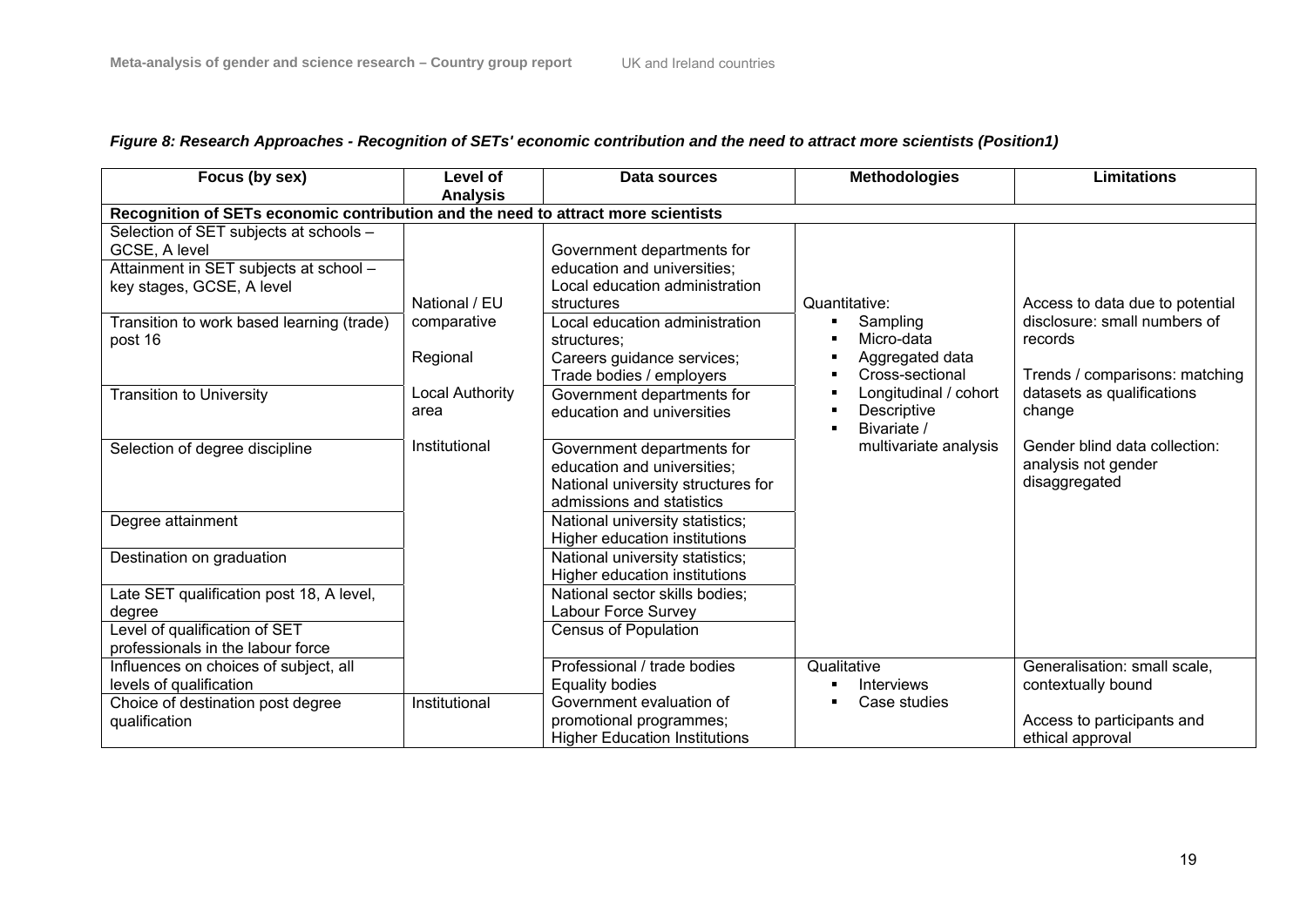## *Figure 9: Research Approaches - Recognition of the 'female condition' and the need to level the playing field (Position2)*

| Focus (by sex)                                                                                                                                                         | Level of<br><b>Analysis</b>  | Data sources                                                                                                                                                                    | <b>Methodologies</b>                                                   | <b>Limitations</b>                                                              |
|------------------------------------------------------------------------------------------------------------------------------------------------------------------------|------------------------------|---------------------------------------------------------------------------------------------------------------------------------------------------------------------------------|------------------------------------------------------------------------|---------------------------------------------------------------------------------|
| Demographic and labour market<br>characteristics of scientists<br>Number of women employed in SET<br>industries / occupations<br>SET qualified women's economic status | National / EU<br>comparative | <b>Census of Population</b><br>Labour Force Survey<br><b>Annual Employment Survey</b><br>Academic studies in institutions<br>Professional bodies<br><b>Census of Population</b> | Quantitative:<br>Sampling<br>Micro-data<br>Aggregated data             | Level of geography restricted<br>due to lack of disaggregation or<br>disclosure |
| Number of women at different levels in<br><b>SET hierarchies</b>                                                                                                       | National                     | <b>Census of Population</b><br><b>New Earnings Survey</b><br>Academic studies in institutions<br>Professional bodies                                                            | Cross-sectional<br>Longitudinal / cohort<br>Descriptive<br>Bivariate / |                                                                                 |
| Clustering of women in certain SET<br>occupational specialisms                                                                                                         | National<br>Institutional    | <b>Census of Population</b><br>Academic studies in institutions<br>Professional bodies                                                                                          | multivariate analysis                                                  |                                                                                 |
| Women's take up of career breaks<br>Women's use of flexible working<br>Women's career decisions – impact of<br>children                                                | Institutional                | Academic studies in institutions<br>Professional bodies                                                                                                                         | Qualitative<br><b>Interviews</b><br>Case studies                       | Generalisation: small scale,<br>contextually bound                              |
| Work life balance options in SET sectors                                                                                                                               | National<br>Institutional    | <b>Census of Population</b><br>Academic studies in institutions<br>Professional bodies                                                                                          |                                                                        | Access to participants and<br>ethical approval                                  |
| Women's representation on national SET<br>bodies<br>Institutions / Sectors with Equal<br><b>Opportunities Policies</b>                                                 | National                     | Professional / Institution /<br>Academic studies or reports                                                                                                                     |                                                                        |                                                                                 |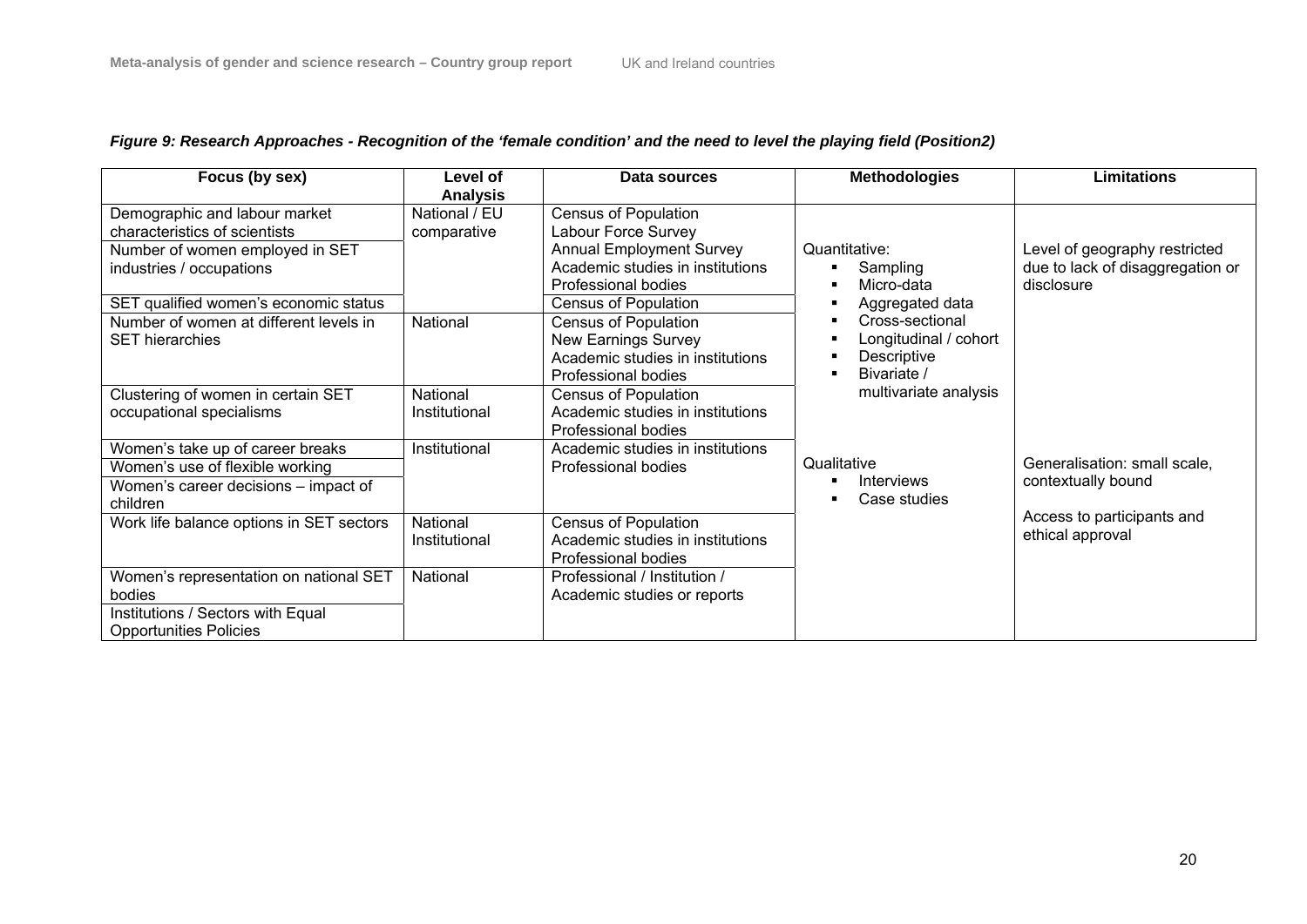### *Figure 10: Research Approaches - Recognition of scientific gender bias and the need to re-examine norms and values (Position3)*

| Focus (by sex)                                                                                                                                                                                                                                                                                                                                                                                                  | Level of<br><b>Analysis</b> | Data sources                                            | <b>Methodologies</b>                                                 | Limitations                                                                                                                             |
|-----------------------------------------------------------------------------------------------------------------------------------------------------------------------------------------------------------------------------------------------------------------------------------------------------------------------------------------------------------------------------------------------------------------|-----------------------------|---------------------------------------------------------|----------------------------------------------------------------------|-----------------------------------------------------------------------------------------------------------------------------------------|
| SET Organisational cultures and<br>women's experiences<br>Women's career trajectories<br>Women's access/barriers to promotion<br>New opportunities within emerging<br>technologies sector<br>Gendered pedagogical impacts<br>Gendered nature of assessment systems<br>in education<br>Gendered nature of assessment systems<br>in funding regimes<br>Mainstreaming gender equality strategies<br>and programmes | Regional /<br>Institutional | Academic studies in institutions<br>Professional bodies | Qualitative<br>Interviews<br>Case studies<br>Documentary<br>analysis | Lack of analysis across sectors<br>Generalisation: small scale,<br>contextually bound<br>Access to participants and<br>ethical approval |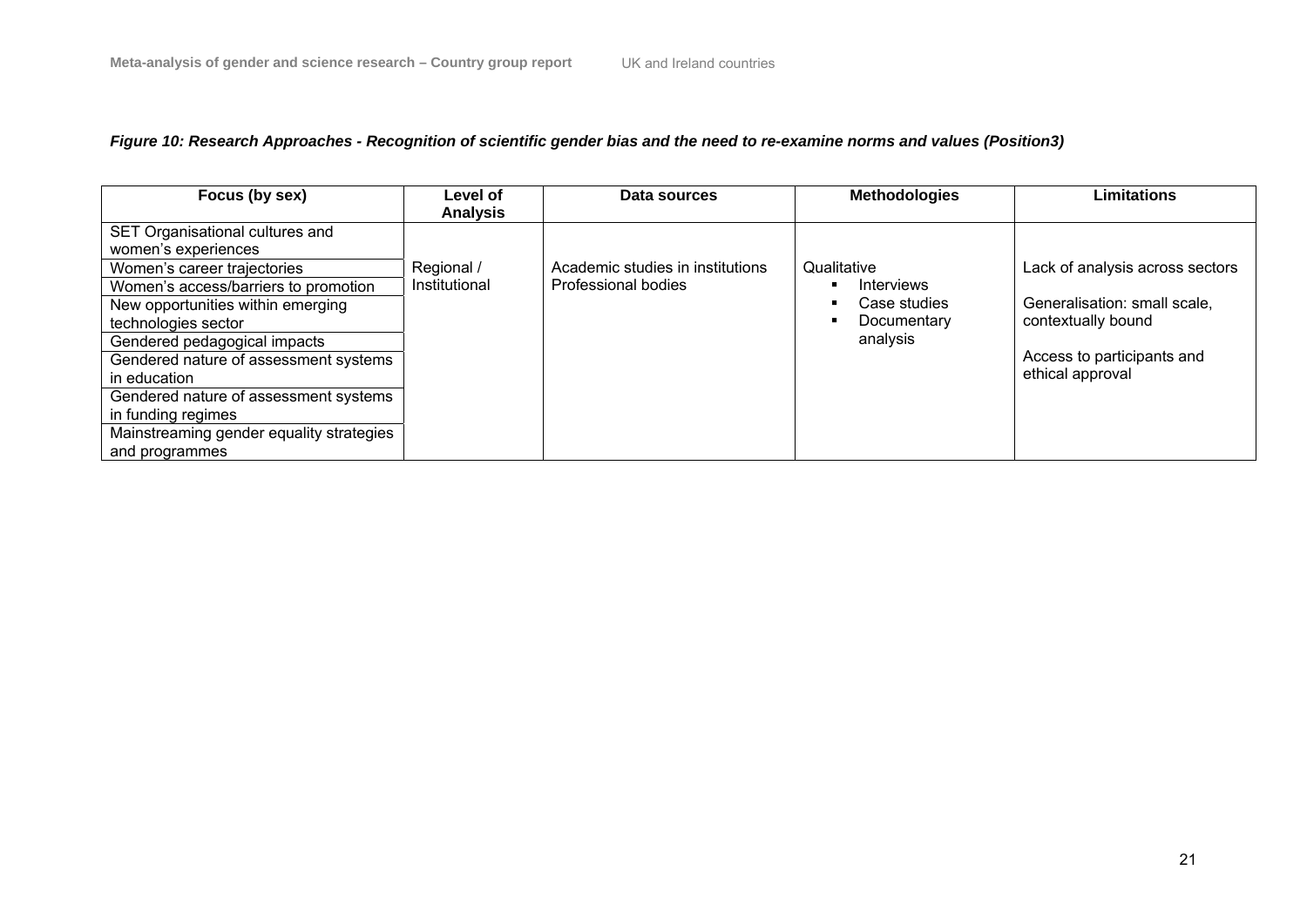#### *Data Issues*

The figures above indicate that quantitative datasets may not be capable of answering all our questions. The size of the sample or cohort being studied may prevent access to the data since individuals' identities could potentially be disclosed from the resulting analysis. This is particularly the case in longitudinal datasets where a large amount of biographical information may be collected on a dwindling number of individuals and also in the use of Census microdata, especially when the variable of ethnicity is used in the analysis. Establishing trends across three decades may also be compromised or prove impossible if the characteristics being tracked have been redefined (e.g. occupational category definitions) or in the real world (e.g. qualifications and their content can be altered to according to changes in government or employers' skills agendas).

In some cases data has not been collected by sex, or if it has, analysis is not gender disaggregated. Following a significant lobby in the 1990s in Europe, followed by legislation which strengthened the requirement of governments to report on gender equality progress this phenomenon is less prevalent than it was, though again can cause problems when establishing trends going back over time. These issues mostly affect large quantitative data sets. Quantitative data has other draw backs, that whilst it may be possible to accurately pinpoint the transition rate of scientific graduates' entry into scientific employment in any one year, it cannot explain why the rate is low or lower than the year before. For this qualitative data is needed. The methods of qualitative data collection involving very often face to face contact necessarily make this form of data collection time consuming and expensive, requiring specially trained research staff to conduct focus groups, interviews or observations. Consequently the majority of qualitative studies are small scale – and often for the important reason of triangulation of findings - institutionally bound. It is most often not possible to generalise from these findings to larger populations or cohorts. Qualitative data serves to provide new hypothesis which can be tested through larger scale quantitative work or real life stories which can be used to illustrate conceptual propositions.

The origin of the data source may be significant in an assessment of what the data in this area can or cannot tell us. Those funding gender and science research have their own agendas, outlined in Section 2.0 which, to a greater or lesser extent, guide the questions asked by researchers and in some cases the selection of findings made public which may limit the contribution of the work. Finally, many of the unanswered questions in the field of women and science pose a 'formidable investigative task' (Glover 1999:79). Shifting attention away from women's 'deficit' in qualifications and staying-power in scientific careers onto the role of scientific organisations in perpetuating women's under-representation will require sensitive yet extensive questions of taken for granted procedures, values and informal rules which have governed the practice of science since its institutional inception. Glover recommends that this research agenda can only be achieved by adopting a 'mainstreaming approach' (Rees 1998) which seeks through its actions to transform systems, structures and cultures winning 'hearts and minds' to the construction of a new set of social relations and working arrangements (EU 1999b:27).

#### *Gender and Science Database Statistics on the Anglo Saxon Publications*

Analysis of the Gender and Science Database GSD suggests that the type and quantity of research publications produced over the last three decades mirror the positions outlined in Section 2.

From the Gender and Science database it is possible to extract a description of the frequency of publications. Compared with all countries the Anglo-Saxon countries show a marked increase in research output after 1990. The majority of the literature problematises the current day situation, rather than taking a historical perspective.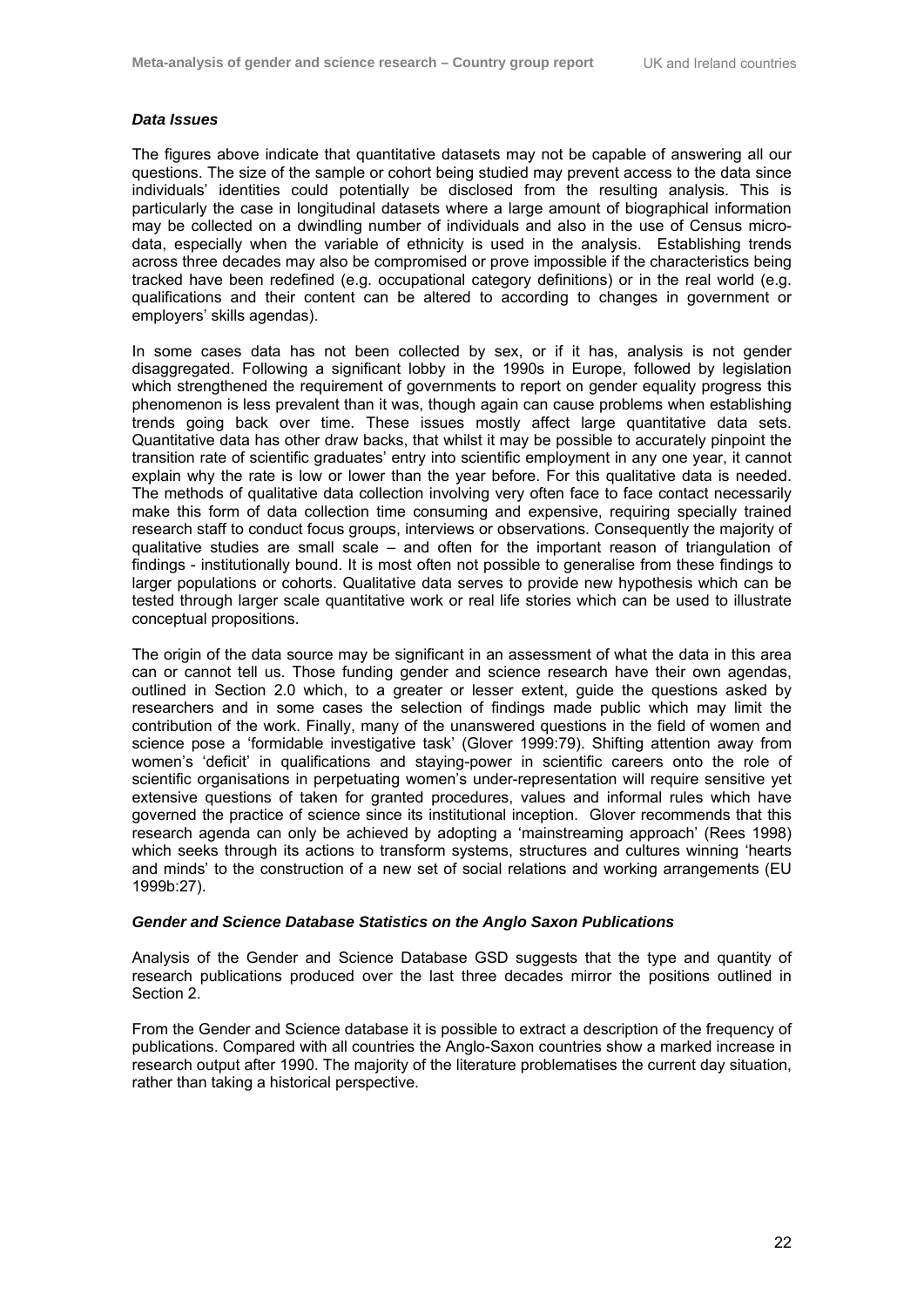|           |                       | Average number of<br>publications per year |                 |  |
|-----------|-----------------------|--------------------------------------------|-----------------|--|
|           | <b>Anglo-Saxon Cs</b> | <b>All Cs</b>                              | <b>ASCs/ACs</b> |  |
| 1980-1984 | 5.8                   | 33.4                                       | 0.2             |  |
| 1985-1989 | 8.4                   | 53.4                                       | 0.2             |  |
| 1990-1994 | 17.0                  | 91.6                                       | 0.2             |  |
| 1995-1999 | 35.0                  | 162.6                                      | 0.2             |  |
| 2000-2004 | 71.4                  | 310.4                                      | 0.2             |  |
| 2005-2007 | 96.0                  | 338.0                                      | 0.3             |  |
| 2008-2009 | 41.0                  | 139.0                                      | 0.3             |  |

*Source: Gender and Science Database GSD* 

The three most prominent topics explored by the literature in the database are that of women's entry and attitudes towards science (horizontal segregation 51.2% and stereotypes and identity 57.4%) and retention and advancement (vertical segregation 45.1%). Publications covering science as a labour activity are almost exclusively focused on the arrangements of work in relation to managing family commitments alongside a requirement for mobility and long hours and the scientific careers pipeline, than on organisational cultures which is a relatively new area of research. Similarly, publications exploring definitions of scientific excellence in the context of a challenge to the neutrality and objectivity of science disciplines, are under-represented.

|                                              | Topic analysed (%) |               | <b>Ratio</b>    |
|----------------------------------------------|--------------------|---------------|-----------------|
|                                              | Anglo-Saxon<br>Cs  | <b>All Cs</b> | <b>ASCs/ACs</b> |
| Horizontal segregation                       | 51.2               | 43.2          | 1.2             |
| Vertical segregation                         | 45.1               | 44.7          | 1.0             |
| Pay and funding                              | 17.4               | 12.6          | 1.4             |
| Stereotypes and identity                     | 57.4               | 54.0          | 1.1             |
| Science as a labour activity                 | 33.8               | 32.6          | 1.0             |
| Scientific excellence                        | 16.0               | 19.8          | 0.8             |
| Gender in research contents                  | 32.1               | 31.5          | 1.0             |
| Policies towards gender equality in research | 37.1               | 28.5          | 1.3             |

Cs – Countries ASCs – Anglo-Saxon Countries ACs – All Countries *Source: Gender and Science Database GSD* 

Analysis of the database by sector shows that 65.4% of all publications discuss the topics in relation to all the science sectors. Of the 34.6% which focus on specific sectors, the majority (83.1%) are concerned with developments in the Higher Education sector. The private non-profit and business / enterprise sectors make up only 2.5% and 18.3% respectively of single sector publications. This highlights an important gap. It may be explained by the difficultly of negotiating research access to private companies and organisations and the greater variety of research context represented by these sectors which span SMEs, medium and large/global organisations.

| <b>Institutional sector</b>                                | <b>Anglo-Saxon Cs</b><br>(%) | All $Cs$ $%$ | <b>Ratio AScs/Acs</b> |
|------------------------------------------------------------|------------------------------|--------------|-----------------------|
| All/General                                                | 65.4                         | 48.8         | 1.3                   |
| Other                                                      | 34.6                         | 51.2         | 0.7                   |
| Total                                                      | 100.0                        | 100.0        | 1.0                   |
| <b>Institutional sector - Other</b>                        | <b>Anglo-Saxon Cs</b><br>(%) | All $Cs (%)$ | <b>Ratio AScs/Acs</b> |
| Business enterprise sector                                 | 18.3                         | 10.6         | 1.7                   |
| Government sector                                          | 25.1                         | 26.0         | 1.0                   |
| Higher education sector                                    | 83.1                         | 86.7         | 1.0                   |
| Private non-profit sector<br>.<br>$\overline{\phantom{m}}$ | 2.5                          | 3.4          | 0.7                   |

*Source: Gender and Science Database GSD*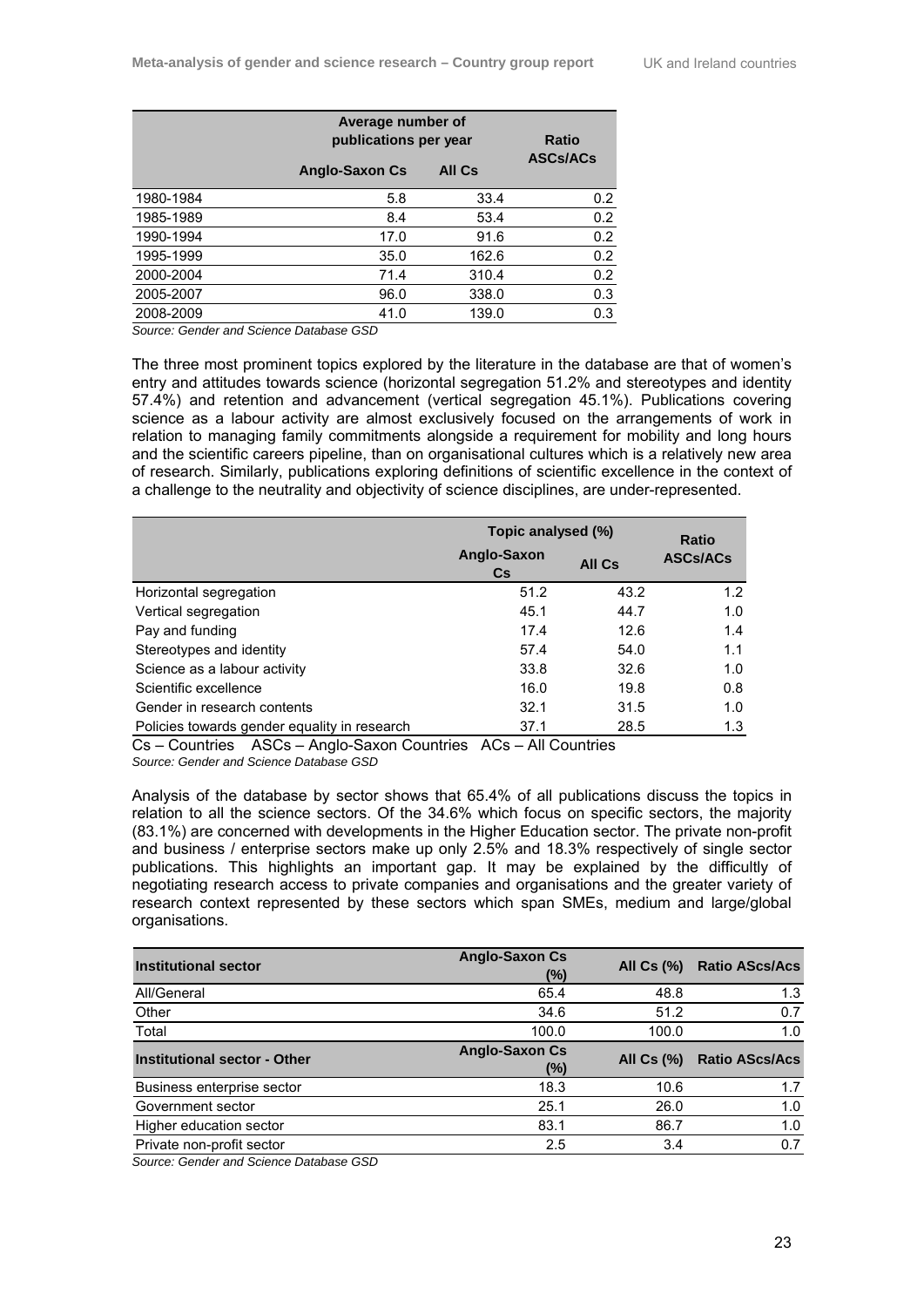An examination of the literature by scientific field also shows an inconsistent coverage. Many research publications have highlighted the patchy representation of women across the different science disciplines, with the biological sciences attracting, though not retaining, greater numbers of young women on entry. Since much of the research has arisen from the interests of women working within science disciplines, this patchy representation has come to be reflected in the research output.

| <b>Scientific field</b>                     | <b>Anglo-Saxon Cs</b><br>(%) | All $Cs$ $\left(\% \right)$ | <b>Ratio AScs/Acs</b> |
|---------------------------------------------|------------------------------|-----------------------------|-----------------------|
| All/General                                 | 41.4                         | 38.7                        | 1.1                   |
| Other                                       | 58.6                         | 61.3                        | 1.0                   |
| Total                                       | 100.0                        | 100.0                       | 1.0                   |
| <b>Scientific field - Other</b>             | <b>Anglo-Saxon Cs</b><br>(%) | All Cs (%)                  | <b>Ratio AScs/Acs</b> |
| Education                                   | 12.7                         | 20.6                        | 0.6                   |
| Humanities and arts                         | 6.6                          | 18.3                        | 0.4                   |
| Science, mathematics and computing          | 49.4                         | 46.6                        | 1.1                   |
| Agriculture and veterinary                  | 3.2                          | 8.5                         | 0.4                   |
| Health and social services                  | 16.5                         | 21.9                        | 0.8                   |
| Engineering, manufacturing and construction | 21.9                         | 25.1                        | 0.9                   |
| Social sciences, business and law           | 21.5                         | 34.1                        | 0.6                   |
| Services                                    | 0.5                          | 0.7                         | 0.7                   |
| <b>Specific scientific discipline</b>       | <b>Anglo-Saxon Cs</b><br>(%) | All Cs (%)                  | <b>Ratio AScs/Acs</b> |
| <b>No</b>                                   | 54.2                         | 72.8                        | 0.7                   |
| Yes                                         | 45.8                         | 27.2                        | 1.7                   |
| Total                                       | 100.0                        | 100.0                       | 1.0                   |

 *Source: Gender and Science Database GSD* 

Finally, it is possible to analyse the dominant research approaches used in the Angle-Saxon research. These are broadly in line with those applied in all countries, with the exception of qualitative research techniques which have been used more extensively to capture, compare and contrast (in some cases over time) the perceptions and experiences of female and male students and scientists.

| <b>Empirical research</b>                         | <b>Anglo-Saxon Cs</b><br>$(\%)$ | All $Cs$ $%$ | <b>Ratio AScs/Acs</b> |
|---------------------------------------------------|---------------------------------|--------------|-----------------------|
| Non empirical research                            | 44.0                            | 50.6         | 0.9                   |
| Empirical research. Quantitative techniques       | 17.7                            | 17.9         | 1.0                   |
| Empirical research. Qualitative techniques        | 27.0                            | 22.7         | 1.2                   |
| Empirical research. Quali-quantitative techniques | 11.3                            | 8.8          | 1.3                   |
| Total                                             | 100.0                           | 100.0        | 1.0                   |
| <b>Quantitative techniques</b>                    | <b>Anglo-Saxon Cs</b><br>$(\%)$ | All $Cs$ $%$ | <b>Ratio AScs/Acs</b> |
| Representative sample                             | 45.3                            | 57.0         | 0.8                   |
| Micro-data                                        | 30.6                            | 48.6         | 0.6                   |
| Longitudinal/cohort                               | 9.8                             | 8.2          | 1.2                   |
| Multivariate analysis                             | 42.7                            | 30.8         | 1.4                   |
| <b>Qualitative techniques</b>                     | <b>Anglo-Saxon Cs</b><br>$(\%)$ | All $Cs$ $%$ | <b>Ratio AScs/Acs</b> |
| Biographical research                             | 8.4                             | 17.6         | 0.5                   |
| Case studies                                      | 22.2                            | 15.4         | 1.4                   |
| Content analysis                                  | 6.7                             | 15.4         | 0.4                   |
| <b>Interviews</b>                                 | 63.3                            | 64.8         | 1.0                   |
| Observations                                      | 21.2                            | 15.2         | 1.4                   |

*Source: Gender and Science Database GSD*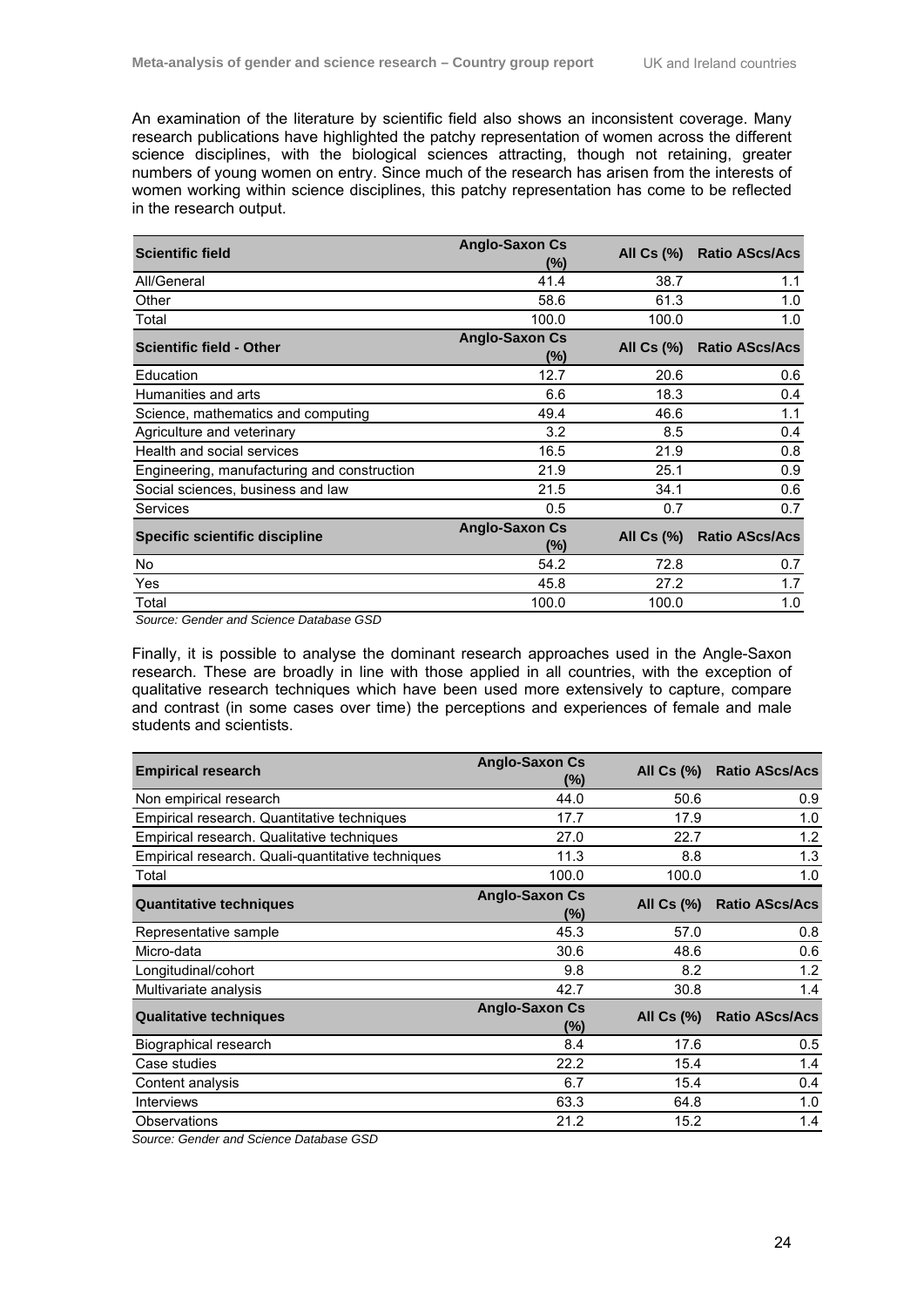The report now considers the literature under different topics. Starting with horizontal and vertical segregation it reviews quantitative studies which aim to establish the nature of gender balance in science education and its occupations. Following this discussion, topics explaining how and why inequality arises are tackled. The aim of these discussions is to describe the literature which exists and to identify gaps in our knowledge.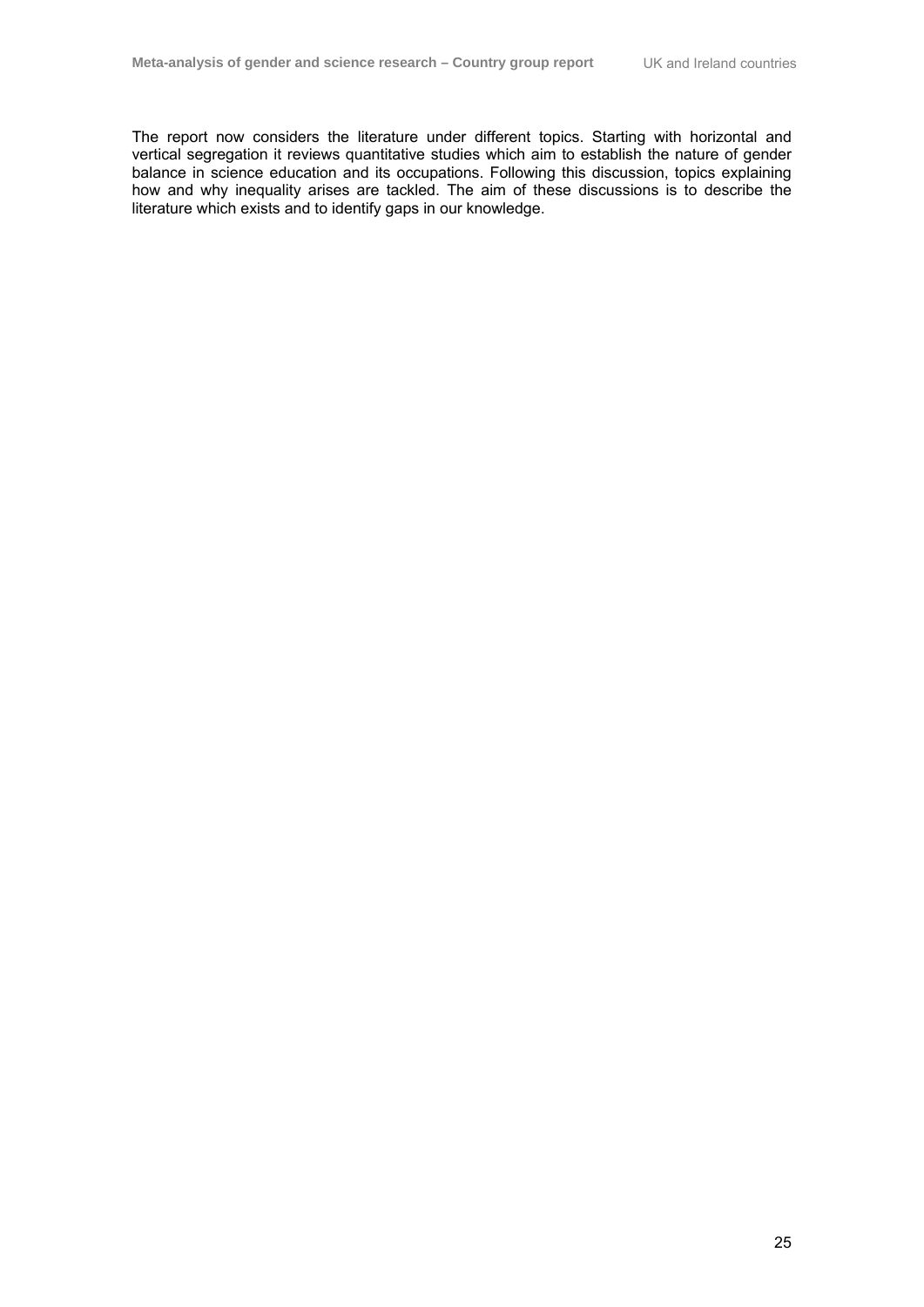## **5. Analysis by topics**

#### **5.1. Horizontal segregation**

#### *Key Issues*

The literature of the GSD is primarily interested young people's gendered selection and attainment of SET academic qualifications at school and university, (and vocational training in FE colleges and work-based qualifications). These decisions go on to fashion the labour pool for the SET sectors (trade, industry and academia) and to uphold women's unequal presence. Under-representation of women in turn has given rise to misgivings about the validity of science pedagogy, image, and output.

Analysis of the GSD provides the following description of the literature on which this section is based.

#### **Number and percentage of publications**

|                |       | $\%$ |
|----------------|-------|------|
| Ireland        | 126   | 41 2 |
| United Kingdom | 537   | 51.5 |
| Anglo-Saxon CS | 542   | 51.2 |
| All Cs         | 1,965 | 43.2 |

#### **Relation with other topics**

|                                              | $\%$  |
|----------------------------------------------|-------|
| Horizontal segregation                       | 100.0 |
| Vertical segregation                         | 53.9  |
| Pay and funding                              | 17.9  |
| Stereotypes and identity                     | 68.8  |
| Science as a labour activity                 | 37.8  |
| Scientific excellence                        | 17.7  |
| Gender in research contents                  | 24.7  |
| Policies towards gender equality in research | 39.7  |

#### **Average number of publications per year**

|           | <b>Average</b> |
|-----------|----------------|
| 1980-1984 | 3.4            |
| 1985-1989 | 5.8            |
| 1990-1994 | 9.0            |
| 1995-1999 | 17.2           |
| 2000-2004 | 34.2           |
| 2005-2007 | 53.0           |
| 2008-2009 | 17.5           |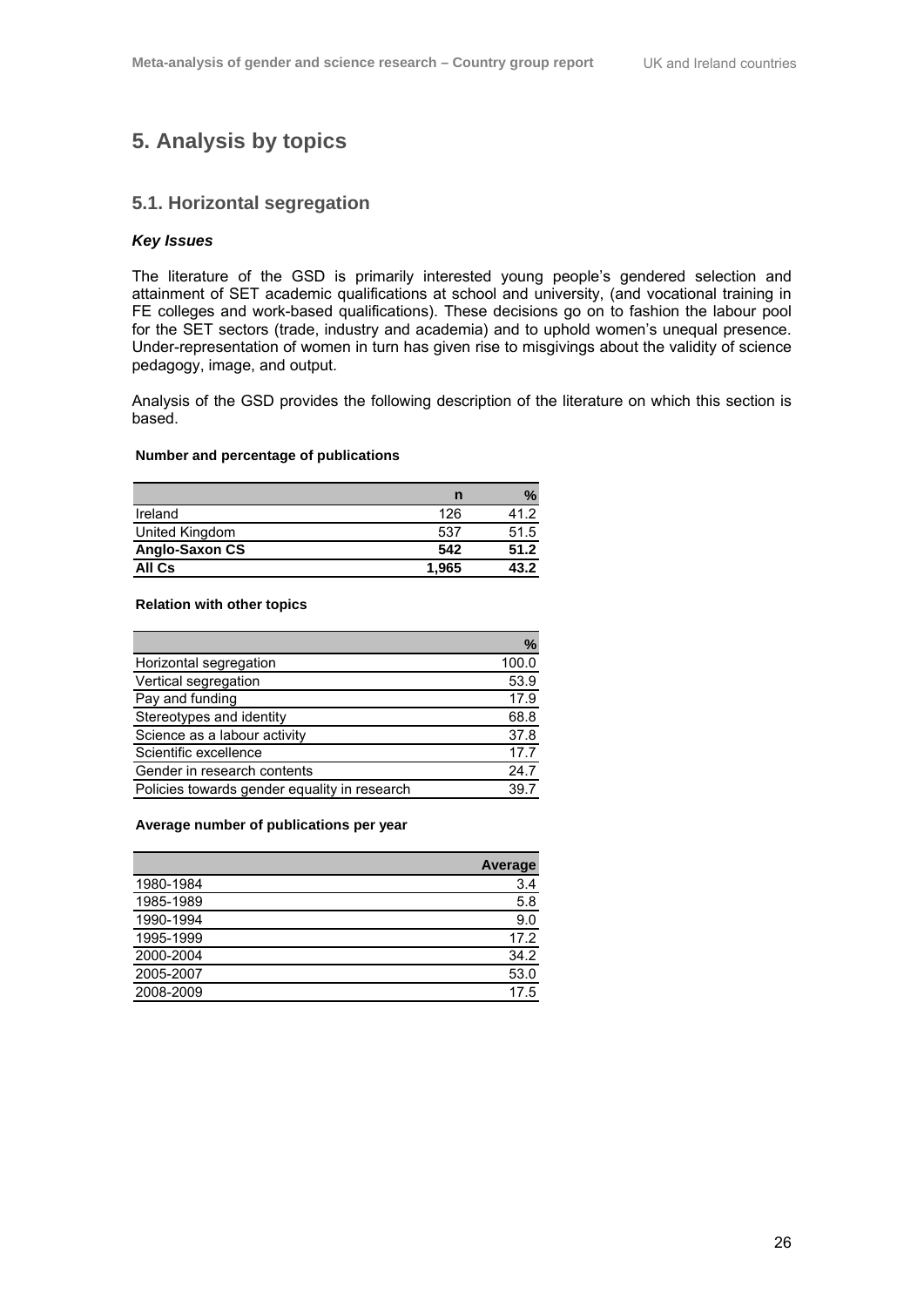## **Methodological approach**

| <b>Empirical research</b>                         | %     |
|---------------------------------------------------|-------|
| Non empirical research                            | 38.6  |
| Empirical research. Quantitative techniques       | 21.0  |
| Empirical research. Qualitative techniques        | 28.2  |
| Empirical research. Quali-quantitative techniques | 12.2  |
| Total                                             | 100.0 |
| Approach                                          | %     |
| Conceptual                                        | 36.0  |
| State-of-the-art                                  | 36.3  |
| Compilation of statistics                         | 21.6  |
| Building gender indicators                        | 3.0   |
| Empirical research. Quantitative techniques       | 33.2  |
| Empirical research. Qualitative techniques        | 40.4  |

### **Empirical research techniques**

| <b>Quantitative techniques</b> | %    |
|--------------------------------|------|
| Representative sample          | 43.3 |
| Micro-data                     | 31.1 |
| Longitudinal/cohort            | 12.2 |
| Multivariate analysis          | 47.8 |
| <b>Qualitative techniques</b>  | %    |
| Biographical research          | 7.8  |
| Case studies                   | 19.6 |
| Content analysis               | 4.6  |
| <b>Interviews</b>              | 69.9 |
| Observations                   | 21   |

Examination of GSD publications by 'life stage' illustrates the preoccupation with occupational careers and progression, particularly in the High Education sector.

#### **Life course stage analysed**

| Life course stage         | <b>Anglo-Saxon Cs</b><br>(%) | All Cs (%) | <b>Ratio AScs/Acs</b> |
|---------------------------|------------------------------|------------|-----------------------|
| All/General               | 34.0                         | 23.8       | 1.4                   |
| Other                     | 66.0                         | 76.2       | 0.9                   |
| Total                     | 100.0                        | 100.0      | 1.0                   |
| Life course stage - Other | <b>Anglo-Saxon Cs</b>        | All Cs (%) | <b>Ratio AScs/Acs</b> |
|                           | (%)                          |            |                       |
| <b>ISCED 0</b>            | 4.0                          | 2.0        | 2.0                   |
| <b>ISCED1</b>             | 9.9                          | 6.8        | 1.5                   |
| <b>ISCED 2</b>            | 16.6                         | 11.0       | 1.5                   |
| <b>ISCED 3</b>            | 17.0                         | 13.8       | 1.2                   |
| <b>ISCED 4</b>            | 6.3                          | 6.4        | 1.0                   |
| <b>ISCED 5</b>            | 26.6                         | 36.2       | 0.7                   |
| <b>ISCED 6</b>            | 29.8                         | 38.4       | 0.8                   |
| Early-career scientists   | 64.0                         | 67.6       | 0.9                   |
| Mid-career scientists     | 60.9                         | 62.8       | 1.0                   |
| Late-career scientists    | 57.6                         | 59.4       | 1.0                   |
| Other                     | 5.7                          | 6.5        | 0.9                   |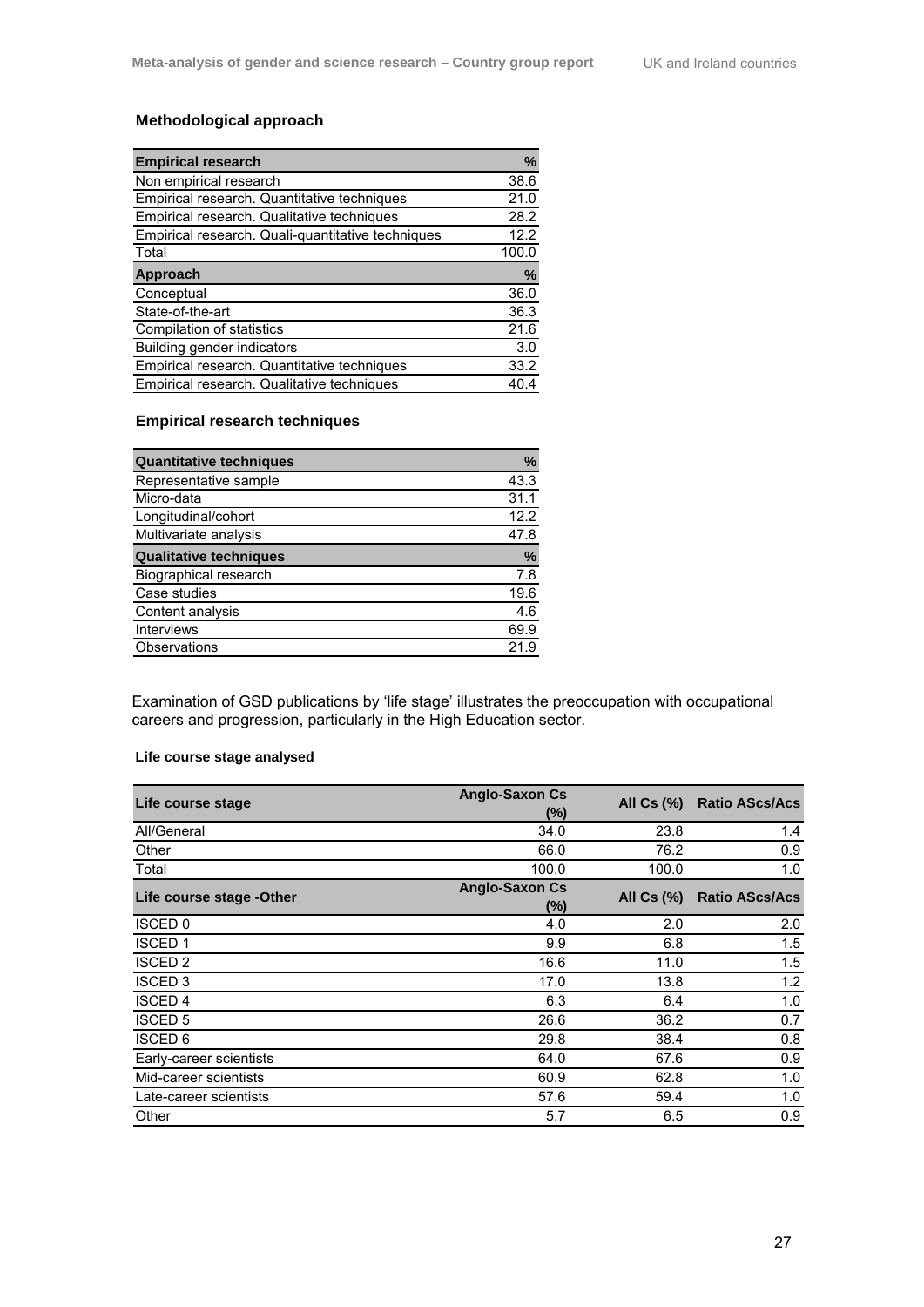### *Research Questions*

- How are women and men segregated by industry in the UK and Irish labour markets? How has this changed over time?
- What are the relative proportion of girls and boys choosing to study SET subjects at school / college/ university and their results, over time?
- Why does science education attract more boys? What deters girls?
- What is the attrition rate of women from professional SET careers? At which points in their careers paths does this occur?
- What initiatives have been undertaken to tackle horizontal segregation, in schools, colleges, university entry, academia and industry? Which have been effective?

#### *Research Approaches*

One of the leading UK scholars on gendered labour market segregation is Catherine Hakim who has looked at women's and men's participation in all occupations using the UK Census (Hakim 1994). As she has pointed out, sex based occupational segregation is a universal social phenomenon which has occurred across time and across different state labour markets, although with significant variations in the occupations 'naturally' assigned to women. These assignations can often be traced back to distinct sex-role expectations or concerns. The importance of her work has been to challenge popular generalisations about women's labour market participation, using statistical evidence, and to provide ways of conceptualising segregation which have acted as the starting point for further debate.

Her analysis of the 1891–1991 Census of Population explores the popular account that as more and more women have joined the labour market over the last century, the distinction of 'women's work' and 'men's work' dictating levels of occupational segregation has been diminishing. Her comparison of the Censuses revealed that there had been long term stability in women's work rate in the UK up until the 1970s when greater number of women began to take on paid employment. The explanation she favours for women's greater engagement at this time is the development of birth control and a fall in unplanned pregnancies which reduced the need for a physical separation of the sexes at work to control sexuality and maintain social order [drawing on Humphries 1987]. However, Hakim points out that although greater numbers of women were participating as paid employees, academic accounts of women's rising share of the workforce and their capitalisation of new jobs in the 'service' sector is misleading. She argues that women's share of paid employment has remained the same because no account has been made of their *falling* hours of work. In 1891 full-time work was the normal pattern of women's employment but by 1991 almost half of all women were working part-time hours. A calculation of women's contribution to the labour market on a FTE equivalent basis reveals that women's share of available paid positions in 1991 was 39% rather than the 43% commonly cited. The change that has taken place is a redistribution of working hours among a larger number of women rather than a great surge in the overall level of female economic activity. Hakim concludes that explanations of diminishing segregation cannot be pinned on rising economic activity rates.

Her further analysis does not contradict the perception that change has taken place in occupational segregation by sex. She charts the increase of 'mixed occupations' in which the male to female ratio approximately matches the average male to female ratio across all occupations. In 1991 this ratio was 6:4. Using this definition she has demonstrated that between 1891 – 1991 the number of mixed occupations rose from a fifth of all occupations to a third, with the proportion of male dominated and female dominated occupations accounting for another third each. She concluded that there has been a substantial drop in occupational segregation whilst recognising that this change has taken place incrementally over the whole century. The examples she gives of occupations in which a mix has been achieved include a high proportion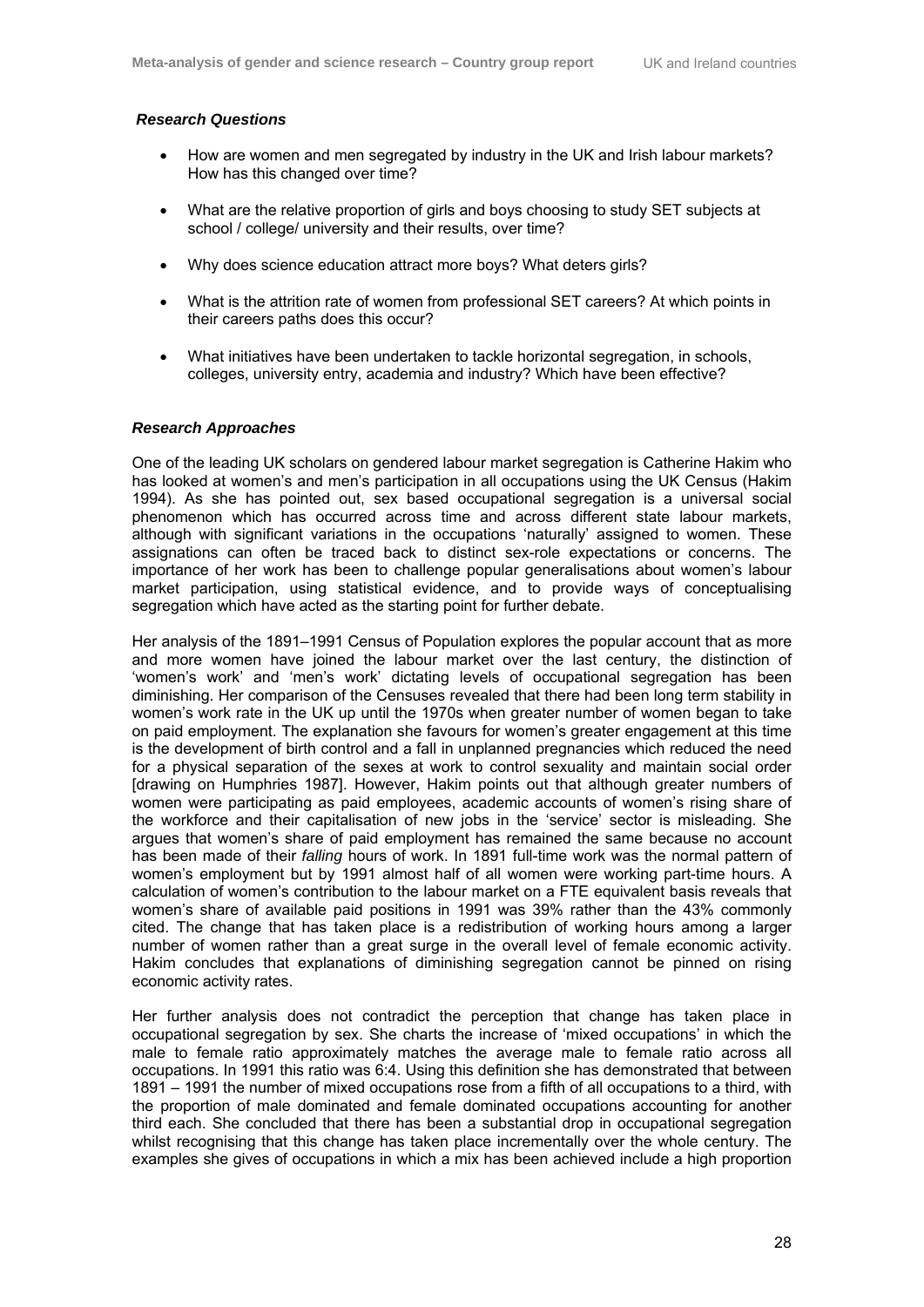of professional and associate professional managerial occupations which were male dominated in 1891. Wider access to higher education and career paths requiring accredited expertise has assisted women's entry into these jobs. Hakim's analysis of manufacturing and science occupations shows there has been consistency in the sex ratio in a number of key sectors both old and new, these include: manual work in textiles, tanning, chemical, paper, plastics, printing metal working processes and agriculture have remained mixed occupations across the last century. Computer analysis and programming is a new sector which also falls into Hakim's mixed occupation category.

Hakim argues that female dominated sectors show the most change over the last century. At the turn of the century the majority of women's work opportunities were in domestic service, an extension of their role in the home, in an environment in which the absolute control of their daily lives by their father or husband was replaced by the oversight of an employer. In contrast female dominated sectors in 1991 bear no relation to domestic roles; clerical, sales, checkout and cashier jobs outnumber the number of jobs available in 'domestic' type roles such as childcare, catering and cleaning. Hakim concludes that the most important occupations for women are 'sex-neutral' rather than typically female jobs; they involve interaction with a diverse clientele in public locations rather than hidden away in the private sphere, she concludes that 'what is appropriate for women has changed'.

Hakim's explanation of why these occupations remain dominated by women and perceived as 'women's work' despite their essential 'gender neutrality' can be found in her theory of women's preference for family rather than work life (outlined on page 10). 'most women have actively colluded in their own imprisonment in unpaid work in the home and low-paid, low status jobs in the workforce' she claims (Hakim 1991:110). These occupations attract more women because they provide non-career jobs which fit around non-labour market activities, typically offering part-time working hours, low incidence of unsocial hours, short or casual job tenures. Hakim uses this same explanation for qualified women's lack of progress to senior levels of the professional hierarchy, they too want jobs which are subordinate to family commitments and so they choose less demanding and hence less well remunerated career trajectories to men.

## *Critiques of Hakim's conceptualisation of segregation from a gender and science perspective*

Hakim's analysis has prompted considerable debate in the area of gender and science. Academics in the areas of organisational theory and post-structural analysis have engaged with her ideas their and since 1990s have produced new work relating to developments described in Positions 2 and 3:

• Hakim's proposition that there has been a decrease in sex segregation, shown by the increase in mixed occupations has been challenged. Research evidence suggests that the definition a 'mixed occupation' may be misleading. Burchell (1996) has argued that the complex interaction between occupation, sector (public / private) and size of employer has been overlooked and can produce pockets of segregation in occupations whose figures suggest a mixed sex composition. He observes that professional work in the public sector is a relatively new phenomenon and one which has provided opportunities for women who have been attracted by better family friendly terms and conditions of employment, the protection of unionisation and the commitment to equality of opportunity in recruitment and promotion. This is supported by research into medical professions which has identified female enclaves in dentistry and general practice and Burchell's own analysis of pharmacists. Within smaller employers in SET particularly in manufacturing companies women's relatively high participation in the sector can mask differentiation in their status and pay. Many more women are to be found in less skilled parts of the production/ fitting process, or confined to office based or packing roles. Burchell observes that again these jobs attract women because they are structured as secondary labour market-type employment (i.e. in reference to dual labour market theory which differentiates between primary full-time permanent employment to ensure the retention of skilled labour and secondary employment where hours and tenure are flexible and change according to the employers' need.)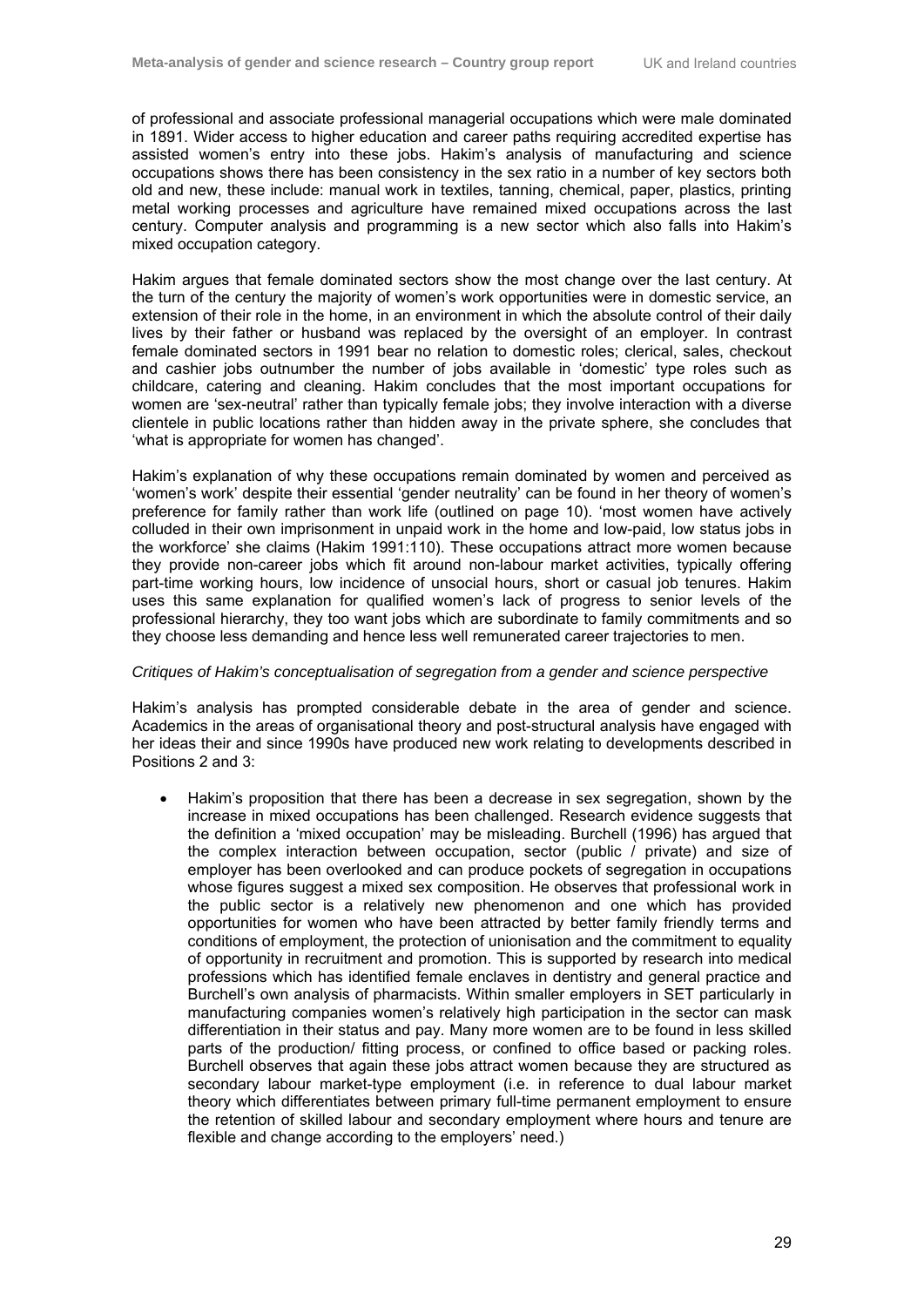• The second area of debate prompted by Hakim's analysis relates to her argument that women choose female dominated occupations or lower status / less demanding jobs to satisfy their greater orientation to home life than work life. Scholars working in the area of organisational theory have critiqued Hakim's 'Preference Theory' from both the demand and supply sides: From the demand side academics such as Grant et al (2006) have shown that among women in low paid low status work there is a high level of dissatisfaction and desire to progress. There is a significant second category of women who are 'treading water', accepting a less demanding job because the structure of opportunities available to them mean that there are no alternatives they can pursue until their commitment to home lives reduces (for example as children get older). In this case many women undertake privately funded study in preparation for progression. Interviews with employers show a blinkered approach to job design and a blanket assumption that all women want secondary employment.

In the professional arena, Bennett et al (2006) have demonstrated a similar phenomenon among qualified women with caring responsibilities. Women assess whether they are able to take on the commitment required by a senior level job (the long hours watershed) and many knowingly and unwillingly limit their progression. Those women who do try to progress often do so at the cost of their own health and leisure time. These women engage in hugely complex daily routines using their greater earning power to find ways around the limited structure of opportunity by buying in services to support their domestic commitments (for example cleaners, childcare). Studies in the field of medicine have shown that even at training grades, some women select their area of medical specialism in anticipation of family life which they do not intend to embark on until many years in the future (Shaw 1980).

- Hakim's analysis of sex segregation has been subjected to a post structuralist critique (Position 3) which foregrounds the power of discourses and stereotypes in fashioning individuals' behaviour. Her suggestion that the perception of what is 'appropriate work' for women has changed – allowing their entry into occupations with a public face and no relation to domestic tasks has been taken up by scholars in the field of engineering, a sector in which at manual level there are a higher proportion of so called 'mixed occupations' but which remains male dominated at professional levels. Research into organisational dynamics argues that far from leaving domestic identities and hence roles behind, these continue to dominate women's experience in engineering occupations at both levels. For example work by Greene, Ackers and Black (2002) into the outcomes of restructuring practices in two manufacturing firms show that the association of certain types of work with women or with men were deeply embedded on the shop-floor and drew on notions of physical abilities such as 'women's nimble fingers'. Many women actively opposed a move to mixed team working missing an exclusively female space and the female sociability which could take place there; which represented an important strategy for coping with the monotony of factory work. Finally the tradition of family recruitment, stretching back to practices of patriarchal capitalism meant that the domestic was never absent in a workplace where parents and their adult children worked alongside each other. Bagilhole's study of women's strategies for fitting into the male dominated hierarchy of engineering academia also relied on ingrained notions of the sexual division of labour, women reported that they faced less resistance from men and achieved more if they were prepared to adopt familiar family roles, such as the office 'mother' (Bagilhole 2002).
- The prevalence of gendered stereotypes in young peoples' choice of topics of study are also part of this critique, since segregation in SET is partly linked to the low numbers of women at entry level.

## *Findings*

The research evidence suggests that girls and boys engagement with science education begins to change and decline as they enter secondary school (Arnot 2000, Bentley and Drobinski 1995). This waning interest, for many pupils coincides with a lack of interest in school rather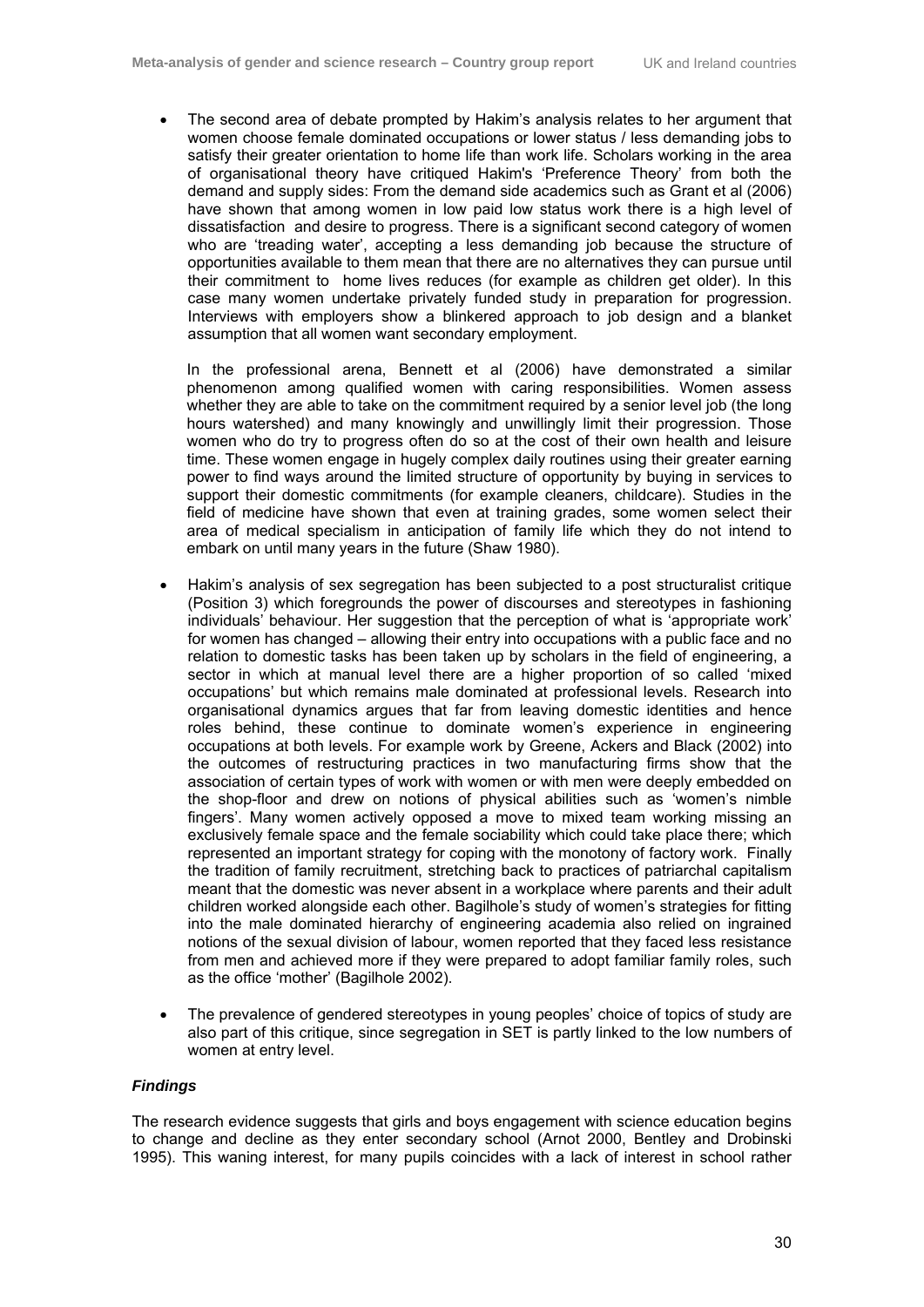than arising from a rejection of science. At age 16 selection of science qualifications is mandatory in many schools for pupils of sufficient ability, however this is not the case at age 18. This results in low numbers of entrants for science subjects at 'A' Level. Although girls achieved higher grades in these qualifications than their male counterparts despite entering them in smaller numbers, these statistics indicate the beginning of the narrowing of the career 'pipeline'.

For example, the Gender, Employment and Local Labour Market Research Programme 2003- 2006 (Buckner, Tang, Yeandle 2006) interrogated national datasets to demonstrate:

- Percentage of 17 year old population entered for mathematics 'A' Level in 2003 in England was 9.7% of boys 6.0% of girls. This compared with 7.9% of boys and 20.0% girls who entered for English.
- Of these pupils attending state maintained schools, a higher percentage of the girls entering mathematics 'A' Level achieved grades A-C (75.2%) compared with 69.2% of male entrants.
- The five most popular 'A' levels chosen by pupils in England in 2003, in order of popularity (excluding General Studies) were: Female: English, Psychology, Social Studies, Biology Sciences, Business Studies; Male: Mathematics, English, Business Studies, Physics, History

The UK Resource Centre's analysis of 'A' Level entrants for 2009 shows that girls are over 50% of entrants in Biology and have almost reached equivalence in Chemistry (48.4% of entrants). However in mathematics, technology and ICT girls remain around 40% with their numbers falling further in further mathematics and combined science. In physics they are just over 20% of entrants and computing only 10%. The 2009 results confirm the trend of girls performing well in the qualifications they attempt. Despite entering in far lower numbers girls performed better than boys in Physics by 2 percentage points and in computing by 2.6 percentage points (obtaining grades A-E).





http://www.ukrc4setwomen.org/html/research-and-statistics/statistics/primary-and-secondary-education-2009/

In Ireland, the change in the relative proportions of girls and boys achieving qualifications in SET subjects at age 18 has been relatively modest over the last 20 years, demonstrating the strength of gendered perceptions of SET subjects.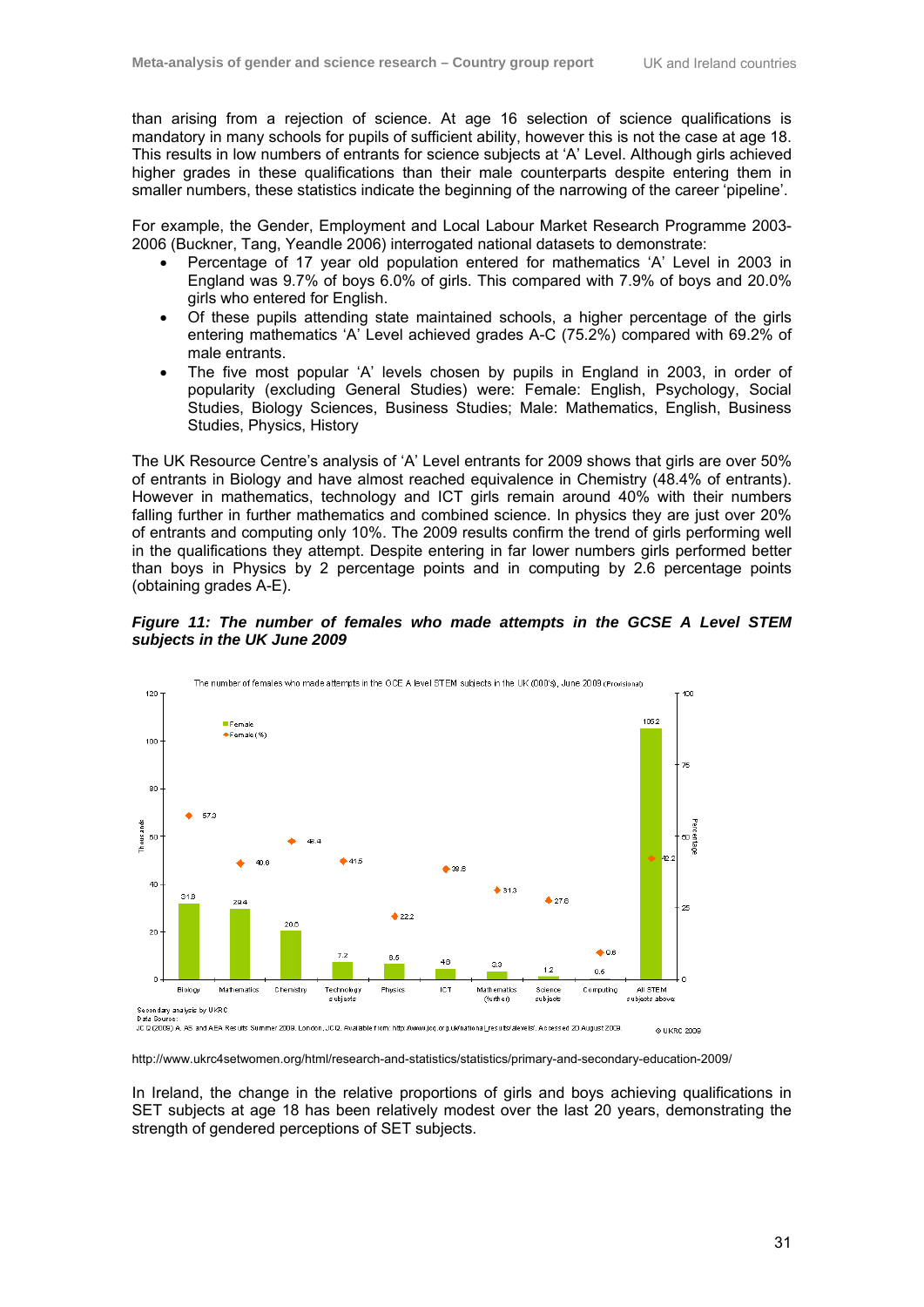



| <b>Leaving Certificate Candidates</b>    | 2004     |                             | 1984       |             |
|------------------------------------------|----------|-----------------------------|------------|-------------|
|                                          |          | Male Female Male Female     |            |             |
| <b>Total Number of Candidates</b>        |          | 63,746 71,839 76,059 84,729 |            |             |
| Single sex comparison of subject choices | $\%$     | %                           | %          | %           |
| Physics                                  |          | 75.7% 47.5%                 |            | 75.3% 24.7% |
| Chemistry                                |          | 44.0% 24.3% 52.9% 47.1%     |            |             |
| Biology                                  |          | 31.8% 56.0%                 |            | 33.5% 66.5% |
| Engineering                              | $95.3\%$ | 63.3%                       | 96.7%      | $3.3\%$     |
| <b>Technical Drawing</b>                 | 93.0%    | 4.7%                        | $ 96.3\% $ | 3.7%        |
| <b>Construction Studies</b>              | 93.7%    | $7.0\%$                     | 96.9%      | $3.1\%$     |

Source: State Examinations Commission

http://www.education.ie/admin/servlet/blobservlet/des\_educ\_trends\_chapter06.htm#hd06\_07

The gender differences between pupils pursuing a vocation qualification route leading to employment in SET trades are equally stark. There are only figures for England:

- Of 16-17 year olds who left full time education and entered employment in 2003, 43% of young men but only 4% of young women entered skilled trades.
- Apprenticeship starts in England 2006/07 illustrate very clearly the gendered choices and contexts in which young people are operating.

| <b>Apprenticeship Starts</b><br><b>Selected Sectors</b> | Women  | Men    | <b>Women Ratio (%)</b> |
|---------------------------------------------------------|--------|--------|------------------------|
| Hairdressing                                            | 12.548 | 1204   | 91.2                   |
| <b>Health and Social Care</b>                           | 4,793  | 550    | 89.7                   |
| <b>Customer Service</b>                                 | 7,625  | 3.983  | 65.7                   |
| Engineering                                             | 140    | 5.592  | 2.4                    |
| Construction                                            | 212    | 16,323 | 1.3                    |

# *Figure 13: Number of Apprenticeship Starts by Gender in England 2006/2007*

Source: http://www.ukrc4setwomen.org/downloads/020\_Female\_Male\_dominant\_apprenticeships\_2006\_07.pdf

The percentages of girls obtaining undergraduate degrees and post graduate qualifications in STEM subjects 2006/2007 shows considerable consistency. As with young men the total number of female students continuing on to postgraduate level approximately halves.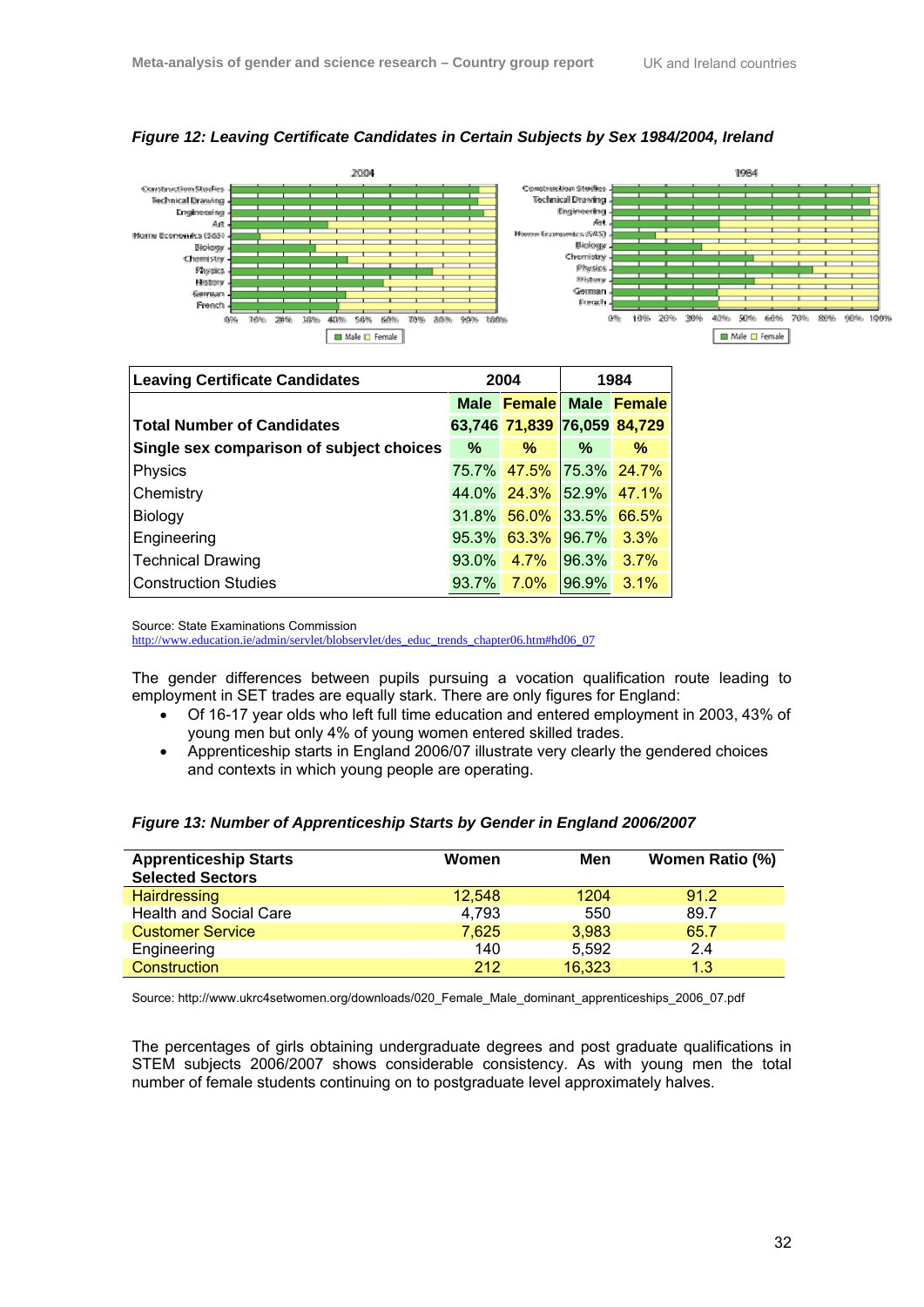|                                                            | <b>Female</b> | <b>Male</b> | Female % | Male % |
|------------------------------------------------------------|---------------|-------------|----------|--------|
| <b>Biological sciences (incl Botany</b><br>and Psychology) | 19,045        | 10,050      | 65.5     | 34.5   |
| Physical sciences                                          | 5,475         | 7,005       | 43.9     | 56.1   |
| <b>Mathematical sciences</b>                               | 2,305         | 3,340       | 40.8     | 59.2   |
| Computer sciences                                          | 3.090         | 13.355      | 18.8     | 81.2   |
| Engineering and technology                                 | 3,085         | 16,815      | 15.5     | 84.5   |
| Architecture, building and<br>planning                     | 2,245         | 5,370       | 29.5     | 70.5   |
| All subjects above                                         | 35,245        | 55,935      | 38.7     | 61.3   |

# *Figure14: STEM first degree obtained at UK HE Institutions by sex, 2006/07*

Source: as for Figure 17

## *Figure 15: STEM postgraduate qualifications obtained at UK HE Institutions by sex, 2006/07*

|                                                            | <b>Female</b> | Male   | Female % | Male % |
|------------------------------------------------------------|---------------|--------|----------|--------|
| <b>Biological sciences (incl Botany</b><br>and Psychology) | 6.235         | 3.150  | 66.4     | 33.6   |
| Physical sciences                                          | 2,785         | 3.610  | 43.5     | 56.5   |
| Mathematical sciences                                      | 655           | 1.210  | 35.1     | 64.9   |
| Computer sciences                                          | 1.825         | 6.605  | 21.6     | 78.4   |
| Engineering and technology                                 | 2.645         | 10,625 | 19.9     | 80.1   |
| Architecture, building and<br>planning                     | 2.345         | 3.410  | 40.7     | 59.3   |
| All subjects above                                         | 16,490        | 28,610 | 36.6     | 63.4   |

Secondary analysis by UKRC

Data source: HESA (2008) Higher education student enrolments and qualifications obtained at higher education institutions in the United Kingdom for the academic year 2006/07. Cheltenham, HESA. Available from: http://www.hesa.ac.uk/index.php/content/view/1100/161/. Accessed 6 November 2008 and

http://www.ukrc4setwomen.org/downloads/097\_STEM\_qualifications\_obtained\_2006\_07.pdf

An analysis by ethnicity in the UK shows that by each ethnic group the proportion of women is also constant at around a third at undergraduate level. The proportion of women increases slightly at post graduate level to almost 40%.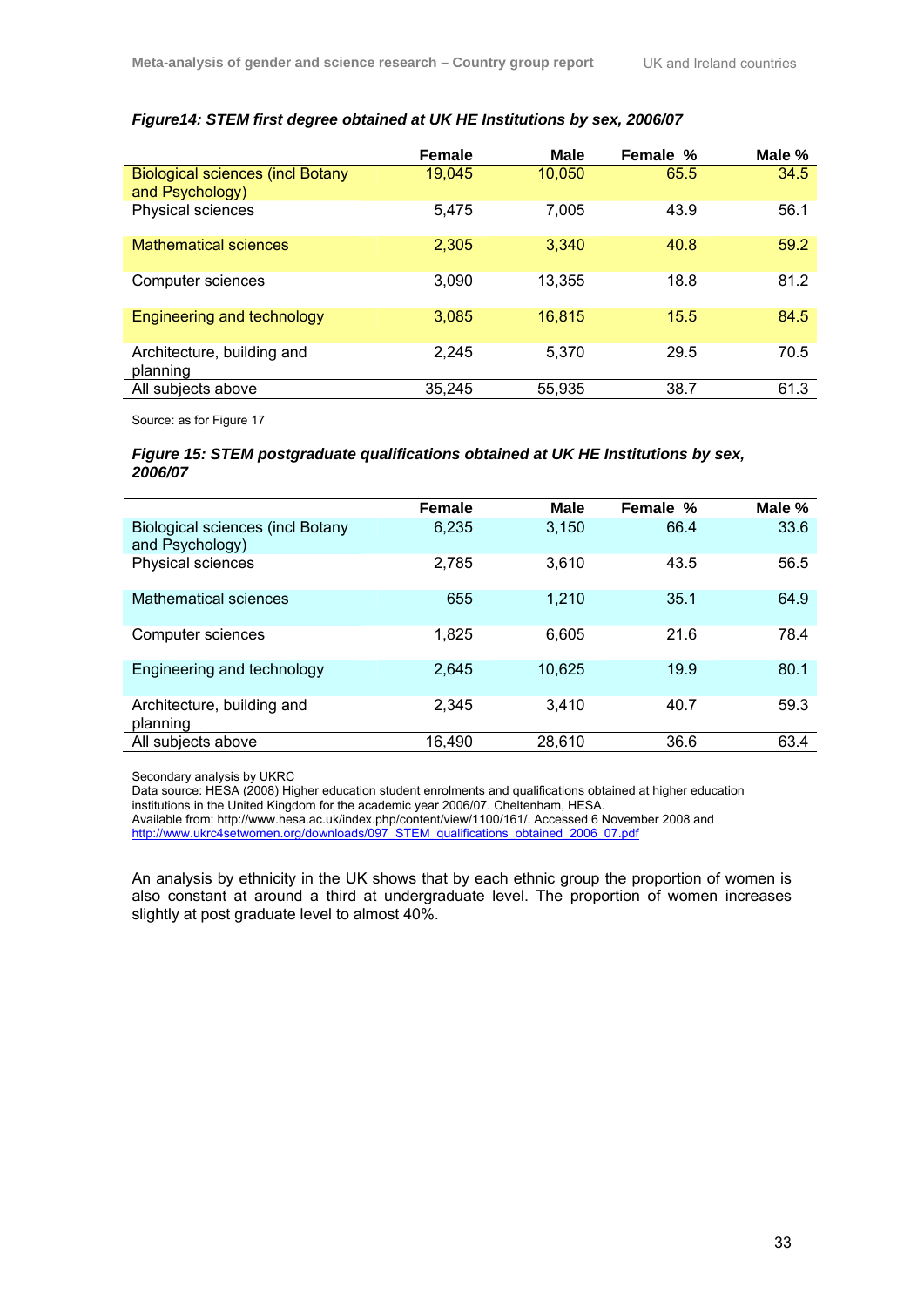# *Figure 16: Undergraduate qualifications in All STEM subjects obtained by UK domiciled students at the UK HE institutions by gender and ethnicity, 2006/07*

|                                  | <b>Female</b> | <b>Male</b> | Female % | Male % |
|----------------------------------|---------------|-------------|----------|--------|
| White                            | 25,600        | 47,930      | 34.8     | 65.2   |
| <b>Black or Black British</b>    | 1,260         | 2,150       | 37.0     | 63.0   |
| Asian or Asian British           | 2,675         | 4,900       | 35.3     | 64.7   |
| Chinese                          | 445           | 845         | 34.4     | 65.6   |
| Other (incl. mixed ethnic group) | 1.350         | 2,380       | 36.2     | 63.8   |
|                                  |               |             |          |        |
| All ethnic groups above          | 31,335        | 58.210      | 35.0     | 65.0   |



Secondary analysis by UKRC

*Data source: Higher Education Statistics Agency 2009* 

Note:

1. This analysis excludes qualifications obtained by those who did not report their ethnic background, whose ethnicity was unknown, or who were non-UK domiciled

2. In this table 0, 1, 2 are rounded to 0. All other numbers are rounded up or down to the nearest multiple of 5. For this reason, some totals do not add up.

3. Calculations were made before rounding.

http://www.ukrc4setwomen.org/downloads/144\_STEM\_undergraduate\_qualifications\_by\_gender\_and\_ethnicity\_2006\_0 7\_Ver.2.pdf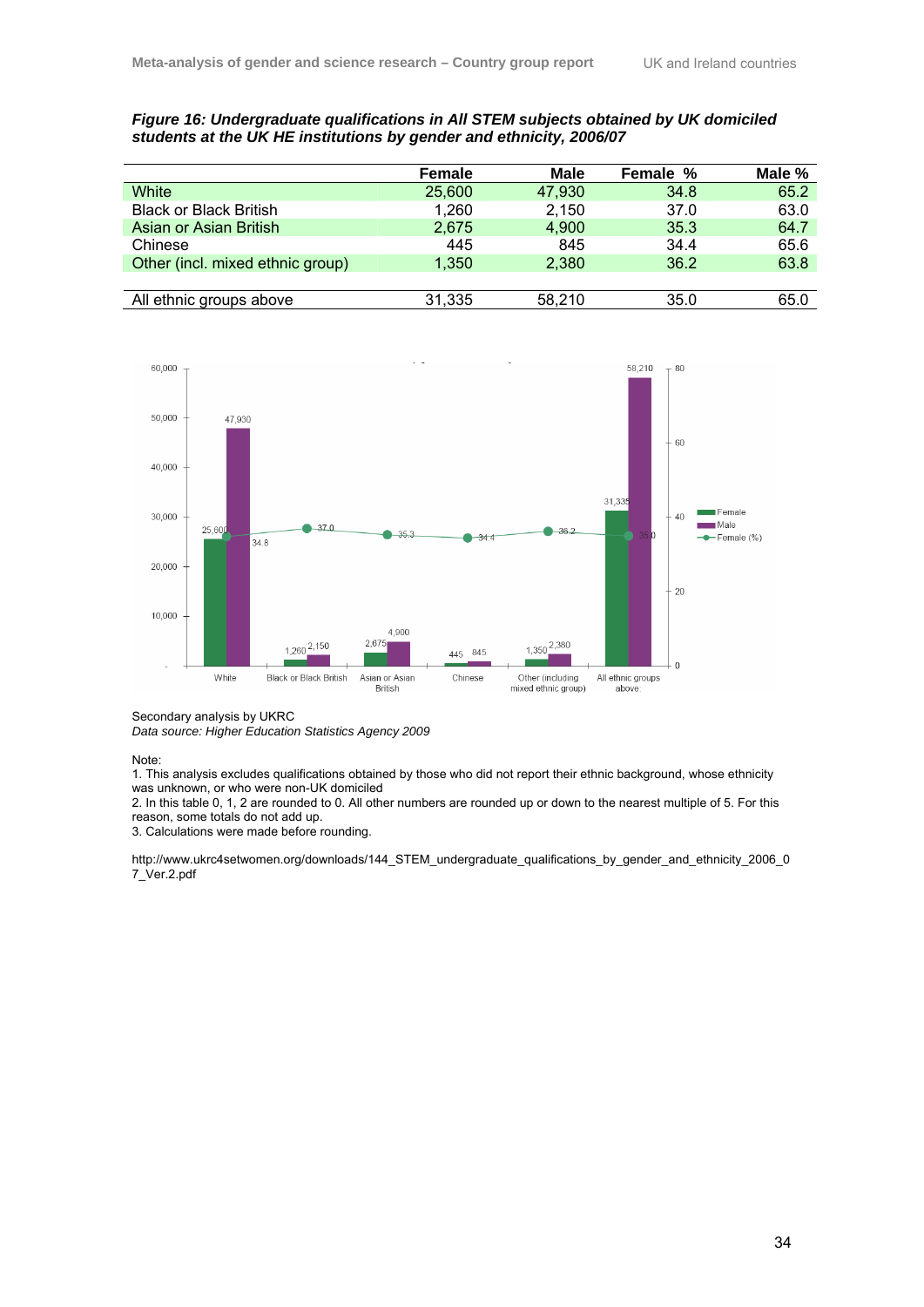Ireland compares favourably with other member states as female representation of women in sciences at degree and postgraduate level is higher than the EU average. Compared with the UK, a higher proportion of young people are entering higher education in the fields of mathematics, science and technology and numbers of Irish female PhD students are the highest among the European States, a phenomenon which may be linked to significant job growth in these areas since the 1980s.

## *Figure 17: Women in Science: Gender Breakdown of Under-graduate Science Students in Higher Education Institutions 1991-2001*



Source: Higher Education Authority

Source*: Science and Technology in Ireland*, Prepared by Forfás in conjunction with the Office of Science and Technology, Department of Enterprise, Trade and Employment, 2004

### *Figure 18: Higher Education Graduates in the fields of mathematics, science and technology per 1000 of population aged 20-29, by sex 2003*

|               | <b>EU-25</b> | IE   | UK.  |
|---------------|--------------|------|------|
| <b>TOTAL</b>  | 12.3         | 24.2 | 21.0 |
| <b>Female</b> | 7.8          | 16.8 | 14.4 |
| <b>Male</b>   | 16.8         | 31.5 | 27.6 |

Source: Eurostat Education statistics (UOE)

http://www.education.ie/admin/servlet/blobservlet/des\_educ\_trends\_chapter10.htm#hd10\_03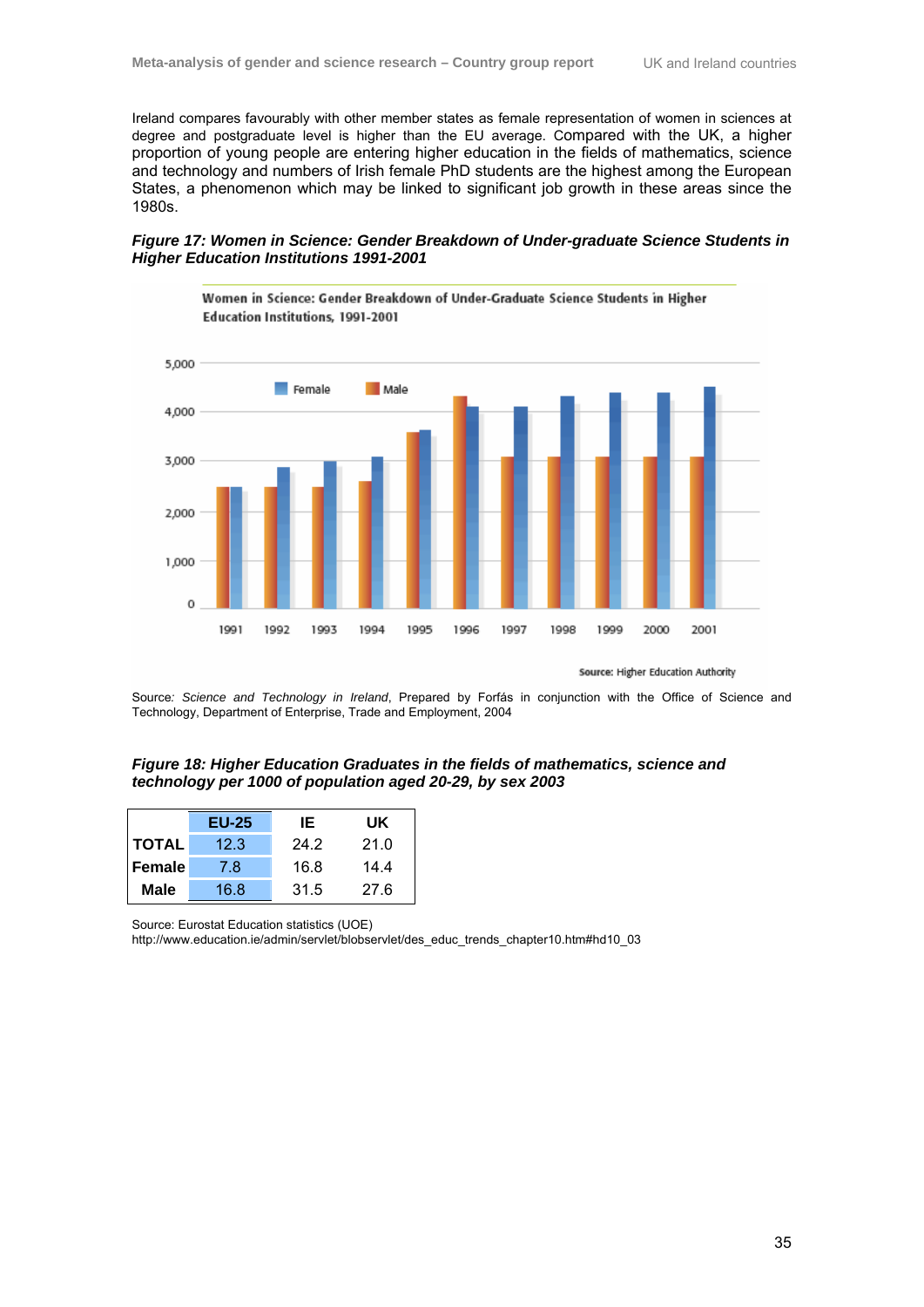*Figure 19: Proportion of Female Ph.D. Graduates in science, mathematics, computing, engineering, manufacturing & construction fields, 2003* 

|               | <b>EU-25</b> | IE. | UK.   |
|---------------|--------------|-----|-------|
| <b>TOTAL</b>  | 37,026       | 381 | 7.491 |
| <b>Female</b> | 12,685       | 196 | 2,641 |
| <b>Male</b>   | 24,341       | 185 | 4,850 |
| %             | 34%          | 51% | 35%   |

Source: Eurostat Education statistics (UOE)

http://www.education.ie/admin/servlet/blobservlet/des\_educ\_trends\_chapter10.htm#hd10\_03

However, an under-representation of women from the more male dominated subjects (linked to the traditional SET industrial sectors) of engineering, manufacturing and construction is still apparent.

# *Figure 20: HE Graduates in Ireland by broad field of study and sex, distributions and percentages, 2005*

|                           | Engineering,<br>manufacturing &<br>construction | Science,<br>mathematics &<br>computing | Other subject<br>areas |       |
|---------------------------|-------------------------------------------------|----------------------------------------|------------------------|-------|
| <b>Distribution Women</b> | 3.3                                             | 12.5                                   | 84.2                   | 100.0 |
| <b>Distribution Men</b>   | 23.8                                            | 21.9                                   | 54.3                   | 100.0 |
| <b>Women %</b>            | 15.0                                            | 42.0                                   |                        |       |
| Men %                     | 85.1                                            | 58.0                                   |                        |       |
|                           | 100.0                                           | 100.0                                  |                        |       |

Source: Department of Education & Science

Note: Data on the distribution of graduates is based on 58,145 graduates in the above fields. Excluded are 332 graduates in Agriculture and 1173 graduates in the Services field.

http://www.education.ie/admin/servlet/blobservlet/des\_educ\_trends\_chapter09.htm#hd09\_01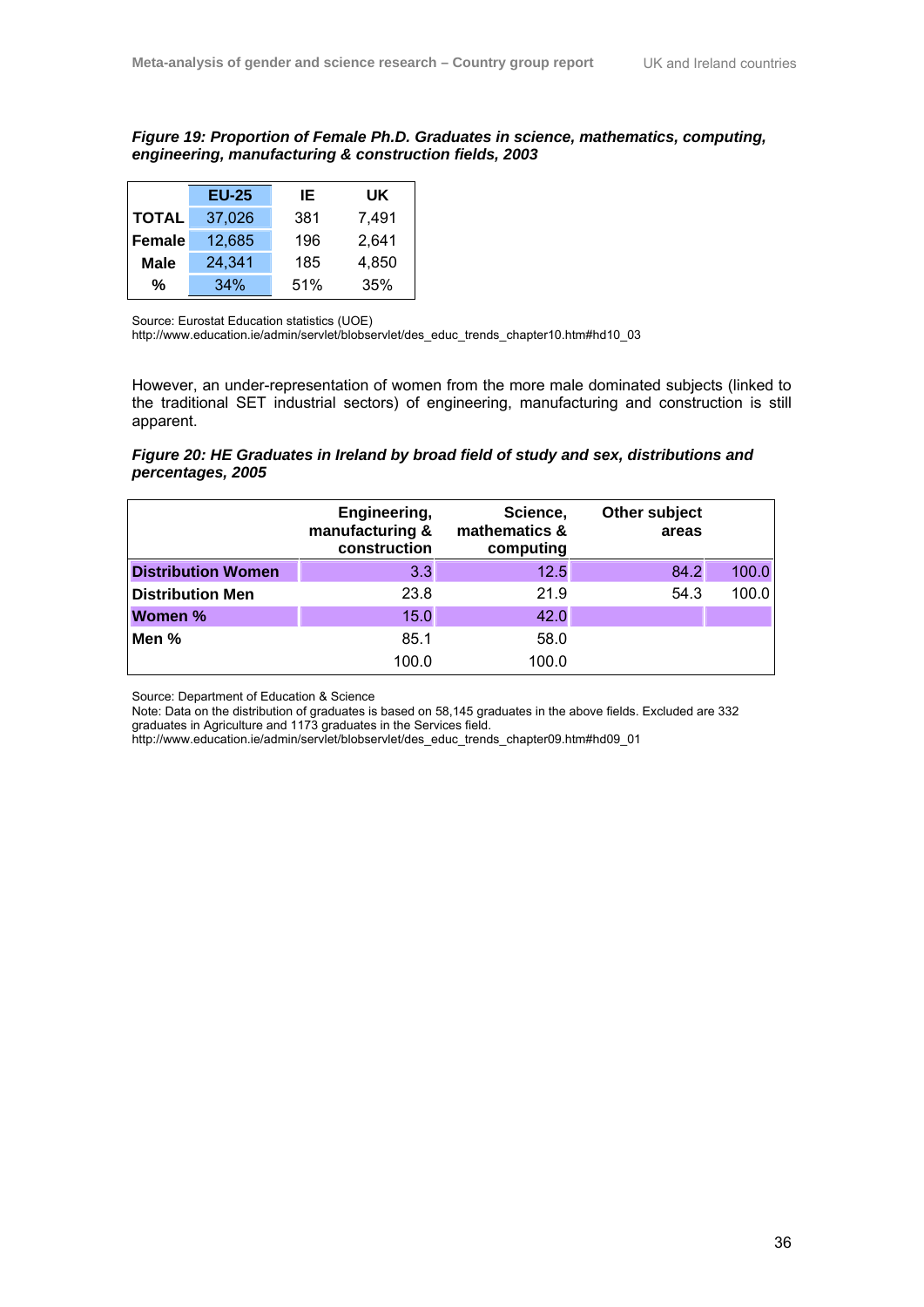| <b>STEM subjects</b><br>studied for       | <b>Highest occupational group</b>                    |                                                   | <b>Teaching</b><br><b>Professional</b> |        | Research<br><b>Professional</b> |                  |
|-------------------------------------------|------------------------------------------------------|---------------------------------------------------|----------------------------------------|--------|---------------------------------|------------------|
| <b>Qualifications /</b>                   |                                                      | Proportion of qualified graduates within subjects |                                        |        |                                 |                  |
| <b>Occupations</b><br>entered             | Female %                                             | Male %                                            | Female %                               | Male % | Female<br>%                     | <b>Male</b><br>% |
| Architecture,<br>building and<br>planning | 35.3<br>Architect, town<br>planner, surveyor         | 43.9<br>Architect, town<br>planner, surveyor      | 1.1                                    | 0.9    | 1.1                             | 2.0              |
| <b>Biological</b><br>sciences             | 39.8<br>Other occupation                             | 39.8<br>Other occupation                          | 8.4                                    | 6.9    | 6.9                             | 4.5              |
| <b>Computer Science</b>                   | 30.6<br>Other occupation                             | 33.8<br>ICT professional                          | 7.2                                    | 2.1    | 1.1                             | 1.0              |
| <b>Engineering and</b><br>technology      | 29.4<br>Engineering<br>professional                  | 42.2<br>Engineering<br>professional               | 2.5                                    | 1.4    | 2.5                             | 1.5              |
| <b>Mathematical</b><br>sciences           | 27.4<br>Other occupation                             | 26.1<br>Other occupation                          | 13.7                                   | 6.8    | 2.7                             | 2.8              |
| <b>Physical sciences</b>                  | 43.8<br>Other assoc.<br>professional &<br>technician | 37.6<br>Other professional                        | 1.0                                    | 1.3    | 2.5                             | 4.6              |

# *Figure 21: First occupations obtained by UK domiciled STEM qualified graduates\* by gender, 2005/06*

\* The analysis includes all UK domiciled graduates with first degrees, other undergraduate qualifications, and postgraduate degrees who found their employment.Secondary analysis by UKRC

Data source: HESA (2008) Destinations of Leavers from Higher Education Institutions 2005/06. Cheltenham, HESA.

In this table 0, 1, 2 are rounded to 0. All other numbers are rounded up or down to the nearest multiple of 5. http://www.ukrc4setwomen.org/downloads/084\_STEM\_qualified\_who\_entered\_SET\_occupations\_2005\_06.pdf

## *Gaps*

This section's findings have examined the quantitative evidence of horizontal segregation in science education and employment. Discussion of individuals' motivations and choices and the context in which these take place is taken up in proceeding topics.

Whilst a more consistent approach to the collection of national statistics is apparent in both the UK and Ireland, improving and continuing this development is crucial if trends are to be identified over time using comparable and credible data. The collection of data currently includes girls' and boys' selection of and achievement in different qualifications and training routes. This could usefully be linked to changes in the gender balance in individual occupations and industries over time and juxtaposed against national economic growth or decline.

There is a lack of research into certain dimensions of employment and related gender differences in the science sector:

• Comparisons of women's employment in academia versus industry (entry level, experiences, attrition rates) and the reasons underpinning women's choice of academic versus industrial career.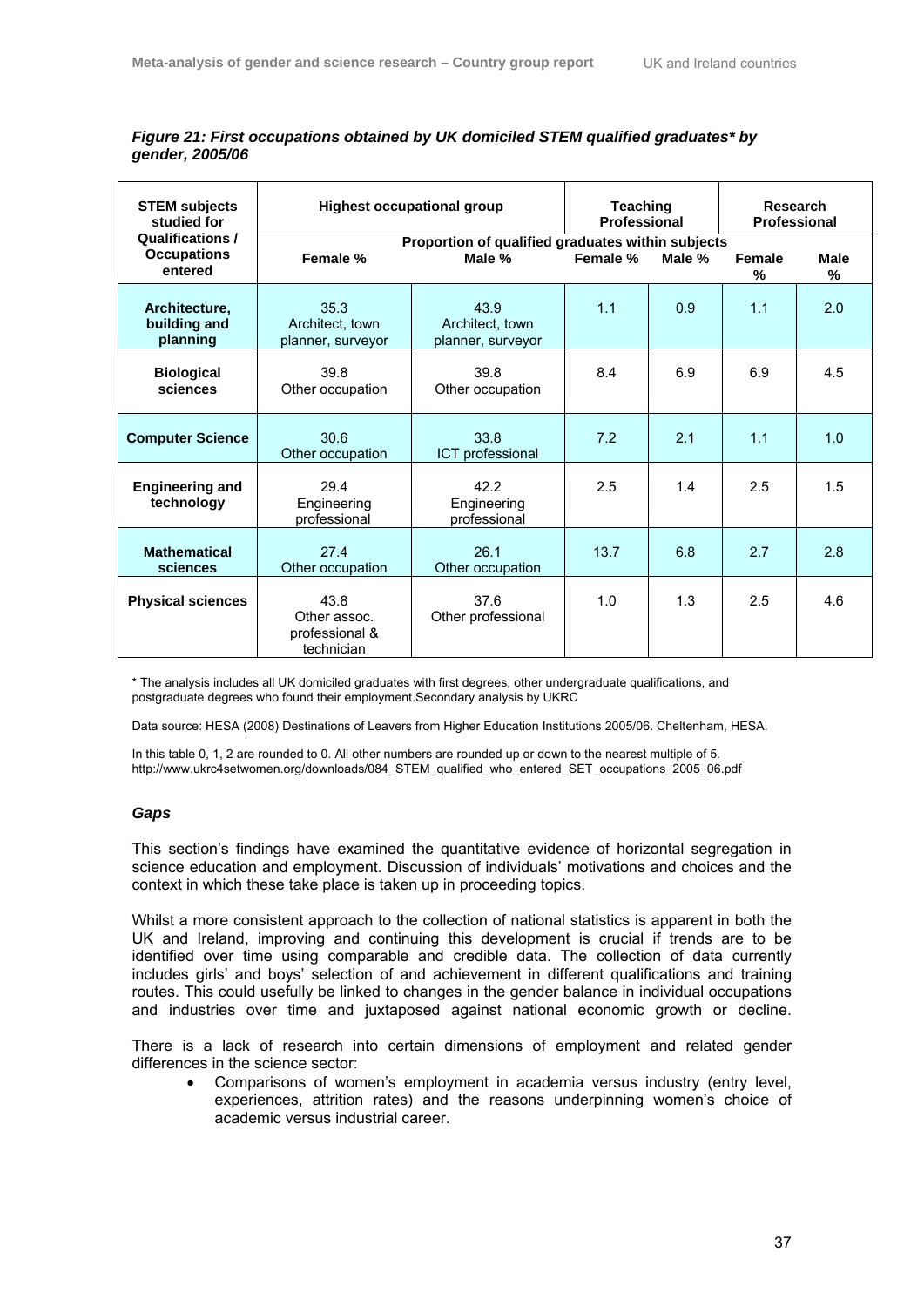- Research to establish women's non traditional entry routes into SET disciplines, for example women starting in manual trades as entry routes into SET professional occupations.
- A closer examination of women's points of exit from science careers.

Whilst there has been prolonged and targeted funding in the UK to tackle the gendered selection and attainment of science qualifications and entry into science careers there is very little evaluation of what has worked and why. This analysis should include initiatives to assist pupils, students and workers.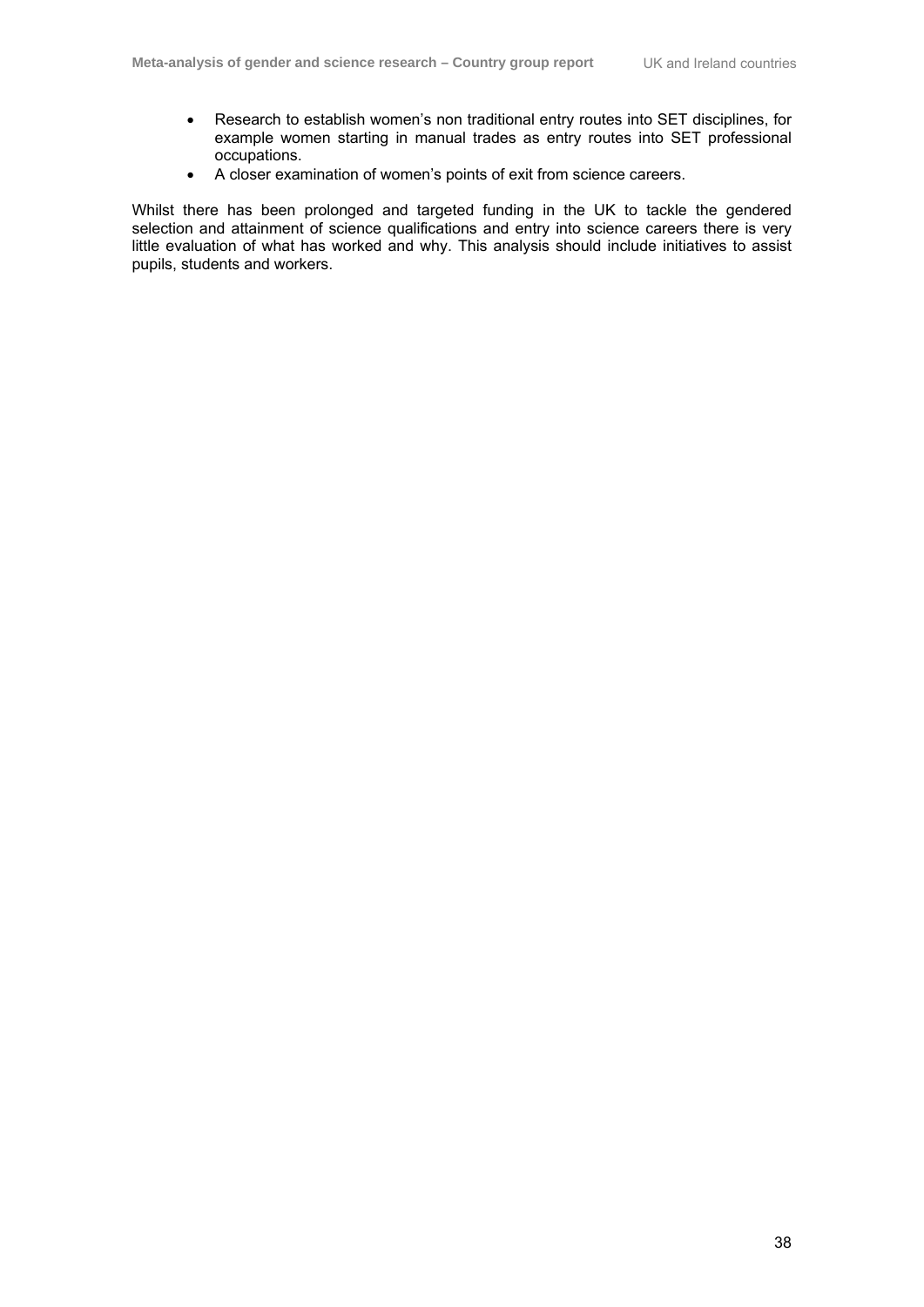# **5.2. Vertical segregation**

## *Key Issues*

Research into vertical segregation is concerned with the gendered appearance of occupational hierarchies. In the UK and Ireland senior positions are dominated by men, even in occupations where women are as numerous as men. Attention has been focused on women's professional careers, and the extent to which they have been able to advance to senior levels, focusing on the personal and structural barriers they have experienced. In science, particular issues have been the exit of women from the 'pipeline' career and the clustering of women into a few occupations ('feminisation' of certain jobs).

Analysis of the GSD provides the following description of the literature on which this section is based.

#### **Number and percentage of publications**

|                | n     |      |
|----------------|-------|------|
| Ireland        | 140   | 45.8 |
| United Kingdom | 469   | 45.0 |
| Anglo-Saxon CS | 477   | 45.1 |
| All Cs         | 2,035 | 44.7 |

### **Relation with other topics**

|                                              | $\%$  |
|----------------------------------------------|-------|
| Horizontal segregation                       | 61.2  |
| Vertical segregation                         | 100.0 |
| Pay and funding                              | 30.8  |
| Stereotypes and identity                     | 46.3  |
| Science as a labour activity                 | 53.9  |
| Scientific excellence                        | 20.1  |
| Gender in research contents                  | 26.2  |
| Policies towards gender equality in research | 43.4  |

#### **Average number of publications per year**

|           | <b>Average</b> |
|-----------|----------------|
| 1980-1984 | 2.2            |
| 1985-1989 | 2.4            |
| 1990-1994 | 5.8            |
| 1995-1999 | 14.2           |
| 2000-2004 | 35.0           |
| 2005-2007 | 47.3           |
| 2008-2009 | 18.5           |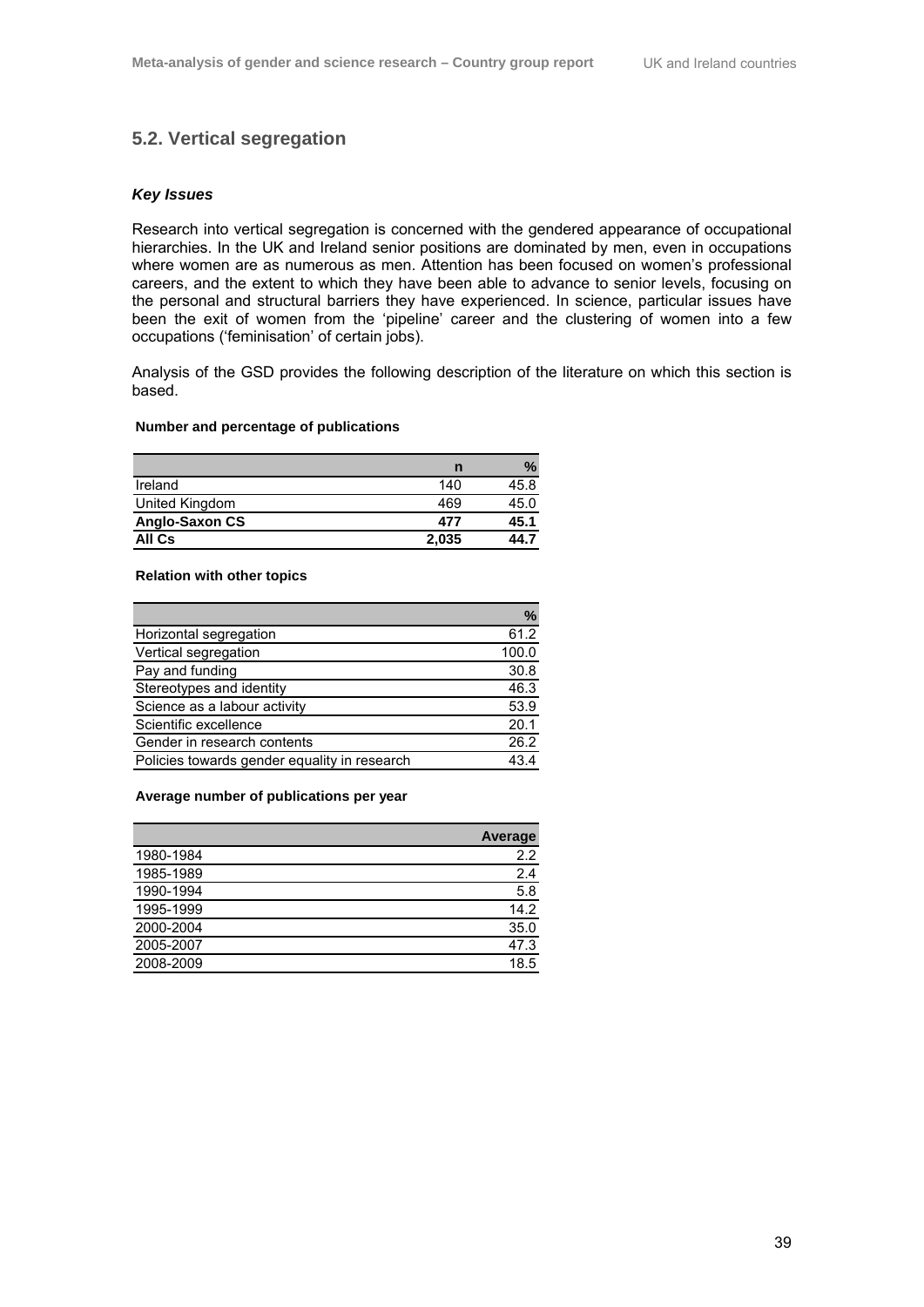## **Methodological approach**

| <b>Empirical research</b>                         | %     |
|---------------------------------------------------|-------|
| Non empirical research                            | 41.5  |
| Empirical research. Quantitative techniques       | 14.3  |
| Empirical research. Qualitative techniques        | 30.2  |
| Empirical research. Quali-quantitative techniques | 14.0  |
| Total                                             | 100.0 |
| Approach                                          | %     |
| Conceptual                                        | 38.8  |
| State-of-the-art                                  | 37.9  |
| Compilation of statistics                         | 24.9  |
| Building gender indicators                        | 3.4   |
| Empirical research. Quantitative techniques       | 28.3  |
| Empirical research. Qualitative techniques        | 44.2  |

### **Empirical research techniques**

| <b>Quantitative techniques</b> | $\%$          |
|--------------------------------|---------------|
| Representative sample          | 48.9          |
| Micro-data                     | 34.1          |
| Longitudinal/cohort            | 14.1          |
| Multivariate analysis          | 42.2          |
| <b>Qualitative techniques</b>  | $\frac{9}{6}$ |
| <b>Biographical research</b>   | 8.1           |
| Case studies                   | 23.7          |
| Content analysis               | 7.6           |
| <b>Interviews</b>              | 69.2          |
| Observations                   | 16 6          |

### *Research Questions*

- To what extent are women under-represented in senior SET positions in the academe and industry?
- What barriers do women face when they try to advance their careers in SET?
- Can the metaphor of the 'leaky pipeline' explain women's under-representation at senior level? Are there better alternative models?
- What is the attrition rate of women from professional SET careers? At which points in the career path does this occur? Why do women leave?
- What initiatives have been undertaken to tackle vertical segregation, in SET academic and industrial organisations?

### *Research Approaches*

The primary explanation of vertical segregation developed within the literature is the pipeline model (Berryman 1983) describing women's attrition from science. This model places motherhood at its centre and the responsibility with women for preferring to prioritise their children and families over career development. Whilst Preference Theory as it is currently conceptualised (Hakim 1991) may account for a minority of individuals' career exits, the contention that women are simply either 'work oriented' or 'adaptive' (prioritising home whilst wanting to fit in some paid work) is too simplistic to explain the decisions of the majority. It has been critiqued in a number of ways: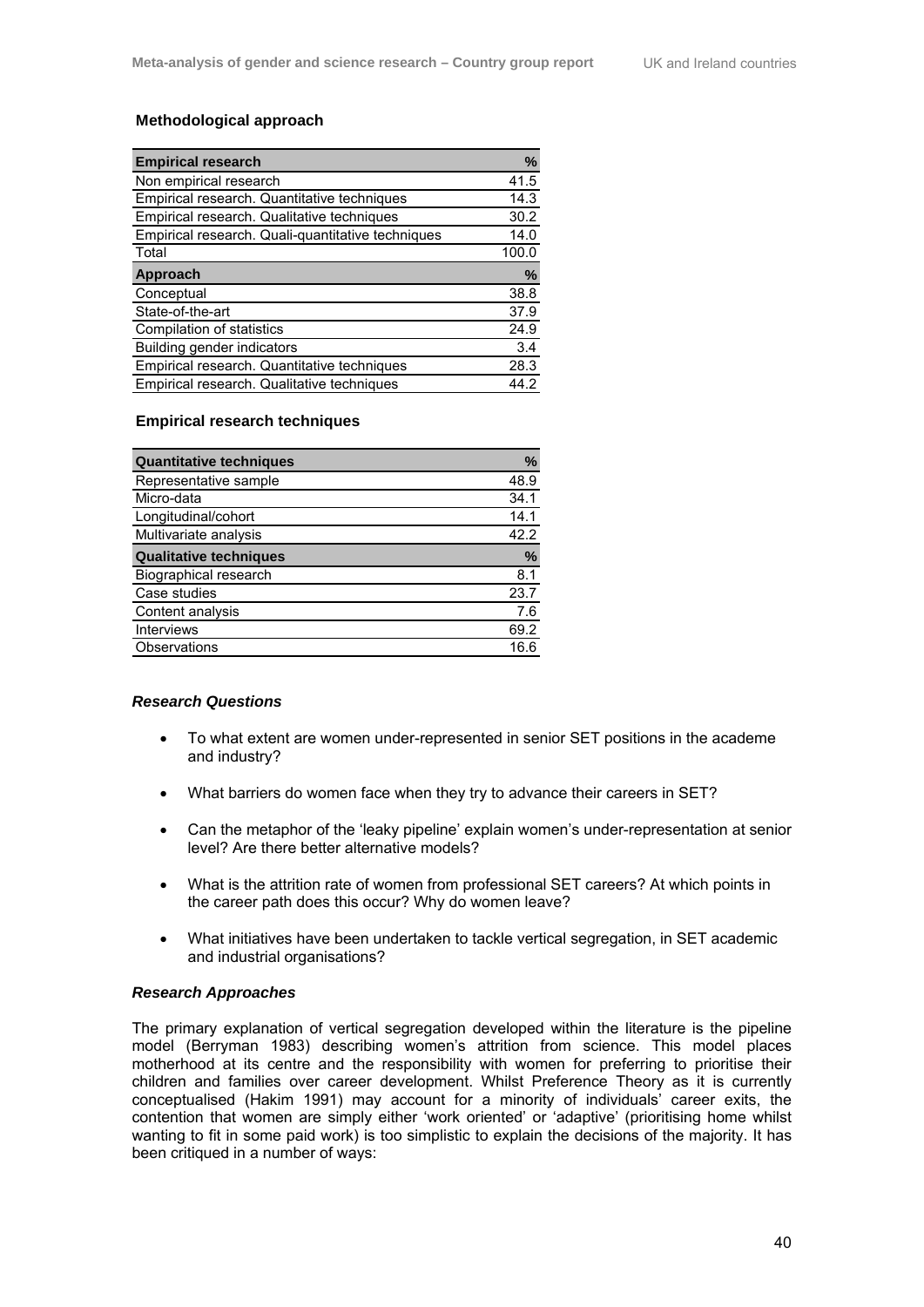- for overlooking the ways in which women's 'choices' are shaped by their perception of the options available to them, which are in turn dictated by a multitude of inter-related factors such as: the cost, availability and reliability of childcare and adult social care (for dependent relatives) (Yeandle & Buckner, 2007); the impact of government polices e.g. tax and pensions; family background including their religion; the degree of family support for their career (Rose 1994); the availability of flexible working options and expected hours of work (paid and unpaid) (Fagan 2001); and a women's personal employment history which may be coloured by experiences of unemployment, job insecurity or difficult working environments (Grant et al 2006).
- for assuming that women's lives follow a linear course when in most cases women move between maximum and minimum work commitment according to their life stage and its associated commitments. (Crompton 1996, Crompton and Harris 1998, Fagan and Rubery 1996, Ginn et al 1996, Charles and James 2003).
- for suggesting that choices in favour of family imply an ambivalence on behalf of women about their careers, as this ignores the very great effort which women invest their employment, the work life balance solutions they devise and work hard to maintain, and the satisfaction and importance they attach to the product of their endeavours (Bennett et al, 2006).

Women's choices *taken in context* are part of the explanation of vertical segregation, but so too are men's actions, now and in the past, through the operation of patriarchy. This is an area of research which is well developed in sociological literature but less so in the literature of the GSD concerned with science organisations. Men's greater access to education and the ethos of the male breadwinner half a century ago are still fashioning men an advantage in the senior ranks of science today. Other factors also come into play to uphold this privileged position, factors which make it hard for women with caring commitments to successfully compete for promotion. These include:

- Male networks, often enacted outside the workplace through participation in sport or other leisure activities. These networks operate to consolidate the ascendancy of its members through information sharing, grooming younger members, tolerance of a macho or sexist culture and rewards for perceived loyalty.
- Long hours culture. Fuelled by increasing pressure on science departments to increase outputs in times of economic economies, but also by the equation of commitment and hard-work with presenteeism in the workplace (Bennett et al 2006).
- Negative appraisal of part time working as a 'partial' engagement with work (Hochschild 1997).
- Requirement to move between institutions (and hence often cities) in order to move up the career ladder rapidly as the low turnover of staff means that individual departments can become stymied.
- Requirement to build up publication records, which demands the investment of significant amounts of out-of-work time.

It is likely that many men also struggle to overcome these factors, though the research to demonstrate the operation of dominant masculine cultures on the career trajectories of less advantaged men (Connell's concepts of hegemonic and subjugated masculinities, Connell 1987) in science has not yet been undertaken. In addition to these barriers, the nature of senior jobs also make them less attractive to some people as their function changes from undertaking scientific academic inquiry and experimentation to the management of others and the strategic direction of the organisation. Women and men voluntarily limit their progression in order to retain aspects of their jobs from which they derive most satisfaction.

Taking all these explanations together the pipeline model can be re-drawn to capture the deviations, obstacles and points of tension which women experience as they strive to develop a science career. The diagram below summarises the main critiques of the model which are aimed at improving rather than rejecting outright this way of conceptualising women's careers in SET.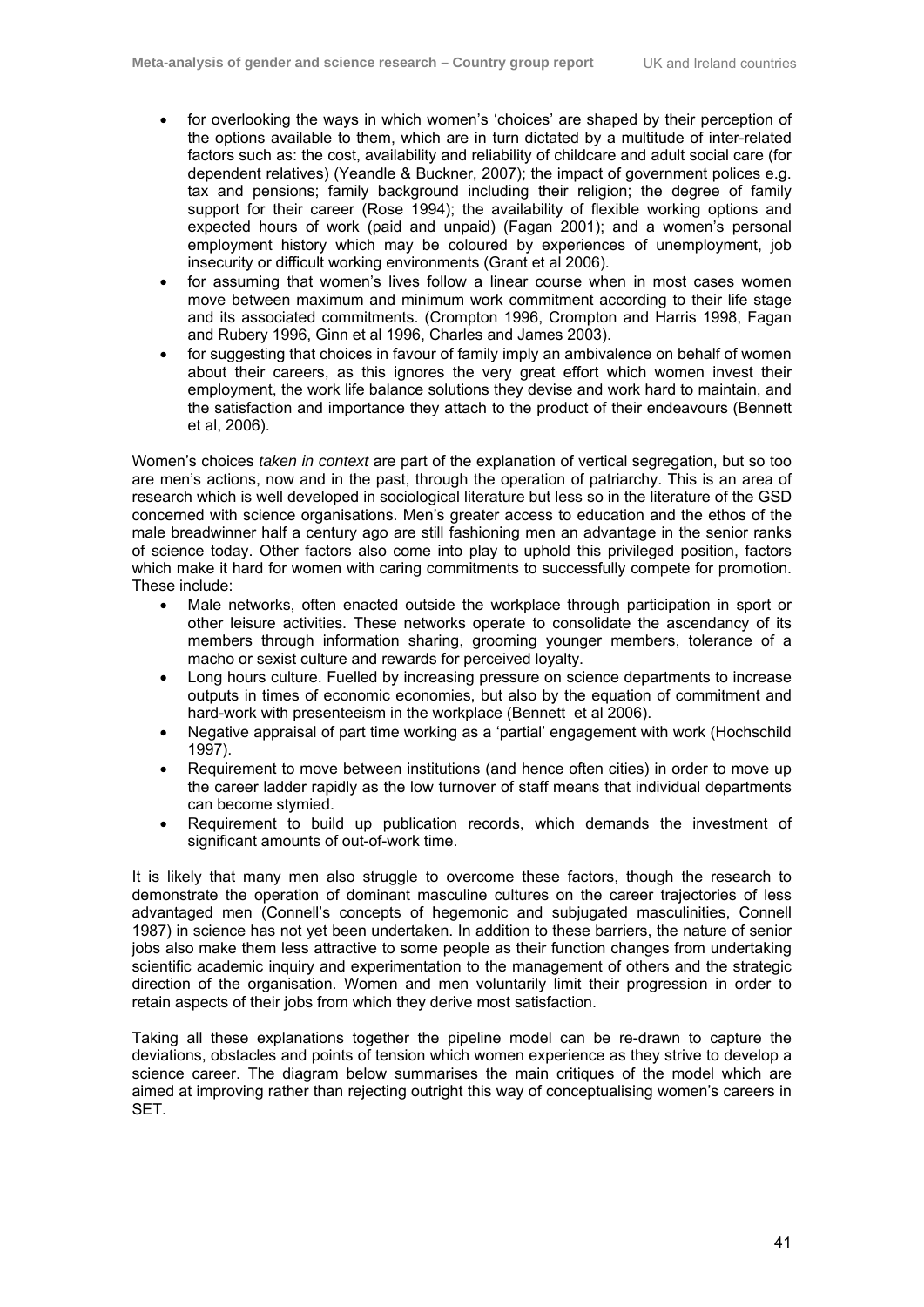## *Figure 22: Critiques of the pipeline model*



This section goes on to review the quantitative research which describes the size and nature of the 'pipeline'. Evidence of the causes of vertical segregation is discussed in the following topics as it pertains to the influence of gendered stereotypes and perceptions, the structure and experience of the workplace and the policy context in which individual women make their choices.

## *Findings*

Entry points into the scientific workplace and the subsequent trajectories of women's progression in SET careers decline even in subject areas where women undergraduates outnumber men (for example in biological sciences where 60% of undergraduates are women).

As Figure 23 shows more women work in associate professional occupations than professional occupations. Overall the female workforce in science is very small; for example, just 8% of engineering professionals of working age are women compared with 48% in the UK workforce as a whole. Figures 24 and 25 underline women's absence from trade occupations and progressive exclusion from the financial and flexible hours opportunities offered by selfemployment in these trades' occupations.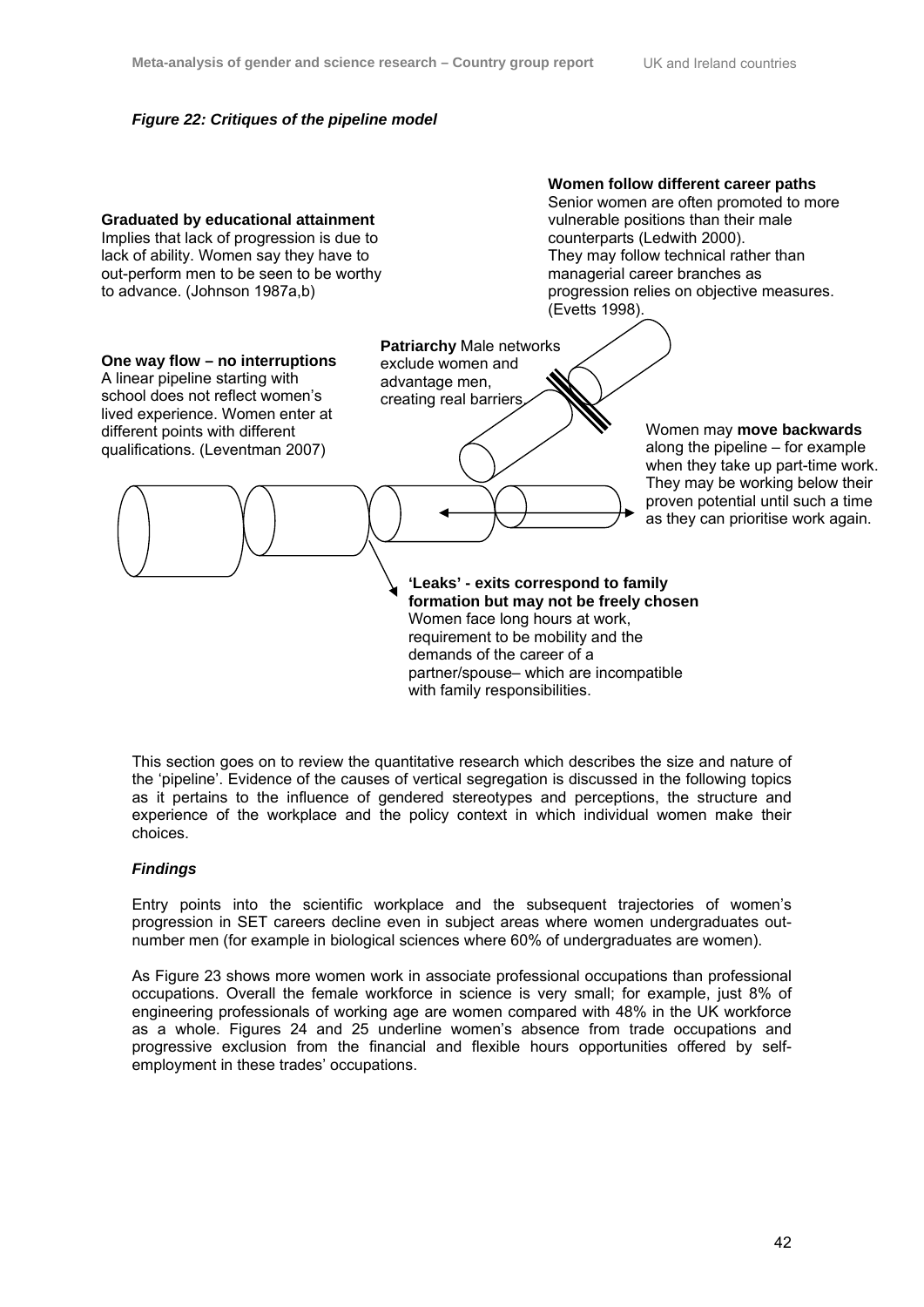*Figure 23: Science professionals/associate professionals by sex – numbers and percentages* 

| <u>por vormagoo</u>  |                                   |            |            |              |          |        |
|----------------------|-----------------------------------|------------|------------|--------------|----------|--------|
| Occupation           |                                   | Female     | Male       | <b>Total</b> | Female % | Male % |
| Level                |                                   |            |            |              |          |        |
| <b>Professionals</b> | Science                           | 26,700     | 45,700     | 72,400       | 36.9     | 62.1   |
|                      | Engineering                       | 39,200     | 426,000    | 465,200      | 8.4      | 91.6   |
|                      | ICT                               | 77,100     | 355,600    | 432.700      | 17.8     | 82.2   |
|                      | <b>Business &amp; Statistical</b> | 89,300     | 177,000    | 266,300      | 33.5     | 66.5   |
| Associate            | Science &                         | 96,300     | 299.300    | 395600       | 24.3     | 75.7   |
| <b>Professionals</b> | Engineering                       |            |            |              |          |        |
|                      | Technicians                       |            |            |              |          |        |
|                      | <b>IT Service Delivery</b>        | 59.200     | 124.700    | 183,900      | 32.2     | 67.8   |
|                      | Occupations                       |            |            |              |          |        |
| All                  |                                   | 16,731,200 | 18,190,700 | 34,921,900   | 47.9     | 52.1   |
| occupations          |                                   |            |            |              |          |        |

*Source: 2001 Census SARS, Crown Copyright 2004. This work is based on the SARs provided through the Centre for Census and Survey Research of the University of Manchester with the support of ESRC and JISC*  Evidence from the 2001 Census prepared by Dr Lisa Buckner University of Leeds

*Figure 24: Electrical, Construction, and Building Trades by gender and employment status in the UK, 2008*

|                            | Female     | Male       | Total      | Female % | Male% |
|----------------------------|------------|------------|------------|----------|-------|
| <b>Electrical Trades</b>   | 7,957      | 435,946    | 443,903    | 1.8      | 98.2  |
| <b>Construction Trades</b> | 7,695      | 918,558    | 926,253    | 0.8      | 99.2  |
| <b>Building Trades</b>     | -          | 250,628    | 253,304    | n/a      | 98.9  |
| All occupations above:     | 18,328     | 1,605,132  | 1,623,460  | 1.1      | 98.9  |
| Other occupations          | 12,644,736 | 13,792,644 | 26,437,380 | 47.8     | 52.2  |

Secondary analysis by UKRC

Data Source: Office for National Statistics; Quarterly Labour Force Survey, January - December, 2008.

Distributed by the Economic and Social Data Service.

Crown Copyright material is reproduced with the permission of the Controller of HMSO and the Queen's Printer for Scotland.

Four quarterly datasets for 2008 were combined to create an annual dataset. Those respondents who did not report their occupations were not included in this analysis. .n this analysis, women aged 16 to 59 and men aged 16 to 64 were included. All figures below ONS guidance on publication threshold were replaced by '-'.

| Year | Female | <b>Male</b> | <b>Total</b> | Female (%) | Male $(\%)$ |
|------|--------|-------------|--------------|------------|-------------|
| 2007 | 29,901 | 278,590     | 308,491      | 9.7        | 90.3        |
| 2002 | 19,762 | 215,673     | 235,435      | 8.4        | 91.6        |

| Figure 25: Self-employed SET workers <sup>1</sup> by gender in the UK 2002 and 2007 |  |
|-------------------------------------------------------------------------------------|--|
|                                                                                     |  |

Secondary analysis by UKRC

Data Source: Office for National Statistics; Quarterly Labour Force Survey, January - December, 2002 - 2007. Distributed by the Economic and Social Data Service.

Crown Copyright material is reproduced with the permission of the Controller of HMSO and the Queen's Printer for Scotland.

In this analysis, women aged 16 to 59 and men aged 16 to 64 were included.

Four quarterly datasets for 2002 and 2007 were combined to create an annual dataset.

This includes only those who reported they were employed at the time of their interviews. For a breakdown of SET occupations, refer to the SET occupation classification tab.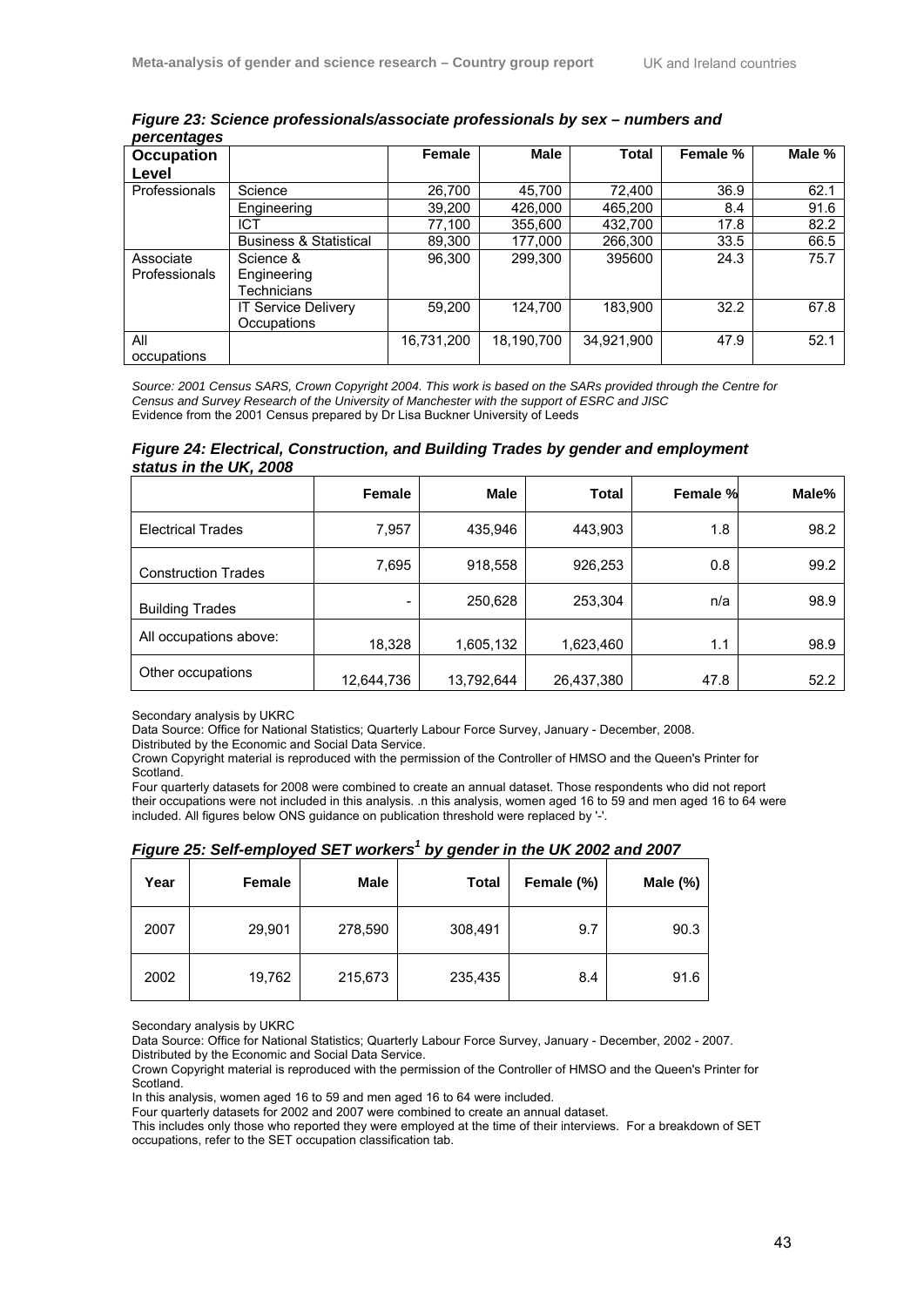The decline of women's advancement is 'especially marked at the time in the life cycle where academic careers begin to take off and where qualified women start to have children'. (Osborn et al 2000 cited by Rees 2001). Figure 26 gives an insight into the demands which pursuing a scientific career places on an individual. There are significant proportions of both women and men remaining single without a family in these occupations compared with their counterparts in the workforce as a whole.



*Figure 26: Science professionals/associate professionals by family type, sex, aged 16- SPA*

*Source: 2001 Census SARS, Crown Copyright 2004. This work is based on the SARs provided through the Centre for Census and Survey Research of the University of Manchester with the support of ESRC and JISC*  Evidence from the 2001 Census prepared by Dr Lisa Buckner University of Leeds

Figure 27 breaks down occupational categories by age, revealing a two stage drop in the percentage of women working in science: first at the point of family formation (age 25-44) and second when the demands on women to provide care for older family members intensifies (age 45 to state retirement age). Figure 28, focusing exclusively on career progression in the higher education sector, shows the impact of women's exit on the gender breakdown at the most senior levels of academe. The data on women careers in Ireland's academy tells a similar story (Figure 29).

| who are women | Figure 27 Science professionals/associate professionals by age and sex - percentage |  |  |
|---------------|-------------------------------------------------------------------------------------|--|--|
|               |                                                                                     |  |  |

| <b>Occupation Level</b>    |                                           | 16-24 | $25 - 44$ | $45 - SPA*$ | <b>ALL</b> |
|----------------------------|-------------------------------------------|-------|-----------|-------------|------------|
| Professionals              | Science                                   | 43.2  | 41.6      | 28.1        | 36.9       |
|                            | Engineering                               | 13.6  | 11.1      | 3.7         | 8.4        |
|                            | <b>ICT</b>                                | 15.8  | 18.8      | 15.4        | 17.8       |
|                            | <b>Business &amp; Statistical</b>         | 42.2  | 40.2      | 18.1        | 33.5       |
| Associate<br>Professionals | Science & Engineering<br>Technicians      | 25.2  | 25.8      | 21.9        | 24.3       |
|                            | <b>IT Service Delivery</b><br>Occupations | 24.0  | 32.5      | 39.9        | 32.2       |
| ALL<br>occupations         |                                           | 49.6  | 50.2      | 44.1        | 47.9       |

\* SPA –State Pension Age

Source: 2001 Census SARS, Crown Copyright 2004. This work is based on the SARs provided through the Centre for Census and Survey Research of the University of Manchester with the support of ESRC and JISC Evidence from the 2001 Census prepared by Dr Lisa Buckner University of Leeds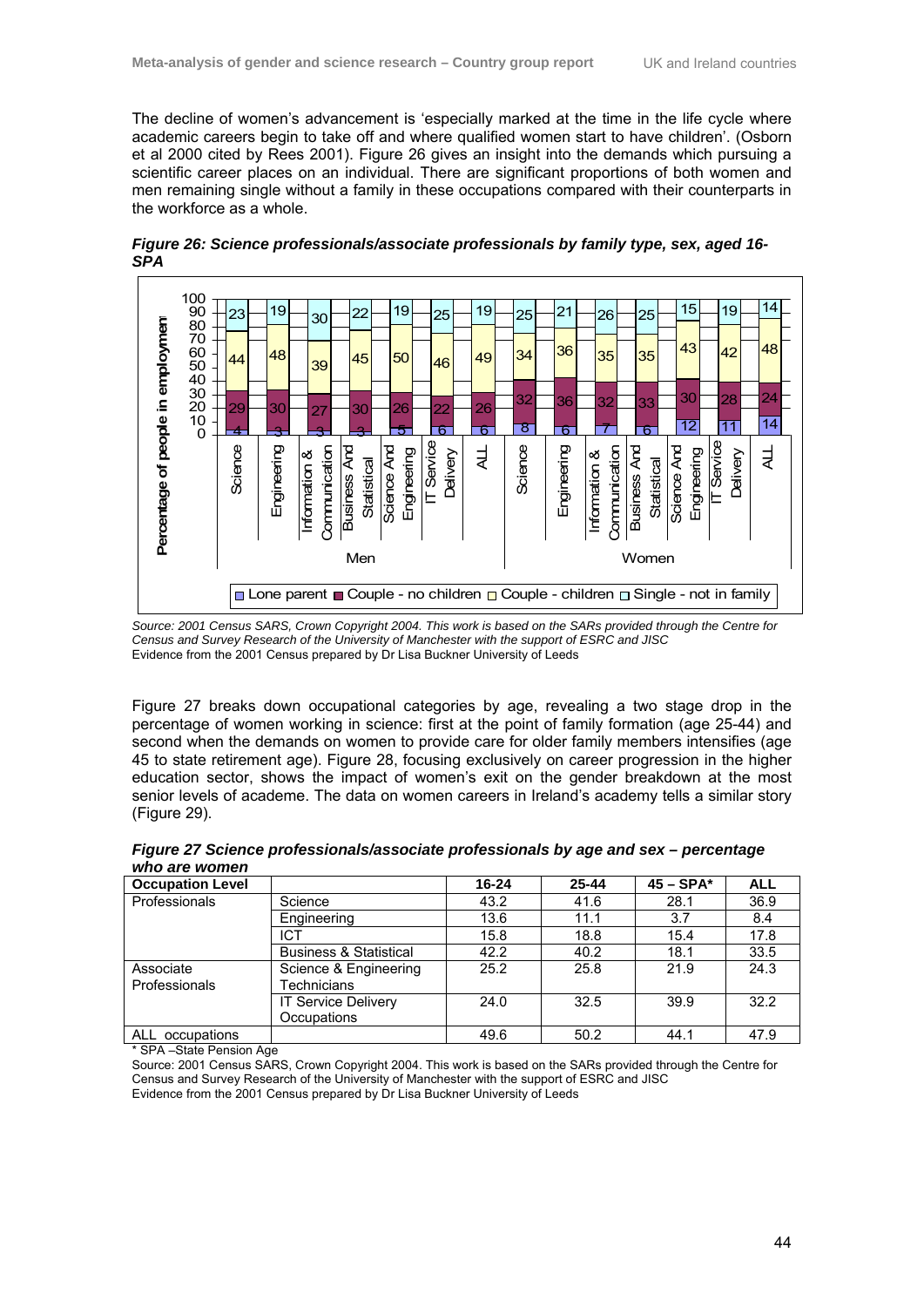| Year    | <b>Career Stage</b>                              | Female  | <b>Male</b> | <b>Total</b> | <b>Female</b><br>$(\%)$ | <b>Male</b><br>$(\%)$ |
|---------|--------------------------------------------------|---------|-------------|--------------|-------------------------|-----------------------|
|         | <b>GCSE Awards (England)</b>                     | 214,300 | 238,100     | 452,400      | 47.4                    | 52.6                  |
|         | A-level Awards (England)                         | 67,975  | 85,225      | 153,200      | 44.4                    | 55.6                  |
|         | Undergraduates**                                 | 45,245  | 143,415     | 188,660      | 24.0                    | 76.0                  |
| 2002/03 | Postgraduates**                                  | 10,055  | 29,745      | 39,800       | 25.3                    | 74.7                  |
|         | University Researchers**                         | 4.295   | 10,035      | 14,330       | 30.0                    | 70.0                  |
|         | University Lecturers**                           | 1,595   | 6,255       | 7,850        | 20.3                    | 79.7                  |
|         | University Senior lecturers and<br>researchers** | 730     | 5,235       | 5,965        | 12.2                    | 87.8                  |
|         | University Professor**                           | 195     | 3,615       | 3,810        | 5.1                     | 94.9                  |
|         | GCSE Awards (England)                            | 262,800 | 285,900     | 548,700      | 47.9                    | 52.1                  |
|         | A-level Awards (England)                         | 73,315  | 91,226      | 164,541      | 44.6                    | 55.4                  |
|         | Undergraduates**                                 | 40,310  | 128,020     | 168,330      | 23.9                    | 76.1                  |
| 2006/07 | Postgraduates**                                  | 10,130  | 31,810      | 41,940       | 24.2                    | 75.8                  |
|         | University Researchers**                         | 3,990   | 9,835       | 13,825       | 28.9                    | 71.1                  |
|         | University Lecturers**                           | 1,445   | 5,000       | 6,445        | 22.4                    | 77.6                  |
|         | University Senior lecturers and<br>researchers** | 1,005   | 5,485       | 6,490        | 15.5                    | 84.5                  |
|         | University Professor**                           | 330     | 4,135       | 4,465        | 7.4                     | 92.6                  |

## *Figure 28: Career progression from GCSE to University Professorship in STEM subjects\* in the UK, 2002/03 and 2006/07*

\* In this analysis, STEM subjects include: Biology, Chemistry, Computing, Engineering, Mathematics, and Physics. Engineering is not included in GCSE or A-level awards.

\*\* Only full-time students and staff.

Secondary analysis by UKRC

Data sources:

GCSE (2002/03) - DfES (2004) National Curriculum Assessments for Key Stage 3 and Key Stage 2 to Key Stage 3 Value Added Measures for Young People in England, 2002/03 (Final). London, DfES. Available from: http://www.dcsf.gov.uk/rsgateway/DB/SFR/s000473/SFR22-2004v3.pdf. Accessed 10 October 2008.

GCSE (2006/07)) - DCSF (2008) GCSE and Equivalent Examination Results in England 2006/07 (Revised). London, DCSF. Available from:http://www.dcsf.gov.uk/rsgateway/DB/SFR/s000768/sfr01-2008.pdf. Accessed 10 October 2008. GCE A level (2002/03) - DfES (2006) GCE VCE A/AS Examination Results for Young People in England 2004/05 (Revised). London, DfES. Available from: http://www.dcsf.gov.uk/rsgateway/DB/SFR/s000630/index.shtml. Accessed 10 October 2008.

GCE A level (2006/07) - DCSF (2007) GCE/VCE A/AS and Equivalent Examination Results in England, 2006/07 (Revised). London, DCSF. Available from: http://www.dcsf.gov.uk/rsgateway/DB/SFR/s000769/SFR02-2008 corrected.pdf. Accessed 10 October 2008.

Undergraduate to Postgraduate (UK) - HESA (2004, 2008) Students in Higher Education Institutions 2002/03 and 2006/07, Cheltenham, HESA.

Researchers to Professors (UK) - HESA (2004, 2008) Resources of Higher Education Institutions 2002/03 and 2006/07, Cheltenham, HESA.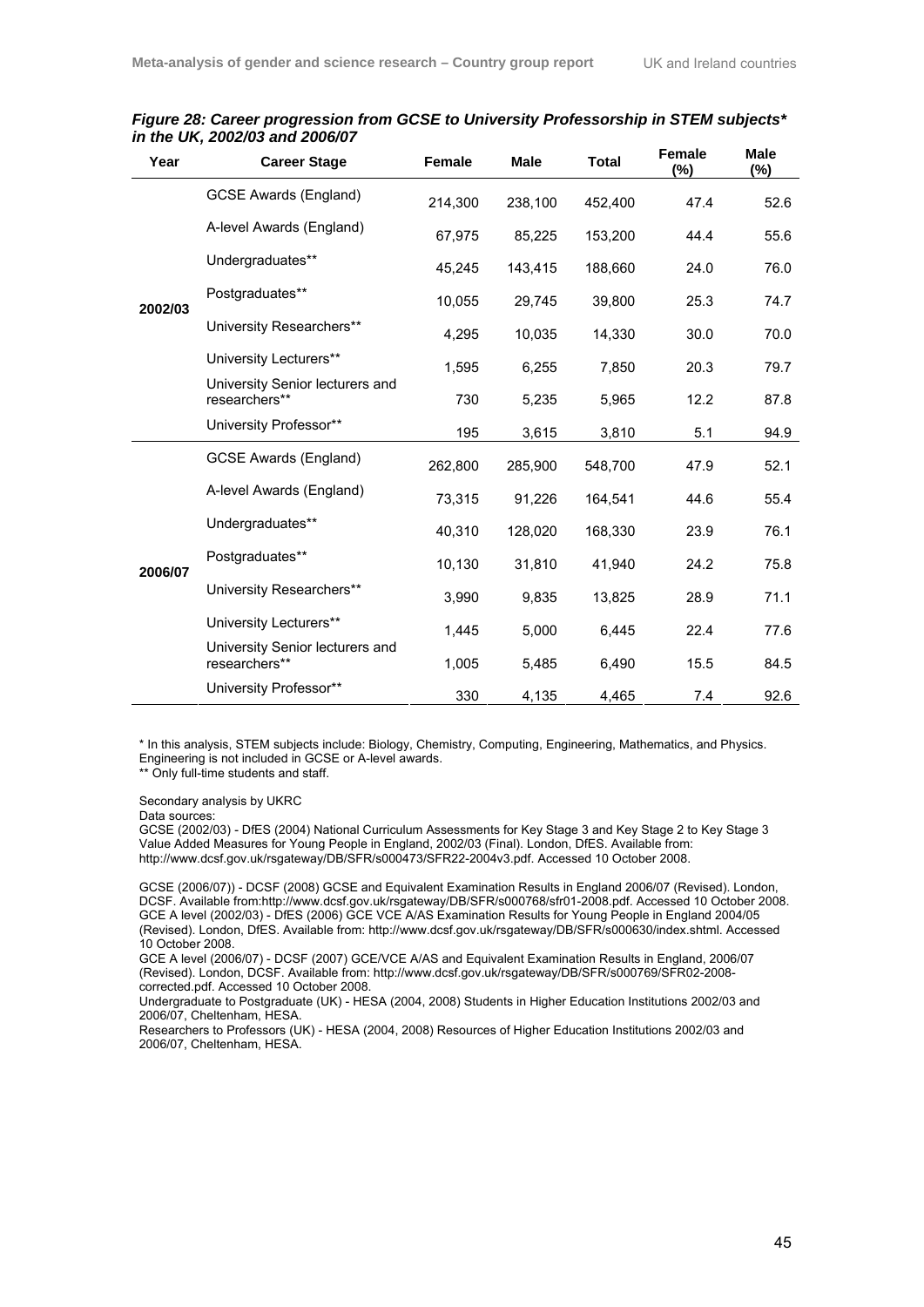



|                                           | <b>Females Males</b> |    |
|-------------------------------------------|----------------------|----|
|                                           | %                    | %  |
| Higher education degree graduates in 1999 | 57                   | 43 |
| PH. D. graduates in 2003                  | 49                   | 51 |
| Statutory/Senior Lecturer in 2002/03      | 25                   | 75 |
| Associate Professor in 2002/03            | 12                   | 88 |
| Professor in 2002/03                      | 8                    | 92 |

Data for academic staff relate only to HEA institutions

Source: http://www.education.ie/admin/servlet/blobservlet/des\_educ\_trends\_chapter09.htm#hd09\_01Source: Department of Education & Science and the HEA

Ireland has a higher representation of women in industrial scientific research (23.4% of R&D personnel) compared with the European average of only 13%.

#### *Figure 30: Distribution of R&D Personnel, 2001*

#### Distribution of R&D Personnel, 2001

|                              | PhD<br><b>Researchers</b> | Non-PhD<br><b>Researchers</b> | <b>Technical</b> | Support<br>Personnel | <b>Total</b> |
|------------------------------|---------------------------|-------------------------------|------------------|----------------------|--------------|
| <b>Full Time Equivalents</b> | 597                       | 5,374                         | 1,748            | 1,407                | 9,126        |
| % of Total R&D Personnel     | 6.5%                      | 58.9%                         | 19.2%            | 15.4%                | 100%         |
| of which:                    |                           |                               |                  |                      |              |
| % Male                       | 82.9%                     | 79.1%                         | 76.5%            | 64.7%                | 76.6%        |
| % Female                     | 17.1%                     | 20.9%                         | 23.5%            | 35.3%                | 23.4%        |
| <b>Total</b>                 | 100%                      | 100%                          | 100%             | 100%                 | 100%         |

Source: Forfás

*Source: :Survey of Research and Development in the Business Sector carried out by Forfás in 2001, reported in Science and Technology in Ireland, Prepared by Forfás in conjunction with the Office of Science and Technology, Department of Enterprise, Trade and Employment, 2004*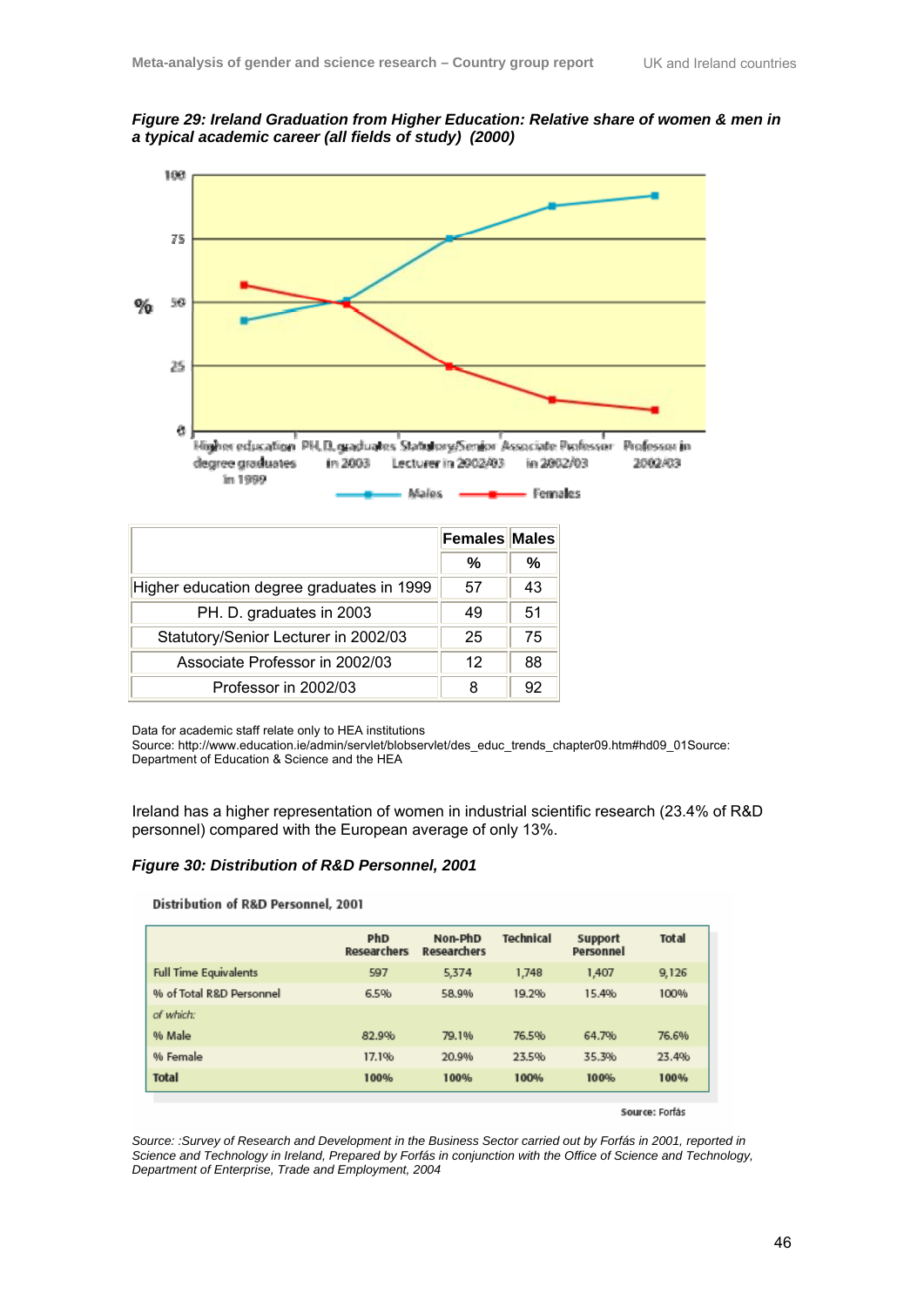### *Gaps*

As political interest in the science workforce and equality has increased, so the requirement on institutions to collect data has become mandatory in the public sector. However, more work needs to be undertaken to secure the collection of longitudinal data and to synthesise data across institutions so that a comprehensive picture of women's and men's progress over time by science and organisation type can be presented. Very little data of the most basic details of gendered employment in the private sector has been collected, there is also almost no longitudinal data or analysis, this should be remedied.

It would be advantageous to know how the women (and men) who reach senior positions differ from those with flatter trajectories. This would require the collection of quantitative data identifying the biographical characteristics of professional senior SET women and men.

Studies in other contexts have shown that a significant percentage of women are working below their proven potential because of the lack of part time working at senior levels (Grant et al 2006). This issue has not been explored in science occupations. Quantitative research should be undertaken alongside qualitative studies of employers' assumptions underlying the construction of senior jobs.

Further application of Hakim's (1991) Preference Theory to women in science could produce important insights into women's career choices. Qualitative research needs to be undertaken to establish the lengths women go to, to maintain their commitment to paid employment, by balancing work and family life: do they readily exit when becoming mothers? There is some evidence that women have clustered into occupations and onto career paths which allow them greatest flexibility (this issue is explored in more detail in Section 5.5). The features of these 'feminised' enclaves could inform the design of jobs and environments in male dominated areas to make them more attractive.

A focus on men in SET is absent from the literature. Applying Connell's concept of hegemonic masculinity (Connell 1987) to science discilpines could reveal very contractory experinces of advancement and barriers, giving an insight into which men succeed and why, and ways of assisting those who have been frustrated in their efforts to advance.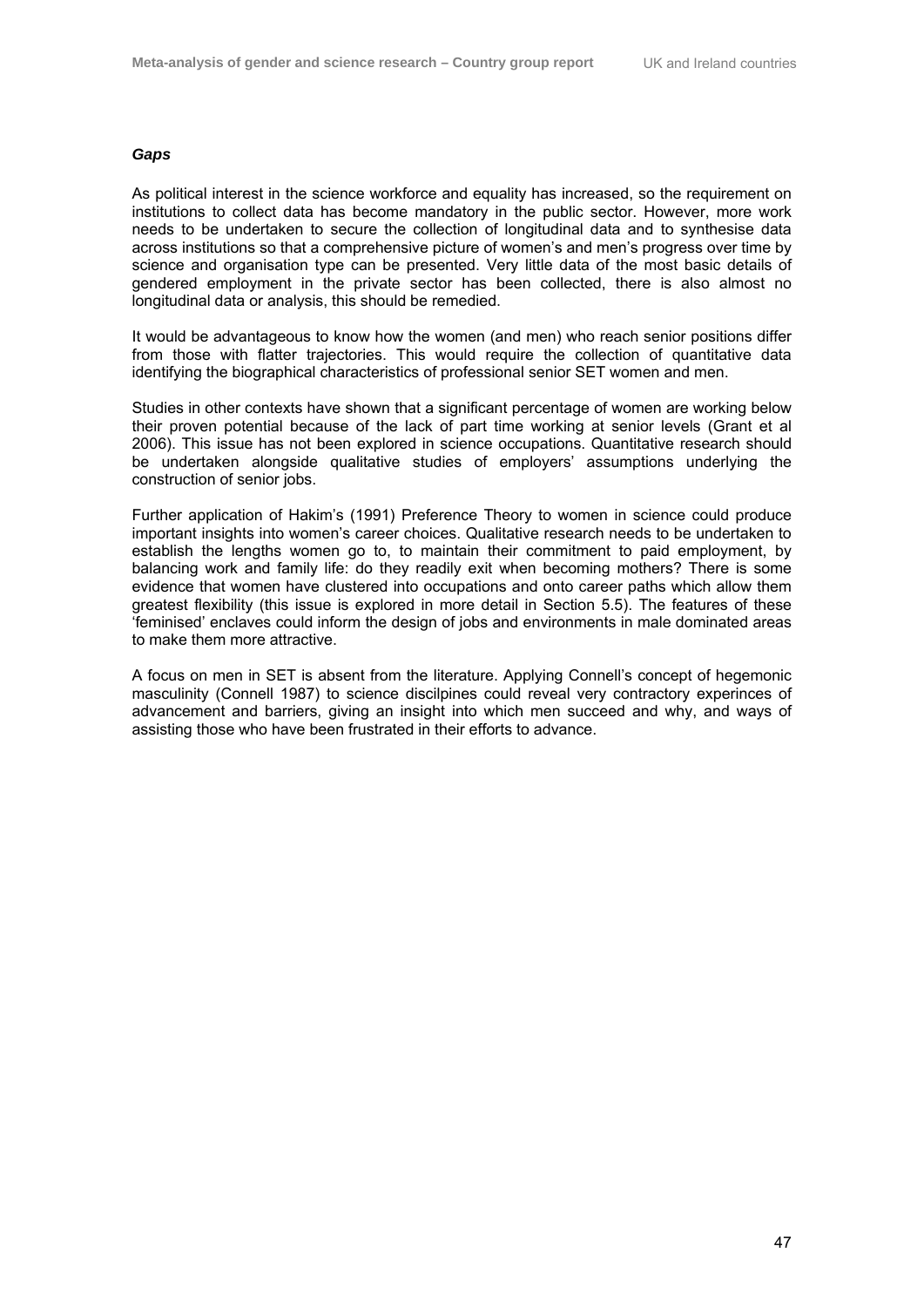# **5.3. Pay and funding**

# *Key Issues*

The most significant outcome of women's horizontal and vertical segregation is on their pay packets. The gender pay gap in the labour markets in UK and Ireland refers to the difference in average earnings between women and men, most often measured by an hourly or weekly rate. Before legislation upholding women's right to equal pay, direct discrimination played an important part in keeping women's wages low and their labour undervalued. Discrimination included employers' unilateral justification of lower wages and also women's exclusion from educational opportunities. Despite equality legislation prohibiting the differentiation of rewards on the basis of sex in the 1970s, women's wages have continued to trail behind those of men's. Explanations have shifted to structural factors drawing on an understanding of the sexual division of labour: occupational segregation, discrimination in pay systems and hierarchies and women's caring responsibilities.

#### **Number and percentage of publications**

|                | n   | $\%$ |
|----------------|-----|------|
| Ireland        | 46  | 15.0 |
| United Kingdom | 182 | 17.5 |
| Anglo-Saxon CS | 184 | 17.4 |
| All Cs         | 571 | 12.6 |

#### **Relation with other topics**

|                                              | $\%$  |
|----------------------------------------------|-------|
| Horizontal segregation                       | 52.7  |
| Vertical segregation                         | 79.9  |
| Pay and funding                              | 100.0 |
| Stereotypes and identity                     | 41.3  |
| Science as a labour activity                 | 56.5  |
| Scientific excellence                        | 26.1  |
| Gender in research contents                  | 26.1  |
| Policies towards gender equality in research | 47 3  |

#### **Average number of publications per year**

|           | <b>Average</b> |
|-----------|----------------|
| 1980-1984 | 1.2            |
| 1985-1989 | 0.4            |
| 1990-1994 | 2.4            |
| 1995-1999 | 4.6            |
| 2000-2004 | 14.2           |
| 2005-2007 | 20.7           |
| 2008-2009 | 4.             |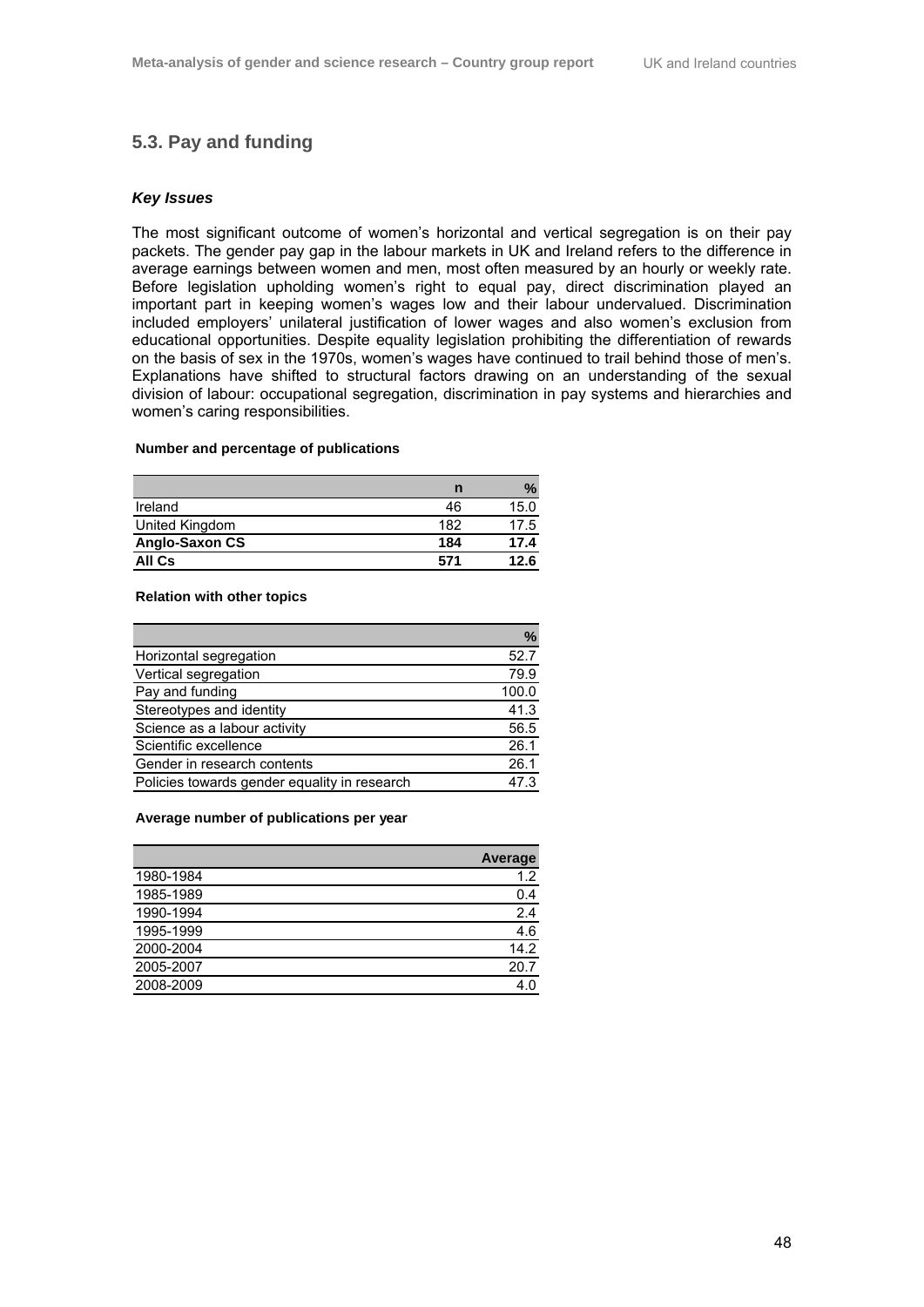## **Methodological approach**

| <b>Empirical research</b>                         | %     |
|---------------------------------------------------|-------|
| Non empirical research                            | 49.5  |
| Empirical research. Quantitative techniques       | 19.6  |
| Empirical research. Qualitative techniques        | 23.9  |
| Empirical research. Quali-quantitative techniques | 7.1   |
| Total                                             | 100.0 |
| Approach                                          | %     |
| Conceptual                                        | 44.6  |
| State-of-the-art                                  | 40.8  |
| Compilation of statistics                         | 23.9  |
| Building gender indicators                        | 4.9   |
| Empirical research. Quantitative techniques       | 26.6  |
| Empirical research. Qualitative techniques        | 31.0  |

### **Empirical research techniques**

| <b>Quantitative techniques</b> | $\%$ |
|--------------------------------|------|
| Representative sample          | 49.0 |
| Micro-data                     | 24.5 |
| Longitudinal/cohort            | 8.2  |
| Multivariate analysis          | 44.9 |
| <b>Qualitative techniques</b>  | %    |
| Biographical research          | 3.5  |
| Case studies                   | 21.1 |
| Content analysis               | 1.8  |
| <b>Interviews</b>              | 71.9 |
| Observations                   | 14 ( |

#### *Research Questions*

- Is there a gender pay gap in academic careers in science? How does it vary by grade and occupation? Why does a gap to arise?
- What proportions of women and men apply for and secure research funding? How does this vary by subject?
- What barriers are there to women's successful attainment of research funding? Are these different from their male counterparts?

## *Research Approaches*

The research interest in pay and funding in science followed the debate on women's progression raised by Berryman's 'pipeline model' in the early 1990s. Most of the literature dates from 2000 and falls into Position 2 since it is concerned with the inequalities produced by organisational practices and job structures. It focuses on employment in the higher education sector across all areas of study There is very little literature which focuses on the gender pay gap in science exclusively. Studies tend to describe the causes rather than attempt quantification, although individual science institutions have undertaken analysis to inform policy making and their negotiations with government, particularly in medical sciences, where recently the gender pay gap figures have been prominent (Perkins, A (2009) 'Plugging away at the gender pay gap' *The Guardian, 29 July 2009*). The processes of applying and awarding grant funding, which can be conceptualised as another type of resource accessed by academics, and crucial for career progression, has been examined across the University sector , though again, not specifically by Science Departments.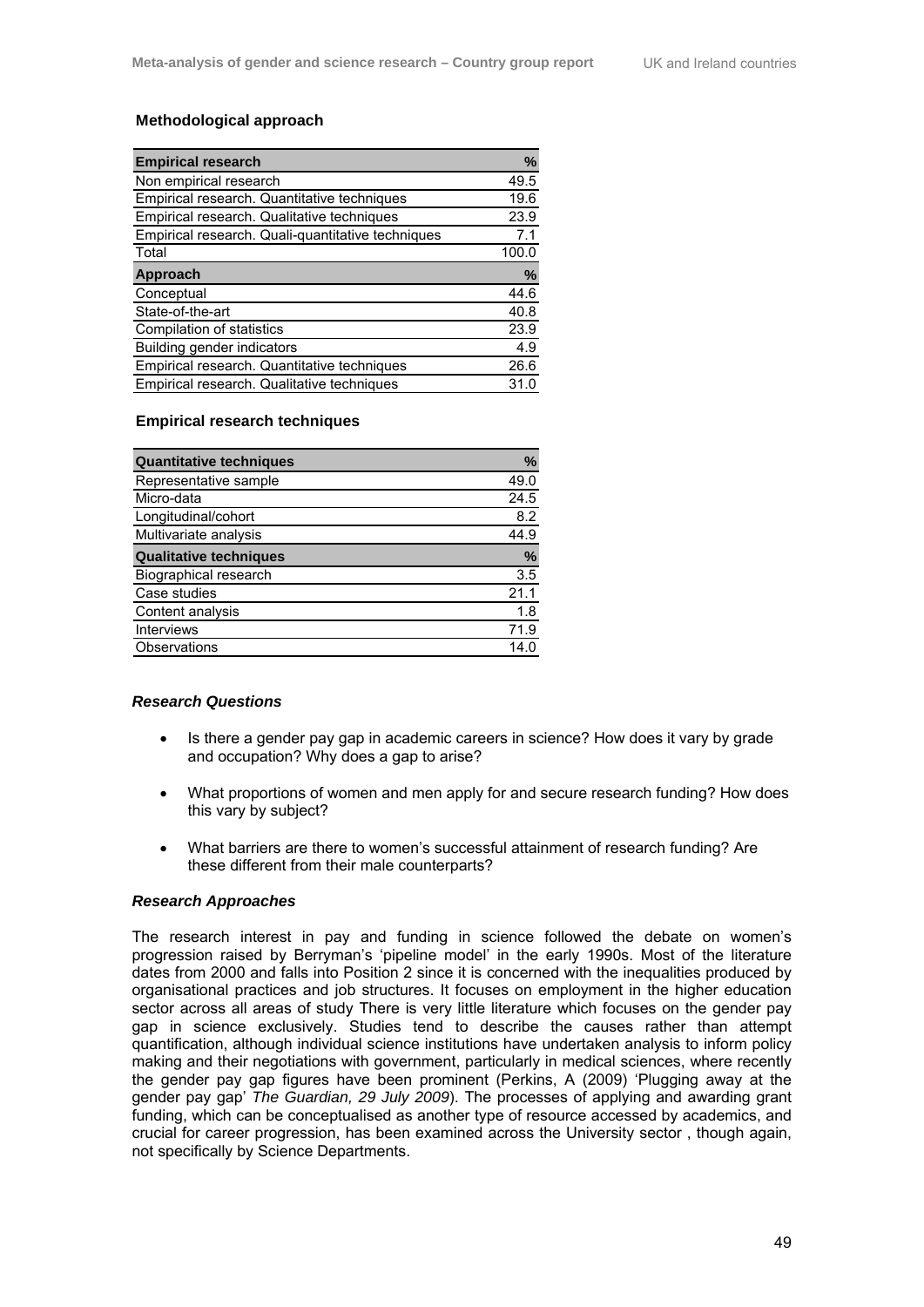# *Findings - Pay Gap*

The UK and Irish labour markets are highly segregated, 60% of women work in only ten occupational groups and women are clustered in the lower level, low skilled low-paid work. Organisational pay systems exacerbate the effect of this clustering. Individualised pay relies on the value judgements of gendered individuals and variance creeps in with bonus systems, overtime arrangements, and performance related pay. Women experience indirect discrimination because they start on lower salaries, are in occupations exempted from bonuses and overtime arrangements, take longer to qualify for long service awards and do not get judged the same as male counterparts in performance assessments. Caring responsibilities are often at the heart of women's inability to compete on equal terms with men. They continue to shoulder the majority of responsibilities for caring for dependent children and adults and this weakens their ability, and, for some, their willingness to engage in paid work that is full time or requires long hours. A 'partial' commitment to employment has traditionally been associated with a lack of ambition and orientation to the job in question and hence has come to be seen negatively by employers and associated with lower status jobs.

# *UK Pay Gap Facts and Figures*

- The average hourly pay gap currently stands at 18% between men and women working full-time hours.
- The average difference in hourly pay between women working part-time and men working full-time is 41%.
- Women working full-time earn 72% of men's full-time average weekly earnings
- The 'mother gap' can equate to a loss in earnings of £140,000 over a lifetime.
- Female graduates earn on average 15% less than male graduates with the same qualification by the time they are 24.
- Training needed to gain skills and knowledge for higher-level positions is often offered outside of working hours, which can make it inaccessible to women with families.
- Men who join social networks are more likely to be promoted than women with family responsibilities who find it difficult to join networks outside of work hours.
- The pay gap is narrower where trade unions are involved in pay bargaining.

Source: http://www.iris.salford.ac.uk/GRIS/depict/GenderPayGap.html

## *Ireland's Pay Gap Facts and Figures*

- The average hourly pay gap currently stands at 18% between men and women working full-time hours.
- The average hourly pay gap between women and men working part-time hours was 6%.
- In 1994, women's earnings were 81% of men's earnings in Ireland compared to 83% in the EU as a whole. By 2003 this portion had increased to 86% in Ireland compared to an EU average of 85%
- The difference in the labour market experience levels of men and women was the largest single influence in explaining the gender wage gap. Higher levels of educational attainment among women did help to reduce the wage gap. Other factors - such as a higher incidence of supervisory responsibility, longer tenure and higher trade union membership among men, and a higher incidence of part-time work among women also widened the gap.
- In 1998, women comprised 40% of the bottom 10% of hourly wage earners, and 19% of the top 10% of hourly wage earners.
- While gross earnings in industry increased by almost a factor of two in the period 1984- 2000, the gap between earning per hour of women and men decreased only very narrowly (0.1-0.2 of a percentage point).

Sources: http://www.meas.ie/page.php?intPageID=168#intSectionID331 and The Equality Authority and the Economic and Social Research Institute (ESRI) report *The Gender Wage Gap in Ireland: Evidence from the*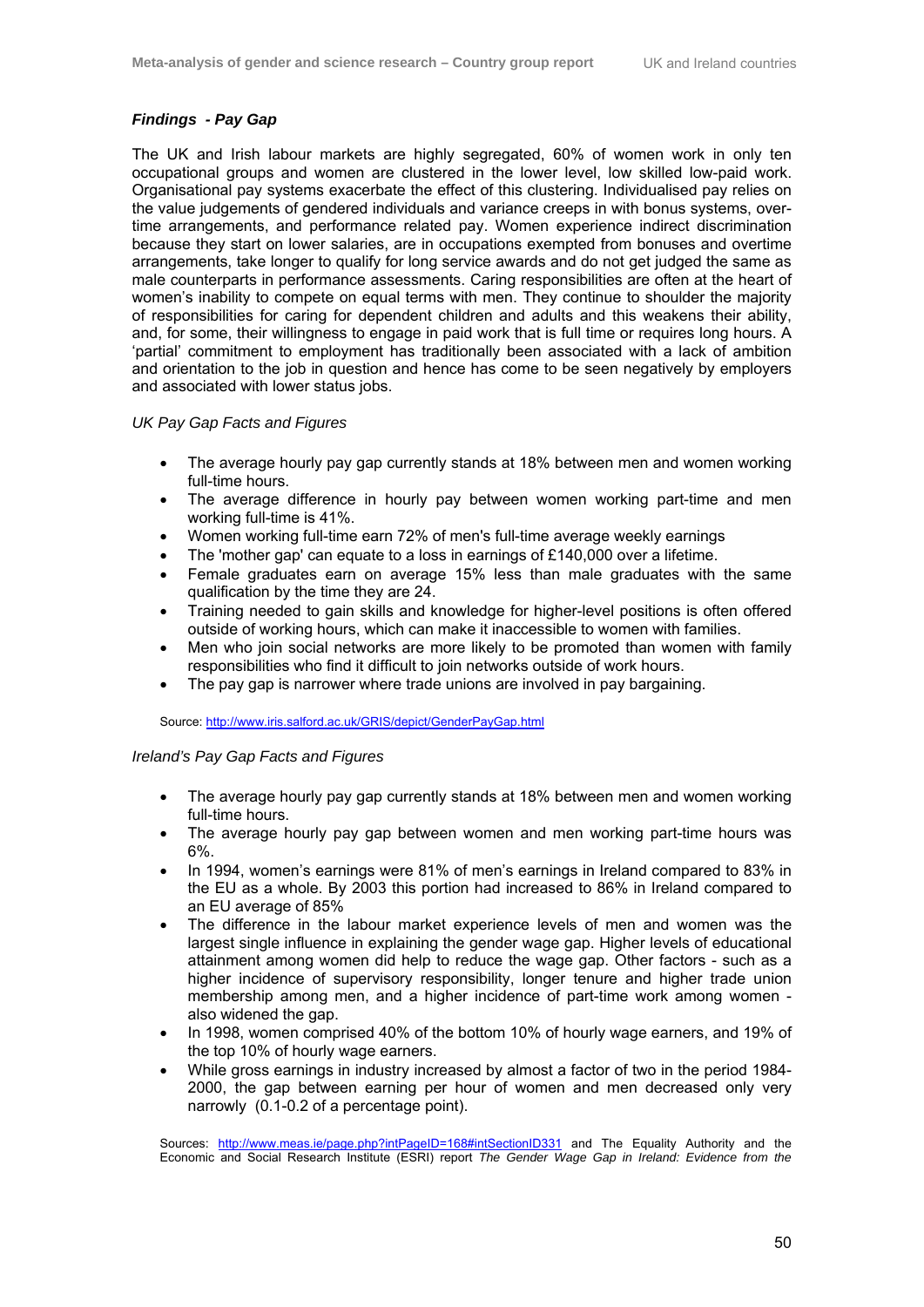*National Employment Survey 2003* by Seamus McGuinness, Elish Kelly, Tim Callan, Philip J. O'Connell. NDP gender equality unit publication *Women and Men in Ireland, Facts and Figures.* 

In addition to attempts to tackle gendered occupational segregation covered in Section 5.3, a variety of initiatives have been proposed to close the pay gap within companies. These include job evaluation schemes to compare different jobs in order to define a basis for fairer grading on a single pay scale. Employers have been encouraged to undertake Equal Pay Audits to compare the pay of women and men undertaking work rated as equivalent to eliminate any gaps which are based purely on the grounds of sex. In the UK the Castle Awards were introduced in 1997 to recognise the efforts of employers to promote equal pay and opportunities in their workplace (Barbara Castle introduced the 1970 Equal Pay Act). In Ireland, social partnership arrangements have been prioritised since joint action through the implementation of the national wage agreement have helped to standardise wages both within and across firms and sectors, and this in turn has improved the relative position of women across all labour markets.

Explanations provided by the general sociological literature centre on organisational practices and fall into Position 2. McNabb and Wass (1997) have tracked the progression of full time academics over a thirty year period and conclude that a significant part of the pay differential between women and men is due to women's under-representation in senior ranks. However once factors such as this are controlled for there remains an unexplained 'gender effect'. There has been little change in the average gendered salary gap over the period. Chevalier (2007) has examined the 'unexplained' component of the gender wage gap and concludes that it can be explained by low female aspiration reflecting perceived discrimination or social pressure. Rees (2001) and Glover (2000) found evidence of an 'old boy network' directing the allocation of jobs and positions of influence, from which women are excluded. The power of these networks becomes apparent at particular points in the career ladder. Booth et al (2003) proposed the model of a 'sticky floor' where women find themselves just as likely to be promoted as men but in achieving a more senior position secure a lower starting salary than their male counterpart (Positions in UK Universities are assigned to different grades which consist of a series of incremental salary bands. Movement up the salary bands is automatic, subject to satisfactory performance, until the highest band in the grade is reached. At this point, an individual must formally apply and be assessed to be promoted to the next grade in order to increase their salary further. Research shows that women are more likely than men to be assigned to a lower salary band following promotion. They are then faced with having to 'catch-up'.) Other explanations for pay differentials appearing between male and female contemporaries blame women's lack of mobility due to family ties. Ward (2000) found that promotion to lecturer is a relatively high hurdle for women, initial placement and ability to move between institutions contributes to men's advantage in this rank / pay attainment.

The research on individual science disciplines is scant. Evetts researching Engineering found the female SET employees tend to be concentrated in lower status positions than their male counterparts (Evetts 1993a, 1998). They receive lower pay and benefit packages (EOC 2004, Roberts and Ayre 2002, Martin 2001).

The IRIS project hosted by Salford University focused on ICT professionals. Its findings accord with broader pay gap literature:

- Individualized pay packages are common in the IT industry, which involves strong negotiation skills and a high level of confidence; these are traits that many women do not naturally possess.
- There is a culture of 'salary secrets' in the IT industry and women have reported that they only find out about pay inequalities once they reach management level and have access to the information.
- Employers expect confidentiality about pay and disclosing this information to colleagues can lead to disciplinary action.
- The Women in North West IT (WINWIT) project (2004) reported gaps in annual salaries of as much as £17,000. Women were also reported to have experienced discrimination in pay and promotion after returning from maternity leave and choosing to work family friendly hours (Adam et al, 2004).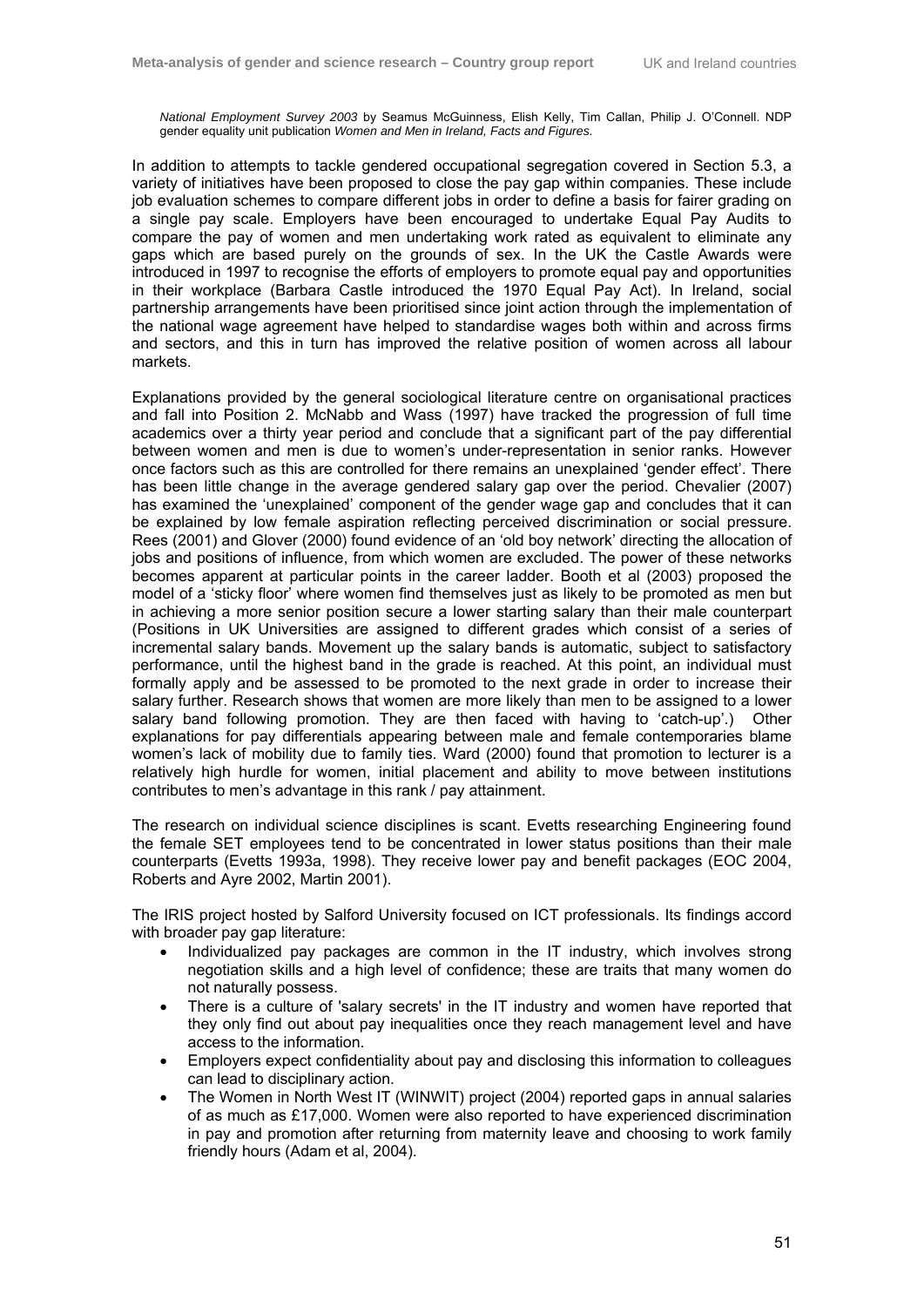• Many women with caring responsibilities choose to work part-time; this is often incompatible with working in the IT industry as part-time working is rarely an option.

| <b>SET Professionals / Sex</b>                                 |   | 2002 | 2003 | 2004 | 2005 | 2006 | 2007 | 2008 |
|----------------------------------------------------------------|---|------|------|------|------|------|------|------|
| <b>Science</b><br><b>Professionals</b>                         | F | 12.6 | 13.2 | 14.1 | 14.9 | 15.2 | 15.9 | 15.9 |
|                                                                | M | 14.8 | 15.1 | 15.6 | 16.5 | 17.1 | 17.4 | 18.0 |
| <b>Engineering</b><br><b>Professionals</b>                     | F | 12.8 | 12.7 | 13.6 | 13.7 | 15.1 | 14.6 | 15.5 |
|                                                                | М | 14.6 | 14.9 | 15.4 | 15.9 | 16.3 | 16.6 | 17.4 |
| <b>Architects, Town</b><br>Planners,<br><b>Surveyors</b>       | F | 12.5 | 14.2 | 14.8 | 14.6 | 15.1 | 16.7 | 17.2 |
|                                                                | M | 14.6 | 15.4 | 15.8 | 16.8 | 17.3 | 17.6 | 17.9 |
| <b>Science and</b><br><b>Engineering</b><br><b>Technicians</b> | F | 8.8  | 9.2  | 9.6  | 10.2 | 10.1 | 10.1 | 10.2 |
|                                                                | M | 10.7 | 10.8 | 11.1 | 11.4 | 11.7 | 12.3 | 12.9 |

# *Figure 31: Median hourly pay excluding overtime (£) of selected full-time SET professionals by gender in the UK, 2008*

Secondary analysis by UKRC<br>Data source:

Annual Survey of Hours and Earnings (ASHE) - 2002 to 2008 Results.

Available from: http://www.statistics.gov.uk/. Accessed 2 October 2009.

# *Findings - Funding Allocation*

While fewer female academics (50%) apply for research funding in SET compared with men (59%), the proportions of successful male and female applicants are similar (Blake 2000). Blake's study established that there were no gender differences in applications for competitive fellowships. However eligibility was an issue in Research Council and Wellcome Trust funding which set criteria preventing those on fixed term employment contracts from applying. This criteria affects proportionally more women than men. Millard's and Ackers' contribution to '*The Gender Challenge in Research Funding: assessing the European national scenes'* (European Commission 2008:130) examined in detail the gender breakdown of applicants and awardholders of standard research grants issued by the UK Research Councils. As would be expected the percentages of women applicants were highest in areas of science where they were most numerous. For example, figures for 2007/2008 showed that women made up 22% of applicants to the Biotechnology and Biological Science Research Council (BBSRC) compared with only 13% to the Science and Technology Facilities Council (STFC). Their findings supported Blake's (2000) observation that female applicants attain a proportionally higher success rate.

Some of the explanations why women fail to secure equal pay equally relate to their participation in grant funding applications since a successful track record of grant funding awards can be used as a criteria for promotion. Fletcher et al (2007) found that women are prevented from a full and equal involvement in research within academic departments by a lack of transparency, increased competition and reduced collegiate activity coupled with networking based on homosocioability.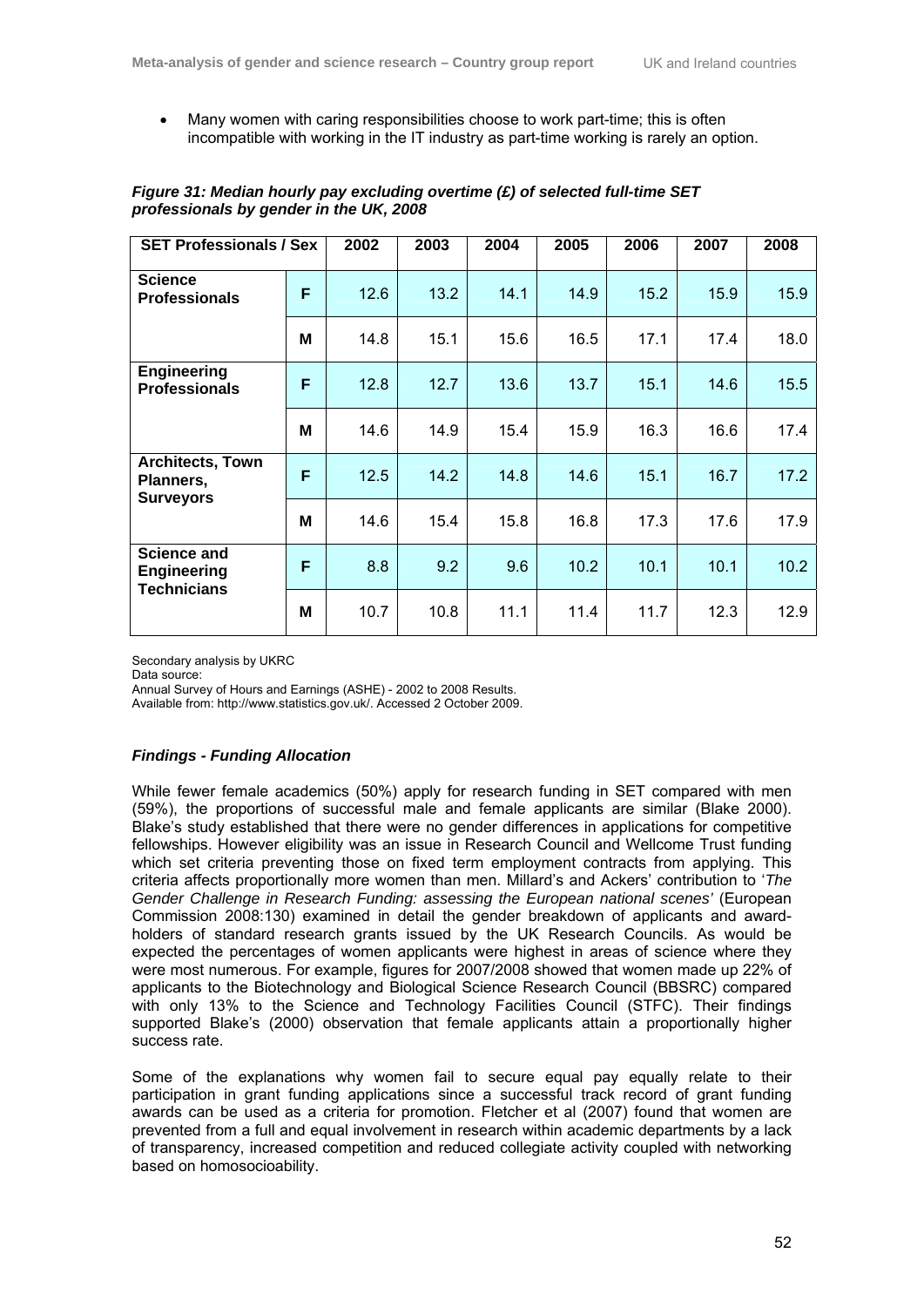# *Gaps*

The research on the gender pay gap and funding allocation in science occupations has not yet presented a complete picture of the size and degree of inequality by science discipline.

Also missing is data about:

- the relationship between the gender pay gap and the degree of vertical segregation in SET;
- a comparison of the gender pay gap in trade versus professional (academic and industrial) SET occupations;
- the pay penalties which SET women incur because of career breaks (for example to care for children or dependents);
- the impact of part-time working on the gender pay gap in SET;
- the role of SET unions (the social partners) in negotiating pay settlements and their influence on gender pay equality.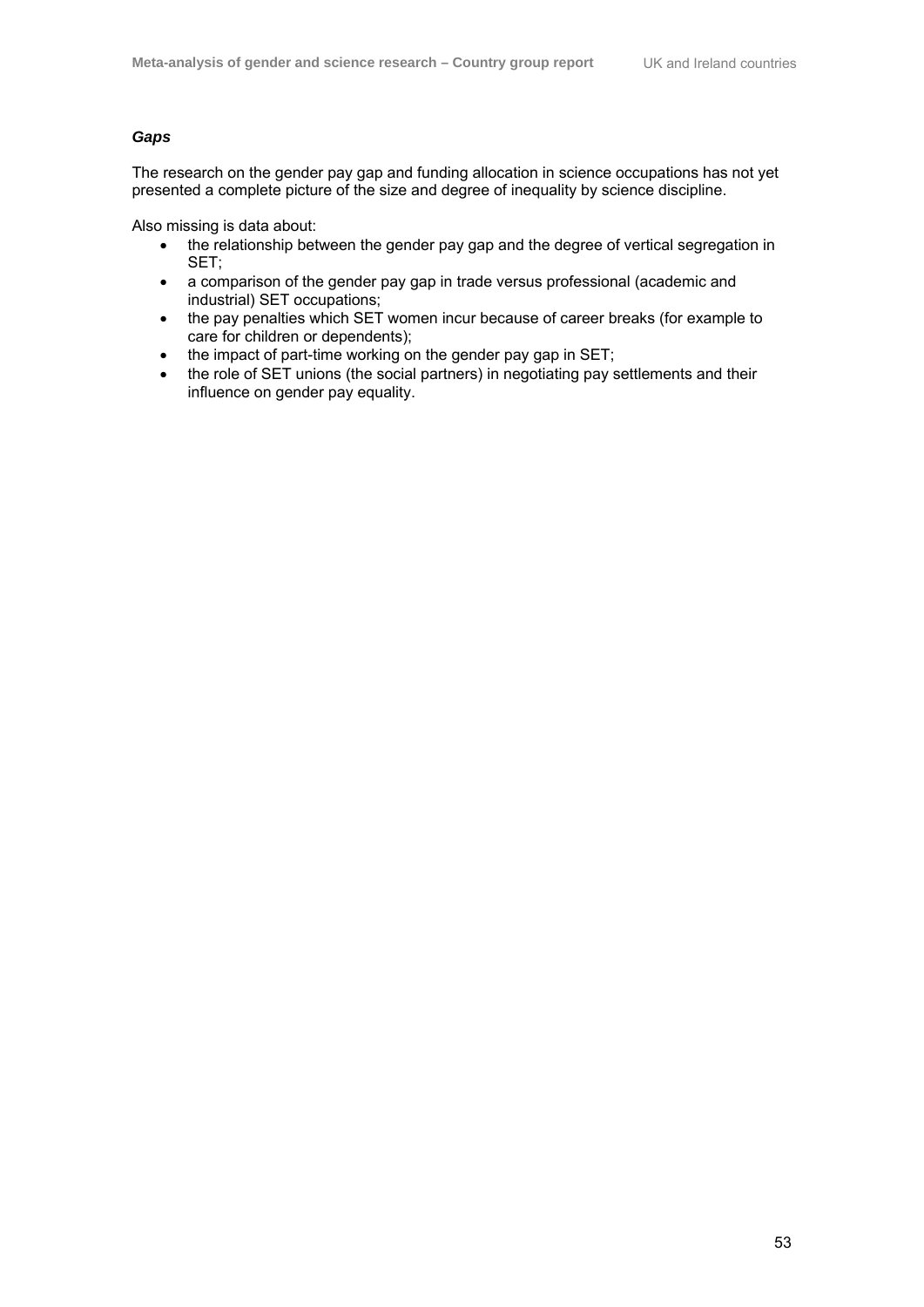# **5.4. Stereotypes and identity**

## *Key Issues*

The embeddedness of sex-role stereotypes and identities has been one of the most significant explanations for the continuing segregation of women and men into different industries and occupations within the labour market. The focus of research has shifted over time, following the broader trends sociological theory, described in Section 2. This chapter aims to identify these shifts whilst acknowledging that the categorisation of individual research studies into theoretical positions can be indicative at best.

Primarily the investigation of sex-role stereotypes and identity in the Anglo Saxon literature has been used to explain horizontal segregation in terms of gender distinctions in education: pupils' choice of subjects to study at school and university and their experiences in the science classroom. Explanations of vertical segregation have included an examination of the development of and consequences for women of stereotypes in the workplace as well as their ways of coping with them through the adoption of particular identities. Research in this area overlaps Section 5.5 Science as a Labour Activity.

Although our focus is on gender, women and their under representation in science disciplines is the key issue explored in the publications of the GSD relating to stereotypes and identity. In the 1990s a concern about boys' under-achievement at school level assessments and qualifications emerged following clear evidence of a lag in national education statistics. However this area of literature has remained secondary in the discussion of gender and stereotypes and focuses on boys overall performance rather than highlighting their failing engagement with science education.

Analysis of the GSD provides the following description of the literature on which this section is based.

#### **Number and percentage of publications**

|                | n     | $\%$ |
|----------------|-------|------|
| Ireland        | 129   | 42.2 |
| United Kingdom | 604   | 58.0 |
| Anglo-Saxon CS | 607   | 57.4 |
| All Cs         | 2.458 | 54.0 |

#### **Relation with other topics**

|                                              | $\%$  |
|----------------------------------------------|-------|
| Horizontal segregation                       | 61.4  |
| Vertical segregation                         | 36.4  |
| Pay and funding                              | 12.5  |
| Stereotypes and identity                     | 100.0 |
| Science as a labour activity                 | 29.2  |
| Scientific excellence                        | 14.3  |
| Gender in research contents                  | 32.9  |
| Policies towards gender equality in research | 32.9  |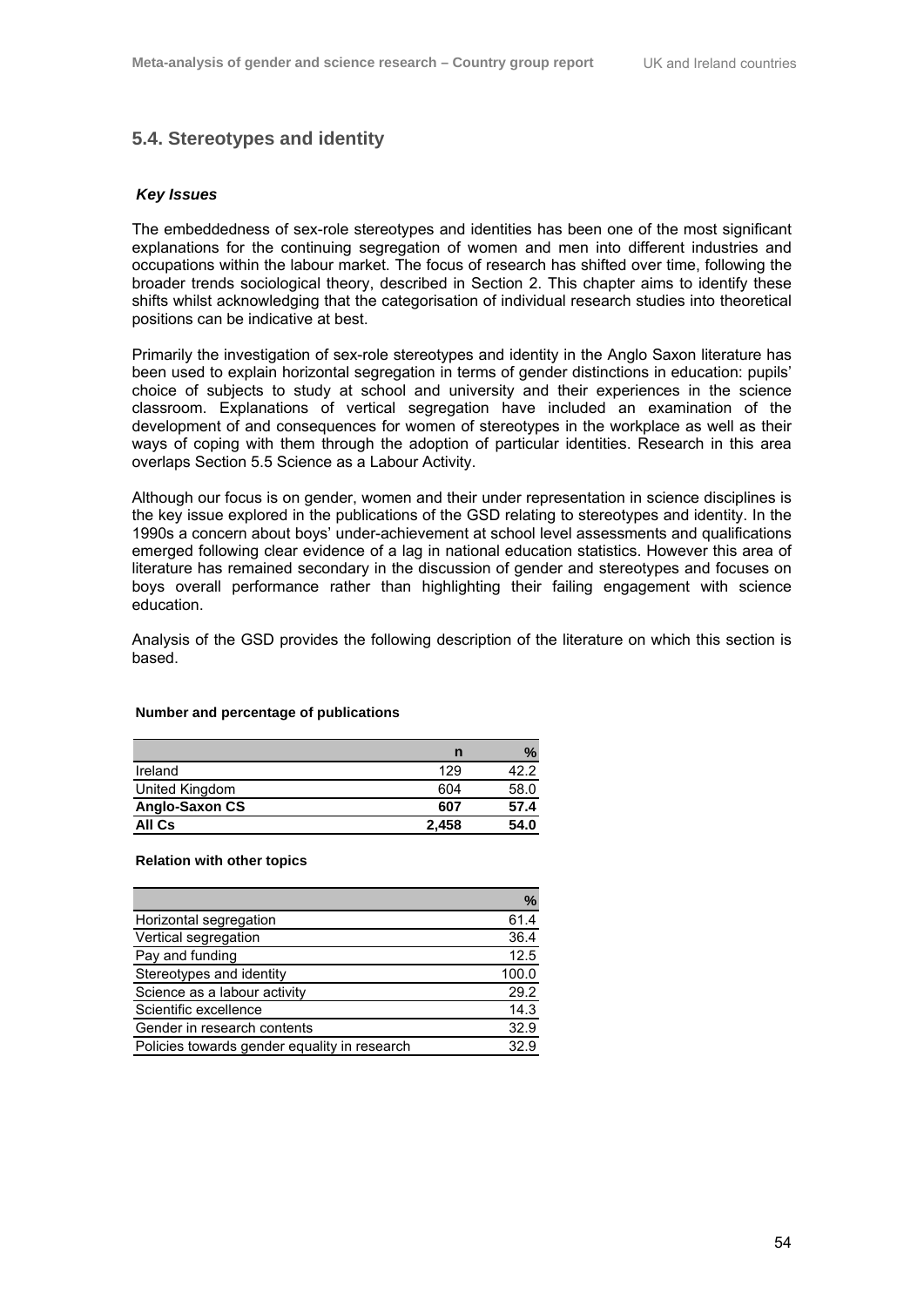## **Average number of publications per year**

|           | <b>Average</b> |
|-----------|----------------|
| 1980-1984 | 3.6            |
| 1985-1989 | 7.0            |
| 1990-1994 | 11.4           |
| 1995-1999 | 22.2           |
| 2000-2004 | 38.0           |
| 2005-2007 | 54.7           |
| 2008-2009 | 16.0           |
|           |                |

# **Methodological approach**

| <b>Empirical research</b>                         | %     |
|---------------------------------------------------|-------|
| Non empirical research                            | 40.5  |
| Empirical research. Quantitative techniques       | 19.3  |
| Empirical research. Qualitative techniques        | 28.8  |
| Empirical research. Quali-quantitative techniques | 11.4  |
| Total                                             | 100.0 |
| Approach                                          | %     |
| Conceptual                                        | 39.4  |
| State-of-the-art                                  | 36.7  |
| Compilation of statistics                         | 13.5  |
| Building gender indicators                        | 1.8   |
| Empirical research. Quantitative techniques       | 30.6  |
| Empirical research. Qualitative techniques        | 40.2  |

## **Empirical research techniques**

| <b>Quantitative techniques</b> | %    |
|--------------------------------|------|
| Representative sample          | 45.2 |
| Micro-data                     | 33.9 |
| Longitudinal/cohort            | 9.1  |
| Multivariate analysis          | 52.2 |
| <b>Qualitative techniques</b>  | %    |
| Biographical research          | 8.6  |
| Case studies                   | 21.7 |
| Content analysis               | 3.3  |
| <b>Interviews</b>              | 63.9 |
| Observations                   | 27.9 |

## *Research Areas*

- **•** Defining gendered stereotypes and the extent of their influence over cognitive ability, personal preferences and perceptions as they relate to SET education and employment.
- Structures and contexts which contribute the gendered socialisation of young people and their subsequent adoption of stereotypical roles.
- Use of gender stereotypes in the workplace, for what purposes and to what ends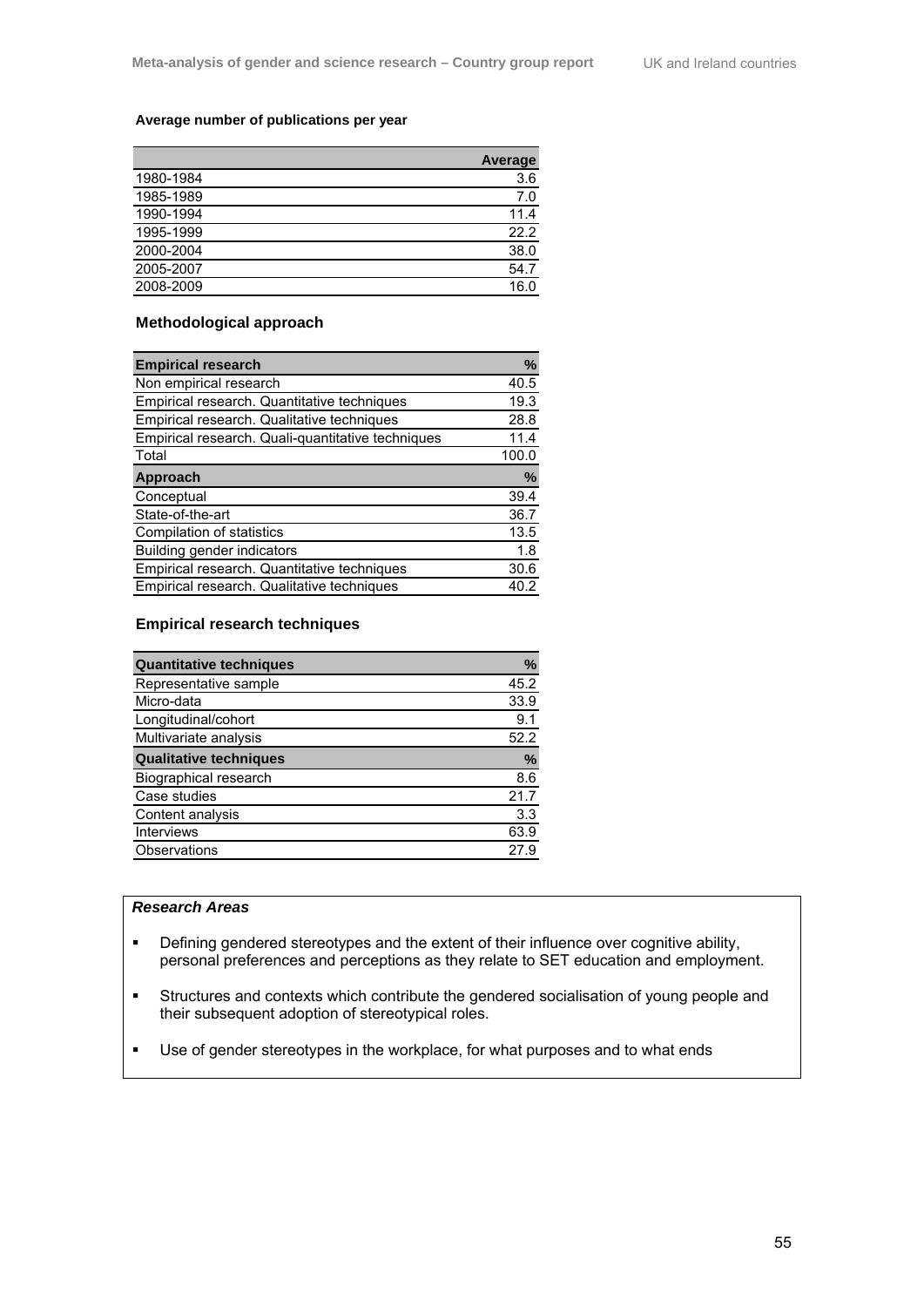## *Research Questions*

- How are young people's choices of subjects shaped by gender socialisation in the home and teaching contexts?
- Are there essential gendered characteristics / personality traits which predispose girls and boys to SET subjects?
- Do girls and boys adopt different identities when studying science? How do they differ?
- What are the 'at work identities' of professional senior SET women? How do they differ from other women, from men? Who imposes them?

## *Research Approaches*

The under-representation of women in science education has been theorized in terms of the normalisation of sex-role stereotypes which are so pervasive and engrained that they have gone un-challenged, consequently gaining re-enforcement decade on decade as the number of women entering science continues to be relatively small. The adoption and internalisation of sex appropriate stereotypes can be described as part of the process of 'gendered socialisation'. These stereotypes are described as 'binary-dualisms' as they juxtapose male and female traits, describing a stronger association of men and male attributes with the pursuit of scientific activities and scientific invention. These dualisms are present in popular perceptions, images and discourses. They reference actual practices and structures of opportunity which have emerged in the classroom, labour market and at home and have historical starting points. These include:

- girls' later entry to higher education
- men's dominance in skilled scientific / manufacturing occupations through processes of unionisation (Cockburn 1985a)
- women's exclusion from the labour market following marriage
- the construction of 'part-time' jobs to secure women's paid labour alongside their unpaid labour in the home
- and the sexual division of labour which expects women to shoulder a greater share of caring and domestic labour.

Individuals' perceptions and internalisation of stereotypes, influenced by what they see and hear around them can be shown to influence their choice of educational studies. However, it is not possible to isolate their influence from the context of everyday lives, to demonstrate unambiguously a generalisable cause and effect. Despite this, research over the last three decades has not remained static; academics have refined our understandings of the dualisms and looked more deeply into parental, scholastic and workplace attitudes to discover the sophisticated and subtle ways which dualisms pervade our thinking. This endeavour has led to research which has deconstructed teaching styles and content, de-coded media images and the design of physical technology as well as critiqued the agendas of scientific research itself. Dualisms have also been shown to colour managers' expectations at work and measurements and definitions of success. A more recent development has been the exploration of the ways dualisms create particular types of scientific identities from which women and men must choose if they want to 'belong' to a particular science occupation or even 'fit into' a local team. The performance of gendered identity through repeated construction, re-construction and reinforcement is an area of theory which has been applied to some science workplaces with important explanatory results.

Arguably the most potent of the sex-role stereotypes is the primary one articulated by scholars in the first wave feminist movement; the association of masculinity with objectivity and rationality and femininity with subjectivity and emotion. This dualism has obvious resonance in the scientific arena, going hand in hand with the equally longstanding assumption that the pursuit of scientific knowledge can be objective and aim to uncover essential truths. Some theorists have gone as far as to claim that rather than men being better suited than women to scientific study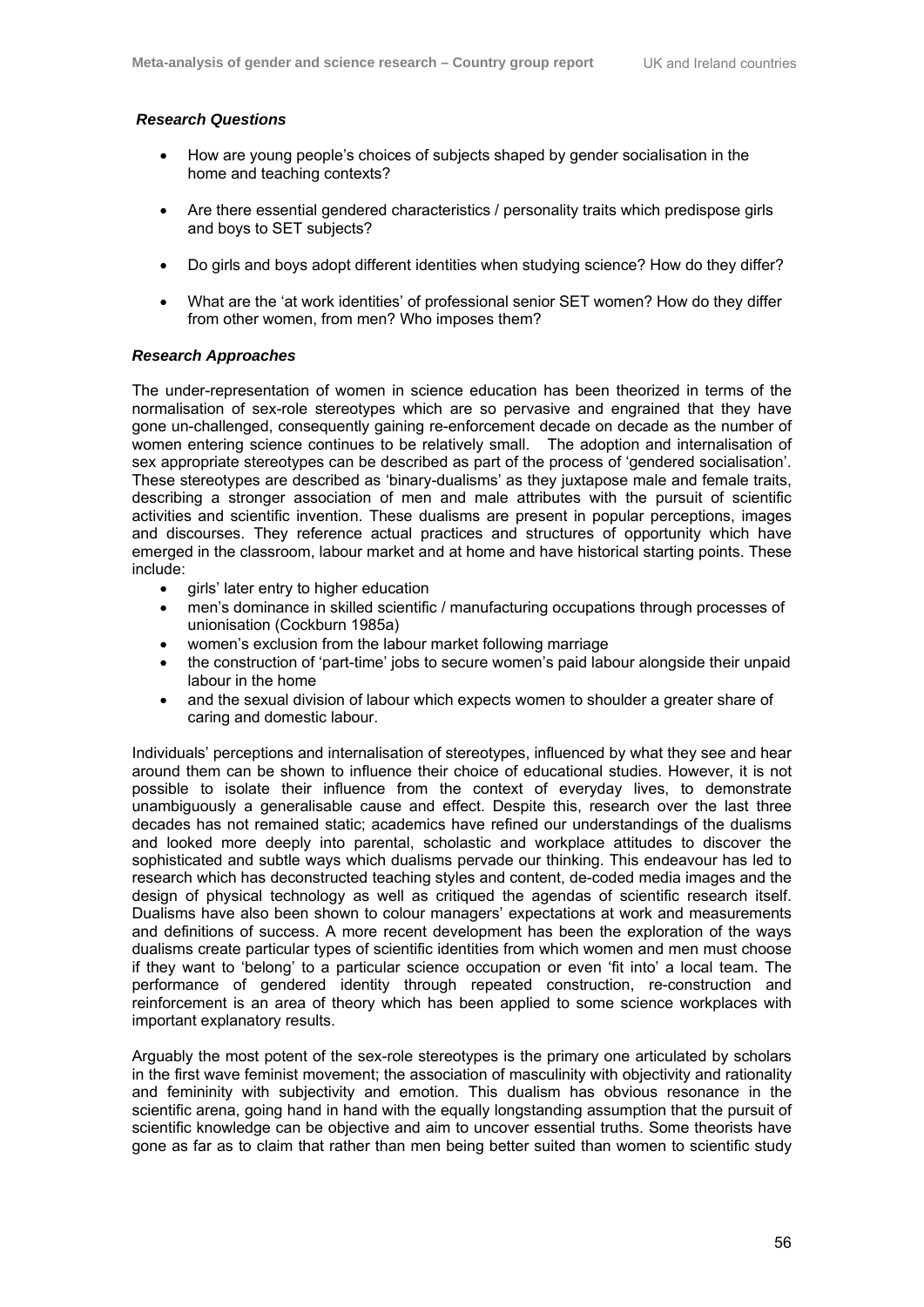because of their aptitude for rational thought that a scientific viewpoint on the world is the defining characteristic of masculinity (Mendick 2003).

From the GSD it is possible to observe that research about gendered horizontal segregation was guided by this dualism of rationality versus emotionality in the 1980s (Position 1), focusing on the question – Why do girls not choose to study science subjects at school or university? One branch of this literature has attempted to establish that sex-role differences are rooted in biological differences. However there is weak and inconclusive evidence to support the explanation that boys greater proclivity and aptitude and selection of science is due to essential cognitive, physical or hormonal sex differences. The majority of publications falling into this position explore the socio-cultural reasons. For both girls and boys there is a focus on what attracts them to science and the ways in which science curricular content relates to their personal (gendered) interests. Studies conducted in the 1970s and 1980s established gendered differences in the selection and achievement of mathematics and science examinations at school; that more girls than boys were opting out of, or performing poorly in these subjects (Sharpe 1976, Spender 1982 and Stanworth 1981). Explanations for this centred on patriarchal learning environments and gendered teaching styles and stereotyping. The introduction through the Education Act 1988 of a National Curriculum, wherein all pupils have been required to follow the same programme of study up to the age of 16 (incorporating mandatory maths and science examinations) reversed this situation for GCSE examinations results (Younger and Warrington 1996, MacInnes 1998). However, at post-compulsory education the gendered differences return and remain marked.

There is no hard and fast line to be drawn between the 1980s studies and those which were developed in 1990s except to note that researchers addressed the growing policy concern that the numbers of scientists were falling and that boys in school were underachieving relative to girls (Epstein et al 1998, Griffin 1998 and Yates 1997). The focus of research in this decade (Position 2) widens from looking at individual motivations and decisions to the contextual influences acting on pupils and students. No longer tending to look for straightforward, unproblematic relationships between stereotypes and individual choices, but rather recognising a messy web of different factors at work. In parallel with trends in sociology to theorise structural disadvantage and discriminatory practices, research has looked at the public and private spheres to find the ways in which stereotypes affect teaching practices and parental and career guidance and the image of science in the media. In Position 2 literature and in the decade of literature which has followed it the conceptualisation of the nature of binary dualisms has become more sophisticated. Attention to structural influences has gone alongside the recognition that men have come to be associated with discovery and creation played out through active public life, relegating women to a sex-role preoccupied with nurturing in the domestic sphere. Contributions from organisational theorists have demonstrated the ways in which this dualism is embedded within organisational cultures and supports women's choice of particular sex-roles. It also underpinned research into women's relationship with and contribution to the development of technology and the built environment. This is portrayed as one of passive user not creator, leading to their alienation from technology and the physical environment and their needs being overlooked in the design process.

Early this century challenges to social constructivism by post-structuralists have moved the analysis of gendered stereotypes from an interest in people's behaviours and life choices, to the differences in their perceptions of the world and the power of discourses to shape their thinking. Research has shifted once again in a number of different directions: earlier work on sex-role based choices has been problematised in the light of competing discourses; there has been a renewed investigation of 'pleasure' in science developing from the exploration of 'gendered interests'. New areas of investigation include women's muted contribution to the design of the physical world and the implication of this omission, similarly the exclusive nature of the processes of generating scientific knowledge has also called into question its validity and usefulness in speaking to women and men and the diversity between women and between men (taken up in greater detail in Section 5.7 Gender in Research Contents).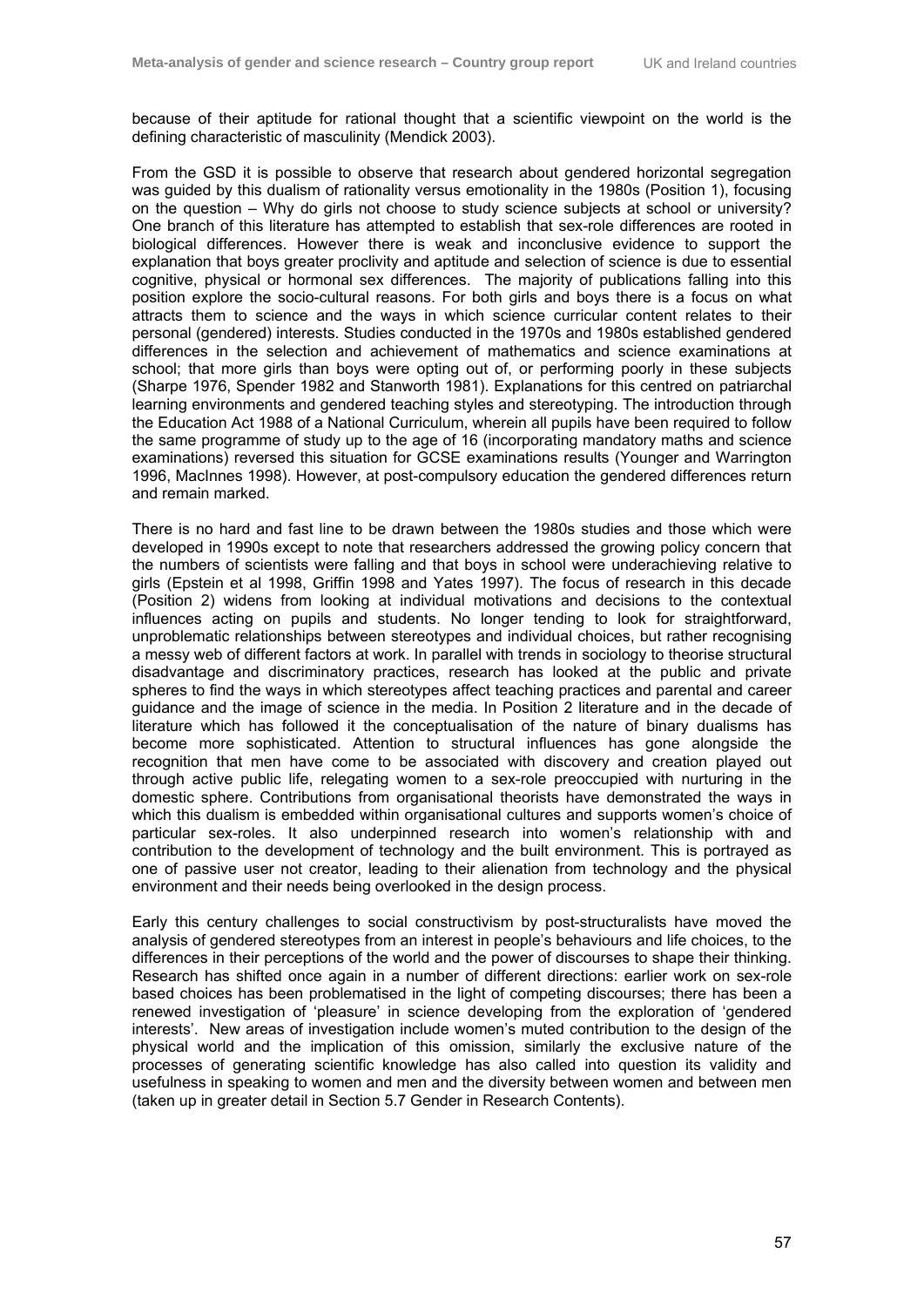## *Findings*

Driven by concerns about skills shortages linked to a negative impact on economic growth, the publications produced in the 1980s and early 1990s were trying to establish why girls were not choosing to enter the SET industries (Position 1). The binary dualism of masculinity associated with the objective pursuit of technology and femininity with an emotional connection to the social is evident in many investigations of the ways socialisation of skills in the family from a young age influence girls' and boys' understanding of desirable 'gender characteristics' which in turn shapes their future interests, educational choices and their adult role expectations (Lynn 1966, Schwartz 1996).

The starting point of much of this research is the observation that *the interest value* of the subject is a major factor in girls' and boys' science subject choices. (Garratt 1986). There have a been a number of studies which have questioned young people about their choice of subjects at 14 and discovered that whilst boys' and girls' perceptions and approaches to science are similar, a significant difference lies in the match between their leisure pursuits and some aspects of practical science. This is particularly true of computing science where more boys admit to spending more time playing computer games than girls (Durndell 1997, Cantwell Wilson 2002). Johnson's work suggests why this confers an advantage, she argues that traditional boy's leisure activities equip them with relevant skills which are useful in scientific practical work and give them an experiential base on which to build an understanding of mathematical concepts. Solomon (1997) highlights the 'comfort value' which boys develop with technical concepts because of their greater exposure to them. Engagement with the subject matter also gives boys a means of affirming their identity with peers since it is a leisure pursuit which they often share with others. Murphy and Whitelegg found that girls tended to be more fearful about the difficulty of the science subjects which the authors explained was due to the underlying dualism (Murphy and Whitelegg 2006). Walkerdine suggests that this is further reinforced by the tendency of teachers to associate girls' achievements with hard work rather than 'natural' ability (Walkerdine 1990).

Bell's (2001) work on young people's choice of biology and physics came to the same conclusion about interests revealing more about girl's preferences for *subjects with a social dimension*. Lightbody et al (1997) have argued that young women are more attracted to courses which lead to careers with higher levels of social involvement rather than repelled by courses with technological aspects, medicine being one such example, biology another. Taber found that on starting secondary schools girls already showed a strong preference for biology and boys for topics with a mechanical connection (Taber 1991). Woodward's and Woodward's examination of the effects of the primary curriculum also found that girls were more interested in biology, they concluded that girls subject interests cannot be successfully broadened by curricular changes alone (Woodward and Woodward 1998). Teachers' reception of this message appears to be mixed; Hughes found that socio-science as a part of curriculum development has been devalued through comparison with the higher status of abstract 'masculine' science: Teachers fear that its inclusion not only devalues the overall content of the curriculum alienating traditional science students, but also jeopardises their own status as gatekeepers of scientific knowledge (Hughes 2000). Others disagree, Beraud found support for interdisciplinary routes which incorporate socio-economic content to attract women to engineering degrees (Beraud 2003).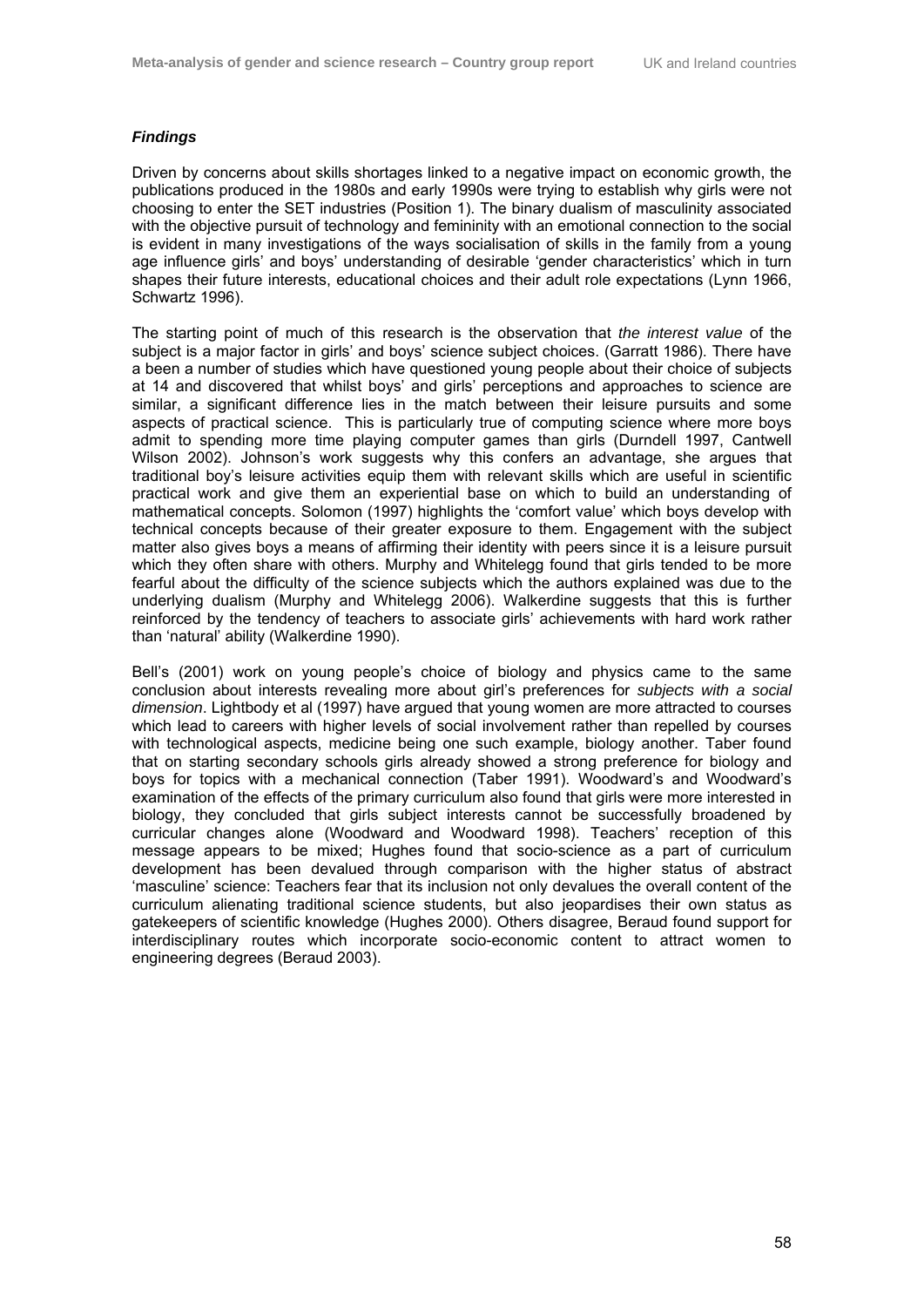**Murphy, P. & Whitelegg, E. (2006), 'Girls and physics: continuing barriers to 'belonging'',** *Curriculum Journal***, vol. 17, no. 3, pp. 281-305** 

Murphy and Whitelegg have conducted an extensive literature review of national and international research about girls' participation in physics (177 sources).

They conclude that:

- Prior achievement and perceptions of the difficulty of physics are important factors in all students' decisions about whether to continue to study the subject at a higher level.
- The content and methods of approaching physics problems and investigations more closely reflect what boys engage with outside school: these activities are associated with what culture defines as 'masculine' rather than 'feminine' attributes.
- These gendered stereotypes of 'who does physics', influence girls' engagement with the subject, their sense of self-efficacy in relation to it, and their perception of its personal relevance. More girl than boys fail to see their future self engaged in physics and physics-related careers.
- These perceptions can be disrupted by changes in the curriculum and in single-sex pedagogical experiences which can foster a greater sense of 'belonging' for some girls.

*Age and its importance in attitude formation* is implicit in many studies but very few have looked at the way that young people' experience of the world as they mature alters their perceptions of gendered stereotypes in science. Francis found little understanding of the nature of the adult labour market among a 14-16 cohort of girls and boys, whose gendered aspirations were out of kilter with the realty of contemporary jobs (Francis 2002). Similarly Solomon noted that older women's choices were not shaped by a need to affirm their feminine identity with their home culture or that of their female peers and arose from different motivations (Solomon 1997). Evidence collected in schools in 1990s has shown clearly that negative attitudes towards science education forms at a particular point in secondary school studies. During the first three years girls' and boys' attitudes towards maths and science subjects have hardened with girls showing a more pronounced decline (Barmby, Kind and Jones 2008). This is supported by the results of a large attitudinal study of young people aged 13-14 conducted in Wales to compare attitudes towards English and sciences (Hendley et al 1995).

Questions about *essential gendered behavioural and personality differences* linked to early socialisation have been asked of pupils at school. For example, behaviours exhibited in working relationships in the classroom suggested to Tolmie and Howe (1993) that boys are more likely to probe and test each other's individual ideas whereas girls will avoid conflict by looking for common ground. Since both empiricalism and generalisation are central to scientific methods the authors argue that both behaviours should be encouraged. Similarly Billington et al's (2007) assessment of cognitive styles found that choice of physical science subjects was linked to girls and boys with stronger synthesising drives than empathizing drives and that sex became significant because more boys had this drive than girls. Hacker put it another way, that young men exhibit 'strong barriers to communicating emotion' and a predisposed fascination in how things work (Hacker 1981). Not all research upholds the inevitability of gendered socialisation.

Research undertaken in the late 1990s exhibits a more situated understanding of the binary dualisms under pinning stereotypes and hence perceptions; moving on from the straightforward association of men with technology and rationality to their association with discovery and public life and women with the home, nurturing and domesticity. There have been a growing number of researchers in the field of education arguing that 'girl friendly' science teaching can overcome restrictive perceptions of normalised roles. Gender-aware teaching and single sex teaching have both been identified as approaches that are effective in changing pupils' attitudes (Shuttleworth & Daly, 1997). Blekinsop et al (2006) showed that schools which provided mechanisms for supporting pupils aged 14-16 in their decision-making, such as individual talks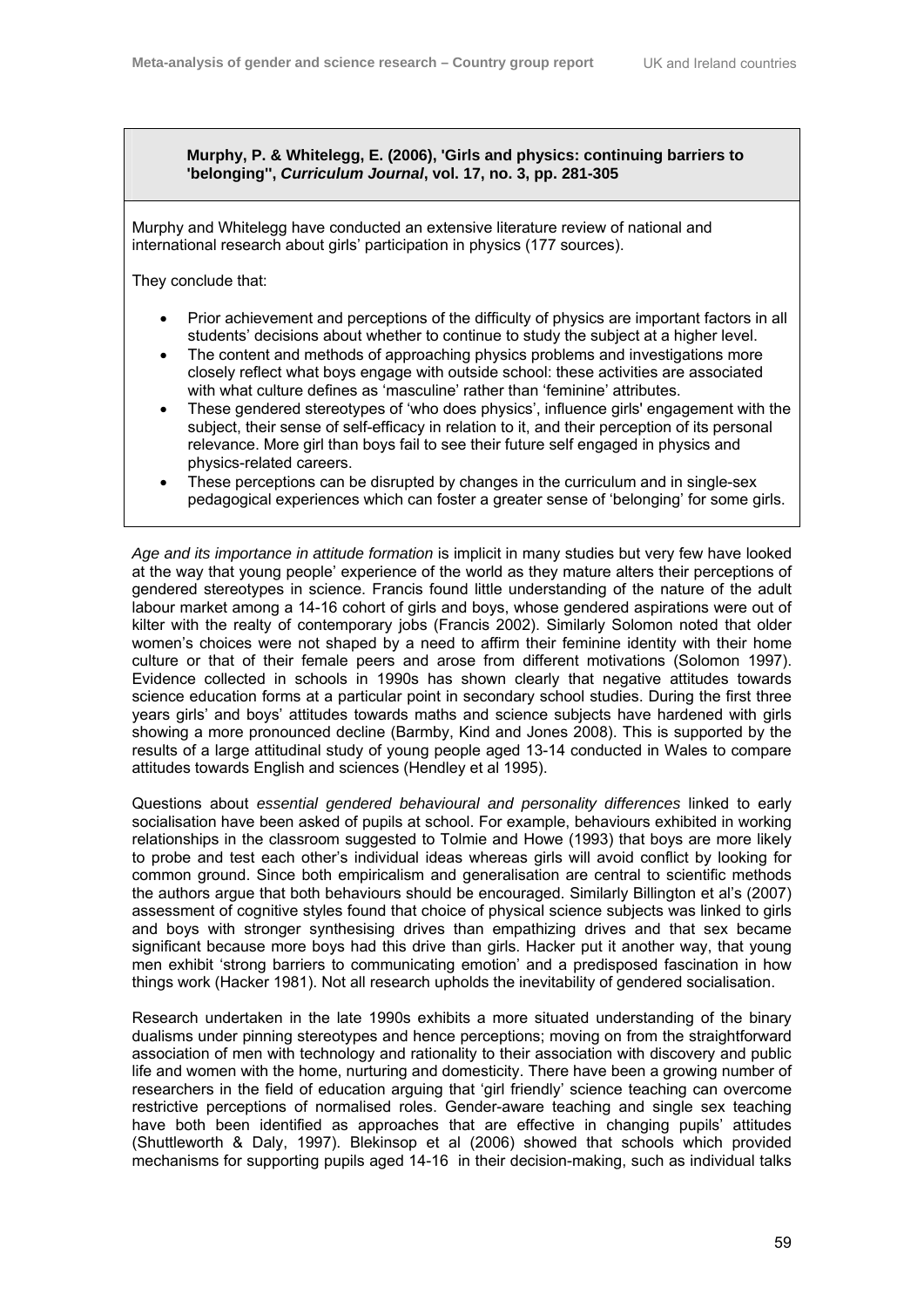with teachers and career advisors, were able to increase their influence making pupils less reliant on family and friends, with implications for pupils' choice of science subjects. (also Roger and Duffield 2000). Women scientists in Devine's study confirmed that specialist teachers in their single sex-schools had been an important source of support in the face of considerable opposition to their choice of non traditional careers from non specialist teachers and unenlightened careers teachers. (Devine 1993). Sullivan's (2008) measurement of 'academic self concept' showed that girls scored higher in maths and science when taught in single sex groupings.

Other academics have argued that in some disciplines the influence of stereotypes and gendered identities have been over stated. Head and Ramsden (1990) used a popular personality inventory<sup>2</sup> to identify a common psychological type in girls who chose to study physics (a majority of girls choosing science in their study were in the 'Sensing Judging' quadrant; meaning that they were realistic decision-makers who focused on the facts of immediate experience, seeking an ordered environment). They found it was possible to interest other personality types through appropriate interventions in school teaching, demonstrating that that personality and choice were not necessarily immutable. Bentley and Drobinski (1995) found that tailored teaching using a problem solving approach (CREST Creativity in Science and Technology) changed girl's attitudes positively towards science. Research in the fields of accountancy and maths at under-graduate level demonstrated that students' approaches to learning, and the ability of the institution to match them, made more difference to their academic performance than either their gendered identity or sex (Paver and Gammie 2005, Kelly 1999).

In contrast to the consensus in the literature that teaching makes a difference, there is a lack of consensus in the research about the strength and importance of parental influence. For example, Kelly et al's study of parents of children in their first year at secondary school found that the majority held egalitarian attitudes towards girls' choice of science subjects and careers with little variation by socio-economic class. However these attitudes coexisted with traditional assumptions about male breadwinners, and women's caring roles. Also parents' own division of domestic labour and their expectation of their children's contribution to home life was strongly sex-stereotyped. Kelly concluded that children receive contradictory gender messages, which are not as uniformly traditional as interested observers assume. (Kelly et at 1982)

Other studies place their onus on the importance of *gendered imagery of scientists* affecting young women's choices in surreptitious and subtle ways. Phipps' (2002) examination of 'cultural' stereotyping, puts forward a strong case for positive images of female engineers to redress the balance in the context of gender blind industry public relations. Inadvertent stereotyping can be present in a multitude of environments; Machin's study of a natural history museum found an andocentric bias in both the physical displays and supporting text reflecting both historical and current views of gender within the museum and beyond (Machin 2007). Mendick's work on films demonstrates a strong association of masculinity with heroic representations of mathematicians which she argues are ubiquitous in popular film and television (Mendick et al 2008).

Interest in the identification of subliminal gendered stereotypes, familiarised in everyday discourses and images has grown alongside the preoccupation in sociological research with post structural analysis in 2000s. One such study by Corneliussen (2005) adeptly illustrates the way in which a hegemonic discourse associating working with computers with male pleasure positions women in the field as 'the other' to such a extent that they report great surprise at 'discovering' their own enjoyment of programming. They have then enjoyed the exclusive status conferred on this male pursuit and borrowed the discourse knowingly to impress others. Mendick (2005) and Wilson and (2003) have demonstrated men's unquestioned acceptance of and benefits from these types of discourses.

 2 Myers-Briggs Types indicator is a personality inventory based on the theory of psychological types described by C. G. Jung. It describes four bipolar parameters; Extraversion – Introversion, Judging – Perceiving, Sensing – Intuition, Thinking – Feeling.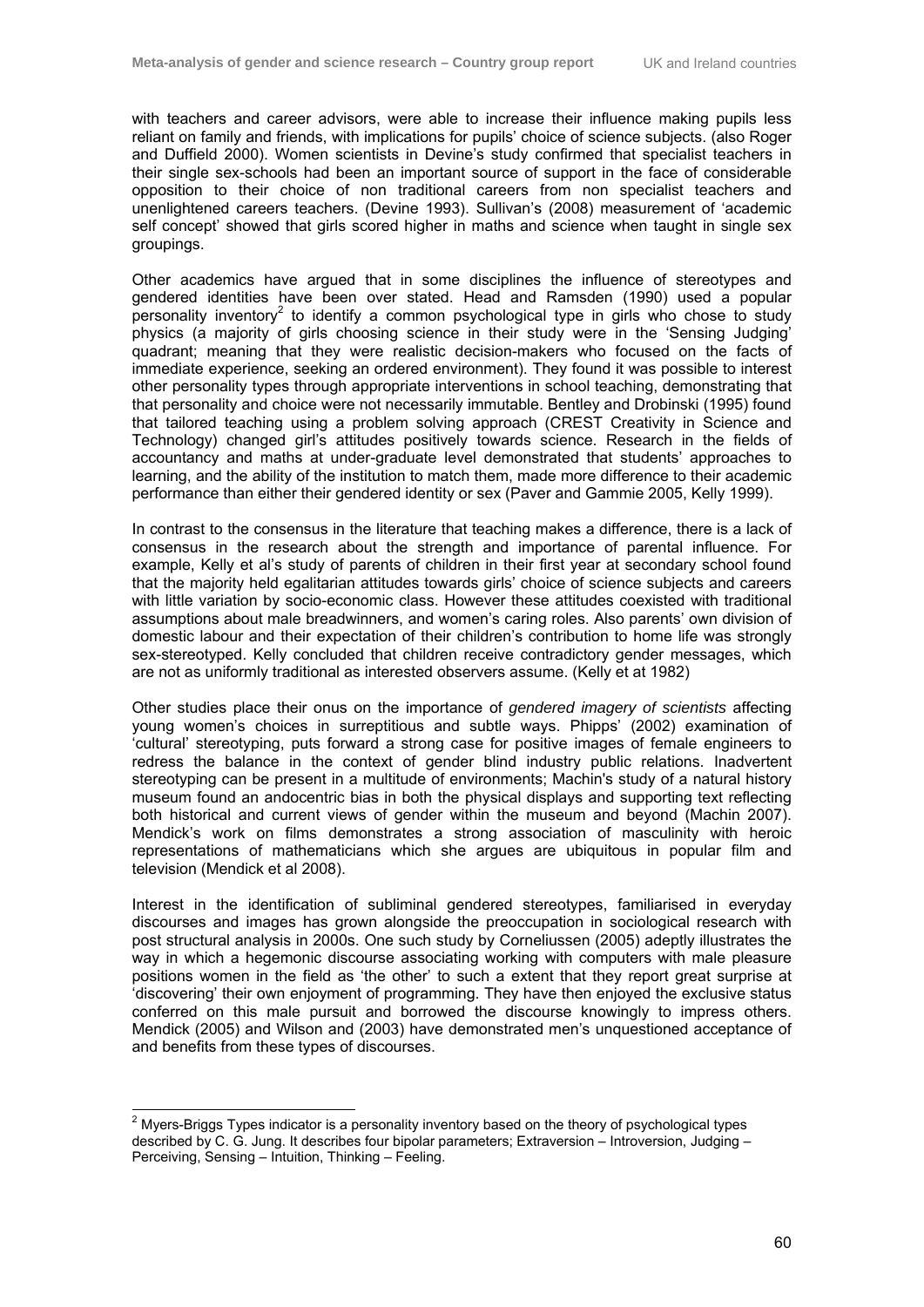Contemporary research has begun to get to grips with much more complex processes of 'identity work' undertaken by young women and men, who form and project their identity against a back drop of many gendered discourses. For example, among pupils questioned about 'being good at maths' Mendick discovered that their replies were mediated by a series of binary opposites such as competitive/collaborative, active/passive, naturally able/ hardworking as well as reason/emotion. (Mendick 2005). Stepulevage observed evidence of girls 'constructed incompetence' in secondary school computing and technology classrooms in order to fit with gendered expectations of their peer group (Stepulevage 2001). Similarly in their study of medical students, Clack's and Head's empirical investigation of perceived attributes found that these were split between women and men along gendered lines: men felt better equipped with 'a spirit of curiosity' and 'leadership potential' compared with women who felt more confident in their 'ability to listen', 'work in a team' and to 'inspire confidence in others'. (Clack and Head 1999).

In contradiction to this literature arguing for masculine advantage, there is a growing body of literature about boys' underachievement and disenfranchisement from education because of expectations of how 'to do masculinity' which disrupt their engagement in learning (Burns and Bracey 2001). Davis has observed that boys' learning strategies and ways of communicating are not conducive with high achievement; the process of pupils' learning through talk-related activities reveals that while girls' talk is conducive for cooperative learning, boys' constructed definitions of heterosexual masculinity are in conflict with the learning environment in a manner likely to impact on their examination results (Davies 2003). Skelton is one of several voices arguing that as well as gender, discourses associated with ethnicity and socio-economic group is also significant in determining performance for boys as well as for girls. (Skelton et al 2007).

Most research on 'identity work' has been undertaken by organisational theorists interested in women's underrepresentation in scientific hierarchies rather than in women's education. Following Kanter's (1977) ground breaking contribution detailing women's gendered performances' at work and their limitation to one of four stereotypes, all reminiscent of women's positions in the domestic sphere, Evetts 1998 found that women in engineering followed one of three distinct strategies: 'fronting it out' (confronting sexism) 'playing the little women' (tolerating sexism, employing gendered techniques such as crying) displaying technical competence' (building an unquestioned reputation). Savage and Witz observed that women working in SET have to deal with a constant tension of trying to be a women yet not behaving like one. (Savage and Witz 1992, also Greed 1991 and Adam et al 2006). Female academics may even internalise or collude with a stereotype of women's intellectual inferiority; refusing to consider promotion due to lack of confidence, or maintaining a low opinion of their performance to uphold the status quo and not to appear threatening to male colleagues (Bagilhole 2002)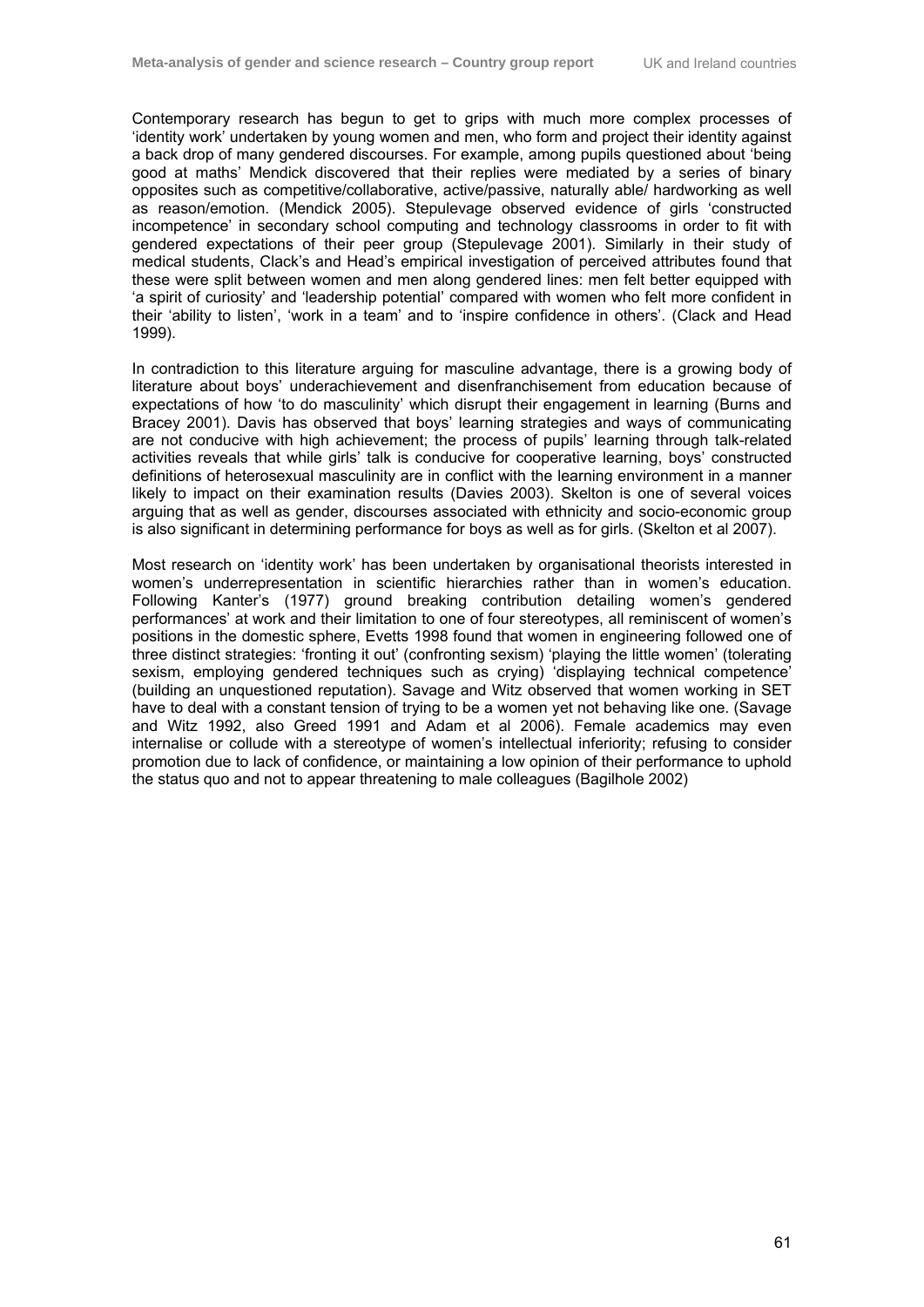## **Hughes, G. 2001, 'Exploring the Availability of Student Scientist Identities within Curriculum Discourse: an anti-essentialist approach to gender-inclusive science',**  *Gender and Education***, vol. 13, no. 3, pp. 275-290.**

Hughes has deconstructed the discourses expressed within the delivery of the physical and biological science curricula in a UK city school and post-16 college, interviewing and observing students and teachers. Her analysis leads her to warn against adopting simplistic essential stereotypes to explain gendered differences in engagement in science education: not all young women are put off by symbolically 'masculine' scientific disciplines and equally not all men are attracted to them. She contends that:

- Students' subjectivities can be influenced by their ethnicity and class as well as their gender.
- They are not fixed; students actively negotiate their subject positions throughout a period of study.

These observations suggest that there are alternative reasons for the physical sciences being dominated by a largely male elite. This in turn turns the focus onto the content of science curricula, and the need for a fundamental reconfiguration to widen the range of identity positions /scientist subjectivities on offer.

# **Faulkner, W. 2007, ''Nuts and bolts and people' - Gender-troubled engineering identities',**  *Social Studies of Science***, vol. 37, no. 3, pp. 331-356.**

Faulkner bases her observations on ethnographic fieldwork in two UK offices of a building design engineering consultancy, shadowing six engineers in their daily work over a five week period. She concludes that:

- Two dominant identities exist uneasily side by side; an exclusive 'technicist engineering identity' and a heterogeneous identity which embraces the reality of the actual work. Many engineers oscillate between the two.
- The 'technicist identity persists because it converges with available masculine identities, allowing the full performance of the latter by recalling the stereotypes of 'hands on' work which is productive and powerful.
- This identity is problematic for women who more readily relate to the scientific base of engineering than its physical manifestation. Unlike many of their male counterparts, women have to create 'inauthentic' gender identities for themselves and hence their perception and experience of being 'real' engineers is likely to be more fragile than that of men's.

Faulkner calls for greater awareness of the 'gender trouble' produced by this restrictive stereotype of the technicist as the first step towards the inclusion of a wider range of identities in engineering.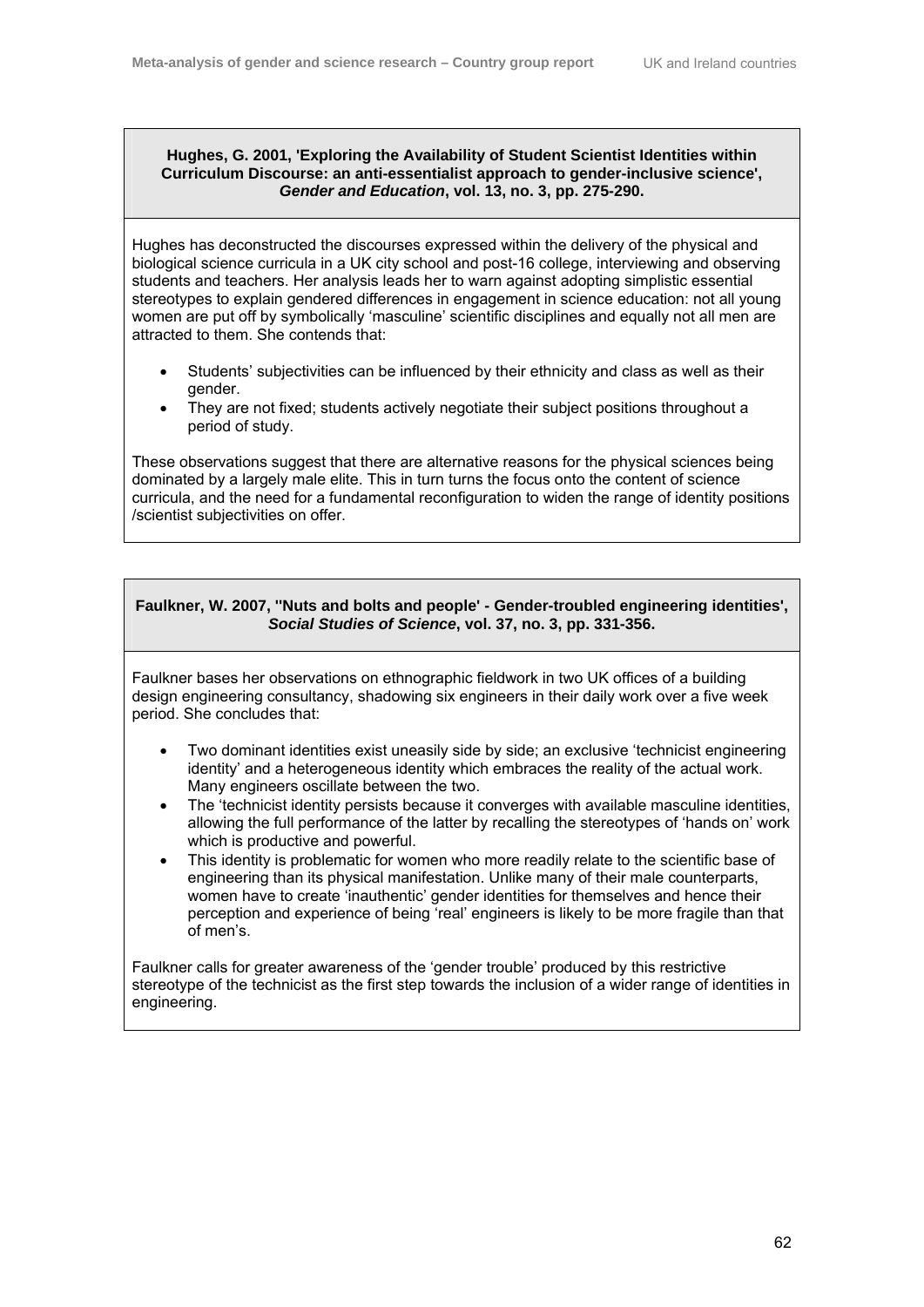## *Gaps*

Theoretical and empirical research is needed to elucidate further the ways in which binary dualisms expressed through stereotypes, operate in different science disciplines. The insights provided by Faulkner (2000) and others in the field of Engineering could be replicated in other subjects. As part of this focus, pupils' and students' and employees' acceptance of stereotypes and adoption of gender appropriate identities should be studied for different age cohorts and from the perspective of ethnicity and socio-economic group.

Whilst there is a growing body of literature about gendered pedagogy, a systematic examination of gender-aware teaching both in terms of subject content and single-sex classrooms is needed to identify why and how this can further benefit girls and boys. As Cole et al (1994) have highlighted, more research is needed to look at the ways in which gender bias is being perpetuated in the following areas: access to curriculum; course design; teachers' attitudes and teaching styles; language; assessment issues; and the role of technology in teaching. Evaluation of the potential of a gender mainstreaming policy to counter negative hegemonic discourses and practices could be part of this work.

Career choices which spin off from experiences of learning are also relatively under-researched. In particular, findings suggesting that there is a lag between popular notions of scientific workplaces and their contemporary reality should be pursued to establish the level of understanding among pupils, parents, careers advisors and teachers about the range, content and remuneration of science occupations. Finally following Position 1 and the attempt to enthuse girls, a closer examination of the interplay between individuals' pleasure in science gained though interests, experiences and performances and their attitudes to science should be undertaken, both for girls and boys at school, and women and men studying at university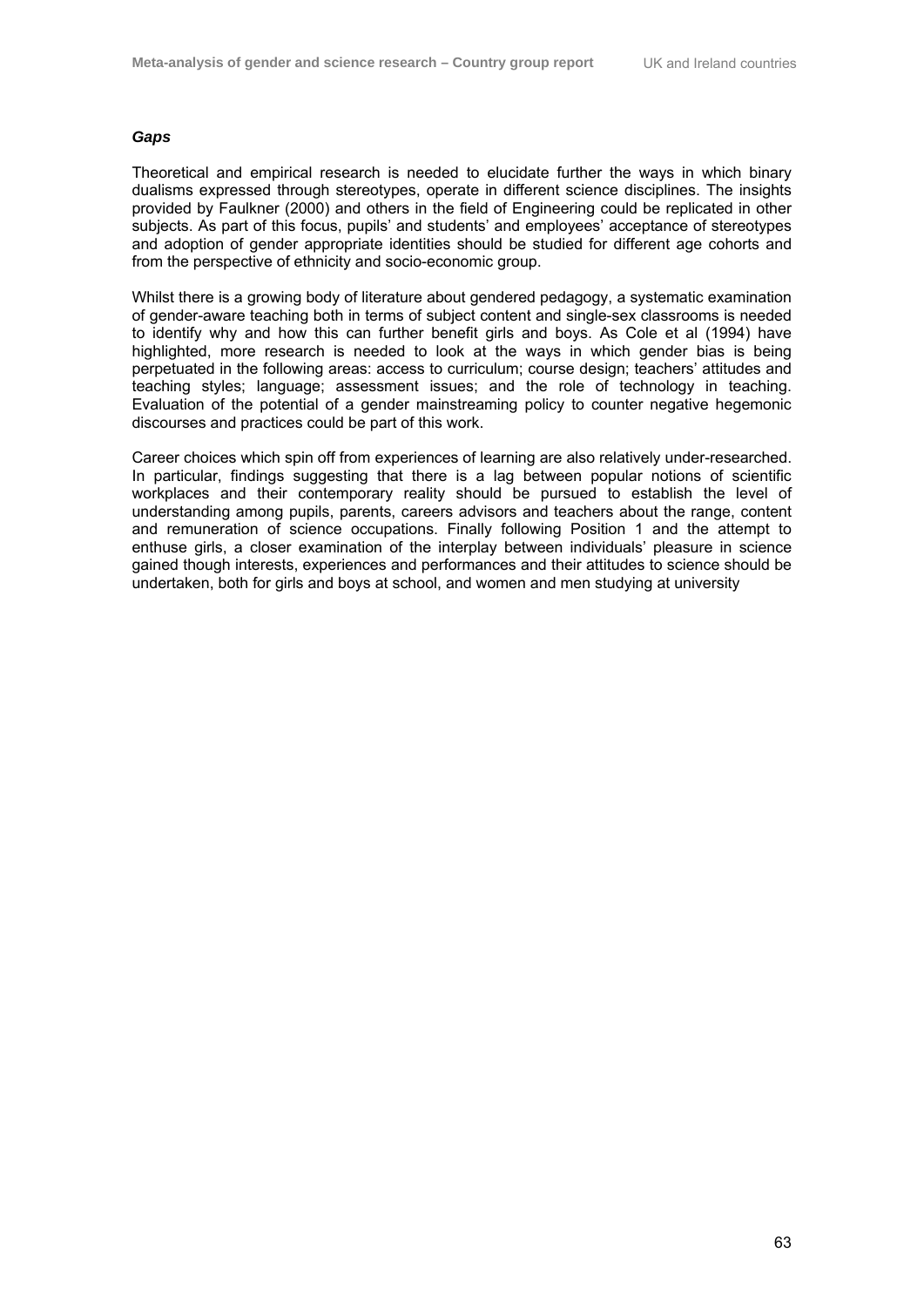## **5.5. Science as a labour activity**

#### *Key Issues*

Literature relating to scientific occupations, workplaces and the practice therein has mainly concentrated on issues of vertical segregation, and within this on women's trajectories, pay and rewards. Analysis of horizontal segregation has been within science disciplines, to explain why certain scientific occupations are being 'feminised'. There have been a few notable exceptions to this; studies which compare women's experiences of workplaces in different sectors of the labour market through the particular cultures and practices of different occupational groups and hierarchies (Crompton and Harris 1998).

Men and male careers in science are implicit in many studies as the 'norm' against which women's progress is charted. There are very few studies which explore men's preferences and experiences in science occupations, those that do, focus on the differences between women and men at particular stages of their early science careers as post-graduate students or postdoctoral fellows. These studies are concerned with individuals' perceptions of science subjects and educational choices and relate to the literature in Section 5.4. It is relevant to review them here, because unlike other disciplines the science labour market is heavily skewed towards paid work in higher education institutions, with clear pathways from study into work.

The majority of studies of scientific work examine professional non-manual occupations and within these the progression and careers of employees. There are a number of dominant conceptual models to explain women's place in science employment: most prominently the 'career pipeline' which has been developed exclusively to describe and explain women's career development in science. There are other metaphors applied from organisational theory to women scientists' experience such as:

- **'feminisation'** of some science occupations describing the disciplinary specialisms which female employees are deflected into. These jobs provide women with the ability to balance their public and private life. As the proportion of women grows in these areas, over time they can become perceived as inferior, peripheral, less well remunerated, and closed off from progression routes.
- **'mummy track'** the more limited career paths that are open to women when they become a parent.
- **'glass ceiling'** the phenomenon where women aspiring to more senior positions within an occupational hierarchical find their way blocked by informal practices such as male networking, or invisible promotion criteria based on gendered stereotypes
- **'token woman'** the success of one senior women is used as proof that the organisation is tackling gender inequality
- **'sticky floor'** describing women's experience of being promoted but losing out to men in the process, achieving a smaller grade advantage which maintains their lower position (and slower progress) within the hierarchy.
- '**dead men's shoes'** and **'gender queues'** refer to the slow rate of change within organisational hierarchies, where the trend for flatter management structures mean that promotional vacancies are limited and middle aged white men dominate the most senior positions until their retirement suppressing the opportunities of younger women and men.
- **'critical mass'** the proportion of women thought to be needed to shift the existing organisational culture
- **'iron cage'** relating to the self regulation or limits which women impose on their own progression, because they lack confidence in their ability due to a culture which undermines the value of their potential contribution.

Women's responses to the male dominance of the science sector, explored using patriarchal theory are a key theme in the literature. There are many local level studies which describe the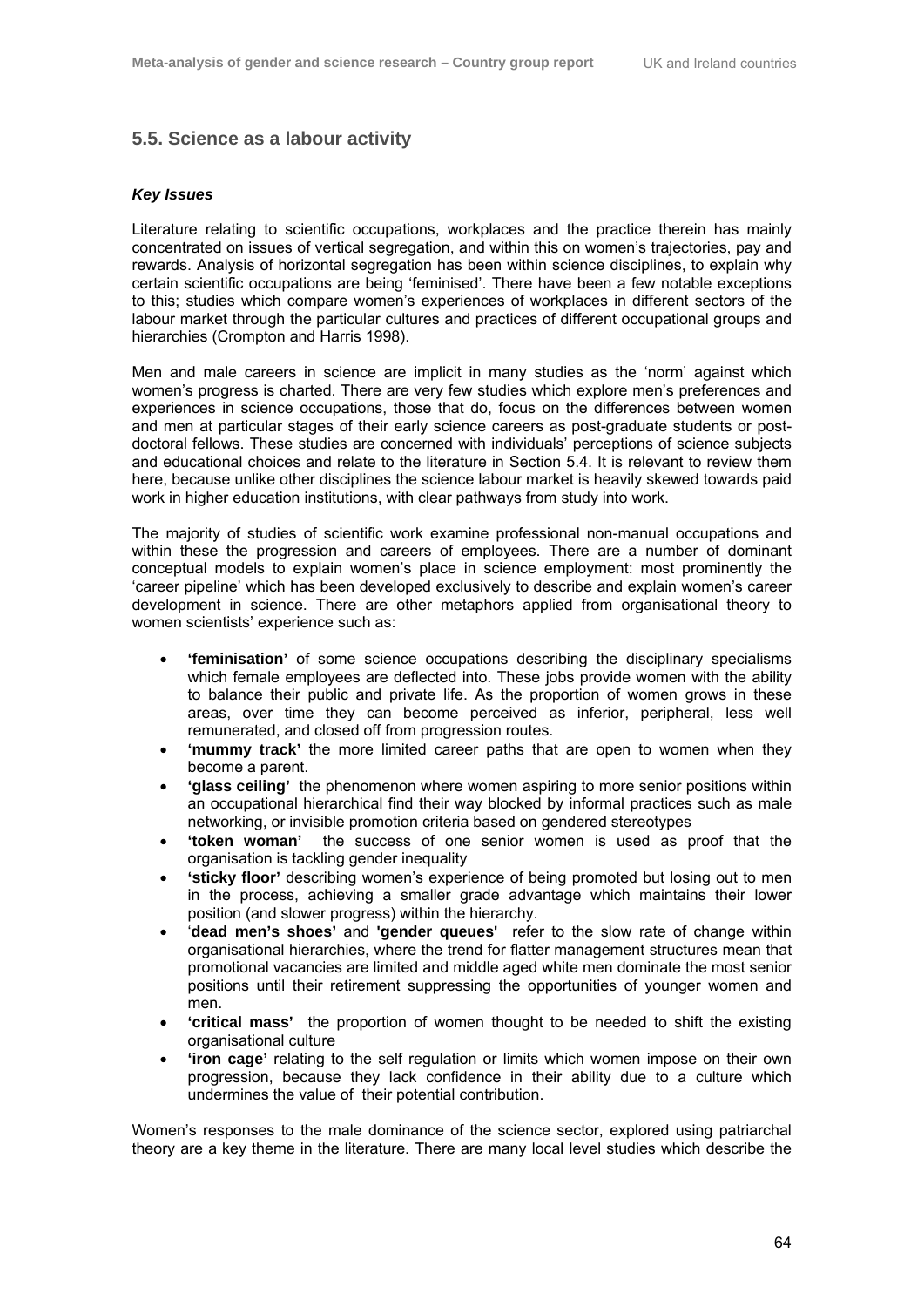day to day harassment and indirect / direct discrimination faced by women and the strategies they adopt to cope, assimilate or rebel.

The experience and pursuit of 'work life balance' is another area of literature prevalent in the GSD which has been applied to women scientists. In the context of the sexual division of labour, women's reconciliation of motherhood and a science career has been described and explored in great detail in some of the science disciplines most notably medicine and dentistry. Many of these studies are interested in women's preferences and choices but fail to analyse in detail the systems and structures which act to constrain them.

The experience of combining caring and paid employment has prompted research into:

- the organisation of workplaces and design of jobs
- the demands of working long hours in science from the hours
- the requirement to travel as part of work
- the ability to be mobile moving between employers and workplaces for career advancement

Men have figured in this research in two ways .Firstly as the partners of female scientists in dual career households, whose own ambitions and career trajectories can and do limit the choices of their female partner. Secondly research has recognised men's greater ability to meet the exigencies of a science job and career path because of the underlying assumption of the sexual division of domestic labour. Theorists researching workplace cultures have argued for the existence of a 'gendered sub text' in organisations which is based on the notion of the 'ideal' worker whose 24/7 availability to meet organisational demands and single-track attitude towards work is more easily fulfilled by men than women.

Research on informal gendered cultures, stereotypes and expectations became focused in the late 1990s on the changes in the wider context of science work; globalisation and rapid technological change. In higher education employment there was the development of managerialism and entrepreneurialism, which for science disciplines included the commercialisation of research outputs.

Analysis of the GSD provides the following description of the literature on which this section is based.

|                | n     | $\%$ |
|----------------|-------|------|
| Ireland        | 66    | 21.6 |
| United Kingdom | 356   | 34.2 |
| Anglo-Saxon CS | 358   | 33.8 |
| All Cs         | 1,483 | 32.6 |

#### **Number and percentage of publications**

#### **Relation with other topics**

|                                              | %     |
|----------------------------------------------|-------|
| Horizontal segregation                       | 57.3  |
| Vertical segregation                         | 71.8  |
| Pay and funding                              | 29.1  |
| Stereotypes and identity                     | 49.4  |
| Science as a labour activity                 | 100.0 |
| Scientific excellence                        | 19.3  |
| Gender in research contents                  | 28.5  |
| Policies towards gender equality in research | 411   |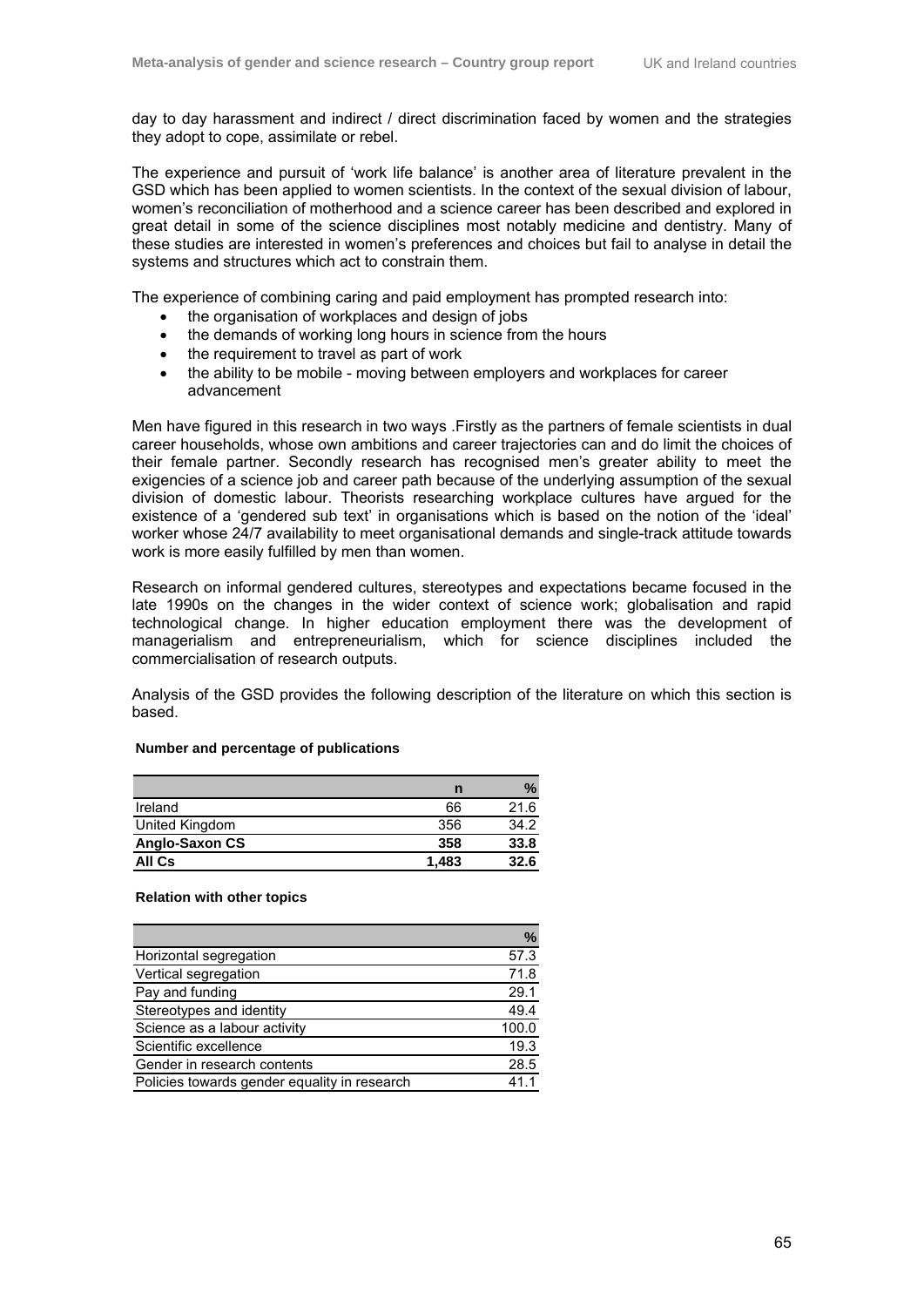#### **Average number of publications per year**

| <b>Average</b> |
|----------------|
| 2.8            |
| 3.0            |
| 3.8            |
| 11.8           |
| 24.2           |
| 38.0           |
| 8.0            |
|                |

#### **Methodological approach**

| <b>Empirical research</b>                         | %     |
|---------------------------------------------------|-------|
| Non empirical research                            | 35.2  |
| Empirical research. Quantitative techniques       | 13.4  |
| Empirical research. Qualitative techniques        | 38.5  |
| Empirical research. Quali-quantitative techniques | 12.8  |
| Total                                             | 100.0 |
| Approach                                          | %     |
| Conceptual                                        | 38.3  |
| State-of-the-art                                  | 38.5  |
| Compilation of statistics                         | 17.9  |
| Building gender indicators                        | 2.2   |
| Empirical research. Quantitative techniques       | 26.3  |
| Empirical research. Qualitative techniques        | 51.4  |

#### **Empirical research techniques**

| <b>Quantitative techniques</b> | %    |
|--------------------------------|------|
| Representative sample          | 44.7 |
| Micro-data                     | 37.2 |
| Longitudinal/cohort            | 13.8 |
| Multivariate analysis          | 41.5 |
| <b>Qualitative techniques</b>  | %    |
| Biographical research          | 10.3 |
| Case studies                   | 24.5 |
| Content analysis               | 3.3  |
| <b>Interviews</b>              | 70.7 |
| Observations                   | 14 7 |

#### *Research Areas*

- **Pipeline model of women's career progression, identifying women's career choices and** constraints in the context of work life balance policies and the sexual division of labour.
- Discovering SET's dominant organisational culture: 'Today it is those organisations that specialise in scientific activities that have been able to hold on to a culture of masculinity so tenaciously' (Takruri-Rizk et al 2008:298)
- Structure of work and its associated gendered sub text: Defining the 'ideal' SET worker based on male characteristics and physiology which have been normalised (Acker 1992).
- Global, national and local pressures introducing managerialism and commercialism.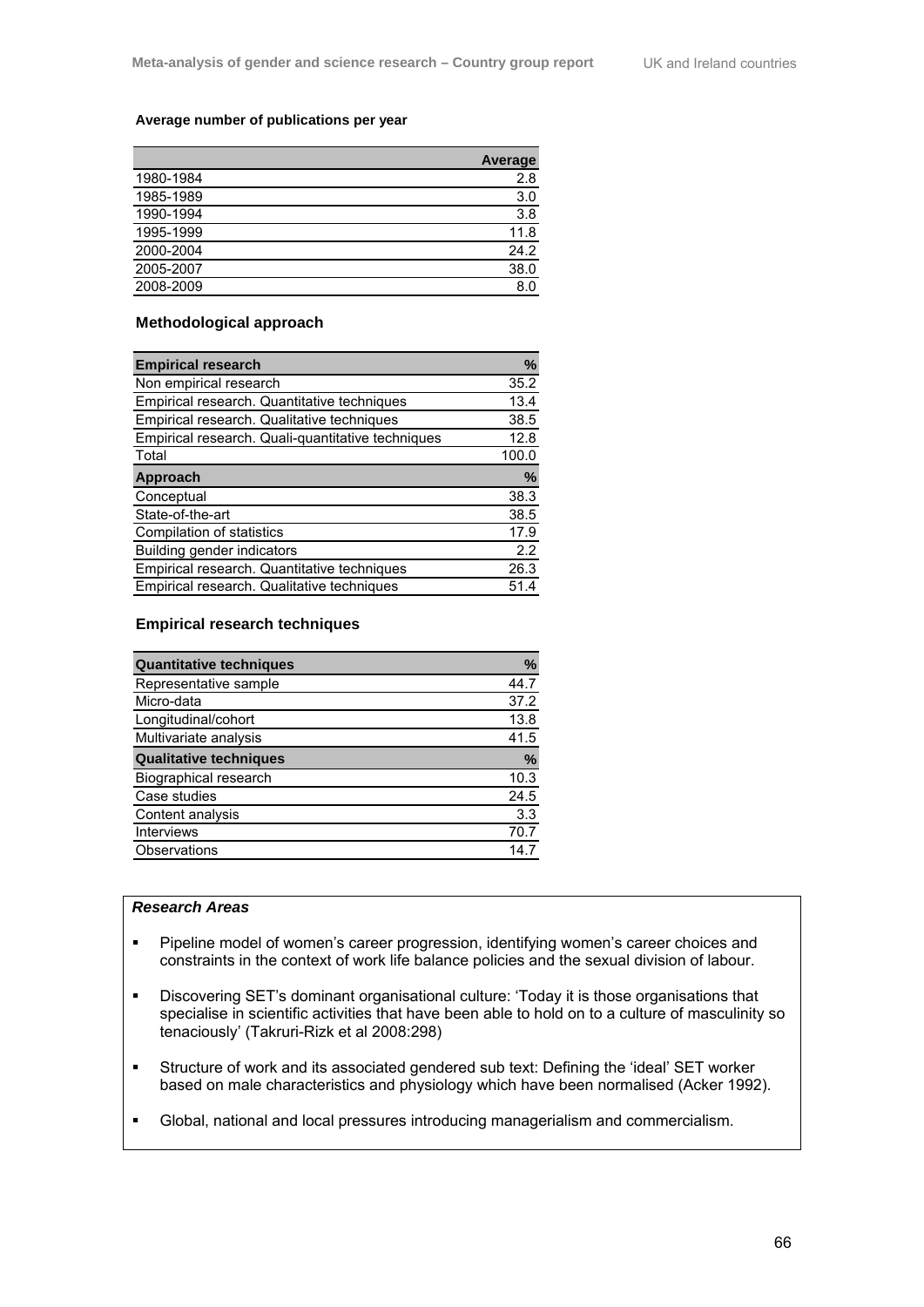#### *Research Questions*

- How useful / appropriate is the pipeline model in explaining women's career decisions?
- How do women experience male dominated scientific workplaces? What mechanisms have they adopted to fit in / cope?
- How has the development of managerialism in Higher Education affected women's experience of work and progression?
- What are the working practices of scientific institutions and the extent of family friendly working on offer?
- How are male norms embedded into organisational structures and cultures?

#### *Research Approaches*

Research on science as a labour activity demonstrates distinct developments over the last three decades. In the 1980s there are few studies looking at gender and science at an organisational level, those tackling the subject are forerunners of Positions 2 and 3 and show remarkable insight, of particular note and subsequent influence is Cynthia Cockburn's (1983) work on men's control of technology and of male privilege in the workplace.

Organisational practices and responsibility for equality in employment came to prominence in 1990s following significant legislative changes. This development may also be linked to the movement of many feminist activists and practitioners from industry into academia. These new academics were able to reflect on their treatment and experiences, and gained the tools in the academe with which to analyse it. Literature reflecting Position 2 explores in detail women's experiences at local level and uses this empirical data to refine and critique the linear progression described by the pipeline model (Section 2.2.4), to provide evidence of women's disadvantage relative to men due to the sexual division of labour. Explicit resistance and overt strategies in male dominated workplaces are also revealed using an analysis of patriarchy. By 2000 the need to re-examine all aspects of organisation life and that of its products for gender bias has been put firmly on the research agenda. The new investigation of gendered sub-texts applied successfully in some science disciplines (particularly by Faulkner in Engineering) provides greater clarity of who are the winners and losers in the structural changes to organisations being brought about by global, national and local economic pressures.

#### *Findings*

*Organisational barriers to women's career development – pipeline model.* Research focusing on the science career pipeline falls into three areas. First, there are a group of publications (most notably in the fields of dentistry and medicine) which adopt the model uncritically and provide empirical evidence which support its proposition that women choose to halt their progress or even exit from a career trajectory all together when they have a family (Newton and Thorogood 2000, McEwen and Seward 1989, Shaw 1980, Field and Lennox 1996, French et al 2006, Wakeford and Warren 1989, Williams and Cantillon 2001, Goldacre et al 2002, Lambert et al 1996, Ward 1982). One of the startling findings among this literature is how early on in their careers women are anticipating family formation. Field and Lennox (1996) found that many first and fifth year female medical students had based their choice of clinical attachments on the posts and which would best accommodate their desire to have a family life in the future.

A second group of publications, across all science disciplines, flags up the mismatch between a linear career path premised on incremental qualifications and the reality of women's professional lives. The model fails to explain women's experience in some occupations. Caven has shown that in architecture women working non standard hours, outside a conventional organisational setting, are not necessarily in a 'career sideline' - but the opposite. Women report that it has been beneficial to their professional development and enabled them to combine non-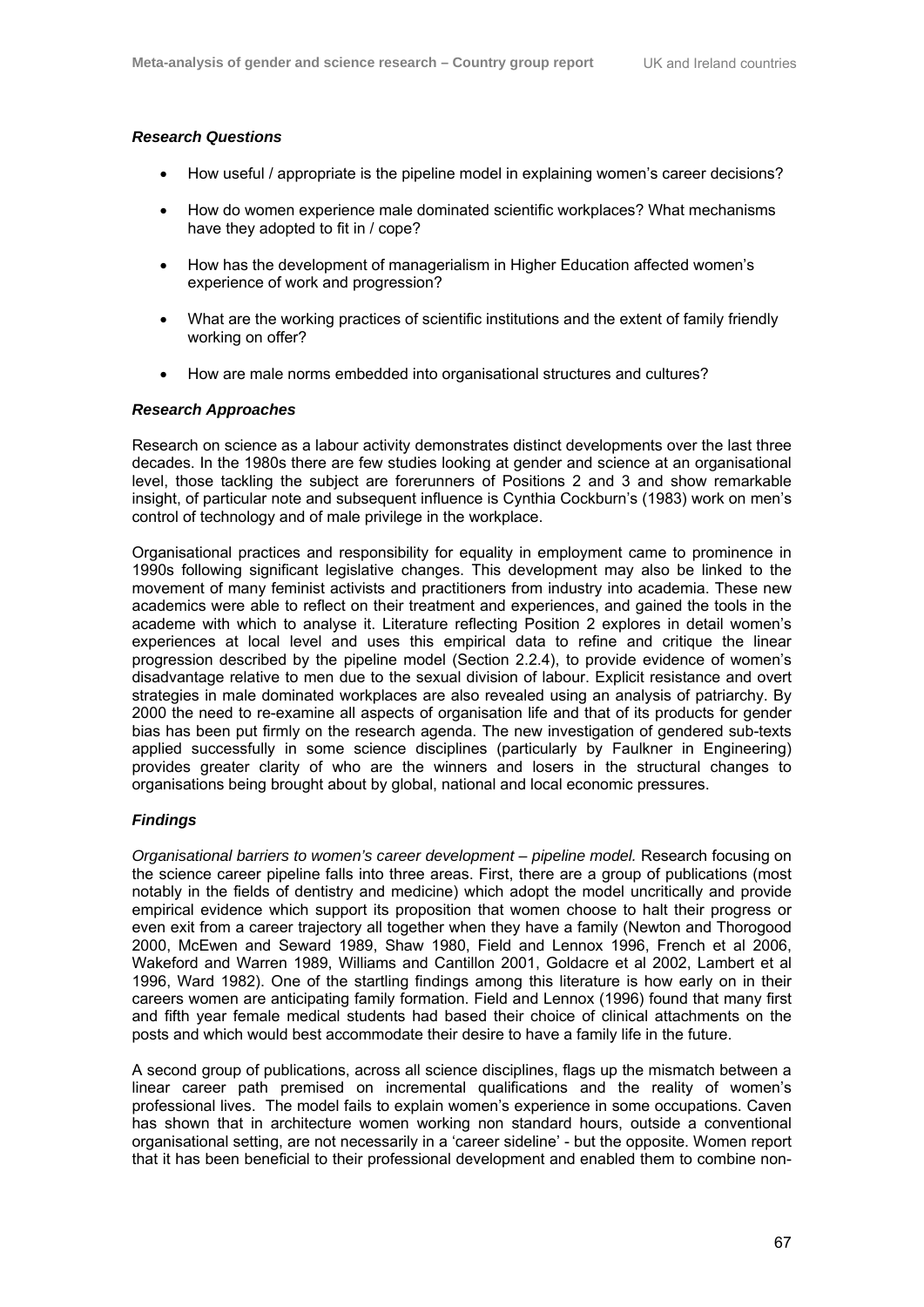work activities better (Caven 2006a and b). Likewise women who return to their career in science after a career break to raise a family, or come to science education as mature students, often with a family already established, are not a homogeneous group who experience equal disadvantage (Equalitec and University of Bath 2005). The length of their break from employment is a significant factor in their ease and level of re-entry, so too is their level of confidence in their ability to surmount new changes in the industry and assurance that the culture to which they are returning is sympathetic towards people with family responsibilities (Hughes 2002, Panteli and Pen 2001, Morley 2007).

A third body of literature highlights the gendered nature of the pipeline model and its apparent objective measure of qualification (Hodgson et al 2000). These argue that the model gives too much importance to individual aptitude and determination to move forward, missing an analysis of the larger structural and social factors which pattern women's lives inside and outside the organisational context. Corcoran-Nantes' and Roberts' (2007) study suggests that even women who start strongly on the qualification route and appear to be potential high flyers are still being obstructed by harsh and often patronizing workplace cultures with demands for time commitments which are incompatible with life outside work. As a result women can find themselves deflected to a 'branch' of the pipeline, into peripheral jobs within the skilled mainstream or left behind in the more routine functions of the professions as their male counterparts conjugate in new areas of work (Gammie and Gammie 1997). Evetts (1994) identified that female engineers constructed alternative careers paths away from people management roles to technical specialist careers – in this way they could manage the hours more easily as their daily workload was under their control and more predictable. Simpson (1994) suggests explanation for why the pipeline model continues to be popular. She found that women themselves are not always aware of the external barriers to their progression, attributing their success solely to internal qualities. In an environment where women continue to be such a minority, survival may necessitate the adoption of male values and result in their assimilation (also Powell and Dainty 2006).

*Women's experience of the male hierarchy.* Feminist research into a variety of male dominated science organisations has identified a number of sexist practices which work against women. Men's adept use of 'social capital' through informal networks and relationships gives them greater access to new ideas and professional partnerships (Etzkowitz et al 2000). Insider knowledge of the informal rules is vital for progression and self promotion. Yet women are excluded from participation because the network is built around male homosociability, or out of work contact in evening hours which clash with home life (Griffiths at al 2007, Jensen et al 2005, Fletcher et al 2007). Watts 2007 found that the ways women cope with the competitive and conflictual nature of male culture in the construction professions was to become complicit, giving up an overtly feminine identity. Faulkner has made a similar observation relating to women engineers. (Faulkner 2005). Cockburn's work has been hugely influential in demonstrating how in manual trades men have accomplished a separation and elevation of the status of their work from that of women's by associating it with technology and modelling tasks and workloads on male physiology (Cockburn 1985a). Bagilhole in the same way has been a central author on harassment in the workplace, conceptualising the different degrees of intimidation enacted by men in male dominated environment and its effect on professional women, particularly in the higher education sector (Bagilhole and Woodward 1995).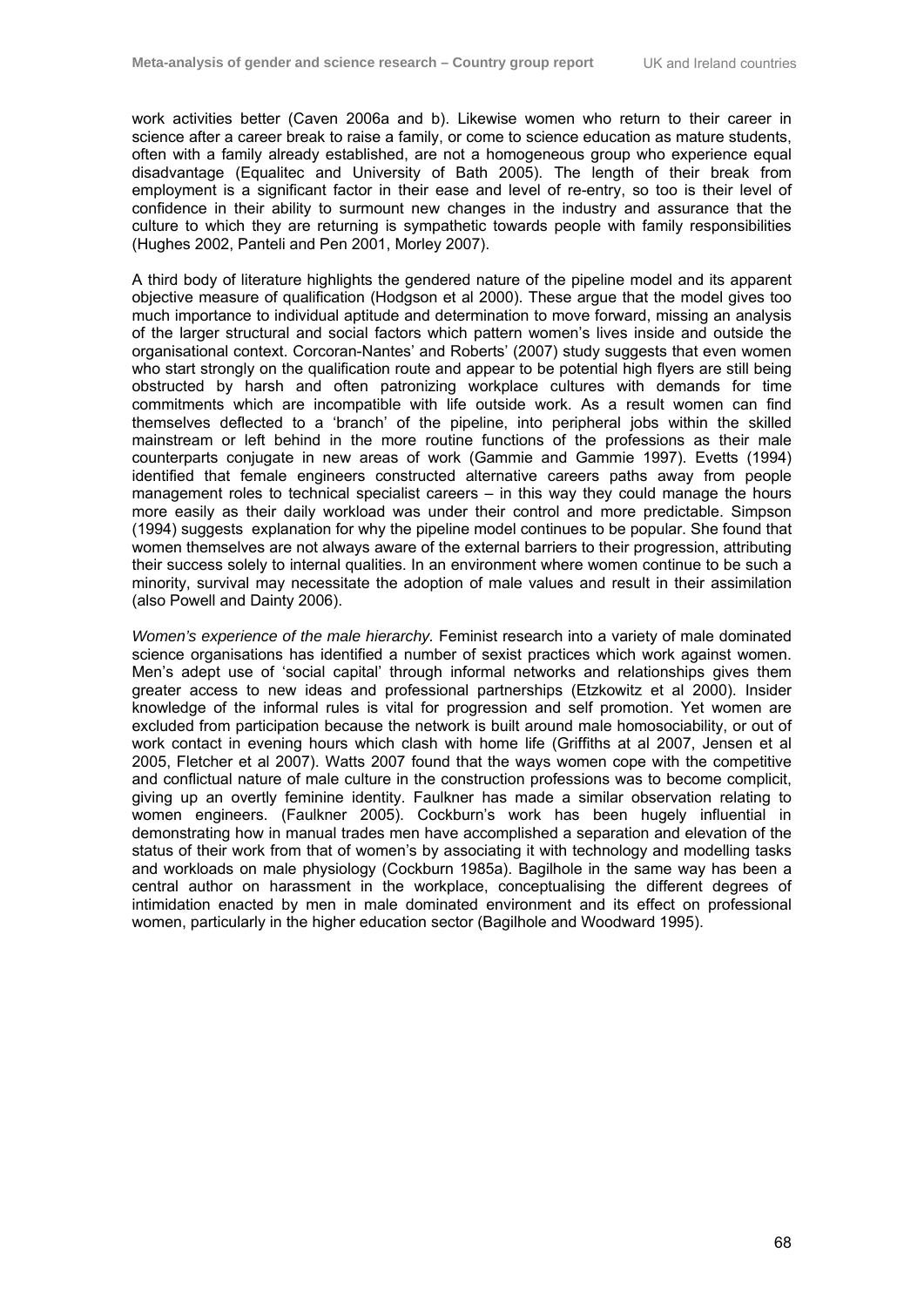## **Cockburn, C. (1985)** *Machinery of Dominance: Women, men and technical know-how***, Pluto Press: London**

Why are there so few women engineering, technicians and craft-workers? Cockburn was one for the first academics to apply a theory of patriarchy to engineering: to argue that the reason is not due to women's lack of ability or interest, but that men strive to retain the power that comes from controlling technology. Her examples are drawn from the workplace, focusing on organisational practices and policies.

She shows that hierarchies, sub-divisions and union affiliation in the workplace, along with control of training and grooming processes enable men to keep themselves separate from and superior to women workers. Consequently, women remain in lower paid operative positions while men continue to dominate technologist roles.

There is a distinct body of literature falling under this heading which looks at women in science who work in the academy. Finch (2003) has argued that higher / further education institutions should be treated as a phenomenon in their own right rather than another illustration of a labour market sector. She considers that inequality is endemic in these institutions since it is replicated, reinforced and sustained by its many different, yet interdependent, occupations and hierarchies. Academics are an unusual profession in that an individuals' merit is not solely evaluated by their employer but also by an external audience of academic peers, editors, funders and students/ patients. The tradition of academic autonomy has meant that the human resources function of universities is under developed meaning that protection afforded to under represented groups in other organisations workplaces is not as robust (Wilson 1999, Ledwith 2000).

## **Evetts, J. (1996)** *Gender and Career in Science and Engineering***, Taylor & Francis: London**

This book focuses on the careers of professionally qualified, female scientists and engineers in large industrial organisations. Among many aspects covered, Evetts considers the difficulties experienced by female engineers their workplaces; particularly their experience and awareness of gender, and their attempts to manage relationships with co-workers, managers and clients.

Evetts found that difficulties are not associated with the culture of engineering itself or women's feelings about and experience of using technology and generating technical solutions. Problems of career development lie with implicit gendered expectations of employees and the processes and structures for promotion and implementation of organisational policies.

A distinct preoccupation of research into women's position in the academy has centred on the contemporary context of managerialism which has been introduced by successive governments in the UK and Ireland to improve efficiency and quality of these institutions whilst increasing their capacity for student numbers (Halford 2003, Brooks and MacKinnon 2001, Crompton 2001, Deem 2003, Deem and Brehony 2005, Barry et al 2003, Deem at al 2000). Restructuring in the public sector has been shown to disadvantage women at certain stages of life and career, for example women with caring responsibilities who do not have flexibility in their lives outside work to make a commitment to 'long hours', the spill-over of work at home via remote technology or out-of-work study to meet new qualification expectations (Acker 1992). Looking at science occupations specifically, Leonard has studied the type of posts created through restructuring the management hierarchy and concluded that a focus on finance, commercialisation and facilities management have strong masculine associations which have had negative consequences for women's promotional prospects (Leonard 1998). Others have looked that the knock on effect on workplace culture and concluded that managerialism can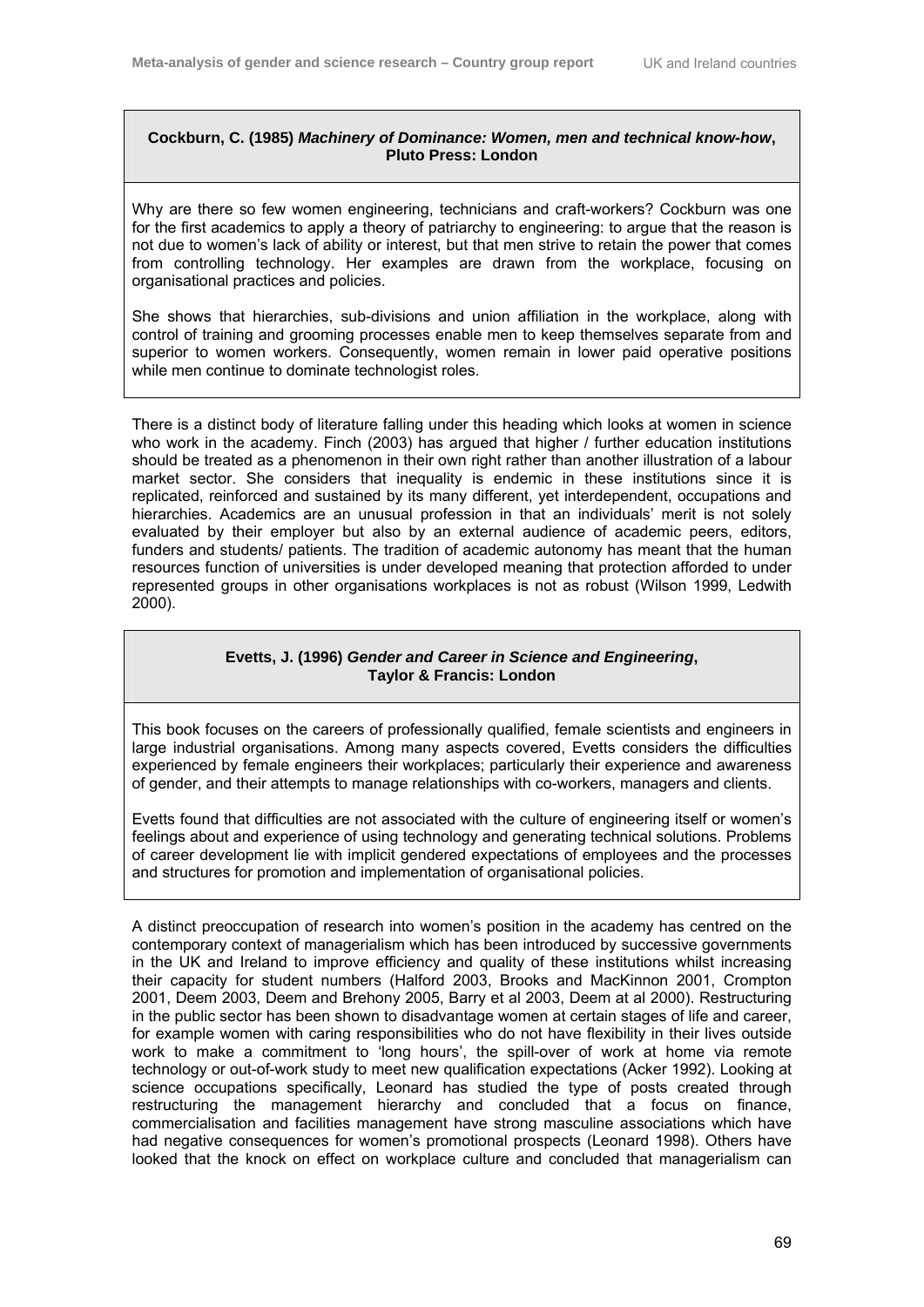give rise to a 'bully-boy' culture in which men fair better than women (Leathwood 2000). Among the new range of professional identities created by managerialism, women in middle range positions wanting to advance their careers have been left with fewer choices of positive identities (Barry et al 2006).

*Structure of science jobs and the 'ideal' worker.* Issues such a 'long hours' culture entailing presenteeism, the 24/7 manager who is constantly 'on call', or the geographically mobile executive (in search of promotion, or operating internationally) are phenomena which have been observed in the science disciplines in higher education (Halvorsen 2002, Ward 2000, Griffiths et al 2007, Ackers and Gill 2005) and in technology based SMEs (Wynarczyk and Renner 2006). More women than men are unable to make a commitment to the exigencies of this type of senior post as they try to juggle their commitment to work with greater domestic responsibilities. As the Women in Work Commission (2007) concluded it is the structure of the posts rather than the individuals filling them who are at fault, since this way of working has been shown to be neither productive nor healthy. The Commission recommended the development of more parttime senior level positions which would enable bother women and men to achieve a greater work life balance. The consequences when it can't be made to work is women's flight from science careers to occupations which offer more flexibility such as teaching, as Smeaton et al (1997) found. Some women make a deliberate decision to 'tread water' staying at a level which is below their proven or predicted potential in order to maintain a workable balance (Evans et al 2007 Glover 1999).

Linking back to the discussion of stereotypes and identity, organisational theory has attempted to explain women's lack of 'choice' about family and work in terms of the existence of a 'gendered sub-text': Gagliardi (1986) described organisational 'talk' and organisational discourses as the primary means by which scientific institutions reinforce stereotypes. These stereotypes describe characteristic images of the kind of people that should occupy senior positions (Kanter 1977). The image is one of senior managers with subordinated personalities, who are emotionless 'ideal workers' (Schwartz 1996) without domestic commitments. The use of the male pronoun in engineering when referring to managers is an example of how the subtext operates to render women invisible and inappropriate (Faulkner 2000). Women who do reach higher levels are therefore labelled as 'tokens' (Phipps 2002, Rodd Bartholomew 2006) and many women are put off even trying.

There is anecdotal evidence that the SET manual trades offer women more ways of achieving work life balance through self employment and attract women for this reason. However, conversely, the traditional male pattern of full time training hours in manual trades is not flexible and poses problems accommodating children's or other dependent's needs.

## *Gaps*

Research to refine the pipeline model of women's careers should be pursued to establish the exit points and branches in different SET disciplines. This evidence would assist the development of targeted policy initiatives. To extend the current research on work life balance and women's choices a link needs to be made to the phenomenon of 'working below potential', building on the work of Glover (2005) and Evans et al 2007. Qualified women employed in other sectors have identified distinct points in their careers when they could not consider taking on the demands of the more senior job and chose stay in jobs which did not challenge them for a period of time until their domestic circumstances changed. The difficultly of starting up their career progression again after domestic demands have lessened is a further issue. This understanding should be applied to women working in science to uncover the extent of squandered potential and to inform and support appropriate actions by employers. A further dimension of this focus is managers' conceptualisation of part-time work and the tension with the notion of an 'ideal' (full-time) worker. Research into a range of different types of employers' perspectives is needed so that a picture of part-time work and progression can be drawn between difference SET disciplines.

The experience of professional women navigating male dominated workplaces and cultures is well developed. However almost unknown is the ways in which different groups of men experience this environment. As Connell (1987) has shown workplaces are constructed of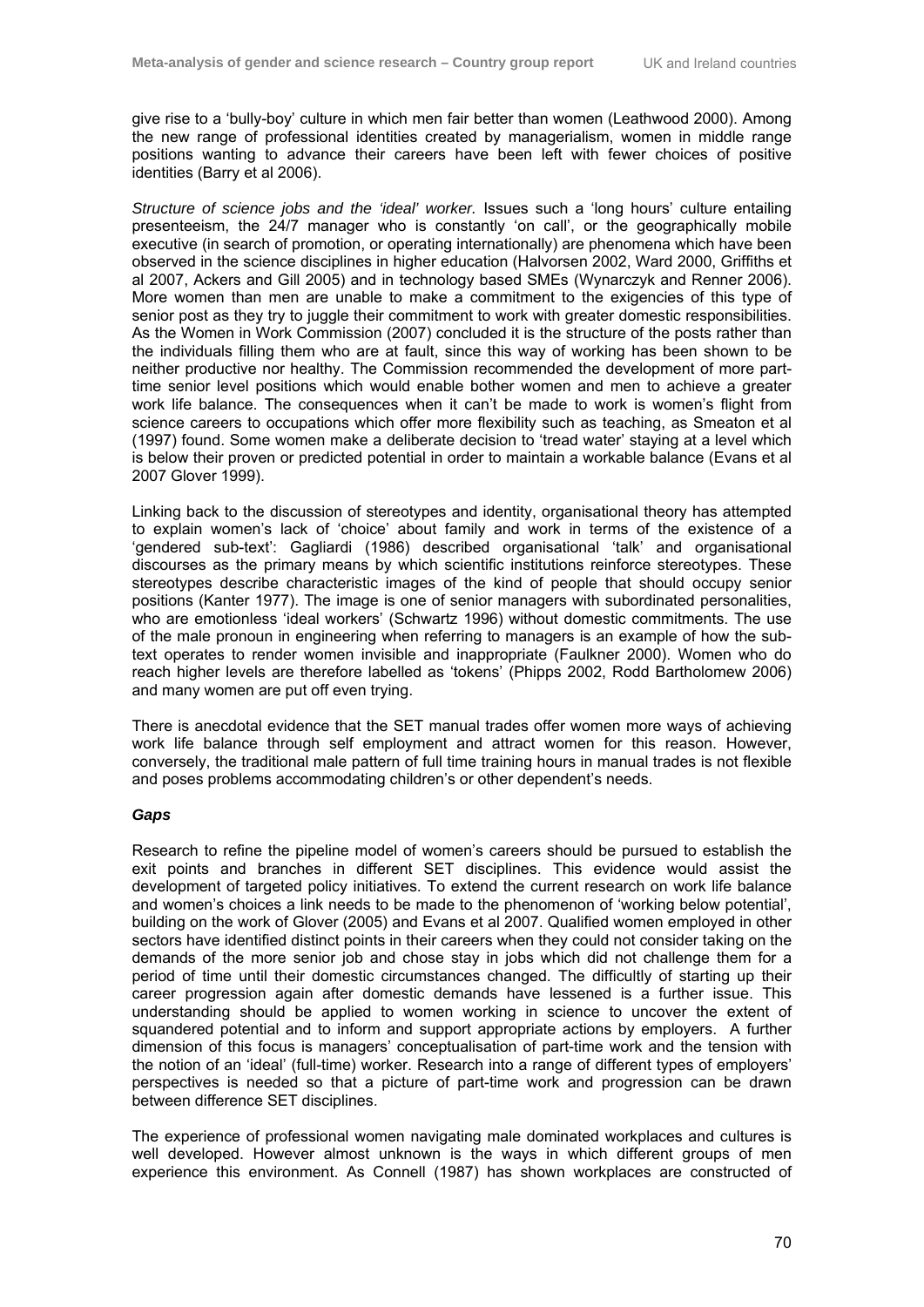hegemonic, complicit and subordinated masculinities which individuals must choose to ally with. The choices which men make and the ways in which masculine cultures are changing or can be changed is an area for ongoing research.

The experience and career development of women working in manual trades and as self employed individuals is largely absent from the literature. The research is very focused on labour activity the academy, perhaps unsurprisingly given the difficulty of gaining access to any but the most enlightened private employers. This is another deficiency which should be addressed.

An evaluation of measures, projects and programmes put in place to support women returners and to retain women scientists need to be undertaken. Also the ways in which science companies/ departments have responded to new legislation on flexible working and gender mainstreaming.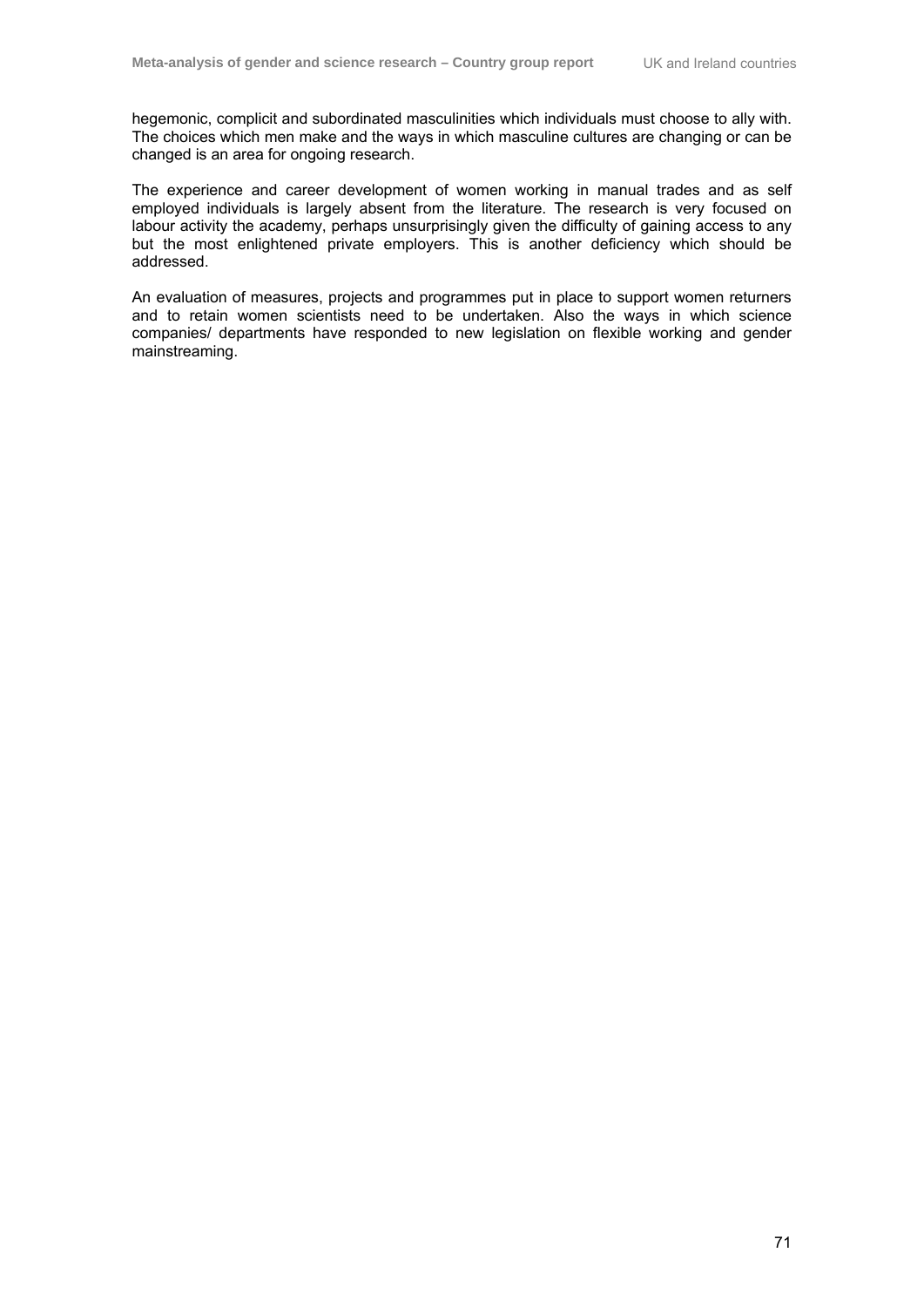## **5.6. Scientific excellence**

#### *Key Issues*

The demonstrating the achievement of scientific excellence is arguably the biggest hurdle to the most senior and prestigious positions in the scientific hierarchy. It is also a significant determinant of pay. Its definition and the process of assessment are therefore contentious and have increasingly been scrutinised for gender bias, as debates about the neutrality of science as a whole have developed and women's vertical segregation has been highlighted.

The debate in the UK and Ireland has focused on achievements by academics in their discipline of expertise working within university organisations. Research in the UK has pointed out the historical homosociability and homogeneity of management structures in universities, resulting in intimate connections between men's interests and managerial objectives. Male cultures at institutional and departmental level become normalised and no process remains neutral despite sector-wide commitments to equality of opportunity. The achievement of scientific excellence rests on assessment procedures and systems. Hearn and others have pointed out that having men as chairs of evaluations panels, editors of journals, designers of criteria and the majority of applicants not only ensures their greater reward but also privileges the knowledge which they produce (Hearn 2001). This is particularly visible in science disciplines such as Engineering where men outnumber women in the greatest proportion.

Responding to bias in scientific systems of rewards and reputation, the European Commission established the European Technology Assessment Network on women and science ETAN in 2001 to prepare the report *Mainstreaming Gender Equality in Science in the European Union*. The report called for the application of gender mainstreaming tools in science institutions to gender proof systems, use positive action measures to redress indirect discrimination, and to train dedicated practitioners – 'watchdogs', to sustain a level of gender awareness. Hearn (2001) and others have gone further in recommending:

- more women and fewer men participating in evaluation processes and mechanisms (criteria setting, scoring, refereeing)
- target numbers of women on decision making bodies and panels
- training to ensure that male managers are gender aware and accountable for their departments' / organisations' equal opportunities commitments
- increasing the numbers of female funding applicants and research directors through positive action measures,
- recognise and address through assessment criteria the advantages conferred on men of male networking in the formulation, conduct and evaluation of research,
- recognise and address through assessment criteria the advantages conferred on men of normalised working arrangements which benefitting from the sexual division of labour, rely on full time, long hours.

Analysis of the GSD provides the following description of the literature on which this section is based.

#### **Number and percentage of publications**

|                | n   | %    |
|----------------|-----|------|
| Ireland        | 50  | 16.3 |
| United Kingdom | 167 | 16.0 |
| Anglo-Saxon CS | 169 | 16.0 |
| All Cs         | 900 | 19.8 |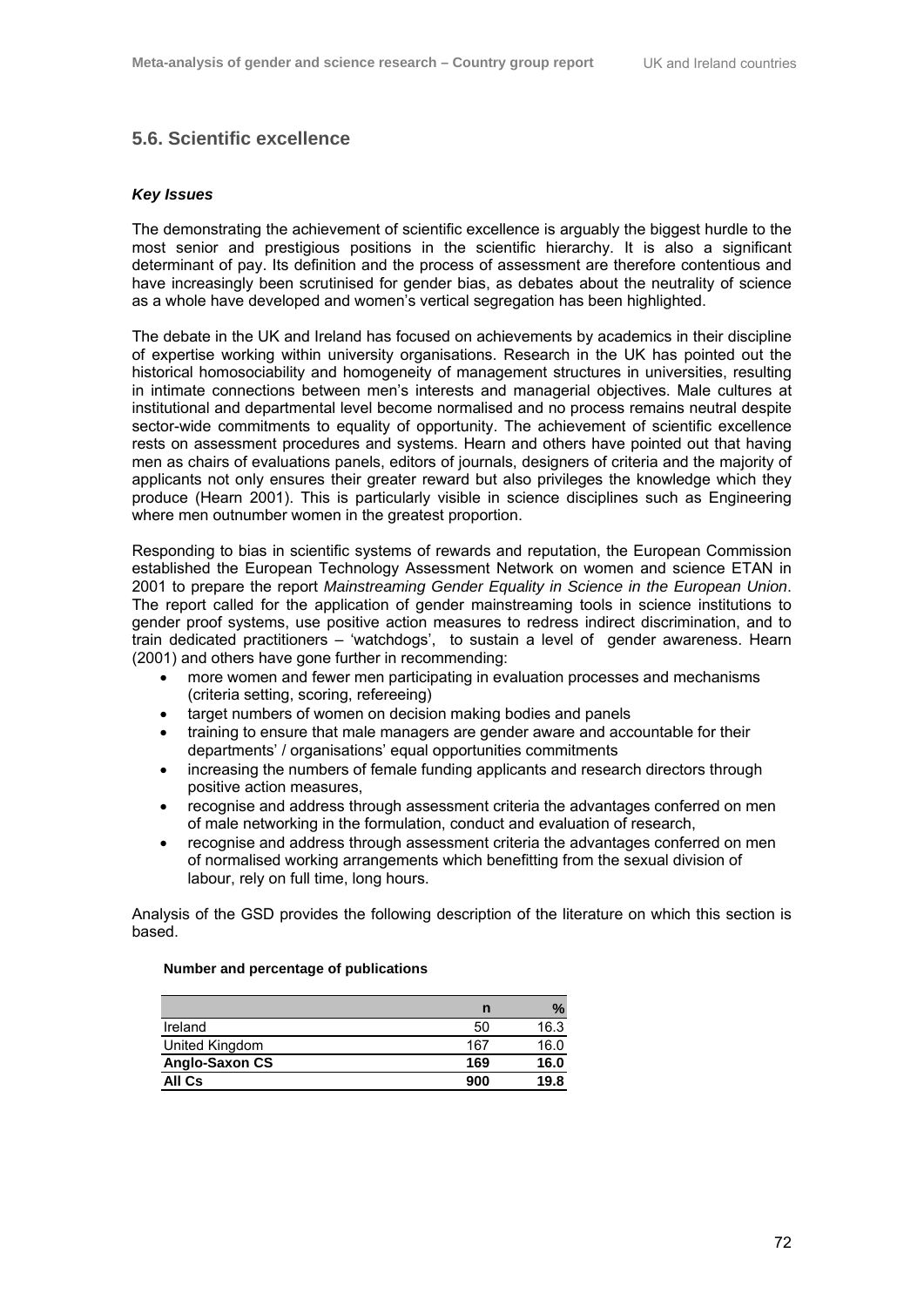## **Relation with other topics**

|                                              | ℅     |
|----------------------------------------------|-------|
| Horizontal segregation                       | 56.8  |
| Vertical segregation                         | 56.8  |
| Pay and funding                              | 28.4  |
| Stereotypes and identity                     | 51.5  |
| Science as a labour activity                 | 40.8  |
| Scientific excellence                        | 100.0 |
| Gender in research contents                  | 40.2  |
| Policies towards gender equality in research |       |

## **Average number of publications per year**

|           | <b>Average</b> |
|-----------|----------------|
| 1980-1984 | 0.8            |
| 1985-1989 | 1.4            |
| 1990-1994 | 1.4            |
| 1995-1999 | 4.6            |
| 2000-2004 | 14.2           |
| 2005-2007 | 14.0           |
| 2008-2009 | 7.5            |

# **Methodological approach**

| <b>Empirical research</b>                         | %     |
|---------------------------------------------------|-------|
| Non empirical research                            | 46.2  |
| Empirical research. Quantitative techniques       | 11.8  |
| Empirical research. Qualitative techniques        | 26.0  |
| Empirical research. Quali-quantitative techniques | 16.0  |
| Total                                             | 100.0 |
| Approach                                          | %     |
| Conceptual                                        | 45.6  |
| State-of-the-art                                  | 36.7  |
| Compilation of statistics                         | 13.6  |
| Building gender indicators                        | 4.1   |
| Empirical research. Quantitative techniques       | 27.8  |
| Empirical research. Qualitative techniques        | 42 O  |

## **Empirical research techniques**

| <b>Quantitative techniques</b> | %             |
|--------------------------------|---------------|
| Representative sample          | 57.4          |
| Micro-data                     | 51.1          |
| Longitudinal/cohort            | 8.5           |
| Multivariate analysis          | 48.9          |
| <b>Qualitative techniques</b>  | $\frac{0}{0}$ |
| <b>Biographical research</b>   | 8.5           |
| Case studies                   | 22.5          |
| Content analysis               | 4.2           |
| <b>Interviews</b>              | 64.8          |
| Observations                   | 254           |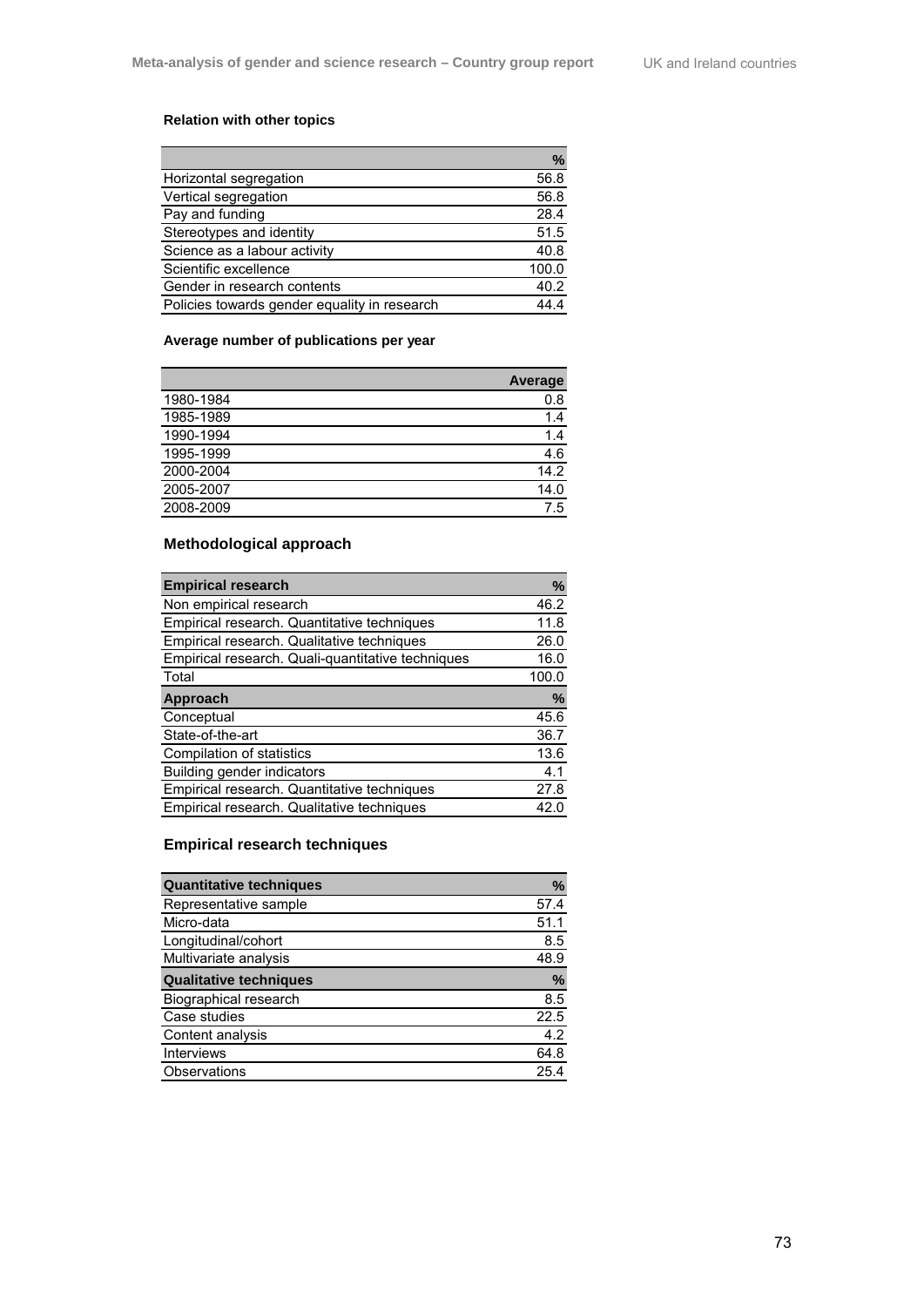#### *Research Areas*

- Assessments in education producing gendered advantages
- Gender bias in methods of judging excellence through publication and citation in HE
- Ingrained male norms in managerial cultures resulting in gendered performance appraisal outcomes
- Gatekeeping its actors and their practices

## *Research Questions*

- Do different assessment methods favour pupils of different sex?
- To what extent can assessment measures of excellence in the academe be objective? Where and why does gender bias creep in? What methods can be used to eliminate bias?
- Do different managerial practices normalise an 'ideal candidate / employee' which advantages men?
- Who are the gatekeepers of excellence? Do they operate in ways which privilege male knowledge? Can women be gatekeepers?

## *Research Approaches*

The research on gender bias in the achievement of scientific excellence has been mainly produced in the last decade (Position 3). It covers three areas: first, the *validity of particular procedures / structures* which are used to assess excellence in individual work ranging from assessments of students abilities, the award processes for research funding, fellowships and prizes and the methods of judging originality and merit in academic publishing. Second the relative *accessibility of the measures of success* based on the numbers of women and men attaining the highest accolades and an analysis of the barriers which prevent women from achieving more. Third, the *influence of gatekeepers* and their impact, both positive and negative, on producing equitable outcomes.

## *Findings*

The literature which makes a relevant contribution to this subject has mainly been written in the last ten years and is concerned with: the assessment of academic merit; the criteria applied to academic advancement; and the people and structures which administer the system.

Literature examining procedures for assessing excellence in individual work has tended to look at individual parts of the whole, rather than on the culmination of judgements over a person's lifecourse / career. There is more literature which considers the ways in which expertise is judged during the different stages of education/study than during employment. The gendered nature of examinations versus course work assessment has prompted a large debate. Elwood (2005) speaks for many academics in arguing that assessment in universities pays a complex role in defining gendered differences in performance: different styles of examinations and types of questions can define achievement, likewise coursework assessments can benefit certain gendered approaches to learning (also Gammie et al 2003). For example Bransky's and Qualter's (1993) work on the assessment of students' understanding of concepts in physics found that the context in which the concept was presented, rather than the intrinsic complexity (and hence difficulty) of the concept itself, produced gendered outcomes. Pirie (2001) observed that assessments which reward risk-taking and a grasp of the big picture confer an advantage on boys, whereas those which favour systematic consistent attention-to-detail answers favour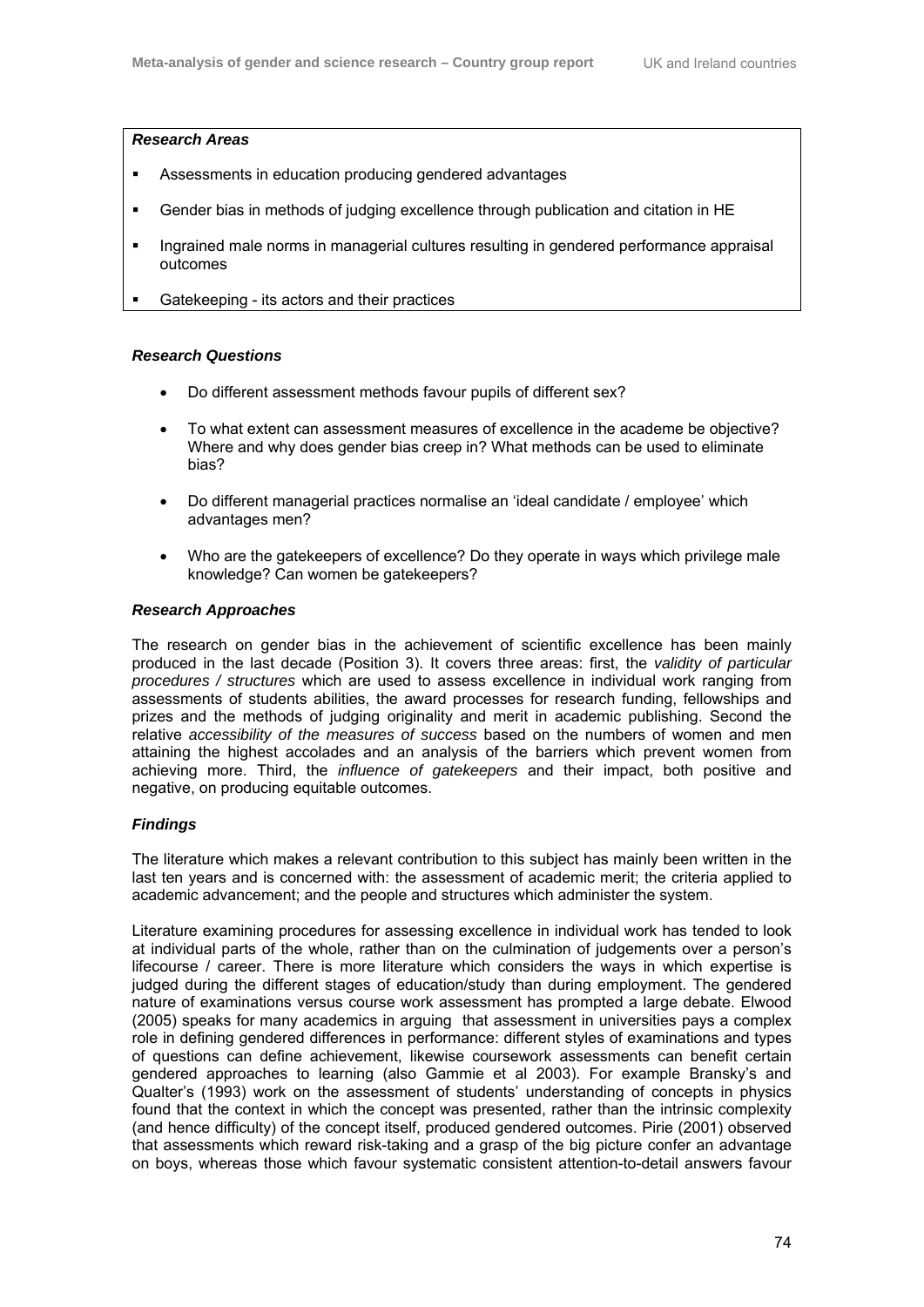girls (Woodfield and Earl-Novell 2005). Other contributors whilst acknowledging the significance of the assessment methods argue for maintaining a holistic picture of the factors which affect educational outcomes, Stobart (1992) says they cannot be divorced from the different experience and expectations of pupils and teachers.

Research investigating the measurement of academic quality by qualified scientists does not distinguish between or contrast the performance of employees in commercial, university and university-related research centres. The majority of the publications in the GSD are concerned with assessment of university departmental scientific achievement. As discussed in the previous section, academics are a unique group of employees in that their reputation and ability is judged by their peers outside of their employing institution. Peer review of the originality and value of new or proposed contributions to knowledge, both empirical and theoretical, is the central operational standard by which a 'fair' assessment of quality is reached. However an increasing number of academics have questioned the assumption of objective judgement which underpins this standard arguing that factors other than scientific quality may influence the reviewers' pronouncement on research papers, fellowships or grant applications. Gender, personal familiarity (or enmity) and country of origin/ native English have been shown to affect reviewer behaviour (Budden et al 2008, Tregenza 2002). As research highlights, despite providing greater credibility in the decision, double-blind review (in which the identities of author/ applicant and reviewer are not revealed) is not uniformly practiced by funding bodies or journal editorial boards. Gender bias which creeps in has been shown to mirror the sub-text of the funding organisation, incorporating stereotypical images of the 'ideal type' candidate, perhaps predictably perhaps in the image of a white male (Delamont 1989). Foschi (2004) has collected evidence of gender-based double standards in the judgement of competence; wherein women's past performance is judged more harshly than that of their male peers and their competence/ability represented as less significant in scenarios where their output is the same.

Within the higher education sector there are a number of different criteria against which an individual's academic performance is defined and quantified, and on which their promotional prospects are based (Forster 2001) these include:

- degree class
- volume and quality of published output
- citation of work
- internal appraisal
- securing external funding
- winning scientific prizes / fellowships

Each of these areas has been investigated for gender bias, with some studies looking explicitly at science disciplines. The bias has not been found to be malicious in all cases. Earl-Novell's and Woodfield's (2006) study of women's under-representation in student cohorts achieving first class awards at university reviewed hypothesis which assumed gender linked cognitive / personality traits, subject dependent levels of achievement linked to gendered socialisation and the compositional effect of men being concentrated in first-rich science subjects. Their analysis concluded that the 'gender gap' was more likely to be the result of the latter effect than inherent differences in ability or teaching practices across disciplines (also Farsides and Woodfield 2007 Simonite 2005).

The previous section addressed the issue of indirect discrimination which women face as a result of the institutionalisation of a male style working pattern as the 'norm' which puts greater pressure on some women (in particular those with caring responsibilities) to meet expectations of long hours commitment and geographic mobility. Another dimension to this working pattern is its associated output; the expectation that each academic will produce a quantity of peer reviewed publications based on research. The volume of work expected is standardised by government league table criteria relayed to academic departments via instruments such as the Research Assessment Exercise in the UK, a quinquennial peer review based audit system designed to assess the international reputation and academic quality of research groupings, whose score determines levels of central funding. Penas and Willett (2006) looking at information science research have demonstrated that male academics publish significantly more papers then their female counterparts despite there being a gender balance in the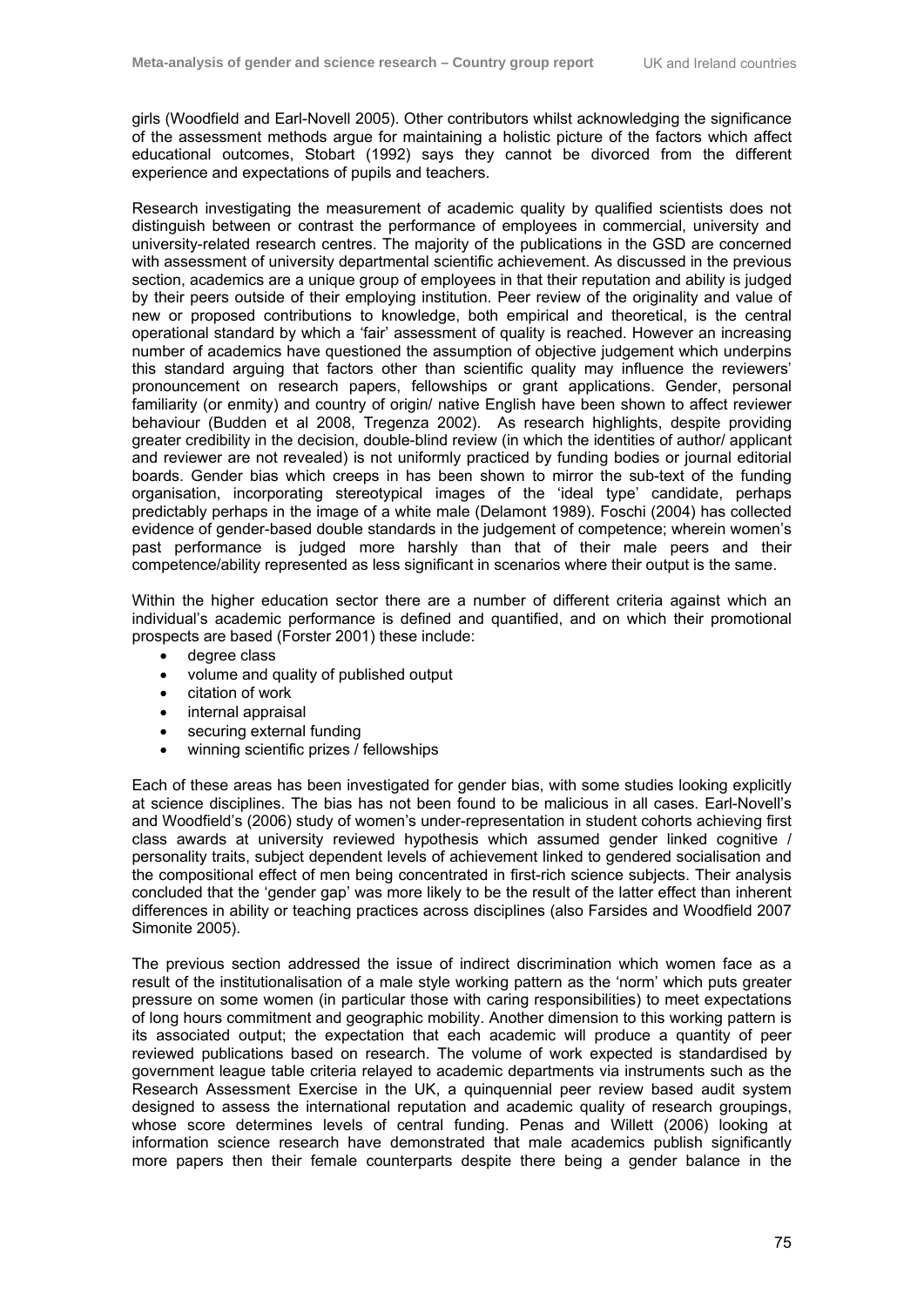employee profile. This is linked to men's ability to commit more hours to their job and the uninterrupted nature of their endeavour (very few men take up the opportunity of career breaks to raise children or care for dependents). Differences in citation has not been as extensively researched as academics' publication records, however this measurement is dependent on the perception of the entire external academic community and Penas and Willett found no apparent gender difference in the frequency of citation (Penas and Willett 2006).

The new managerial culture of many Higher Education and Further Education institutions has encouraged the adoption private sector practices, one of these being employee appraisal and a second the commercialisation of the university's research output to generate income. Whilst there is no Anglo Saxon literature in the GSD which examines either practice in relation to women scientists, there are several studies about female academics' experiences in general. These tell the same story as the literature on publication and reputation building; that the power relations operating in appraisal processes and the commercialisation and pursuit of external funding normalises a highly competitive role model focused on producing quantifiable outputs (Bagilhole and Goode 2002). Women's efforts to gain recognition of the alternative ways in which they contribute to academic life by putting together different discourses of achievement face considerable opposition or non attention (Thomas 2007). Rees (2004) has observed that many scientists including women are quick to maintain that the processes in science are neutral and merit-driven and that its inherent 'objectivity' means that science cannot be gender biased. In the face of the numerical evidence this could be described a 'false consciousness' and also explain why so little research has been undertaken in these area.

A final area of the literature is concerned with the 'gatekeepers' of excellence; consisting of external funding bodies and internal, male dominated, institutional hierarchies. Much has been made in the policy field of women's' under-representation on the executive boards of awarding panels, and the extent to which this disadvantages female applicants which is addressed in Section 5.7. Within universities a variety of mechanisms have been identified, not all specifically in science disciplines, which mitigate against women's scholarship being valued or developed as much as men's, these include the practices of: 'grooming' young researchers in the image of the existing hierarchical order; the daily practice of senior male academics not reading, recommending or valuing the work of the women they line manage (Hearn 2001); the exclusive access to research cultures, ideas and partnerships conferred on men by their networks (Deem and Brehony 2000, Fletcher et al 2007 ); and evidence of more supervision problems, particularly bullying, experienced by women in male dominated subjects (Royal Society of Chemistry 2008).

Finally, a small number of studies have researched women's complicity in upholding a system which is biased and unfair. Proponents of building up a critical mass of women into science (Powell and Dainty 2006) in order to fundamentally change the value system and promotion processes highlight the importance of finding gender aware women rather than those who exhibit the 'false consciousness' of women scientists identified by Rees (2004), Ledwith (2000) and Phipps (2006). Others point out that women's lack of confidence in their own ability can often act as a form of gatekeeping, as women are more likely than men to doubt the value of their work causing them to delay application for promotion or prevaricate about putting their findings forward into a more public arena to gain recognition (Evetts 1996).

#### *Gaps*

Whilst a comprehensive study of the gendered nature of research funding allocations has been undertaken by Millard and Ackers (2008) (discussed in Section 5.3) , this report should be augmented with further empirical research to demonstrate the discriminatory nature of practices and cultures and the organisations which uphold them, in order to provide a focus for policy intervention. Routine regular collection of statistics disaggregated by sex, at institutional and national level, about funding awards, prizes and fellowships should be made publicly available on an annual basis.

Research on the effect of higher education managerial practices in normalising a highly competitive role model focused on producing quantifiable academic outputs and therefore more suited to male career paths (Bagilhole and Goode 2002) should be extended to all science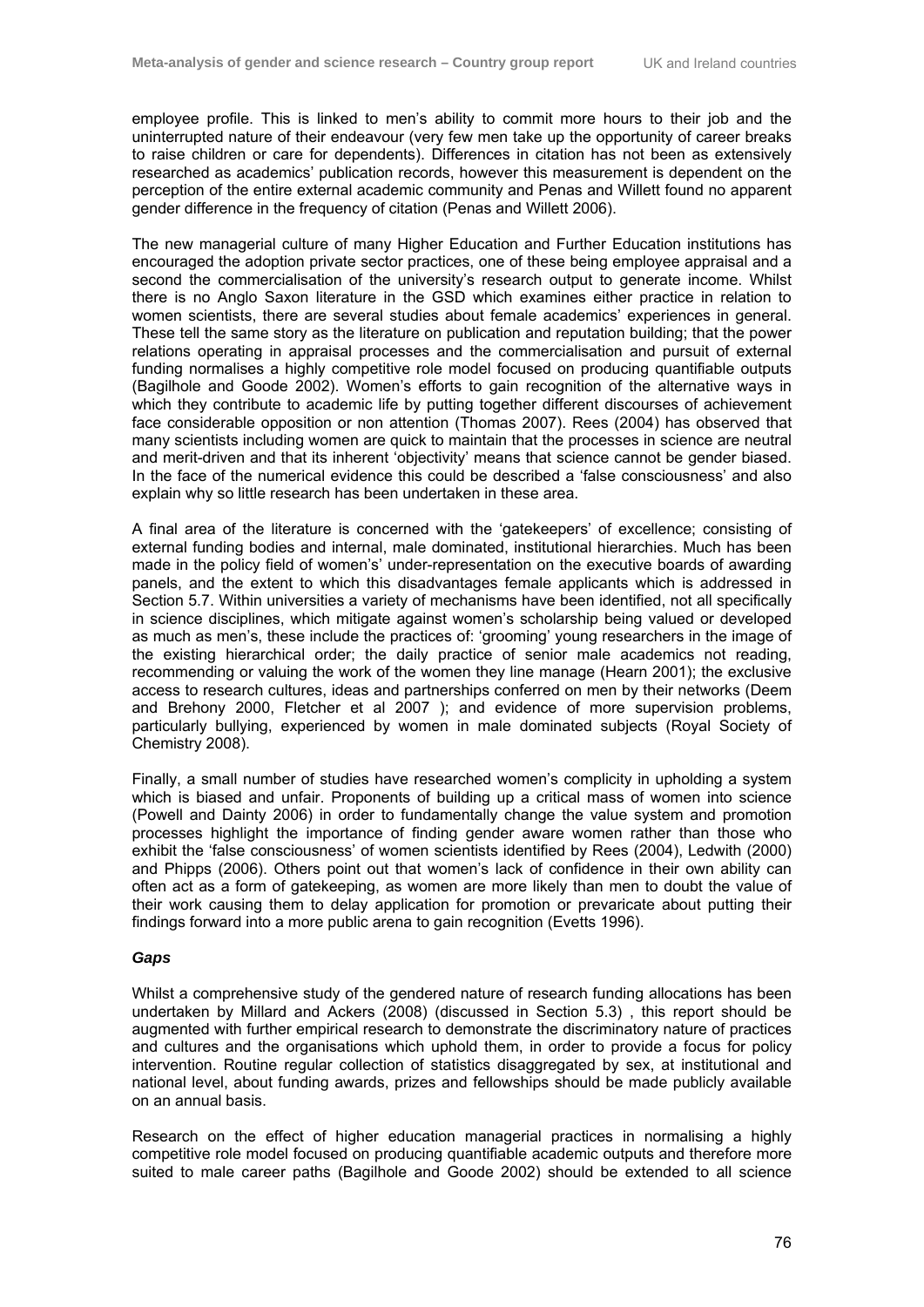disciplines, where cross discipline comparisons can be made. Within this work, women's alternative contributions to academic departments (for example their pastoral and administrative roles) should be recorded and their value debated. Further research is needed to address the gap in the literature about the processes of judging academic quality and performance of employees in private commercial companies.

Women's awareness of a gendered bias and hence their decisions about where and how best to deploy their effort for maximum return has not been sufficiently studied as part of the 'pipeline' model. These studies should include both gender-aware women and their more 'traditional' female counterparts. Longitudinal research is needed to establish the culminative effect of gender bias in the system of assessing excellence over an individual's life time. To identify at which points harm to a person's career trajectory is most likely to occur in science disciplines, again this work can be related to the 'pipeline' model.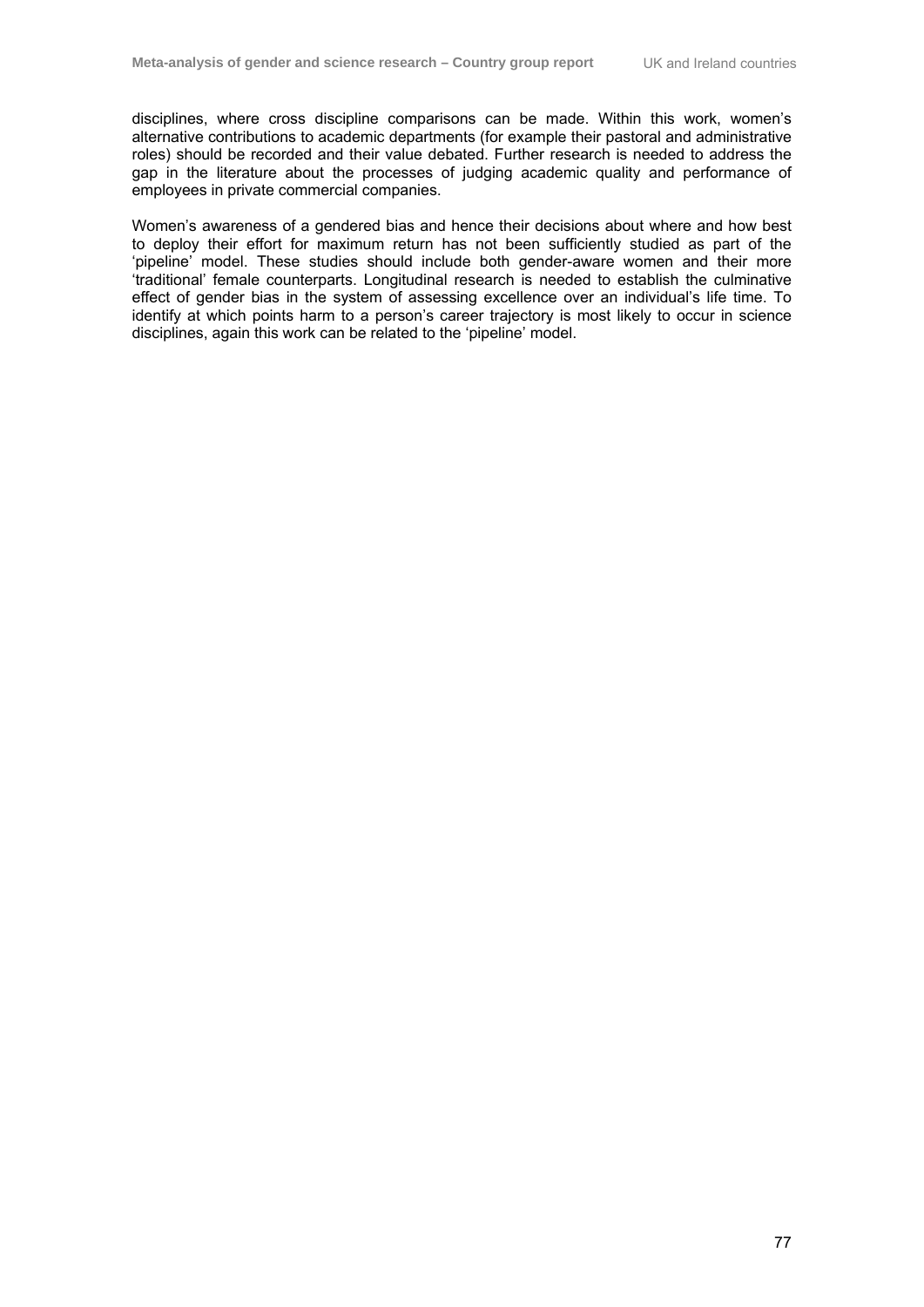## **5.7. Gender in research contents**

#### *Key Issues*

This topic is pivotal both for debates about excellence in science and the development of equality policies in science. Its starting point is the acknowledgement that science is a social activity which takes place within a social structure (Buckingham-Hatfield 2000). This simple statement turns on their head the ontological and epistemological positions which have guided scientific work for the last century. It suggests that our understanding of what can be said to exist and the ways we can categorise or make sense of similar phenomena is socially constructed and therefore transmutable over time, rather than fixed and essential. Undertaking research from this perspective demands a reflexive view of what it is possible to know, since the questions and observations of individuals will be subject to their own peculiar set of constructed knowledge affecting what they see and how they interpret this information. Again, epistemology which recognises situated knowledge is in opposition to traditional science which upholds individuals' ability to remain objective and distanced from their topic of study and their confidence in the ability of experimental methods and repeated testing to establish 'the truth'. Juxtaposing gender and science immediately introduces one important bias in the pursuit of scientific 'truths'. Feminists have argued that the unequal power relations between women and men in the scientific academy has resulted in scientific agendas which privilege male interests, not only in terms of which topics are prioritised for study but also affecting the questions (and hence answers) that are posed.

Analysis of the GSD provides the following description of the literature on which this section is based.

#### **Number and percentage of publications**

|                       | n     | ℅    |
|-----------------------|-------|------|
| Ireland               | 133   | 43.5 |
| United Kingdom        | 337   | 32.3 |
| <b>Anglo-Saxon CS</b> | 340   | 32.1 |
| All Cs                | 1.434 | 31.5 |

#### **Relation with other topics**

|                                              | %     |
|----------------------------------------------|-------|
| Horizontal segregation                       | 39.4  |
| Vertical segregation                         | 36.8  |
| Pay and funding                              | 14.1  |
| Stereotypes and identity                     | 58.8  |
| Science as a labour activity                 | 30.0  |
| Scientific excellence                        | 20.0  |
| Gender in research contents                  | 100.0 |
| Policies towards gender equality in research | 42.9  |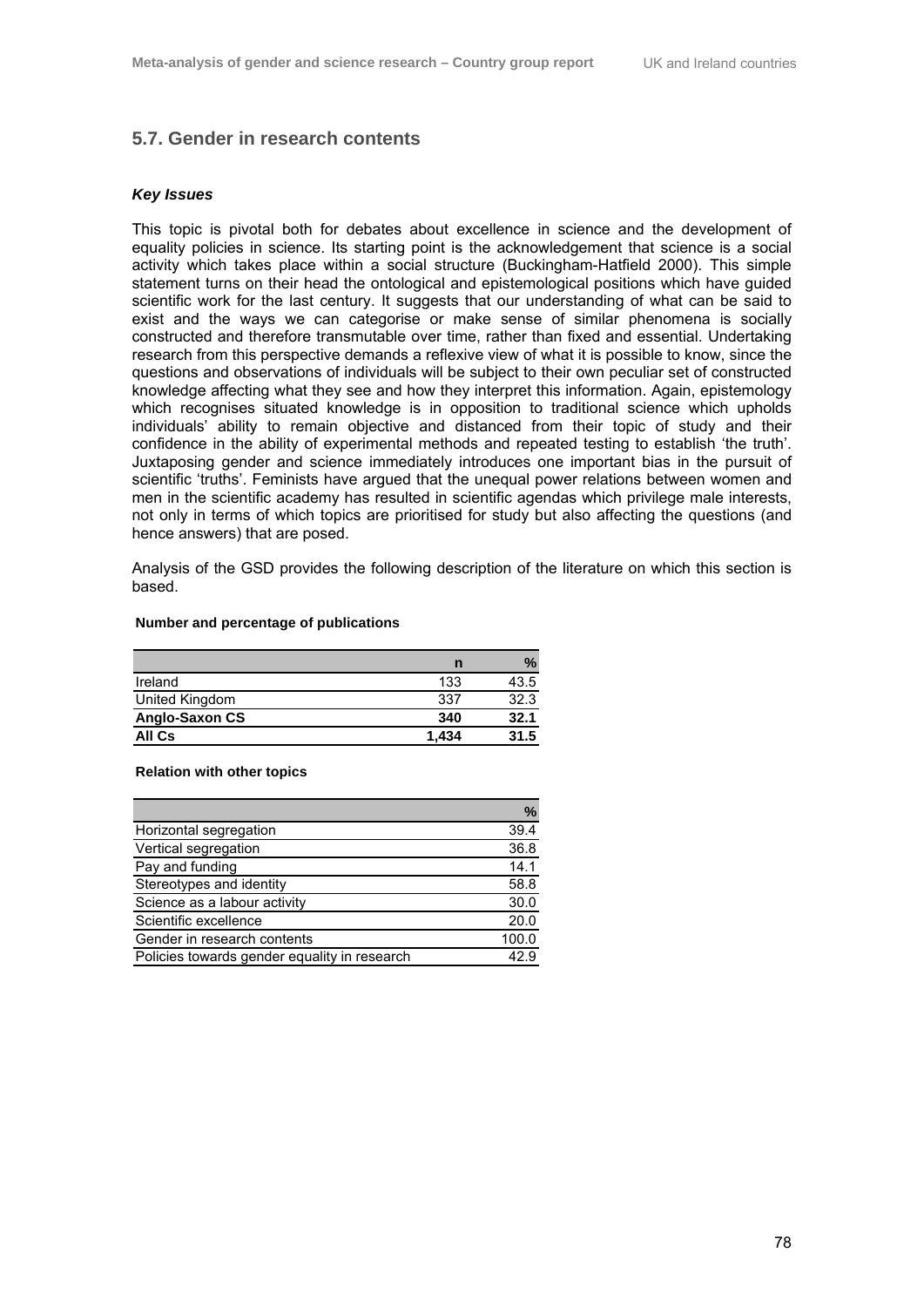## **Average number of publications per year**

|           | <b>Average</b> |
|-----------|----------------|
| 1980-1984 | 1.8            |
| 1985-1989 | 3.0            |
| 1990-1994 | 6.2            |
| 1995-1999 | 10.2           |
| 2000-2004 | 22.8           |
| 2005-2007 | 31.0           |
| 2008-2009 | 13.5           |
|           |                |

## **Methodological approach**

| <b>Empirical research</b>                         | %     |
|---------------------------------------------------|-------|
| Non empirical research                            | 59.7  |
| Empirical research. Quantitative techniques       | 8.2   |
| Empirical research. Qualitative techniques        | 19.1  |
| Empirical research. Quali-quantitative techniques | 12.9  |
| Total                                             | 100.0 |
| Approach                                          | %     |
| Conceptual                                        | 57.4  |
| State-of-the-art                                  | 48.5  |
| Compilation of statistics                         | 15.3  |
| <b>Building gender indicators</b>                 | 4.4   |
| Empirical research. Quantitative techniques       | 21.2  |
| Empirical research. Qualitative techniques        | 32.1  |

## **Empirical research techniques**

| <b>Quantitative techniques</b> | $\%$          |
|--------------------------------|---------------|
| Representative sample          | 50.0          |
| Micro-data                     | 37.5          |
| Longitudinal/cohort            | 4.2           |
| Multivariate analysis          | 43.1          |
| <b>Qualitative techniques</b>  | $\frac{0}{0}$ |
| Biographical research          | 11.0          |
| Case studies                   | 36.7          |
| Content analysis               | 11.9          |
| <b>Interviews</b>              | 64.2          |
| Observations                   | 24.8          |

#### *Research Areas*

- **Male bias in the scientific academic tradition**
- Rcognising situated knowledge and the challenges and advantages of a diverse scientific community of contributors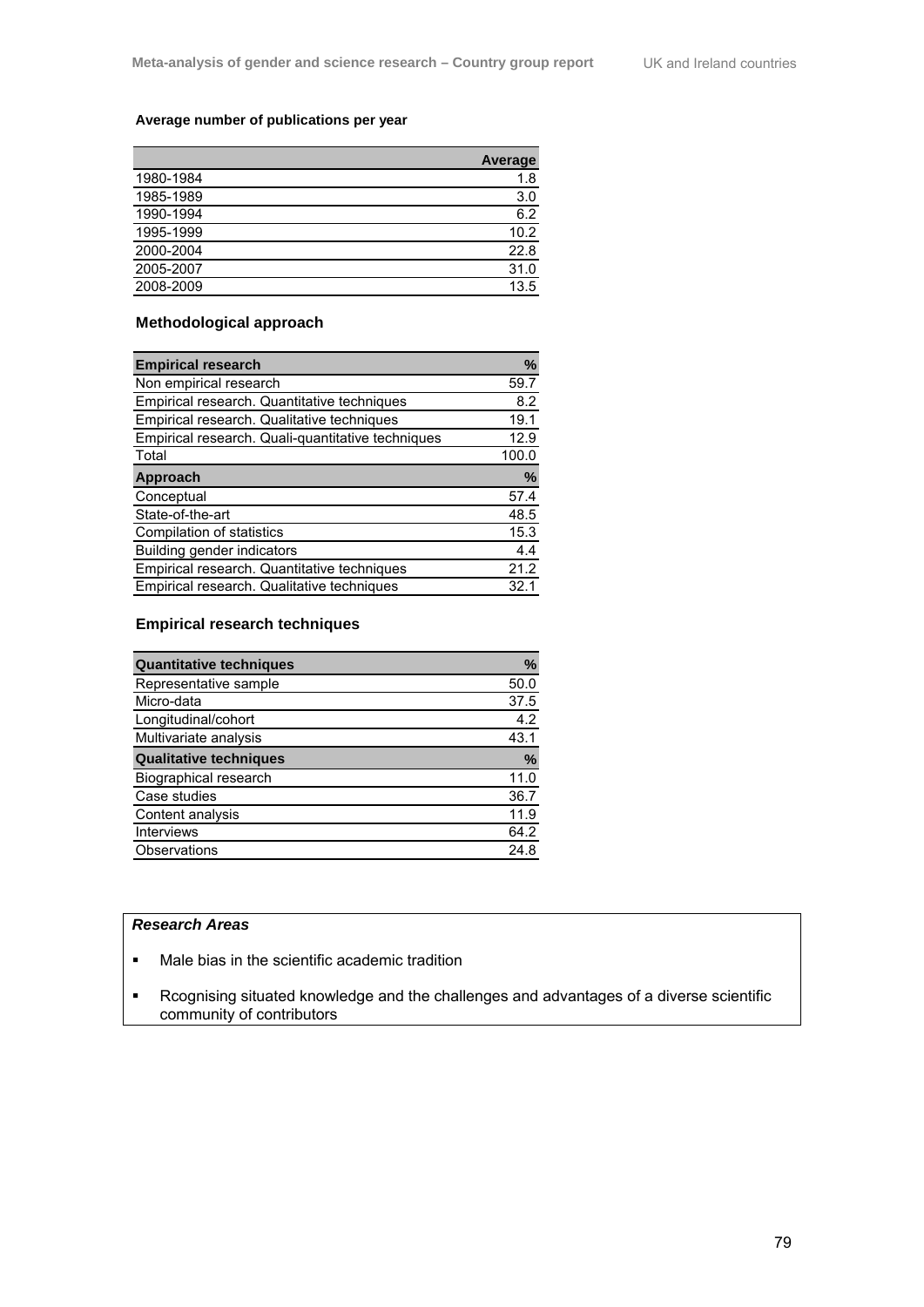#### *Research Questions*

- What type of contributions have women made throughout history to advance of scientific knowledge?
- What are the implications of scientific ontology and epistemology of recognising male bias?
- What are the advantages of incorporating a greater range of situated knowledge in scientific research? How can this be done in practice?

#### *Research Approaches*

The research publications relating to this topic can be divided into four distinct areas:

- reclaiming the history of women's contribution to scientific advances which has been overlooked or poorly recorded and recognised;
- identification of male bias and arguments for the application of gender aware epistemology in scientific endeavour;
- debates about the need for diversity among the science community to ensure the incorporation of different situated knowledge;
- methods of undertaking gender-sensitive science, borrowing from insights of other disciplines, most notably social science.

The areas are listed in the order in which they have developed over the last three decades. The first is closely linked to the writings of the women's movement in the 1970s and 1980s when debates about women's place in public life were still contentious and evidence was being gathered in many arenas to support the argument that women's ability was equal to that of men's, and that they were able to make important contributions to life outside the home and in areas in which they were under-represented. The development of a feminist epistemology in the late 1980s, in works such as (Fox Keller 2000) have impacted on all academic disciplines, and in science provided an important means to countenance arguments about male bias in science which had troubled practitioners over the previous decade; evident in their writing about teaching practices and girls reception of science subjects in school. Originating in social science it was perhaps automatic that solutions should be sought from these disciplines, particularly sociology and social policy. Organisation theory introduced debates about the ways in which patriarchy operates in hierarchical settings and the direct and indirect ways in which a hegemonic culture is maintained and alternative perspectives are sidelined. Following on from the promotion of equal treatment practices to level the playing field for disadvantaged groups (and their agendas) came advocacy for diversity - the active recruitment of under-represented individuals to bring a greater range of viewpoints and abilities into the workplace. The ultimate aim was to produce a 'mosaic' which incorporated more talent and was capable of greater creativity. This literature was influenced by the hastening movement to globalised production and is not exclusively focused on women but also on people of different ethnicities and races.

What a commitment to gender equality in scientific research means in practice, is at the heart of the final area. Much of the literature concerned with practices which breakdown horizontal and vertical segregation for women and other under-represented groups in the scientific hierarchy avoid talking about men and men's role. There are far fewer contributions about how the (male academic) scientific community would behave and how its structures and processes would change if it were to embrace and enact gender equality. Jeff Hearn's work on men and masculinities is one of these lone voices (Hearn 2001). As in other topics, literature relating to Gender in Research Context is almost exclusively concerned with SET issues in the Higher Education rather than applied to private research settings

Jeff Hearn's work is ground breaking because he focuses on men as the missing part of the study of gender. A key proponent of Critical Masculinity Studies CSM in sociology he highlights the insights and developments in his own discipline which have to some extent occurred in the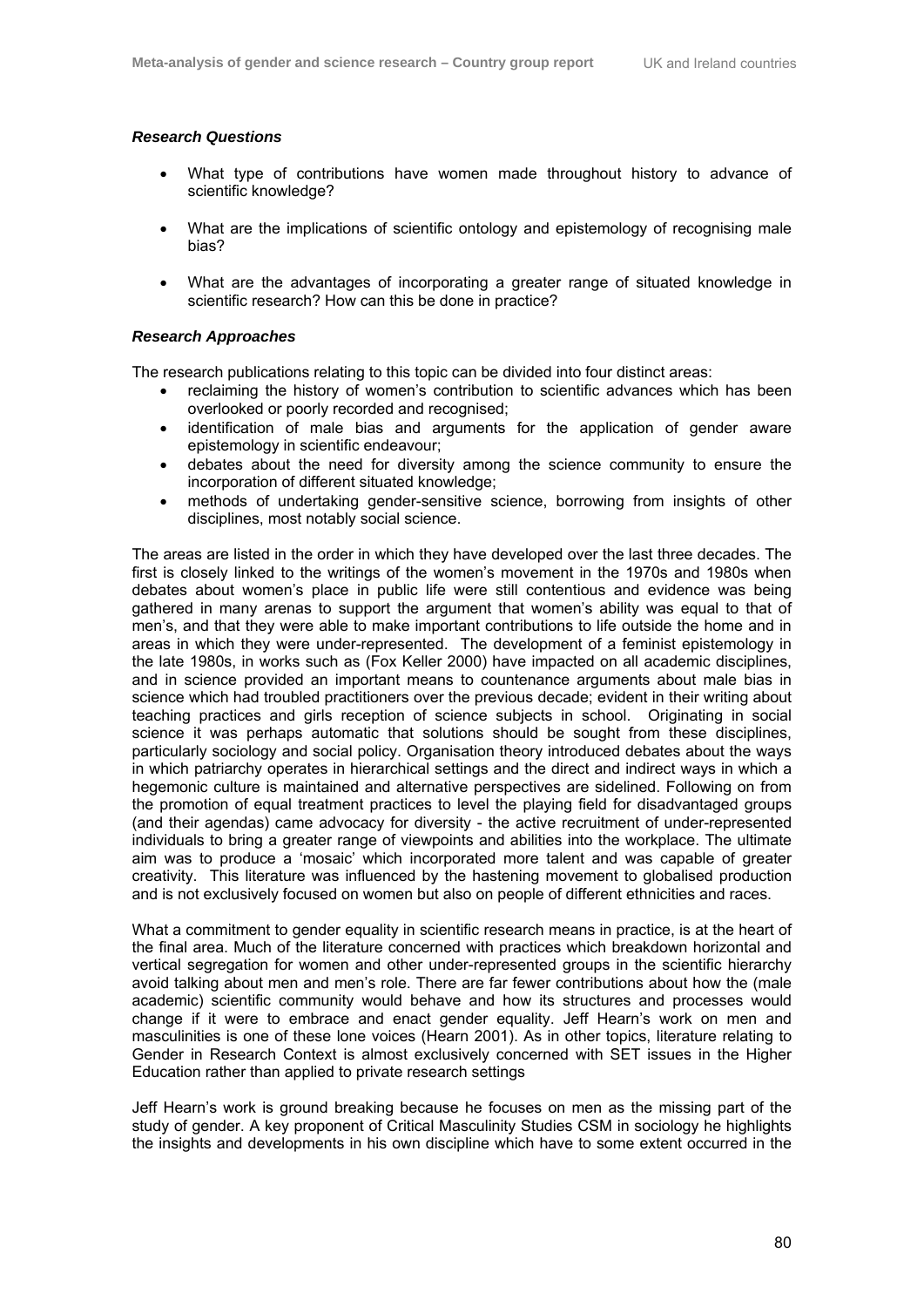natural and technological studies but could be applied more rigorously to greeter effect. He advocates:

- Explicitly recognise men as having a gender rather than treating their presence and research as 'the norm' against which women's work and progress is measured.
- Apply a social constructionist understanding of gender identity to men and their practices in the academy in order to recognise different forms of masculinity which change over time. Part of this analysis should incorporate Connell's spectrum of hegemonic complicit and subordinated masculine positions which aware that masculinity is not the only social division in play, class, ethnicity and sexuality affect men's position along the spectrum and in turn their openness to an alternative feminist epistemology.
- Foreground the role of the researcher and their impact on framing scientific areas of research and what is found there. This requires individual male researchers to question their epistemological / ontological starting point, acknowledging the politics of their area of study (i.e. how does it impact on gender relations in the real world) and their own geopolitical position in relation to their subject matter (i.e. the power relation between themselves as researcher and the researched). Hearn advocates the development of research in which the topic and the researcher's standpoint are reflexively considered in an emancipatory context.

Others in a similar line of argument have highlighted the paucity of scientific research findings that can result from 'gender blindness' citing examples of research undertaken with only male participants to produce medication which is assumed to be suitable and safe to be used by women, with disastrous consequences. The underlying conclusion being that good research is gender sensitive.

## *Findings*

One dimension of addressing women's absence from science has been to write women back into the history of science, providing evidence of the significance of the contribution of known female scientists, as in the case of Lady Mary Montegu (smallpox inoculation), or documenting the lives of those whose endeavours had previously gone unrecorded as with Ada Lovelace (computer science). Alic's work is a typical example of this genre of research, published by the women's press and inspired by a radical feminist intent to set in place a precedent for women making great strides in contemporary scientific research (Alic 1986).

It is only a small step from reclaiming women's past work to asking what male dominated science may have missed, and what questions and priorities a women's agenda might consist of. The development of feminist standpoint theory in sociology coupled with legislation were hugely influential problematising the design of scientific research which had failed to include sex differences, producing poor results particularly in the area of clinical and laboratory medicine (Holdcroft 2007a).

A wider examination of male bias in the ways in which scientists conduct and discuss their work has followed, (Keller and Longino 1996, Christie 1990, Olson 1990, Buckingham-Hatfield 2000). Theorists have split their attention between science education and scientific research. One group have studied the effects of applying an 'objective' scientific paradigm in education and its impact on teaching styles, content and outcomes for girls and boys (Dunne and Johnston 1992 and Cronin and Roger 1999 , Mahony and Van Toen 1990) while others have interrogated the inventions of science (Wajcman 1991, Plows 2008) or the practices of particular areas of expertise (Julie 2007, Bjorkman 2005). These publications are not numerous and in contrast with the other topics are conceptual and philosophical in aim and method rather than empirical.

The origins of standpoint theory, provided by Marxist feminist work about consciousness and identity politics expressed through social movements, has predisposed its application to the perspectives of all marginalized and oppressed individuals whose insights if accessed effectively could help to create more objective accounts and knowledge of the world. It supported critiques of male bias levelled at the science community and heralded a call for greater diversity of participants. The term 'diversity' entered sociological parlance in 1990s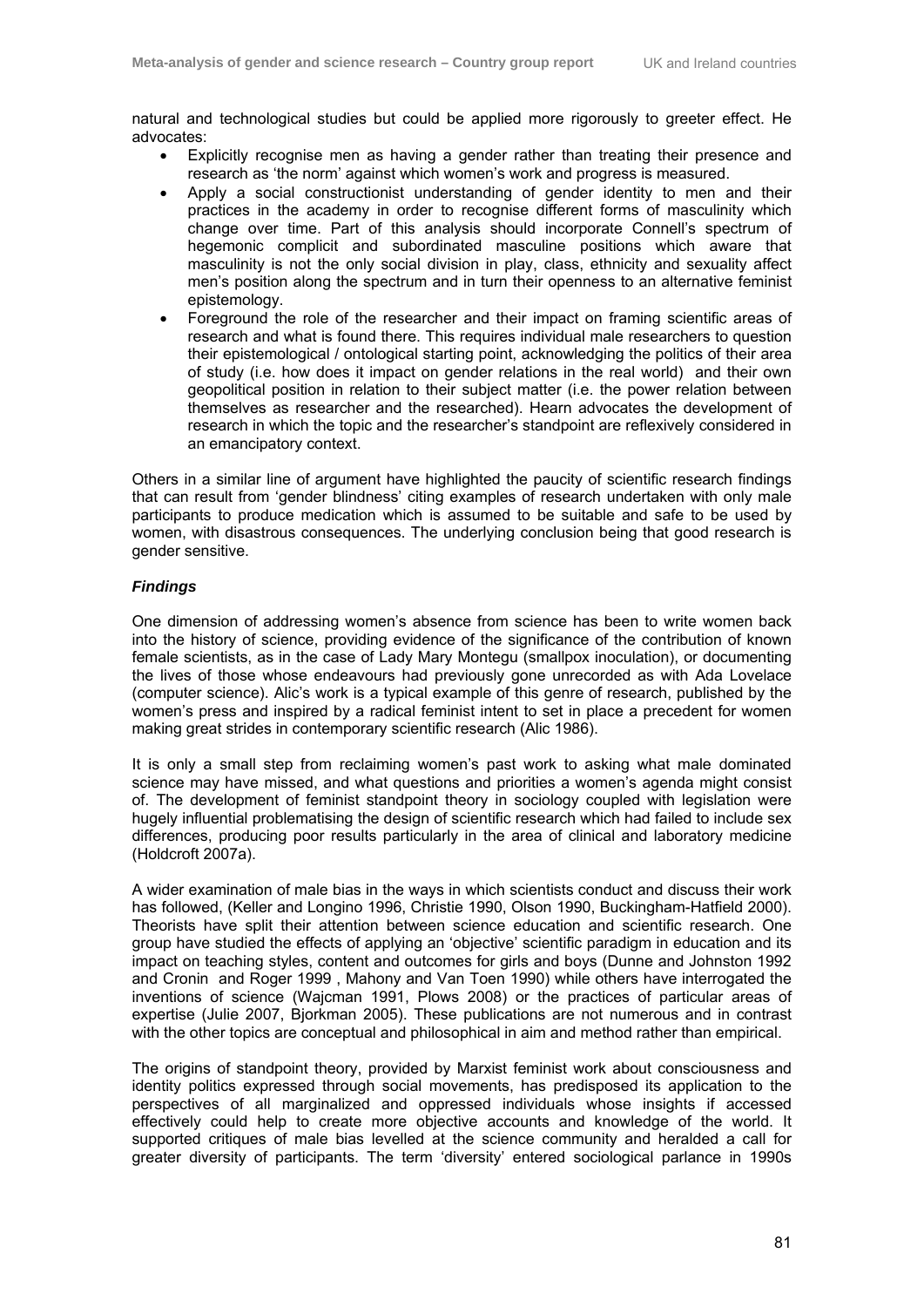within organisational and equality theory to express the post-structural notion of difference within and between groups. In the UK and Ireland differences initially included gender, ethnicity and race, and disability and more latterly (through the influence of the European Union) sexuality, religious belief, socio-economic group and age. The research in the GSD which has addressed 'diversity' has focused on the possibilities of achieving a mix through a better gender balance of the workforce (Adam et al 2008) and an awareness of different gendered users of scientific products (Clegg and Trayhurn 2000, Oudshoorn 1994), there are a few notable exceptions to this which look at the advancement of *different groups* of women incorporating perspectives such as race and ethnicity (Hennessy and Dunham 2002). The diversity perceptive whilst allowing for the inclusion of a wider range of situated knowledge to the betterment of research formulation is not without its critiques. Deem and Morley (2006) have argued that a great emphasis on contribution recognition rather than redistribution of resources between groups means that the pursuit of gender equality using a diversity paradigm may result in a depoliticisation of equality commitments and a 'watering down' of impact. This literature has an obvious relationship to the topic on policy approaches.

As well as a concern to diversify the academic community, other commentators are keen to mainstream a diversity perspective into the selection of research subjects, to ensure that clinical and laboratory practice is sensitive to gender. For example, Holdcroft (2007a) considers how a systematic failure to include sex differences in research study design can lead to flawed results in evidence based medicine, A key recommendation is to import insights from other disciplines, most notably the methodological and ethical approaches of social science (Lykke and Braidotti 1980, Hearn 2001). This area of literature is not very developed.

Finally, research has been undertaken into the stereotypes embedded in the physical world which uphold a perception that women's relationship to technology is as a passive user rather than a creator. (Lohan 2000, Wajcman 1991, Blickenstaff 2005, Faulkner 2001, Margolis and Fisher 2002, Phipps 2002). Theorists of technology have argued that a powerful dualism has been institutionalised through technology's association with capitalism and male power (Fox Keller 1982, Harding 1998, Lohan 2000) and gadgets with 'modern masculinity' (Cockburn 1985a, Gorriz & Medina 2000). There are a number of notable studies which illustrate these associations, for example Cockburn and Ormond's (1993) history of the micro-wave oven and Brosnan's (1999) study of school children's perceptions of the 'typical' computer user. Town Planning & Surveying is another area of science where these analogies have been drawn. It has been argued that the physical layout of cities is based on male rather than female patterns of use (Little 1994) due to the fact that men predominate amongst urban decision-makers (Greed 1994). Engineering, at the heart of industrial production, transportation, irrigation, housing, sanitation, health care, energy, pollution, surveillance and environmental control, produces similar gendered disadvantages for women (Frank Fox 2006).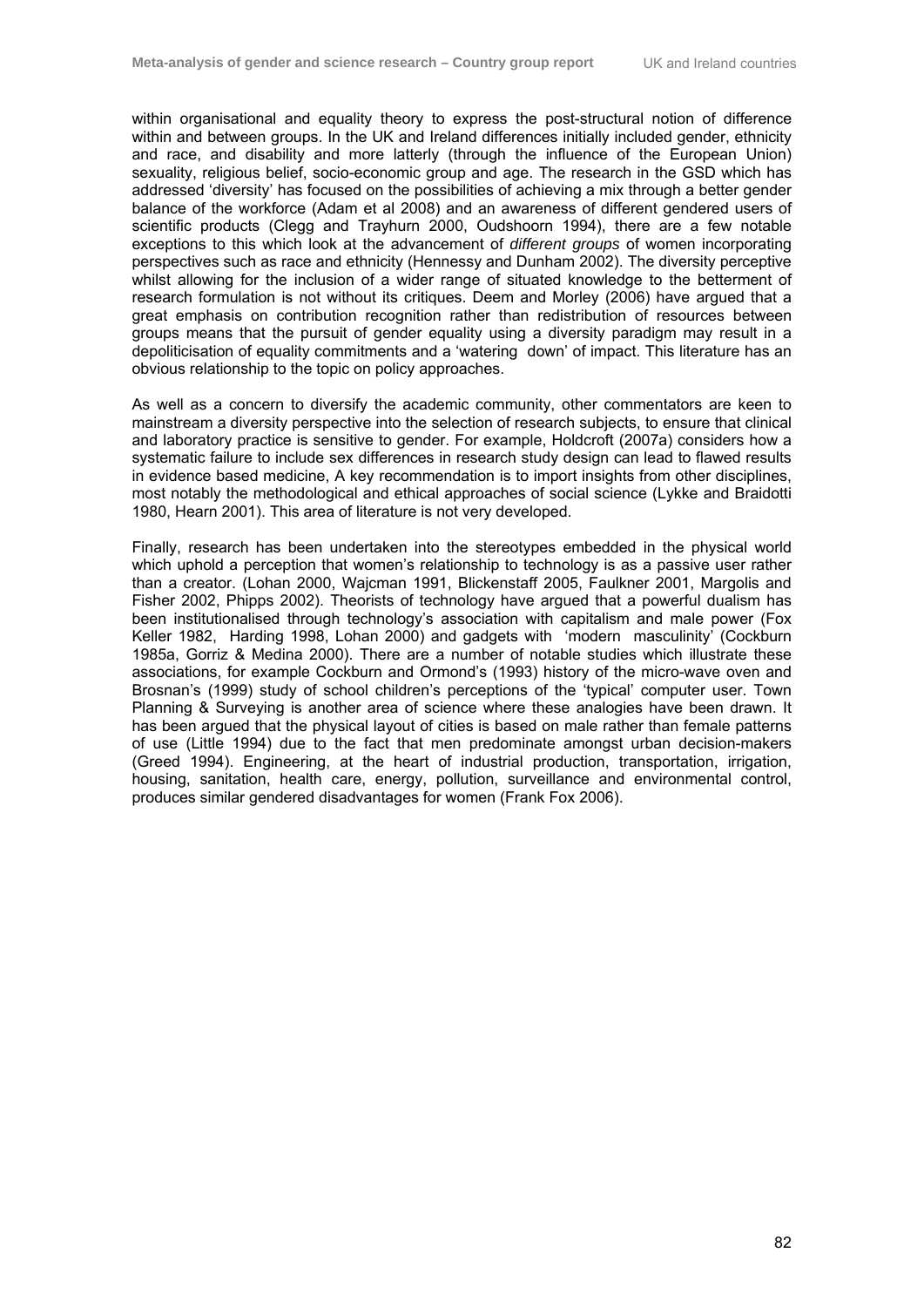#### **Town planning and studies of the built environment, notable contributions:**

- Buckingham-Hatfield, S. (2000) 'The making of science: it's a man's world' *Gender and Environment* Routledge: London pp11-32
- Booth, C. & Gilroy, R. (2001) 'Gender aware approaches to local and regional development: better practice lessons from across Europe' *Town Planning Review* 27(2), 217-242
- Greed, C. & Reeves, D. (2005) 'Mainstreaming equality into strategic spatial policy making: are town planners losing sight of gender?' *Construction Management and Economics,* Special Issue on Diversity and Equality in Education, Vol 23, Issue 10, pp1059-1070

Within UK Town Planning, a practitioner movement emerged in the 1990s aiming to make policy and planning guidance gender aware: to recognise the different uses women made of public spaces and transport. This has developed into an academic critique of the 'gender blind' nature of practice and the pursuit of better practice examples.

#### *Gaps*

As part of efforts to raise awareness of gender bias in the practice of science, documentary analysis of women's past achievements in science should be continued to produce a more accurate and enriched account of historic scientific development. This could include women in the scientific teaching profession as well as in research.

Research which has addressed 'diversity' in science (education and occupations) should be extended to consider the recruitment, experience and advancement of different groups of women and men, for example people of different ethnicities and class and those who enter science by non-traditional routes. Research of this type should remain alert to the needs of policy makers since a dilution of groups' identity can produce findings which are too multifarious to act on.

More empirical research is needed to study the ways in which organisations and individuals use the claim of 'objectivity' in scientific education and research (knowingly and unwittingly) to reinforce gendered stereotypes, gendered sub-texts in organisations, and gender bias in the assessment and reward of excellence. Examples could be compiled of good practice to demonstrate how scientific research can be carried out so that the topic and the researcher's standpoint are reflexively considered in an emancipatory context. Clarification of which methods and ethical undertakings can be most appropriately applied from social science to science settings would be valuable.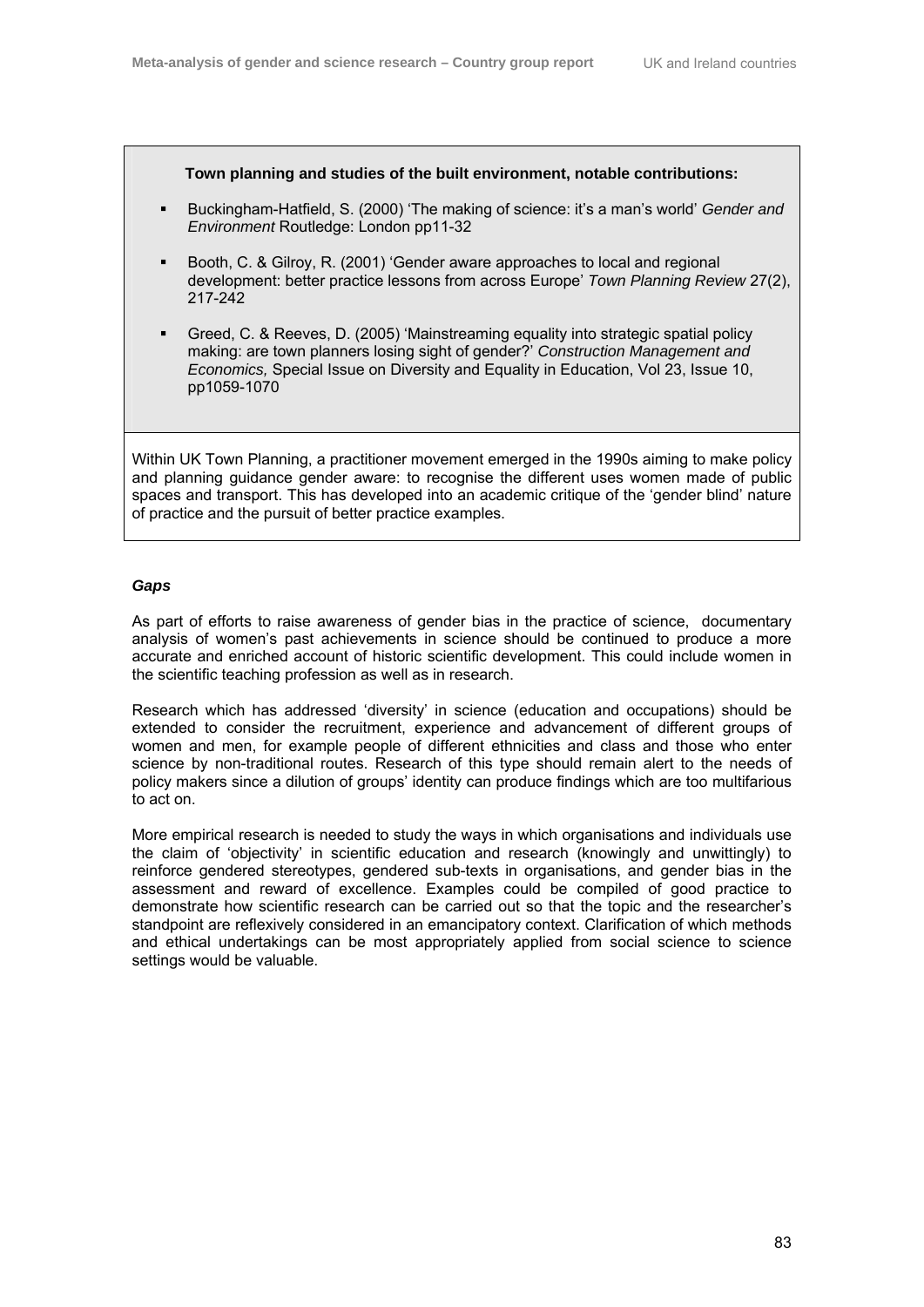## **5.8. Policies towards gender equality in science**

#### *Key Issues*

There are a number of recent accounts which describe the development of policies and initiatives to address gender equality in science education and research (for an extensive review of UK initiatives see Phipps 2008, Rees 2001). This chapter does not intend to replicate this work but to assess the literature which reviews and evaluates the scope and impact of policies in this area and come to a judgement about its contribution and sufficiency.

In addition to policies which aim to promote gender equality in science, there are other policy areas which influence individuals' employment decisions. Many of these are implicit in the publications about this topic:

- *Employment relations acts*: to grant employees the right to take unpaid leave to deal with family emergencies and the right to request a more flexible pattern of work of meeting the needs of dependent children and adults as ways of improving retention and lowering absenteeism and stress in the workplace
- *Childcare and carers' strategies*: to increase the quality, provision, affordability and take-up of local childcare and health and social care provision to facilitate employment rates among women and men of working age.
- *Anti-segregation and pay initiatives*: to involve businesses and the public sector investigating and addressing pay differentials, and re-conceptualising part-time work so it is seen as a valid working pattern at all levels of an organisations.
- *Skills and workforce development commissions, reports and reviews :* To promote the acquisition of skills in new growth sectors, to encourage enterprise, to increase the skills of the prospective and current workforce.
- *Social inclusion policies*: to improve access of the poorest communities to ICT, delivering basic skills training in local venues, supporting social enterprises.
- *Anti-discrimination legislation*: to uphold the right of women and minority groups in the population to access employment opportunities, goods and services on equal terms.

Analysis of the GSD provides the following description of the literature on which this section is based.

|                | n     | $\mathcal{A}_{\mathbf{a}}$ |
|----------------|-------|----------------------------|
| Ireland        | 119   | 38.9                       |
| United Kingdom | 389   | 37.3                       |
| Anglo-Saxon CS | 392   | 37.1                       |
| All Cs         | 1.296 | 28.5                       |

#### **Number and percentage of publications**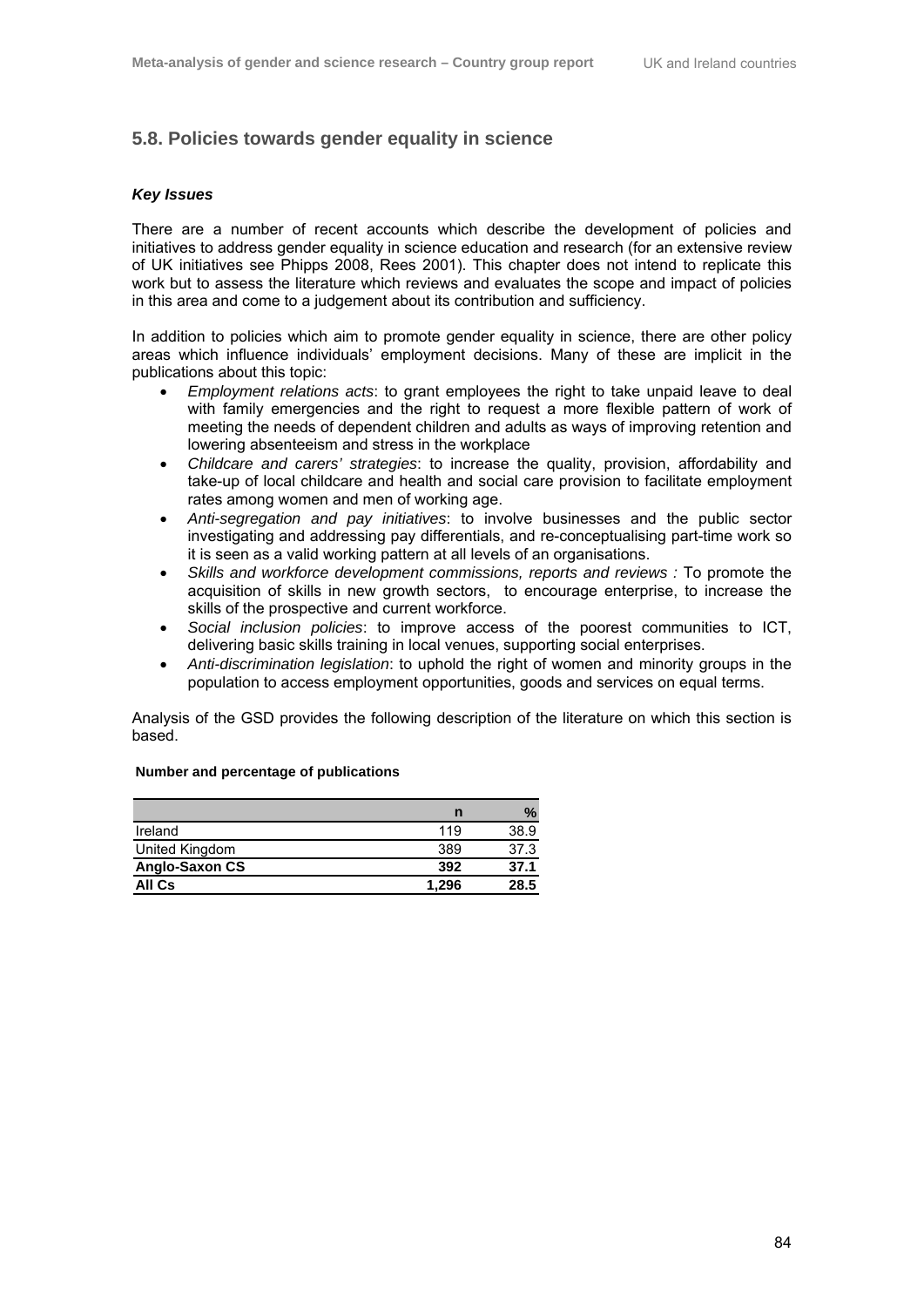## **Relation with other topics**

|                                              | $\%$ |
|----------------------------------------------|------|
| Horizontal segregation                       | 54.8 |
| Vertical segregation                         | 52.8 |
| Pay and funding                              | 22.2 |
| Stereotypes and identity                     | 51.0 |
| Science as a labour activity                 | 37.5 |
| Scientific excellence                        | 19.1 |
| Gender in research contents                  | 37.2 |
| Policies towards gender equality in research |      |

## **Average number of publications per year**

|           | <b>Average</b> |
|-----------|----------------|
| 1980-1984 | 0.4            |
| 1985-1989 | 2.8            |
| 1990-1994 | 5.8            |
| 1995-1999 | 12.0           |
| 2000-2004 | 26.8           |
| 2005-2007 | 38.0           |
| 2008-2009 | 19.5           |

# **Methodological approach**

| <b>Empirical research</b>                         | %     |
|---------------------------------------------------|-------|
| Non empirical research                            | 43.1  |
| Empirical research. Quantitative techniques       | 11.2  |
| Empirical research. Qualitative techniques        | 30.1  |
| Empirical research. Quali-quantitative techniques | 15.6  |
| Total                                             | 100.0 |
| Approach                                          | %     |
| Conceptual                                        | 38.5  |
| State-of-the-art                                  | 42.6  |
| Compilation of statistics                         | 23.0  |
| Building gender indicators                        | 4.6   |
| Empirical research. Quantitative techniques       | 26.8  |
| Empirical research. Qualitative techniques        | 45.7  |

# **Empirical research techniques**

| <b>Quantitative techniques</b> | %             |
|--------------------------------|---------------|
| Representative sample          | 46.7          |
| Micro-data                     | 30.5          |
| Longitudinal/cohort            | 10.5          |
| Multivariate analysis          | 42.9          |
| <b>Qualitative techniques</b>  | $\frac{9}{6}$ |
| <b>Biographical research</b>   | 8.4           |
| Case studies                   | 27.9          |
| Content analysis               | 10.6          |
| <b>Interviews</b>              | 65.4          |
| Observations                   | 21.8          |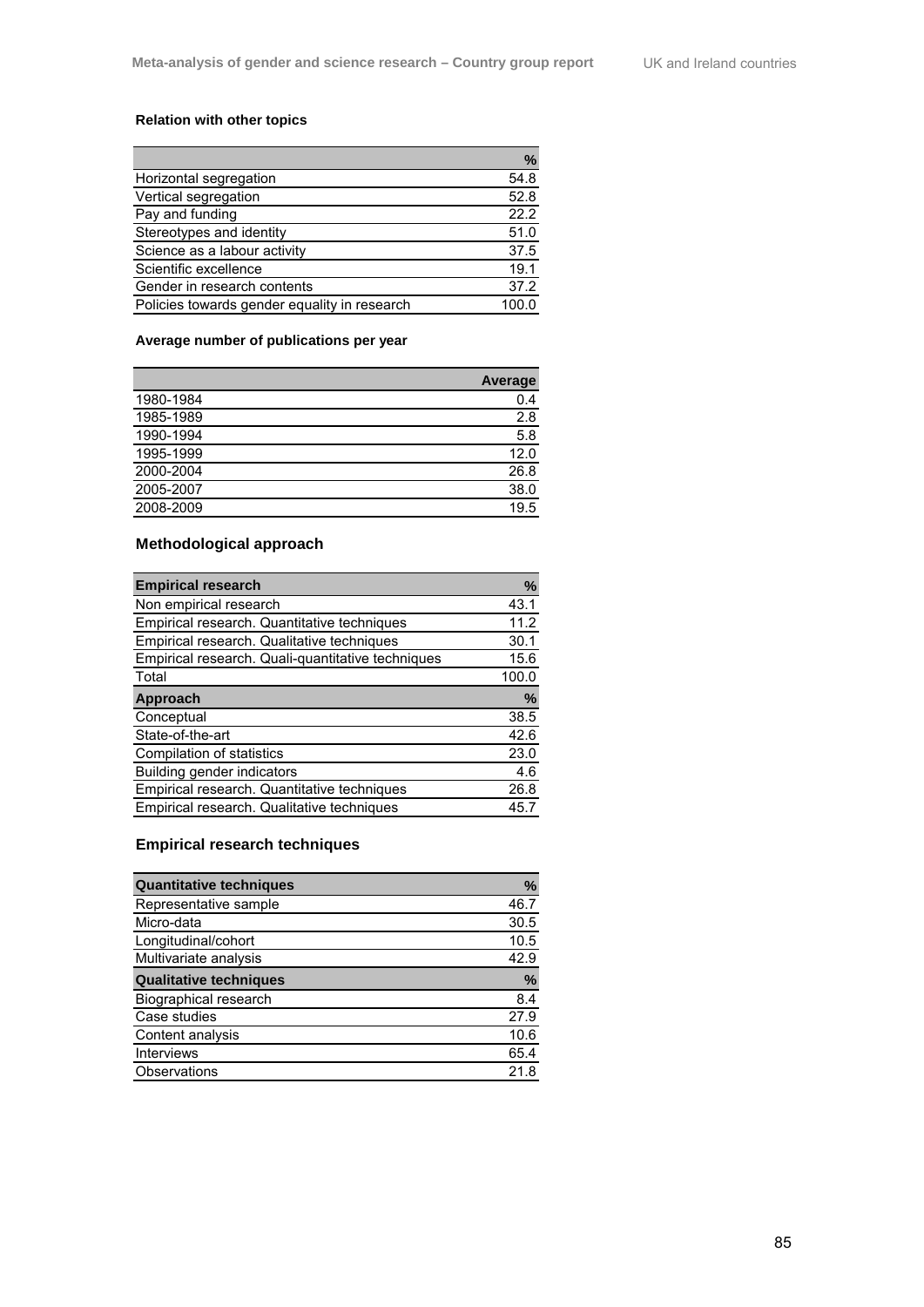#### *Research Questions*

- How can policy be used to incorporate a gender perspective into science teaching and research activity?
- How has gender and science policy developed over time? Can criteria for success be identified?
- What types of projects and programmes have been developed to address gender differences?

#### *Research Approaches*

Accounts of the development of equality legislation in the UK and Ireland have positioned these developments in the context of the *European Commission's leadership* in this area, most of the literature considers equality in policy making as a whole, rather than in the sphere of science specifically. For example Rees (2001) has presented strong cases for the importance of EU directives, National Action Planning processes and constitutional treaties such as the Lisbon Treaty in compelling governments to address the issue of equality as a top level priority. As described in the introduction, the adoption of equality commitments and the legislation which enshrines them has been shaped by the national context and degree of political will. It varies in the UK and Ireland in terms of its scope and reach.

Research on the policies to improve the gender balance in science has tended to be comparative, across all member states, and interested in learning from the most well developed legislative systems to inform the practice of new members. Relationships between the proportions of women employed in research and gross national investment in R&D, female economic activity rates and the nature of social welfare support have been examined. In these analyses the UK and Ireland come out favourably positioned among groups of countries which are leading the way or are pursuing innovation. Both have been identified as becoming more proactive in the promoting gender equality in scientific research areas in terms of legislative commitments to gender mainstreaming and the introduction of top-down structural initiatives.

The sizable body of UK literature on *national policy* has produced an analysis of the political and ideological positions which have informed its development, recognising two drivers: first social justice; lobbied and campaigned for my social movements and their political allies, and second economic growth supported by business and government to secure untapped (female) talent and in doing so to level the playing field. The 'business case' for increasing the number of women in the science industries has a number of different strands: first it draws on human capital theory to argue that by not making use of all the available trained resources, employers are narrowing the pool of talent they can choose from. Underutilising a section of the labour market is ineffective especially at times of skills shortages. Underutilisation may extend to failing to maximise the potential of women already employed in the sector albeit in lower skilled occupations and roles where they are not working at their proven ability nor have an opportunity to do so. Growth and productivity both suffer in this case. Finally it is easier to identify and to meet customer demands and expectations if the people creating and delivering the products goods or services are as diverse as they are. The central feminist challenge to equality delivered through market structures is that they individualise the barriers which women face, rather than addressing women's historical disadvantage. As women make up half the population, not a minority group, it is argued that policies should aim to achieve social justice by redistributing resources and rewards not only increase women's ability to access them. In practice polices express a mix of the two perspectives, indeed many feminists are prepared to use all available agendas and bend them to social justice ends in order to secure change now in women's daily lives.

Literature on the national policy framework has not been accompanied by consideration of regional policy contexts in the UK or Ireland despite the allocation of resources for enterprise and economic regeneration based on new technological industries being delivered by regional structures. By far the largest body of literature on policy development has been focused at the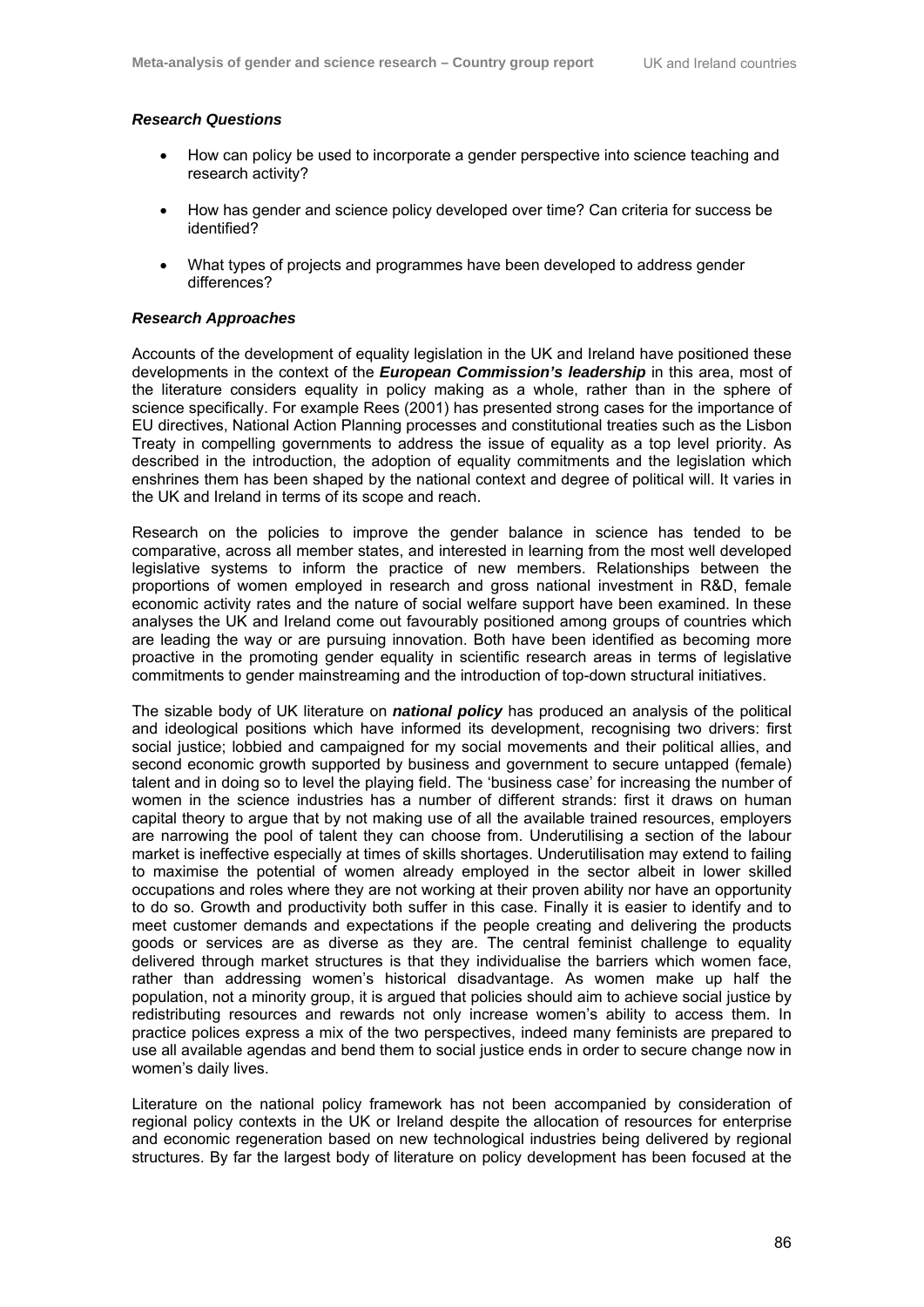*institutional level and in particular Higher Education Institutions*. This is perhaps not surprising given that Universities and Colleges are at the frontline of implementing policy intentions to increase the number and status of women scientists and have developed local strategies and approaches to both comply with and go beyond sector and national requirements. Although this research is often focused on only one institution there are opportunities and supportive infrastructure (such as the High Education Funding Councils, the Associations of Vice Chancellors etc) for successful policies to be transferred and scaled up, although these links are not considered in depth.

A popular way of researching policies has been to focus on *process* (also referred to as 'policy transfer'). This is summarised in the diagram below. It describes a number of distinct stages; from the inception of policy goals, underpinned by political ideology and gender theory, to the development of delivery mechanisms or instruments which assign roles to different actors and establish entitlements and the allocation of resources. These instruments may then come to be trialled in special projects and programmes to demonstrate their effectiveness or worthiness, or gain credibility and muscle through being enshrined in legislation. The policy process does not occur in a vacuum and so consideration of past history, the political climate and the competency and maturity of existing administrative structures are also elements in the mix. Finally evaluation may have been commissioned to examine the outcomes or impact of the programmes put in place. The role of different actors and institutions in driving, influencing and limiting the progress of policy development are also considered. They include consideration of the roles played by the women's movement and grass roots women, professional organisations particular governments and champions, leading scientists who are 'critical friends' and appointed officers of the state.

#### *Figure 32: Dimensions of the Policy Process*

| Constrained /<br>enabled by<br>past history<br>and readiness<br>of institutions | (1)<br><b>Setting policy</b><br>gaols / objectives | (2)<br>Development of<br>appropriate<br>policy<br><b>instruments</b> | (3)<br><b>Enactment</b><br>through<br>legislation /<br>special<br>programmes | (4)<br><b>Evaluation of</b><br>policy impacts<br>and outcomes |
|---------------------------------------------------------------------------------|----------------------------------------------------|----------------------------------------------------------------------|------------------------------------------------------------------------------|---------------------------------------------------------------|
| and state<br>infrastructure                                                     | Informed by political ideology / gender<br>theory  |                                                                      | Mediated and<br>facilitated by actors                                        |                                                               |
|                                                                                 | Evaluation provides feedback loop                  |                                                                      |                                                                              |                                                               |

A number of academics have chosen to look retrospectively at the policy process to identify which elements in the process have made a difference to the reception and sustainability of policy delivery through programme or projects. Some of these aim to identify criteria for success which are readily transferable between projects and disciplines within the board spectrum of science and technology. There a large group of studies which record and describe the design and implementation of specialist programmes targeted at women. However, very few of these accounts focus on evaluating outcomes, particularly using quantitative measures, although some have collected qualitative data from participants to illustrate the impact of particular programmes or projects on individual women's lives. Recent large scale investments in promotional infrastructure for gender and science has led commentators to predict that the evaluation stage of the progress will grow in significance. Analysis of the GSD shows that evaluation is missing, or is very limited in its remit, or has only looked at a superficial level in order to supply case studies or exemplars.

Research which has focused on the development of policy instruments can also be distinguished in the GSD, again this work is interested in the longevity of policy ideas, linked to their relationship with past and present theories of equality. There are a number of accepted typologies describing policy instruments, compiled in the spirit of informing practice more widely.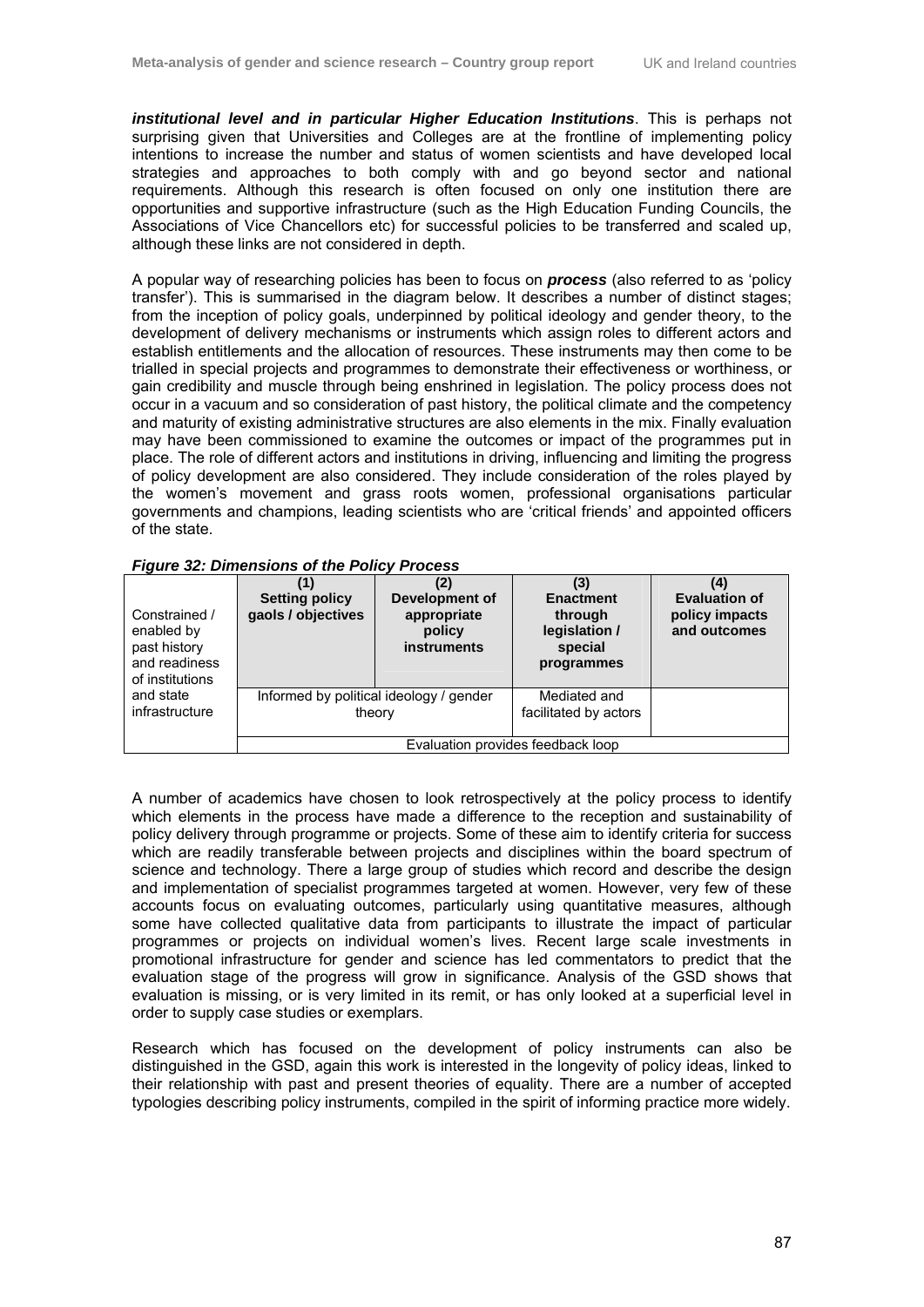These include:

- Equal treatment law (bottom up, supporting individuals)
- Gender mainstreaming (top down, changing institutions, hierarchies and gatekeepers)
- Positive action (bottom up, and top down)
- Sex disaggregated statistics (provision of sources of evidence)
- Dedicated equality practitioners and departments (sources of knowledge)

## *Findings*

The Anglo Saxon publications give a thorough analysis of the ideological underpinning of the development of different gender equality policies demonstrating their limitations and also the range of political arguments which have been employed by feminists, governments, business to advance the agenda (Arends and Volman 1992),. Fewer publications focus solely on policies for gender equality in science. These make the following type of contributions:

- Devine (1992) argues that the 'liberal' feminist strategy of upholding equality of opportunity for young women to enter and qualify in engineering has not substantially reduced segregation in technical professionals since it does not tackle men's historic domination of working practices through the redistribution of resources or positions.
- Henwood (2000) outlines the critique of liberal approaches to gender segregation in computing and IT education which expose their assumptions about the neutrality of technology and therefore the built in failure of programmes designed to increase women's access to that technology. In her view, the alternative interventions proposed are also unsatisfactory since they either deal with women's diverse relationships to technology producing many piecemeal actions, or universalise women's experience of technology producing initiatives which are themselves exclusive. She argues for the development of a critical and constructionist approach in educational programmes.
- Rhysjones et al (1980) reviewed the work of the Construction Industry Board in the UK to implement equal opportunities for women in the industry at both professional and operative levels. The authors argue that the work should be contextualised in a business case for diversification of the construction workforce since they would give it greatest credence in the changing economic conditions and employment market (of 1980s).
- Murray (2002) Examined the review of women dentists in the National Health Service (NHS) carried out by Dame Margaret Steward, published 2001. She identifies that this review was motivated by business case issues related to future workforce planning rather than concerns about equality per see. Issues included women becoming the majority of undergraduates, a majority of qualified female dentists working part-time hours, the clustering of women at associate level in general dental practice or in the Community Dental Service, and the low return rate of women to dentistry following a career break.
- Evans et al 2007 Assessed the robustness of the business case for increasing the proportion of women employed in the Information Technology Electronics and Computing industry and report on exampled of companies who have adopted this ideological position and following it though in practice.

Overlapping with findings on Science as a Labour Activity there are a group of publications which look at the implementation of equal opportunities policies within the Higher Education sector. These examine policies at institutional level and provide full descriptive empirical accounts of ingrained structures and cultural practices which act as barriers to their effective operation; these aspects include: promotion systems reliant on publication track records, professional autonomy, an isolationist culture, poor human resource management functions, work load intensification and a lack of organisational understanding or commitment to equality (Cole 1998, Forster 2001, Bagilhole 2002, Bagilhole and Goode 2002, Doherty and Manfredi 2006, Deem and Morley 2006, Rich 1999).

The last section of publications are concerned with the policy process; the instruments, projects or programmes designed to support women. A few publications take a comparative or retrospective view reflecting on a number of different instruments / projects in order to identify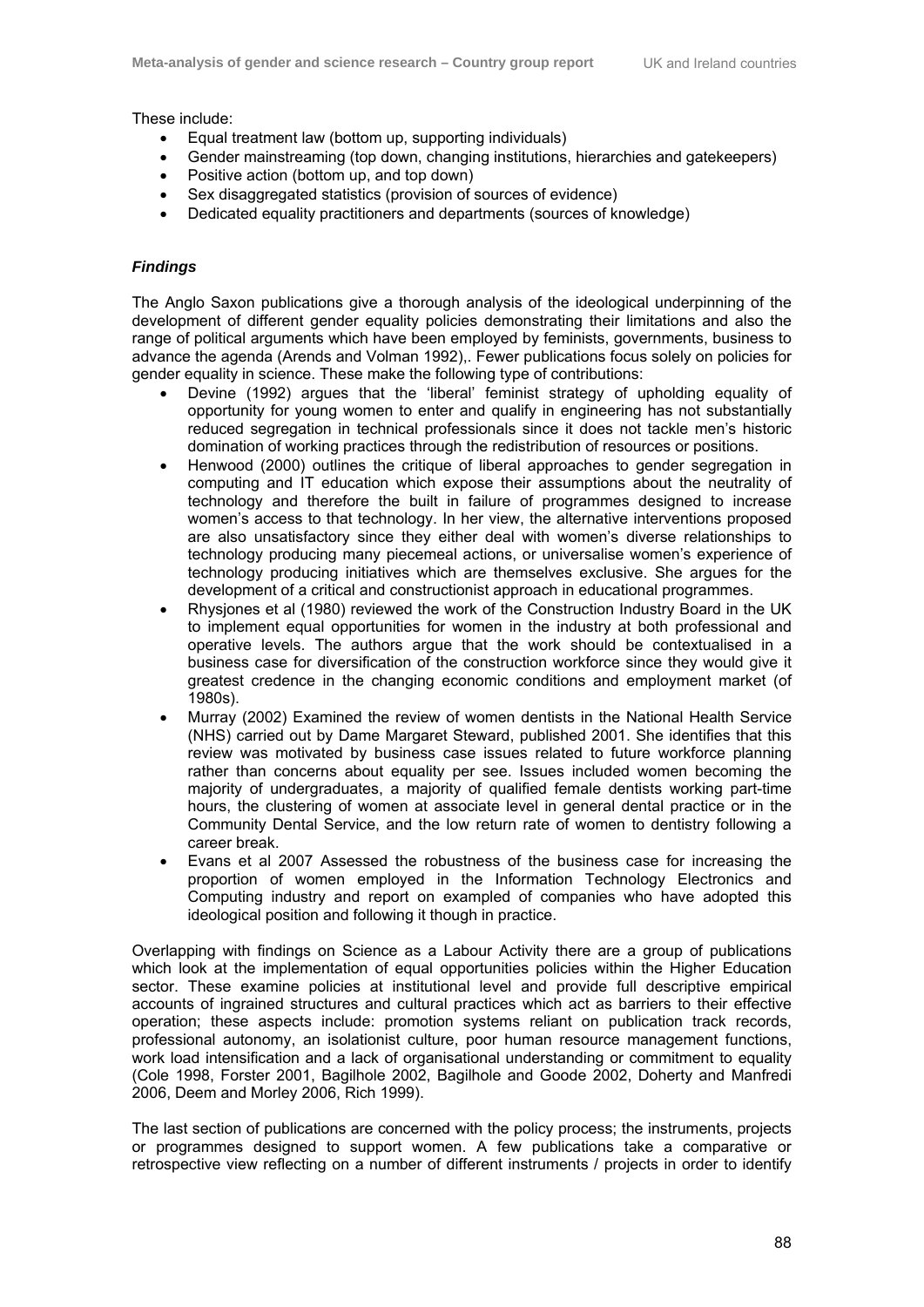criteria for success and the scope for replication and up-scaling (Acker 1992, Pirrie et al 2002). The majority describe localised single programmes and the impact which participants report they have had on their careers. Again not all these publications focus only on science disciplines (for example Heilmann and Sharp 1997 reflect on feminist student conferences). Studies that do examine science policy look at the following areas:

- Freeman 2003 compares UK approach to gifted girls to that of the USA,
- Herman and Kirkup 2008 on the use of ePortfolios to support women returners,
- Ordidge 1997 considers the use of media coverage, Mavin and Bryans 2002 on women networking for change.

There has been very little evaluation research focusing on the policies and programmes put in place in the UK and Ireland to achieve greater gender equality in scientific research. This may be because the resources committed to these programmes has been relatively small. Another reason is that until very recently programmes have been very local, based at single institutions or pilot initiatives and therefore of a temporary nature. There is no account of the impact that different decades of policies have achieved in quantitative terms, although there are many personal case studies of participating women's experiences and career trajectories.

## *Gaps*

As highlighted under other topics, the lack of evaluation of publicly funded programmes which aim to tackle horizontal and vertical segregation in science means that lessons are not being learnt. A national synthesis of interventions by activity type (mentoring programmes, taster visits etc.) to compare level of resources, objectives, target audience and outcomes would also be useful as a way of sharing examples of effective practice. This synthesis could include related policy documents, and if undertaken at regular interviews and archived could become a permanent national resource.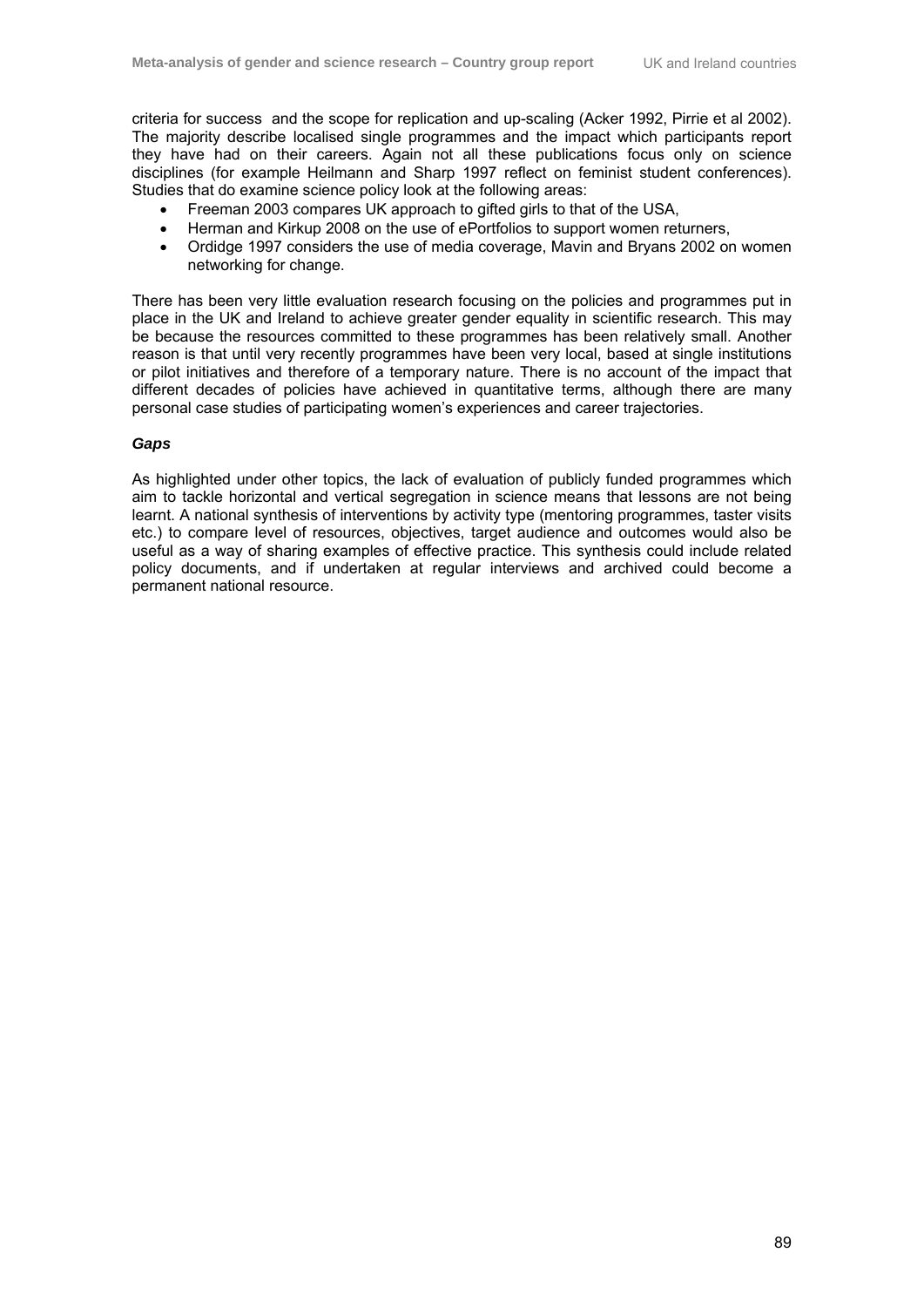# **6. Conclusions and recommendations for addressing gaps in research**

Based on the literature gathered together in the Gender and Science Database this report has reviewed the topics which have concerned academics and policy makers over the last three decades. The great majority of the work has been focused on the UK experience, primarily because the science workforce has been a much more significant part of the UK economy for a longer time period than in Ireland. As discussed in the introduction, Ireland's science sector languished during the exodus of labour from the country following the second world war and only began to make its impact felt on its employment and education systems in the late 1980s due to American and European investment. From an academic standpoint this makes Ireland a very interesting case study; its equality policy and political commitment are very advanced in support of gender balance, facing an industry which is growing, young and possibly more receptive to gender initiatives than that of the UK.

The political debates about how to increase the size and skills level of the science labour pool has been waged in both the UK and Ireland: Politicians on both sides have been explicit in expressing the importance they place on scientific and technological advances for economic success in the global marketplace. Academics, equality campaigners and the women's movement have championed the contribution which women can, and should, make to the sector. These debates started in the UK in the 1960s and gained definition in the 1980s onwards, explained in this report in terms of three phases or positions. Ireland has benefited from its later start, adopting tried and tested policy initiatives. Its political debate has matured swiftly to reflect all three positions and in particular the most recent position bolstered by the political priority given to gender mainstreaming. In conceptualising the three positions in the political debate, this report has drawn on the typologies presented by two key papers (Cronin and Roger 1999, Glover 2001). Each position accords with one of the three decades covered. In the discussion of the topics which follow, the literature of the GSD has been organised, where possible, into positions, with the caveat that the categorisation of individual research studies can be indicative at best.

The recognition of the centrality of science for national economic prosperity alongside the observation that entry into science occupations was falling, is captured by Position 1. The reasons given for low scientific recruitment were based on theories of socialisation; that young women and men were put off science by popular and deep seated ideas about science as a 'dirty', non-creative industry in which only men traditionally worked. Teachers, parents and peers views contributed to form very certain notions of the types of jobs which were suitable for women and men of different classes of society. The policy initiatives which were developed to overcome these 'barriers', propose activities to enthuse girls and challenge these stereotypes. Position 2 emerging in the 1990s reflected a critique of Position 1: that it was not enough to ask girls to change their perceptions and to 'fit in' to science, the nature of how science was taught and how jobs were organised also needed to be changed. Pressure from the European Union on member states to reform their equality legislation in order to 'level the playing field' in their labour markets also influenced the debate. Position 2 represents an awareness that women's needs and 'condition' have to be addressed, in particular their rights to maternity leave, high quality childcare and an equal opportunity to progress in the science workplace alongside men, free from harassment or sex discrimination. Relevant initiatives broaden their scope from individuals to organisational procedures, the practices of managers and the mechanisms for support which organisations provide to women. Academics of sociology and social theory were amongst the first to decry these attempts as not enough. The 'equal treatment' perspective was criticised for leaving existing norms unquestioned and once again expecting women to make up any 'shortfall'. They challenged the assumption that women's absence and exit from science could be explained by a preference to prioritise motherhood. Position 3 identifies a gender bias in science, not only the practices of organisations which reflect the lifestyles and protect the interest of male workers, but also the epistemology and ontology it presents as the neutral. The policy response is only just beginning. Perhaps unsurprisingly, it has focused on higher education organisations where the contention first arose. It has gained credibility and support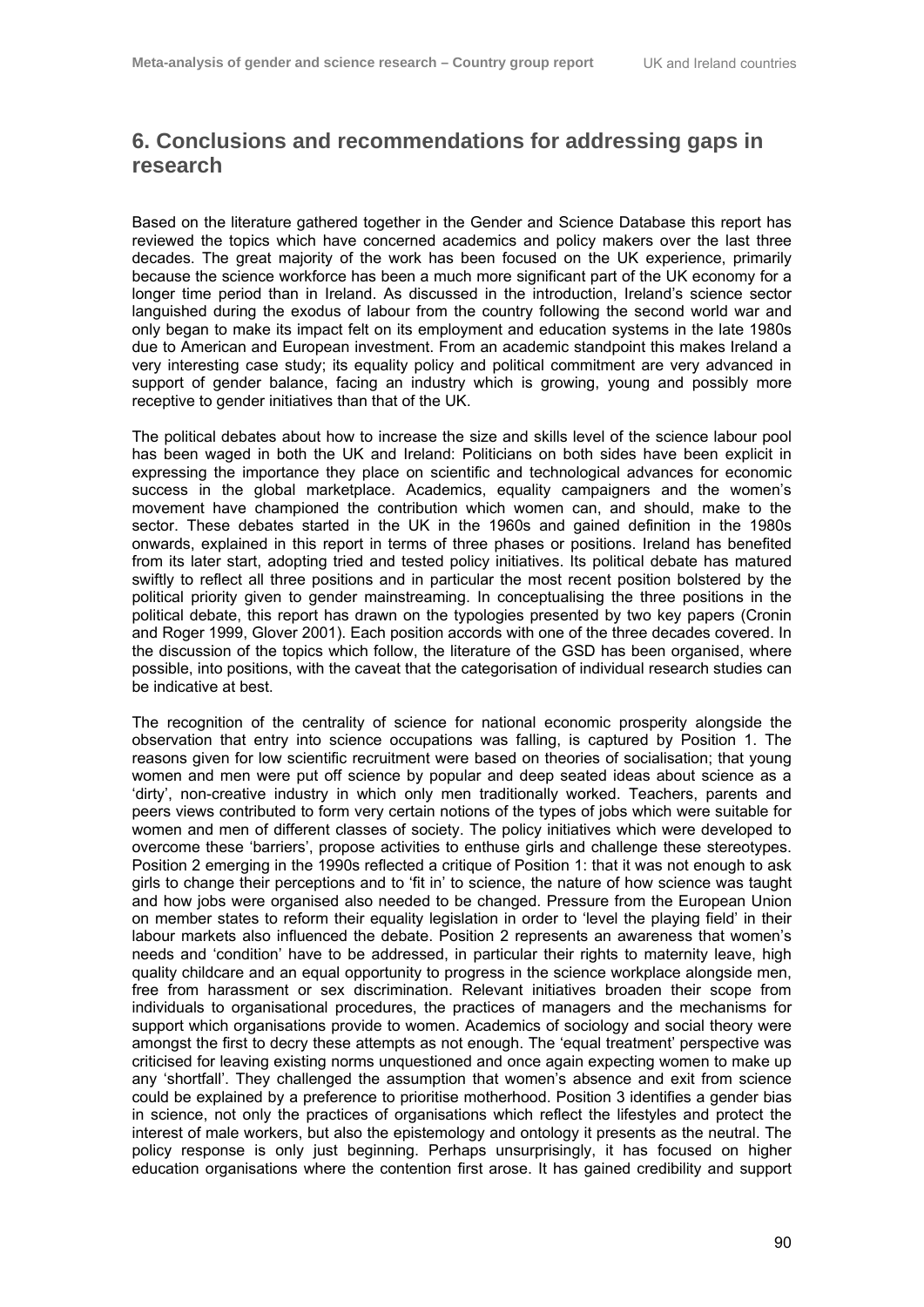from the European Union's campaign for gender mainstreaming. An approach to equality which aims to transform gender relations by systematically bringing bias into conscious view.

As we enter our fourth decade of political debate in gender and science all three positions are still current and useful. Additional resources and targeted legislation are needed to assist women to fully participate in the labour market, whilst challenging the perception that science is men's work; making science as a discipline and a workplace more gender neutral, ultimately benefiting all who work there.

Horizontal and vertical segregation are the main theoretical concepts which have been used to explain women's absence and exclusion from the scientific workforce. The literature of the GSD can be organised under these two headings, although papers tend to relate to one type of segregation or the other. Sex-role stereotypes and identity formation have been a key part of the explanation of why women choose not to study for science qualifications or pursue science careers (horizontal segregation). The gendered nature of science epistemology, ontology and pedagogy is being developed as another strand to explain women's reticence. Vertical segregation describing the barriers women face to advance through the scientific hierarchy to senior academic posts, industry executive jobs and committee appointments has many strands. Stereotypes are one part, along with an interest in labour activity (the length of the scientific day, expectations of post holders, organisational procedures, managers' interpretation and implementation of policies) and also the broad public policy context.

The design of research into segregation has been shaped by the nature of these concepts. In both cases, longitudinal data is vital to track changes over time, although educational attainment labour market entry and occupational position can more easily been interrogated due to the collection of national statistics. Progression with in organisations is dependent on institutional collection of data which is often incomparable across institutions. Efforts to centrally coordinate and require organisations to make public the gender breakdown of their pay and seniority systems have only recently been attempted under new legislation for gender mainstreaming. In the UK this attempt has been limited to public sector. Gaining an insight into women's and men's motivations, preferences and career decisions relies on talking or surveying them individually. The costs and time requirements of these studies necessarily limit their scope. The data that exists is very often institutionally bound, containing small samples of participants. Finding mechanisms to share and synthesise the existing data is of great importance as a first step to improving our understanding the degree of gender segregation.

The topics reviewed in the report reflect the political debate and have gone into more detail to describe the questions posed by the literature and the findings put forward. The opportunities and ideas which this literature has suggested for further research and the questions which have not yet been adequately answered are summarised below. They represent the views of the authors and are not intended to be exhaustive.

#### *Approaches to research*

1) In all topic areas a more robust approach to the collection of statistical data is required, with the following features:

- a national approach
- mandatory data collection for all funded interventions
- data collected by science disciplines, occupations and organisational types
- collect comparable data over time, through the consistent use of indicators
- synthesise existing national data to better effect

2) Whilst there has been prolonged and targeted funding in the UK to tackle gender segregation in science there is very little evaluation of what has worked and why. This is a significant weakness as lessons are failing to be learnt and opportunities to share good practice are being lost. The following research is needed:

- evaluation of all publicly funded interventions
- synthesis of existing information about interventions to compare level of resource, objective, target audience and outcomes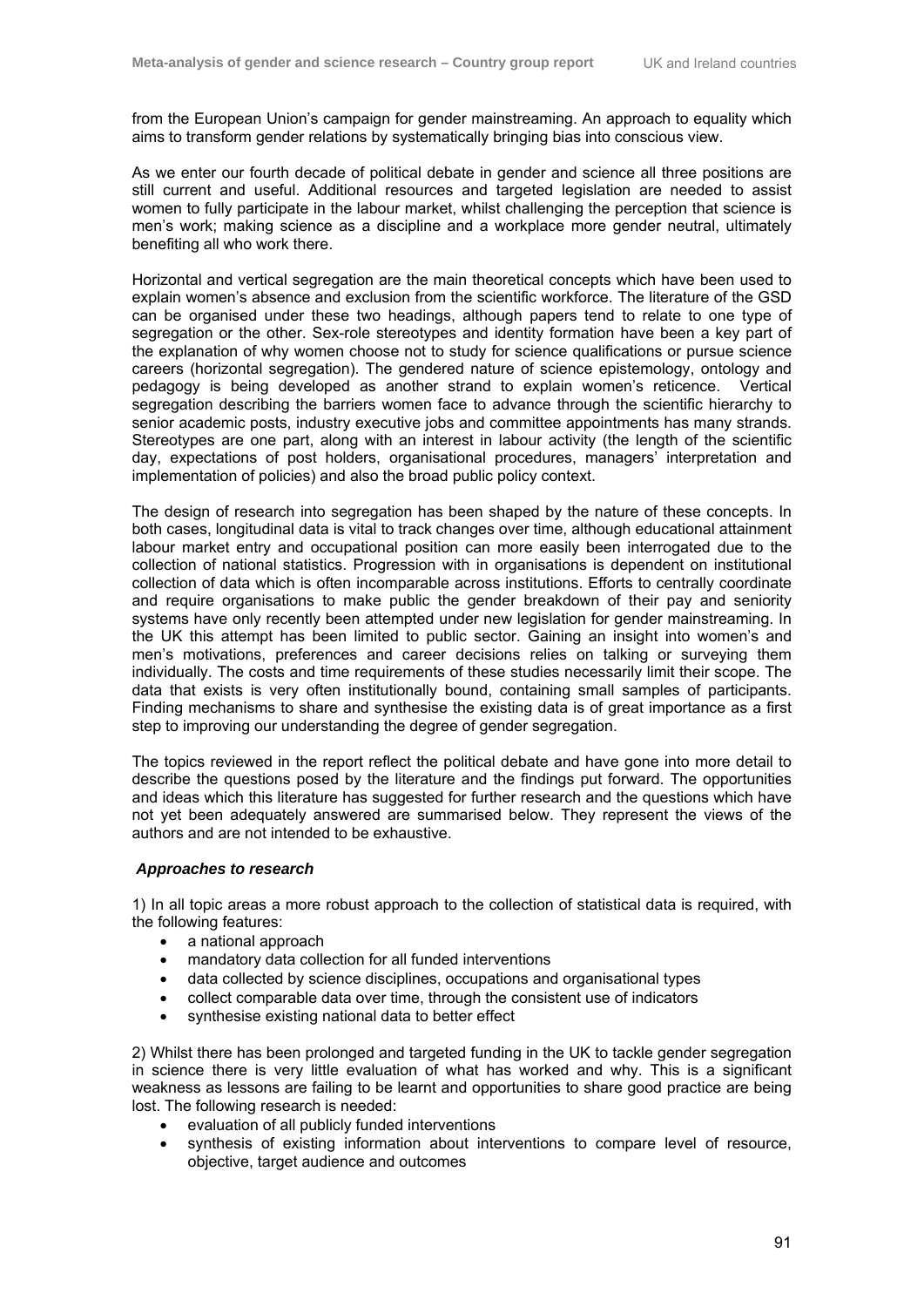- evaluation of relevant policies at national and organisational level
- evaluation of the ways in which science organisations and companies have responded to new legislation (e.g. flexible working and gender mainstreaming)

3) The report has identified two areas where examples of good practice could be compiled:

- Examples to demonstrate how scientific research can be carried out so that the topic and the researcher's standpoint are reflexively considered in an emancipatory context. Clarification of which methods and ethical undertakings can be most appropriately applied from social science to science settings would be valuable.
- Whilst there is a growing body of literature about gendered pedagogy, a systematic examination of gender-aware teaching practices both in terms of subject content and single-sex classrooms is needed to identify why and how this can further benefit girls and boys. Evaluation of the potential of a gender mainstreaming policy to counter negative hegemonic discourses (Connell 1987) could be part of this work.

4) As part of efforts to raise awareness of gender bias in the practice of science, documentary analysis of women's past achievements in science should be continued to produce a more accurate and enriched account of historic scientific development. This could include women in the scientific teaching profession as well as in research.

#### *Missing subjects*

5) The majority of work on segregation in science has been carried out by academics, studying public institutions (schools and universities). Very little research has examined the experiences of women and men working in private sector organisations, in all the aspects discussed in this report.

6) The experience and career development of women and men working in manual trades and as self employed individuals is largely absent from the literature, as are the trajectories of those who enter the science professions via these routes.

7) A reseach focus on men in SET is absent from the literature, except in a minority of publications discussing boys' under achievement in schools. Applying Connell's concept of hegemonic masculinity (Connell 1987) to science disciplines could reveal very contractory experinces of advancement and barriers, giving an insight into which men succeed and why. The choices which men make and the ways in which masculine cultures are changing or can be changed should be an area for ongoing research.

8) Research which has addressed 'diversity' in science (education and occupations) should be extended to consider the educational outcomes, recruitment and advancement of different groups of women and men. This focus could include an exploration of the ways in which gender appropriate stereotypes vary for people of different ages, ethnicities and socio-economic group.

#### *Horizontal segregation*

9) **Young people's career choices** are relatively under-researched. In particular, findings suggesting that there is a lag between popular notions of scientific workplaces and their contemporary reality should be pursued to establish the level of understanding among pupils, parents, careers advisors and teachers about the range, content and remuneration of science occupations.

10) Attempts to enthuse girls require a closer examination of the interplay between individuals' **pleasure in science** gained though interests, experiences and performances and their attitudes to science. Research could include girls and boys at school, and women and men studying at university.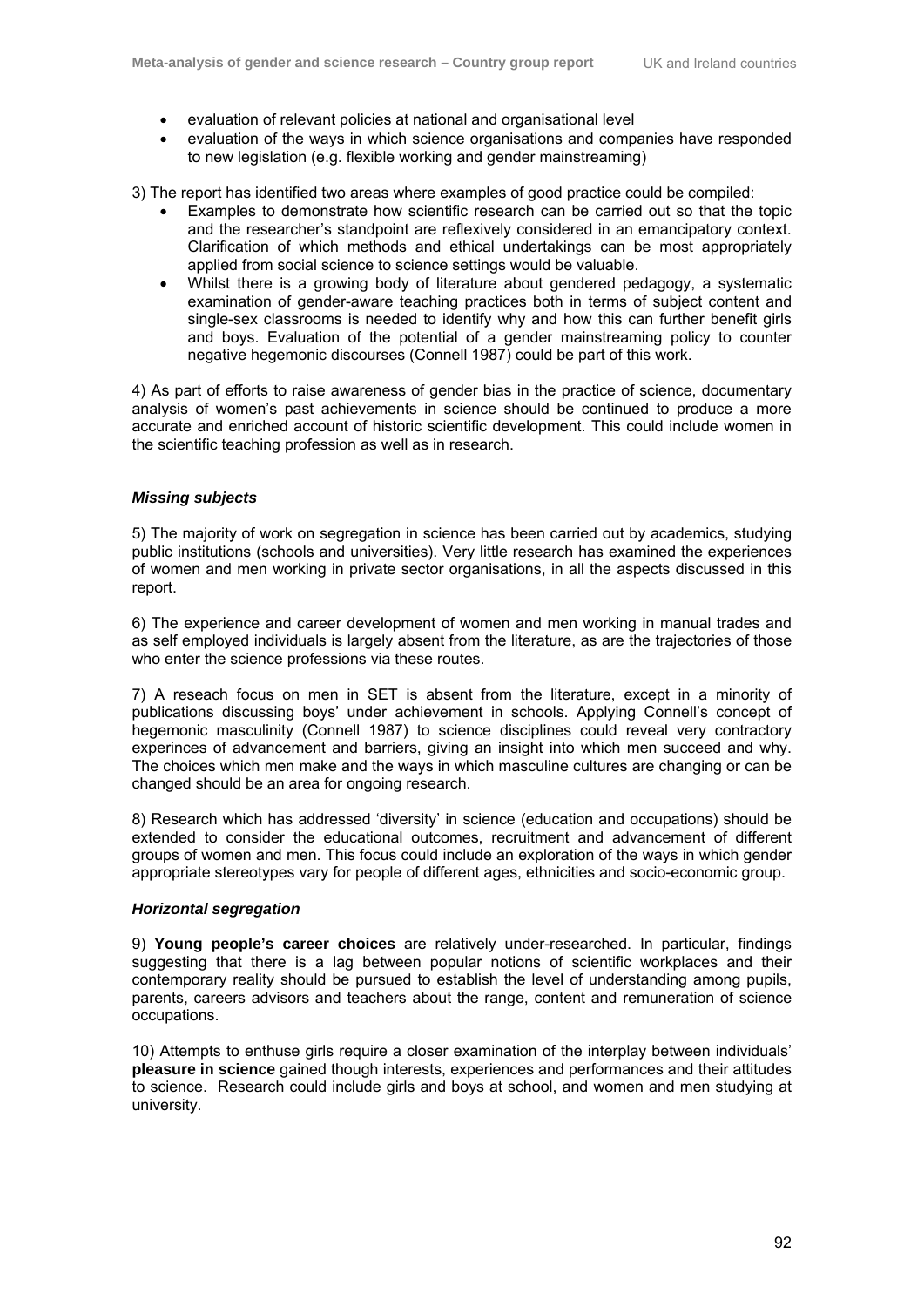#### *Vertical segregation*

In all the following areas, a focus on individual science disciplines and a comparison between them is absent in the current literature and would be valuable.

11) It would be advantageous to know how the women (and men) who reach senior positions differ from those with flatter trajectories. This would require the collection of quantitative data identifying the **biographical characteristics** of senior SET women and men.

12) Studies in other contexts have shown that a significant percentage of women are working below their **proven potential** because of the lack of part time working at senior levels (Grant et al 2006). This issue has not been explored in science occupations. Quantitative research should be undertaken alongside qualitative studies of employers' assumptions underlying the construction of senior jobs.

13) Research on the **'ideal' SET worker** should be extended beyond the current examination of higher education managerial practices in normalising a highly competitive role model focused on producing quantifiable academic outputs (and therefore more suited to male career paths) (Bagilhole and Goode 2002). Within this work, women's alternative contributions to workplaces (for example their pastoral and administrative roles) should be recorded and their value debated.

14) **Women's awareness** of a gendered bias and hence their decisions about where and how best to deploy their effort for maximum return has not been sufficiently studied as part of the 'pipeline' model. These studies should include both gender-aware women and their more 'traditional' female counterparts.

15) There are further opportunities to challenge and amend the assumptions made about '**women's preferences**' as part of the pipeline model. As in other sector studies, research should be undertaken to establish the lengths women go to, to maintain their commitment to paid employment, by balancing work and family life: do they readily exit when becoming mothers? There is some evidence that women have clustered into occupations and onto career paths which allow them greatest flexibility. The features of these 'feminised' enclaves could inform the design of jobs and environments in male dominated areas to make them more attractive.

16) Theoretical and empirical research is needed to elucidate further the ways in which **binary dualisms** expressed through stereotypes, operate in different science disciplines. The insights provided by Faulkner (2000) and others in the field of Engineering could be replicated in other subjects.

#### *Resources*

17) The research on the **gender pay gap** in science occupations has not yet presented a complete picture of the size and degree of inequality by science discipline.

18) Whilst a comprehensive study of the gendered nature of **research funding allocations** has been undertaken by Millard and Ackers (2008), this report should be augmented with further empirical research to demonstrate the discriminatory nature of practices and cultures and the organisations which uphold them, in order to provide a focus for policy intervention. Routine regular collection of statistics disaggregated by sex, at institutional and national level, about funding awards, prizes and fellowships should be made publicly available on an annual basis.

19) Longitudinal research is needed to establish the culminative effect of **gender bias in the system of assessing excellence** over an individual's life time. To identify at which points harm to a person's career trajectory is most likely to occur in science disciplines, again this work can be related to the 'pipeline' model.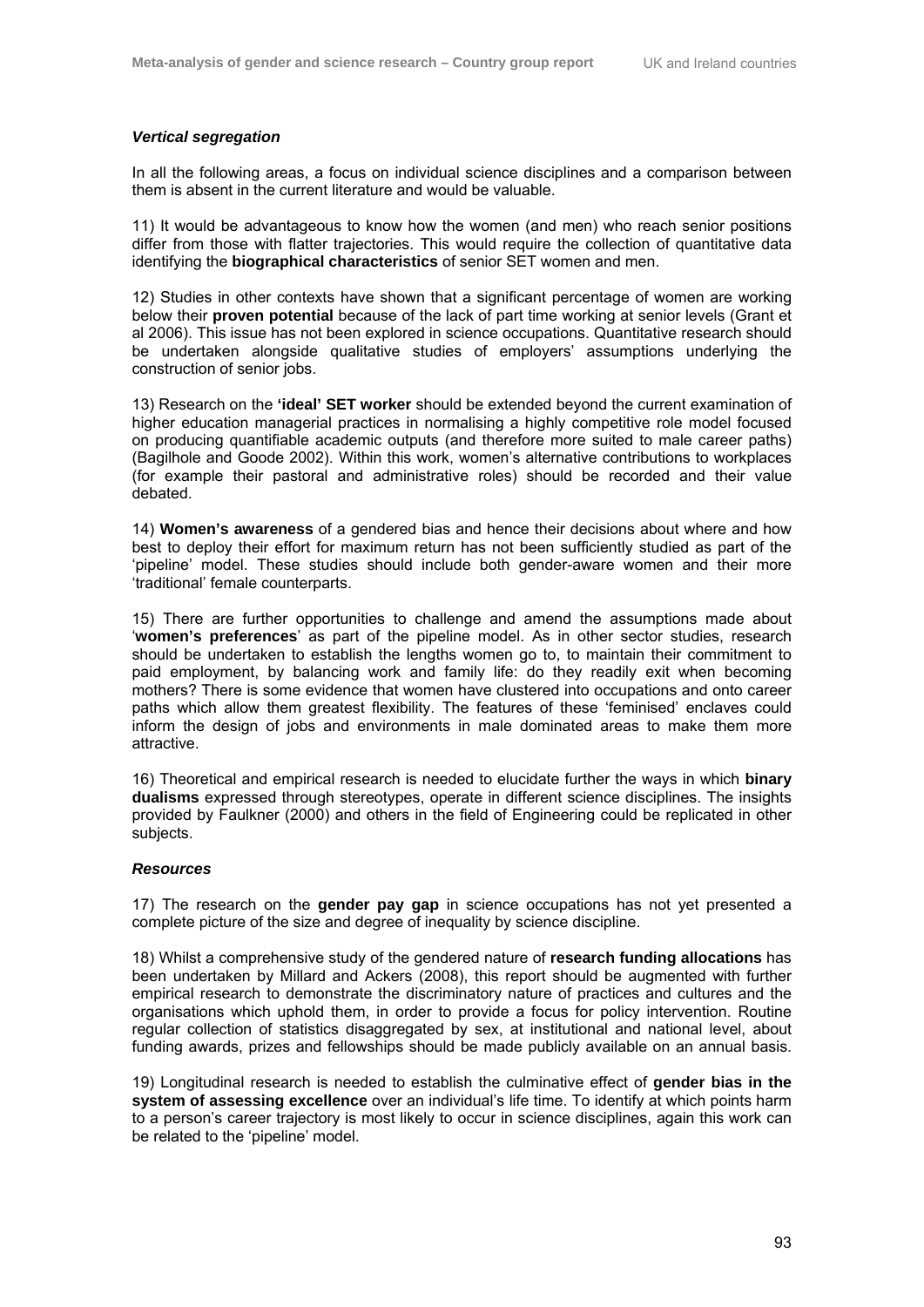# **7. Appendix**

# *Subjects referred to in the commonly used abbreviations for science – SET and STEM*

| STEM subject classification                                                                                                                                                              |                                                          |  |
|------------------------------------------------------------------------------------------------------------------------------------------------------------------------------------------|----------------------------------------------------------|--|
| Subjects allied to Medicine                                                                                                                                                              | Computer science                                         |  |
| Anatomy, Physiology & Pathology                                                                                                                                                          | Computer science                                         |  |
| Pharmacology, Toxicology & Pharmacy                                                                                                                                                      | Information systems                                      |  |
| Medical Technology                                                                                                                                                                       | Software engineering                                     |  |
| The following subjects were excluded from Subjects allied to Medicine:                                                                                                                   | Artificial intelligence                                  |  |
| Broadly-based programmes within subjects allied to medicine:<br>Complementary medicine; Nutrition; Ophthalmics; Aural & oral sciences;<br>Nursing; Others in subjects allied to medicine | Others in computing sciences                             |  |
| <b>Biological sciences</b>                                                                                                                                                               | Engineering & technology                                 |  |
| Broadly-based programmes within biological sciences                                                                                                                                      | Broadly-based programmes within engineering & technology |  |
| Biology                                                                                                                                                                                  | General engineering                                      |  |
| Zoology                                                                                                                                                                                  | Civil engineering                                        |  |
| Genetics                                                                                                                                                                                 | Mechanical engineering                                   |  |
| Microbiology                                                                                                                                                                             | Aerospace engineering                                    |  |
| Sports science                                                                                                                                                                           | Naval architecture                                       |  |
| Molecular biology, biophysics & biochemistry                                                                                                                                             | Electronic & electrical engineering                      |  |
| Others in biological sciences                                                                                                                                                            | Production & manufacturing engineering                   |  |
| The following subjects were excluded from Biological sciences: Botany;<br>Psychology                                                                                                     | Chemical, process & energy engineering                   |  |
|                                                                                                                                                                                          | Others in engineering                                    |  |
| <b>Physical sciences</b>                                                                                                                                                                 | Minerals technology                                      |  |
| Broadly-based programmes within physical sciences                                                                                                                                        | Metallurgy                                               |  |
| Chemistry                                                                                                                                                                                | Ceramics & glasses                                       |  |
| Materials science                                                                                                                                                                        | Polymers & textiles                                      |  |
| Physics                                                                                                                                                                                  | Materials technology not otherwise specified             |  |
| Forensic & archaeological science                                                                                                                                                        | Maritime technology                                      |  |
| Astronomy                                                                                                                                                                                | Industrial biotechnology                                 |  |
| Geology                                                                                                                                                                                  | Others in technology                                     |  |
| Ocean sciences                                                                                                                                                                           |                                                          |  |
| Physical & terrestrial geographical & environmental sciences                                                                                                                             | Architecture, Building and Planning                      |  |
| Others in physical sciences                                                                                                                                                              | Architecture                                             |  |
|                                                                                                                                                                                          | Building                                                 |  |
| <b>Mathematical sciences</b>                                                                                                                                                             | Landscape Design                                         |  |
| Broadly-based programmes within mathematical sciences                                                                                                                                    | Planning (Urban, Rural and Regional)                     |  |
| Mathematics                                                                                                                                                                              | Others in Architecture, Building and Planning            |  |
| Operational research                                                                                                                                                                     |                                                          |  |
| <b>Statistics</b>                                                                                                                                                                        |                                                          |  |
| Others in mathematical sciences                                                                                                                                                          |                                                          |  |
| Others in mathematical & computing sciences                                                                                                                                              |                                                          |  |
|                                                                                                                                                                                          |                                                          |  |

@ UKRC 2009

*Source: UK Resource Centre for Women in Science, Engineering and Technology, http://www.ukrc4setwomen.org/*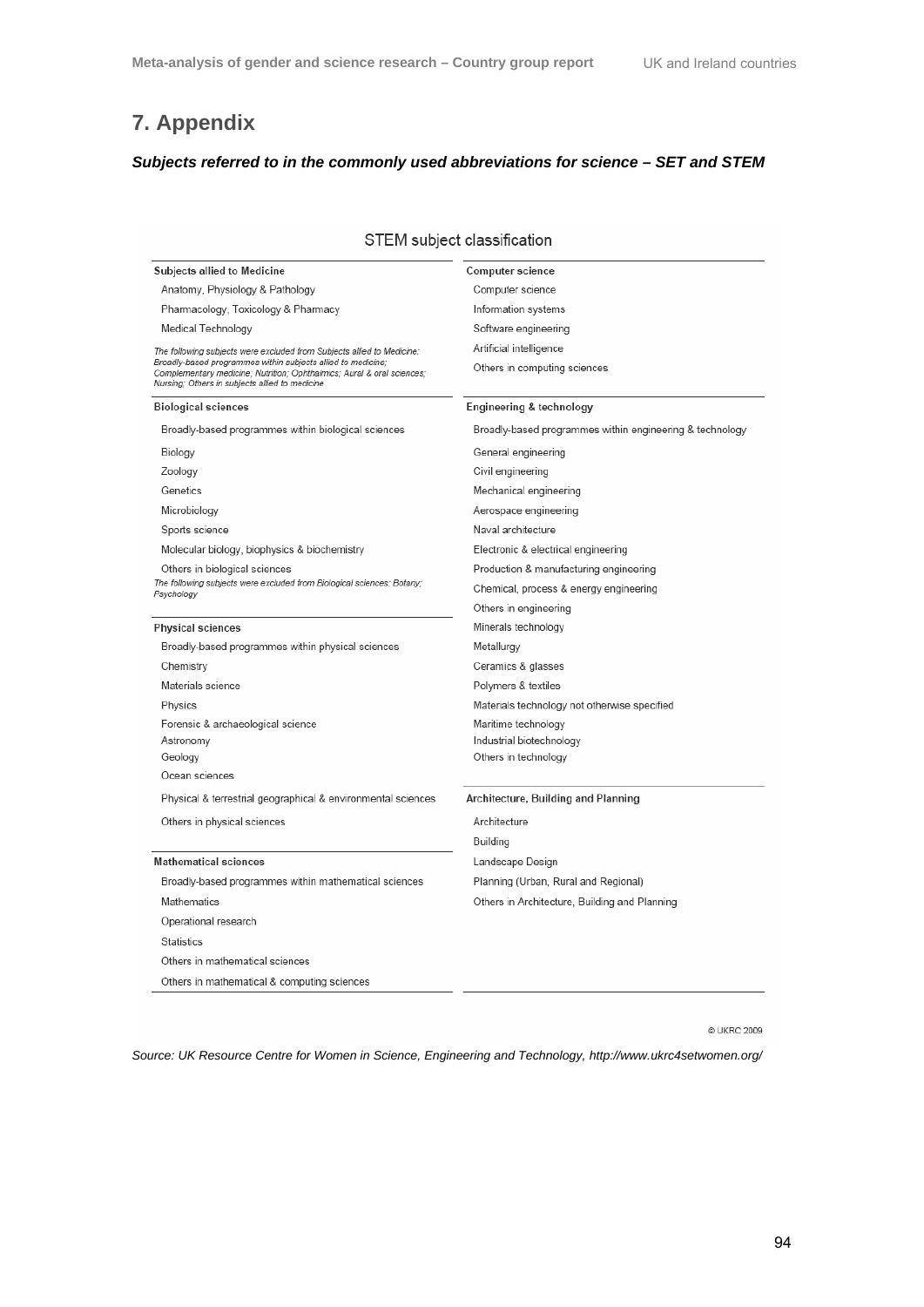# **8. References**

Acker, J. (1998), 'The future of 'gender and organisations': connections and boundaries', *Gender, Work and Organisation*, vol. 5 no. 4. pp. 195-206.

Acker, J. (1992), 'Gendering Organisational Theory' in Mills, A. & Tancred, P. (eds) *Gendering Organisational Analysis*, London: Sage.

Acker, J. (1990), 'Hierarchies, Jobs, Bodies: a Theory of Gendered Organisations.' *Gender and Society*, vol. 4 no. 2. pp. 139–58.

Ackers, L. & Gill, B. (2005), 'Attracting and retaining 'Early Career' researchers in English Higher Education Institutions', *Innovation: The European Journal of Social Science Research*, vol. 18, no. 3, pp. 277-299.

Adam, A. & Ofori-Amanfo, J. (2000), 'Does gender matter in computer ethics? ', *Ethics and Information Technology*, vol. 2 no. 1. pp. 37-47.

Adam, A. (1998), *Artificial Knowing*, London: Routledge.

Adam, A., Griffiths, M., Keogh, C., Moore, K., Richardson, H. & Tattersall, A. (2006), 'Being an 'it' in IT: gendered identities in IT work', *European Journal of Information Systems*, vol. 15, no. 4, pp. 368-378.

Adam, A., Howcroft, D. & Richardson, H. (2004), 'A decade of neglect: reflecting on gender and IS', *New Technology, Work & Employment* , vol.19, no. 3 pp. 222-241.

Adam, A., Moore, K., Griffiths, M. & Richardson, H. (2008), 'Gendered Futures? Women, the ICT Workplace and Stories of the Future', *Gender, Work and Organization*, vol. 15, no. 5, pp. 523- 542.

Adam, A., Richardson, H., Keogh, C. & Tattersall, A. (2004), *Directing Equal Pay in ICT*, Downloaded on 24/05/2004, Available at:

http://www.isi.salford.ac.uk/gris/depict/GenderPayGap.html .

Adam, A., Richardson, H., Tattersall, A. & Keogh, C. (2004), *Disappearing Women: North West ICT Final Report*., Greater Manchester: University of Salford.

Adeboye, K., Flynn, V. & Darlington, K. (2008), *Gender issues in the career development of computer science staff* , WIT press, Downloaded on 28/12/2008, Available at: http://library.witpress.com/pages/PaperInfo.asp?PaperID=14091.

Ahmed , Z., McKnight , C. & Oppenheim , C. (2004), 'A study of users' performance and satisfaction with the Web of Science IR interface', *Journal of Information Science*, vol. 30, no. 5, pp. 459-468.

Aiston, S. (1980), ' 'A Woman's Place …': Male Representations of University Women in the Student Press of the University of Liverpool', 1944-1979', *Women's History Review*, vol. 15, no. 1, pp. 3-34.

Alic, M. 1986, *Hypatia's Heritage: A History of Women in Science from Antiquity to the Late Nineteenth Century*, London: Women's Press Ltd.

Allan, J. (2001), *Women and Science: Review of the situation in Ireland*, FORFAS, Helsinki Group on women and science, Irish report.

Arends, J. & Volman, M. (1992), 'A comparison of different policies: equal opportunities in education in the Netherlands and the policy of the Inner London Education Authority', *Gender and Education*, vol. 4, no. 1&2, pp. 57-66.

Arnot, M. (2000), 'Gender Relations and Schooling in the New Century: conflicts and challenges', *Compare: A journal of comparative education*, vol. 30, no. 3, pp. 293-302.

Arnot, M. (2006), 'Gender equality, pedagogy and citizenship', *Theory and Research in Education*, vol. 4, no. 2, pp. 131-150.

Bagilhole, B., Dainty, A.R. & Neale, R.H. 1997, 'Women in Construction: Undervalued participants in an undervalued industry', *Greater Access to Technology Engineering and Science Gates*, vol. 4, no. 1, pp. 3-12.

Bagilhole, B. (2002), 'Challenging Equal Opportunities: Changing and adopting male hegemony in academia', *British Journal of Sociology of Education*, vol. 23, no. 1, pp19-33.

Bagilhole, B. & Cross, S. (2002), 'Girls' Jobs for the Boys? Men, Masculinity and Non-Traditional Occupations', *Gender, Work & Organization*, vol. 9, no. 2, pp. 204-226.

Bagilhole, B. & Cross, S. (2006), ''It Never Struck Me as Female': Investigating Men's Entry into Female-dominated Occupations', *Journal of Gender Studies*, vol. 15, no. 1, pp. 35-48.

Bagilhole, B. & Goode, J. (2002), 'Gendering the Management of Change in Higher Education: A Case Study', *Gender, Work and Organization*, vol. 5, no. 3, pp. 148-164.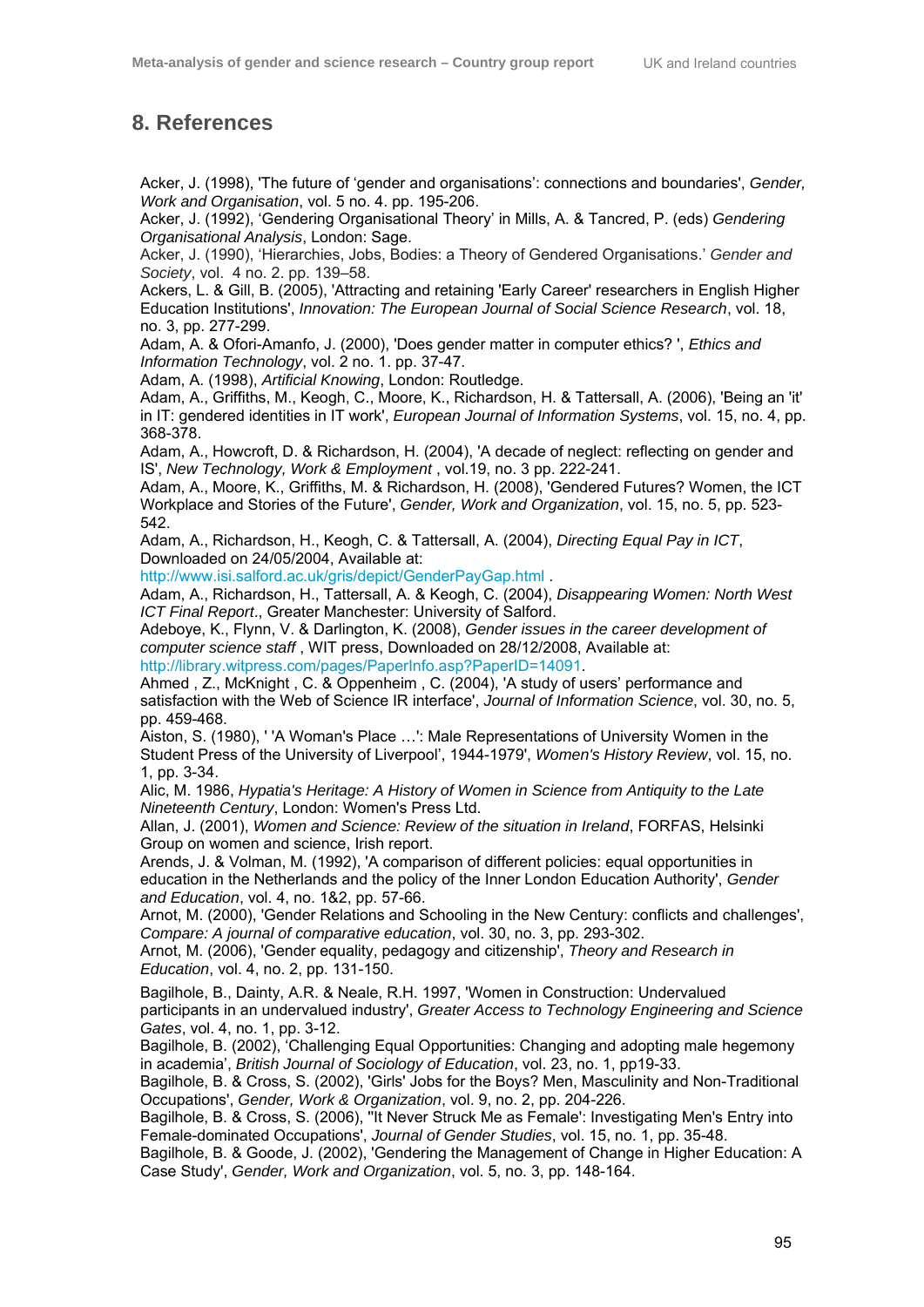Bagilhole, B. & Woodward, H. (1995), 'An Occupational Hazard Warning: academic life can seriously damage your health. An investigation of sexual harassment of women academics in a UK university', *British Journal of Sociology of Education*, vol. 16, no. 4, pp. 37-51.

Bagilhole, B., Powell, A., Dainty, A. & Neale, R. (2005), 'Does the engineering culture in UK higher education advance women's careers?', *Equal opportunities international*, vol. 23, no. 7&8, pp. 21-38.

Barmby, P., Kind, P. & Jones, K. (2008), 'Examining Changing Attitudes in Secondary School Science', *International Journal of Science Education*, vol. 30, no. 8, pp. 1075-1093.

Barrett A. & Trace F. (1998), 'Who is coming back? The educational profile of returning migrants in the 1990s', *Irish Banking Review,* Summer, pp. 38-52.

Barry, J., Berg, E. & Chandler, J. (2006), 'Academic Shape Shifting: Gender, Management and Identities in Sweden and England', *Organization*, vol. 13, no. 2, pp. 275-298.

Barry, J., Chandler, J. & Clark, H. (2001), 'Between the Ivory Tower and the Academic Assembly Line', *Journal of Management Studies*, vol. 38, no 1.pp.88-101.

Beardsell , S. & Breakwell , G. M. (1992), 'Gender, parental and peer influences upon science attitudes and activities', *Public Understanding of Science*, vol. 1, no. 2, pp. 183-197.

Bebbington, D. (2002) 'Women in UK Science: The Athena Project' Papers from the European Research Training Network.

Becher, T. & Trowler, P. (2001), *Academic Tribes and Territories: Intellectual Enquiry and the Culture of Disciplines*, Society for Research into Higher Education & Open University Press, Milton Keynes.

Becker, G. (1985) 'Human capital, effort and the sexual division of labour', *Journal of Labour Economics*, vol. 3, pp. 533-538.

Becker, G. (1964), *Human Capital*, New York: National Bureau of Economic Research. Bedi, R. & Gilthorpe, M. (2000), 'Ethnic and gender variations in university applicants to United Kingdom medical and dental schools', *British Dental Journal*, vol. 189, pp. 212-215.

Bell, J. (2001), 'Investigating gender differences in the science performance of 16-year-old pupils in the UK', *International Journal of Science Education*, vol. 23, no. 5 , pp. 469-486 .

Bennett, C., Tang, N. & Yeandle, S. (2006) Women's Career Development in Leicester City Council, Sheffield, Sheffield Hallam University.

Bennett C. & Tang, N. (2008), *Women's Career Development in the Local Authority Sector*, Sheffield: Sheffield Hallam University.

Bentley, D. & Drobinski, S. (1995), 'Girls, learning and science in the framework of the National Curriculum', *Curriculum Journal*, vol. 6, no. 1, pp. 79-100.

Beraud, A. (2003), 'A European research on women and Engineering Education (2001–2002). Potentials of Interdisciplinary Courses in Engineering, Information Technology, Natural and Socio-Economic Sciences in a Changing Society', *European Journal of Engineering Education*, vol. 28, no. 4, pp. 435-451.

Berryman, S. (1983), *Who will do science? Minority and Female attainment of science and mathematics degrees: Trends and Causes*, New York: Rockefeller Foundation.

Billington, J., Baron-Cohen, S. & Wheelwright, S. (2007), 'Cognitive style predicts entry into physical sciences and humanities: Questionnaire and performance tests of empathy and systemizing', *Learning and Individual Differences*, vol. 17, no. 3, pp. 260-268.

Björkman, C. (2005), 'Crossing boundaries, focusing foundations, trying translations: feminist technoscience strategies in computer science', Blekinge tekniska högskola. Sektionen för teknokultur, humaniora och samhällsbyggnad, Karlskrona.

Blekinsop, S., McCrone, T., Wade, P. & Morris, M. (2006), 'How Do Young People Make Choices at 14 and 16' , National Foundation for Educational Research, UK, vol. Research Report No 773. Blickenstaff, J.C. (2005), 'Women and Science Careers: Leaky Pipeline of gender Filter?', *Gender and Education,* vol. 17, no.4, pp. 369-386.

Blake, M. (2000), Who applies for research funding?, The Wellcome Trust, UK.

Booth, A., Frank, J. & Francesconi, M. (2003), 'A sticky floors model of promotion, pay, and gender', *European Economic Review*, vol. 47, no. 2, pp. 295-322.

Booth, C. & Bennet, C. (2002), 'Gender Mainstreaming in the European Union: Towards a New Conception and Practice of Equal Opportunities?', *European Journal of Women's Studies*, vol. 9, no. 4, pp. 430-446.

Booth, C. & Gilroy, R. (2001) 'Gender aware approaches to local and regional development: better practice lessons from across Europe' *Town Planning Review* vol. 27, no. 2, pp. 217-242. Bown, L. (1999), ' Beyond the Degree: men and women at the decision-making levels in British higher education', *Gender and Education*, vol. 11, no. 1, pp. 5-25.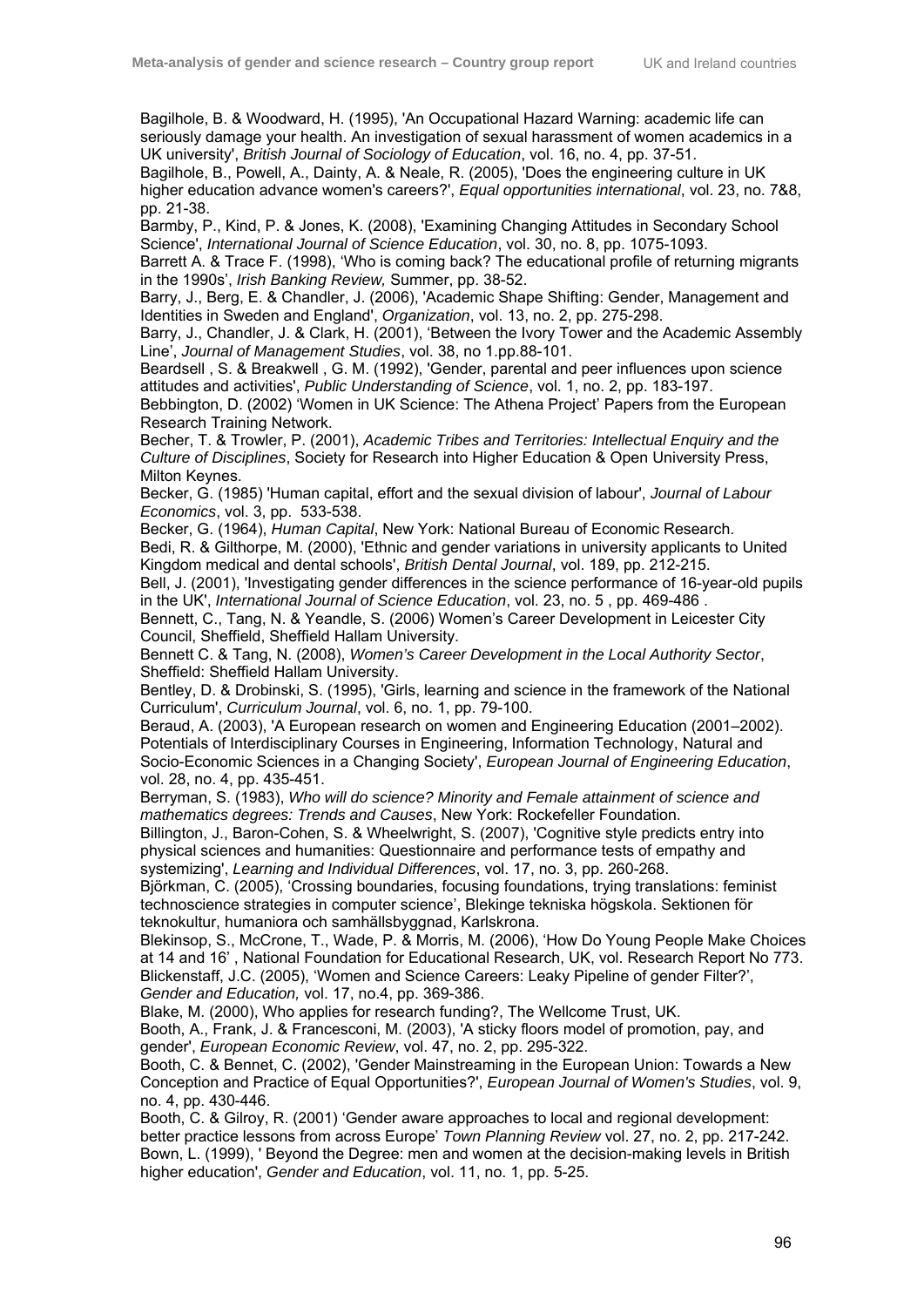Boyer, K. (2008), 'Gender, work and technology in the information workplace from Remington to the ATM', *Social and Cultural Geography*, vol. 9, no. 3, pp. 241-256.

Boyle , A., Maguire, M., Martin, A., Milson, C., Nash, R., Rawlinson, N., Turner, A., Wurthmann, S. & Conchie , S. (2007), 'Fieldwork is Good: the Student Perception and the Affective Domain', *Journal of Geography in Higher Education*, vol. 31, no. 2, pp. 299-317.

Bradley, H. (1996), *Fractured Identities: Changing patterns of inequality,* Cambridge: Polity Press.

Bransky, J. & Qualter, A. (1993), 'Applying Physics Concepts - uncovering the gender differences in Assessment of Performance Unit results', *Research in Science & Technological Education*, vol. 11, no. 2, pp. 141-156.

Brooks, A. & MacKinnon, A. (2001), *Gender and the Restructured University: Changing Management and Culture in Higher Education*, Buckingham: Open University Press. Brooks, A. (1997), *Academic Women*, Society for Research into Higher Education and Open University Press: Buckingham.

Brooks, A. (2001), *Gender and the Restructured University: Changing Management and Culture in Higher Education*, Society for Research into Higher Education and Open University Press: Buckingham.

Brosnan, M. J. (1999), 'A new methodology, an old story? Gender differences in the "draw-acomputer-user" test', *European Journal of Psychology of Education*, vol. 14, no. 3, pp. 375-385. Brosnan, M. J. (2006), 'Digit ratio and faculty membership: Implications for the relationship between prenatal testosterone and academia', *British Journal of Psychology*, vol. 97, no. 4, pp. 455-466.

Brown, C. (1993), 'Bridging the gender gap in science and technology: How long will it take? ', *International Journal of Technology and Design Education*, vol. 3, no. 2, pp. 65-73.

Bryce, T. G. & Blown, E. J. (2007), 'Gender Effects in Children's Development and Education ', *International Journal of Science Education*, vol. 29, no. 13, pp. 1655-1678.

Brynin, M. & Schupp, J. (2000), 'Education, Employment, and Gender Inequality amongst Couples ', *European Sociological Review* , vol. 16, no. 4, pp. 349-365.

Brynin, M. (2005), 'Gender Equality Through Computerisation', *European Sociological Review*, vol. 22, no. 2, pp. 111-123.

Brynin, M. (2006), 'Gender, technology and jobs', *British Journal of Sociology*, vol. 57, no. 3, pp. 437-453.

Brynin, M. (2007), 'Graduate density, gender, and employment', *British Journal of Sociology*, vol. 53, no. 3, pp. 363-381.

Buckingham-Hatfield, S. (2000) 'The making of science: it's a man's world' *Gender and Environment* London: Routledge: pp11-32.

Buckner, L., Tang, N. & Yeandle, S. (2006), *Gender Profile of Leicester's Labour Market,* Sheffield: Sheffield Hallam University.

Budden, A., Tregenza, T., Aarssen, L., Koricheva, J., Leimu, R. & Lortie, C. (2008), 'Double-blind review favours increased representation of female authors', *Trends in Ecology and Evolution*, vol. 23, no. 1, pp. 4-6.

Burns, J. & Bracey, P. (2001), 'Boys' Underachievement: issues, challenges and possible ways forward', *Westminster Studies in Education*, vol. 24, no. 2, pp. 155-166.

Butler, J. (1993), *Bodies That Matter: On the Discursive Limits of 'Sex'.*, London: Routledge.

Butler, J. (1999), *Gender Trouble: Feminism and the Subversion of Identity*, London: Routledge. Caldicott, F. (ed.), (2007), *Gender Equality Scheme*, Oxford: University of Oxford.

Campbell, A., Shirley, L. & Candy, J. (2002), 'A longitudinal study of gender-related cognition and behaviour', *Developmental Science*, vol. 7, no. 1, pp. 1-9.

Cann, J., Jones, G. & Martin, I. (1991), 'Behind the Rhetoric: women academic staff in colleges of higher education in England', *Gender and Education*, vol. 3, no. 1, pp. 15-29.

Cantwell Wilson, B. (2002), 'A Study of Factors Promoting Success in Computer Science

Including Gender Differences', *Computer Science Education*, vol. 12, no. 1&2, pp. 141-164.

Carrington, B. & McPhe, A. (2008), 'Boys' 'underachievement' and the feminization of teaching', *Journal of Education for Teaching*, vol. 34, no. 2, pp. 109-120.

Carrington, B. (2002), 'A Quintessentially Feminine Domain? Student Teachers' Constructions of Primary Teaching as a Career ', *Educational Studies*, vol. 28, no. 3, pp. 287-303.

Carrington, B. (2007), 'Does the gender of the teacher really matter? Seven- to eight-year-olds' accounts of their interactions with their teachers', *Educational Studies*, vol. 33, no. 4, pp. 397- 413.

Carter, R. & Kirkup, G. (1989), *Women in Engineering,* Oxford: Macmillan Education.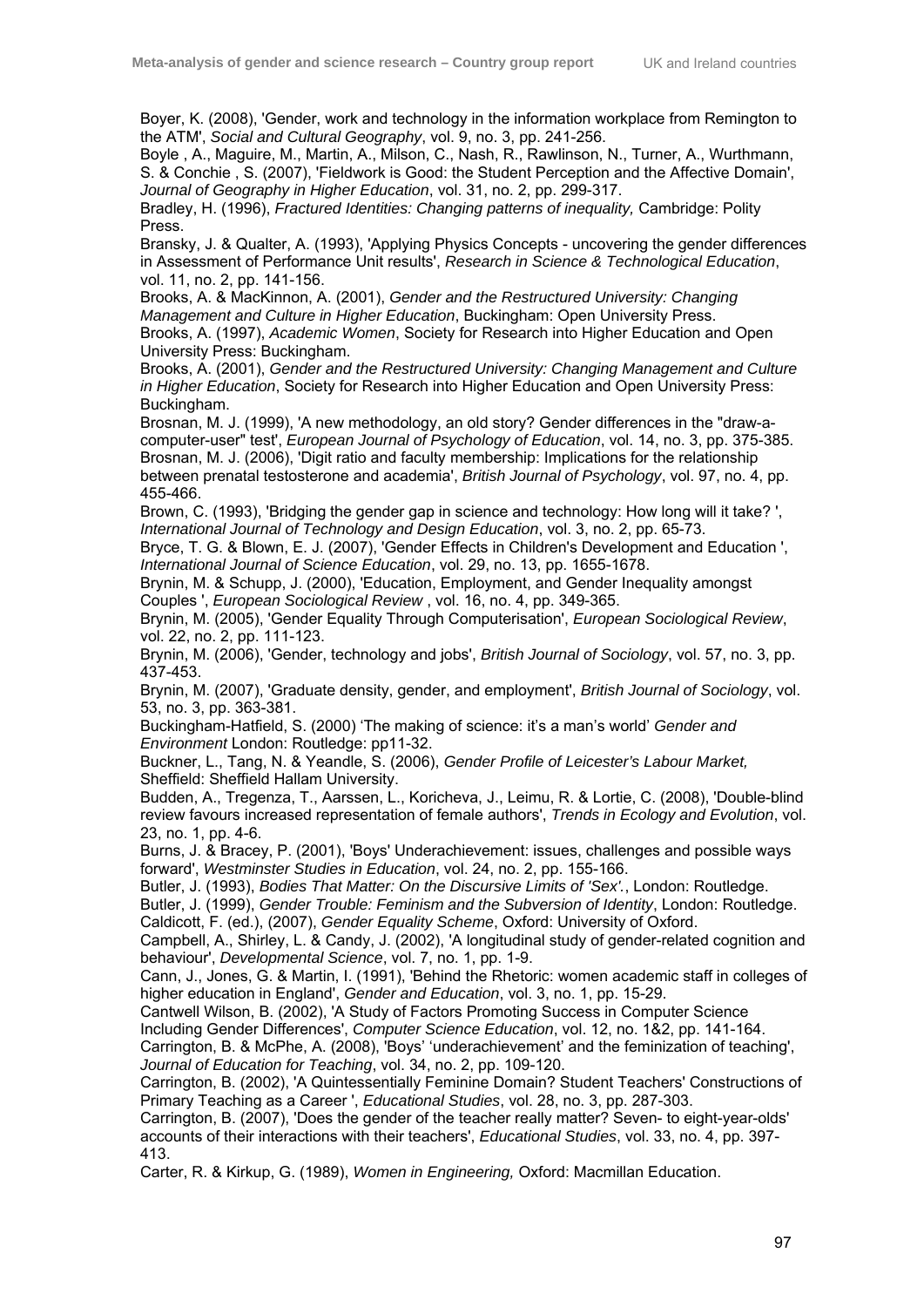Caven, V. (2006a), 'Career building: women and non-standard employment in architecture', *Construction Management and Economics*, vol. 24, no. 5, pp. 457-464.

Caven, V. (2006b), 'Choice, diversity and 'false consciousness' in women's careers', *International Journal of Training and Development*, vol. 10, no. 1, pp. 41-54.

Charles, N. & James, E. (2003), 'Gender and work orientations in conditions of job insecurity', *British Journal of Sociology*, vol. 54, no. 2, pp. 239-257.

Chevalier, A. (2007), 'Education, Occupation and Career Expectations: Determinants of the Gender Pay Gap for UK Graduates', *Oxford Bulletin of Economics and Statistics*, vol. 69, no. 6, pp. 819-842.

Chiplin, B. (1981), 'An alternative approach to the measurement of sex discrimination: an illustration from University entrance ', *Economic Journal*, vol. 91, no. 364, pp. 988-997.

Chisholm, D., Flower MacCannell, J. & Whitford, M. in (eds), Wright, E. (1992), *Feminism and Psychoanalysis: A Critical Dictionary*, Oxford: WileyBlackwell.

Christie, J. (1990), 'Feminism and the History of Science' in *Companion to the History of Modern Science*, London: Routledge, pp. 100-109.

Christine, G. (2000), 'Discourses of Crisis and Loss: Analysing the 'Boys' Underachievement' Debate', *Journal of Youth Studies*, vol. 3, no. 2, pp. 167-188.

Clack, G. & Head, J. (1999), 'Gender differences in medical graduates' assessment of their personal attributes', *Medical Education*, vol. 33, no. 2, pp. 101-105.

Clarke, A. (1999), *Evaluation Research,* London: Sage.

Clegg, S. & Trayhurn, D. (2000), ' Gender and computing: not the same old problem', *British Educational Research Journal*, vol. 26, no. 1, pp. 75-89.

Coates, G. (2004), 'En-Trusting Appraisal to the Trust', *Gender, Work & Organization*, vol. 11, no. 5, pp. 566-588.

Cockburn, C. (1983), *Brothers: male domination in technological change,* London: Pluto Press. Cockburn, C. (1985a) *Machinery of Dominance: Women, men and technical know-how*, London: Pluto Press.

Cockburn, C. (1985b), 'Caught in the Wheels: the high cost of being a female cog in the male machinery of engineering' in MacKenzie, D. & Wajcman, J. (eds) *The Social Shaping of Technology,* Milton Keynes: Open University Press, pp. 55-66.

Cockburn, C. & Ormond, S. (1993), *Gender and Technology in the Making*, London: Sage Publications Ltd.

Cockburn, C. (1991), *Brothers: Male Dominance and Technological Change.* London: Pluto Press.

Cohen, G. & Fraser, E. (1992), 'Female participation in mathematical degrees at English and Scottish universities', *Journal of the Royal Statistical Society*, vol. 155, no. 2, pp. 241-258.

Cole, P. (1998), 'To what extent is the culture of a university department supportive of equal opportunities for women?', *International Studies in Sociology of Education*, vol. 8, no. 3, pp. 271- 297.

Cole, A., Jackson, S. & Welch, D. (1994), 'Information Technology and Gender. Problems and Proposals ', *Gender and Education*, vol. 6, no. 1, pp. 77-86.

Colley, A. (2002), 'Gender-Linked Differences in the Style and Content of E-Mails to Friends', *Journal of Language and Social Psychology*, vol. 21, no. 4, pp. 380-392.

Colley, A., Comber, C. & Hargreaves, D. J. (1994), 'Gender Effects in School Subject Preferences: a research note', *Educational Studies*, vol. 20, no. 1, pp. 13-18.

Connell, R. (1987), *Gender and Power: Society the Person and Sexual Politics*, Sydney: Allen and Unwin.

Corcoran-Nantes, Y. & Roberts, K. (2007), ''We've Got One of Those': The Peripheral Status of Women in Male Dominated Industries', *Gender, Work & Organization*, vol. 2, no. 1, pp. 21-33. Corneliussen, H. (2005), '"I fell in love with the machine": Women's pleasure in

computing'*, Journal of Information, Communication and Ethics in Society*, vol. 3, no. 4, pp. 233- 241.

Crompton, R. & Birkland, G. (1980), 'Employment and Caring in British and Norwegian Banking: an exploration through individual careers', *Work, Employment & Society*, vol. 14, no. 2, pp. 331- 352.

Crompton, R. & Harris, F. (1998), 'Gender Relations and Employment: The Impact of Occupation', *Work, Employment & Society*, vol. 12, no. 2, pp. 297-315.

Crompton, R. & Le Feuvre, N. (2000), 'Gender, family and employment in comparative perspective: the realities and representations of equal opportunities in Britain and France ',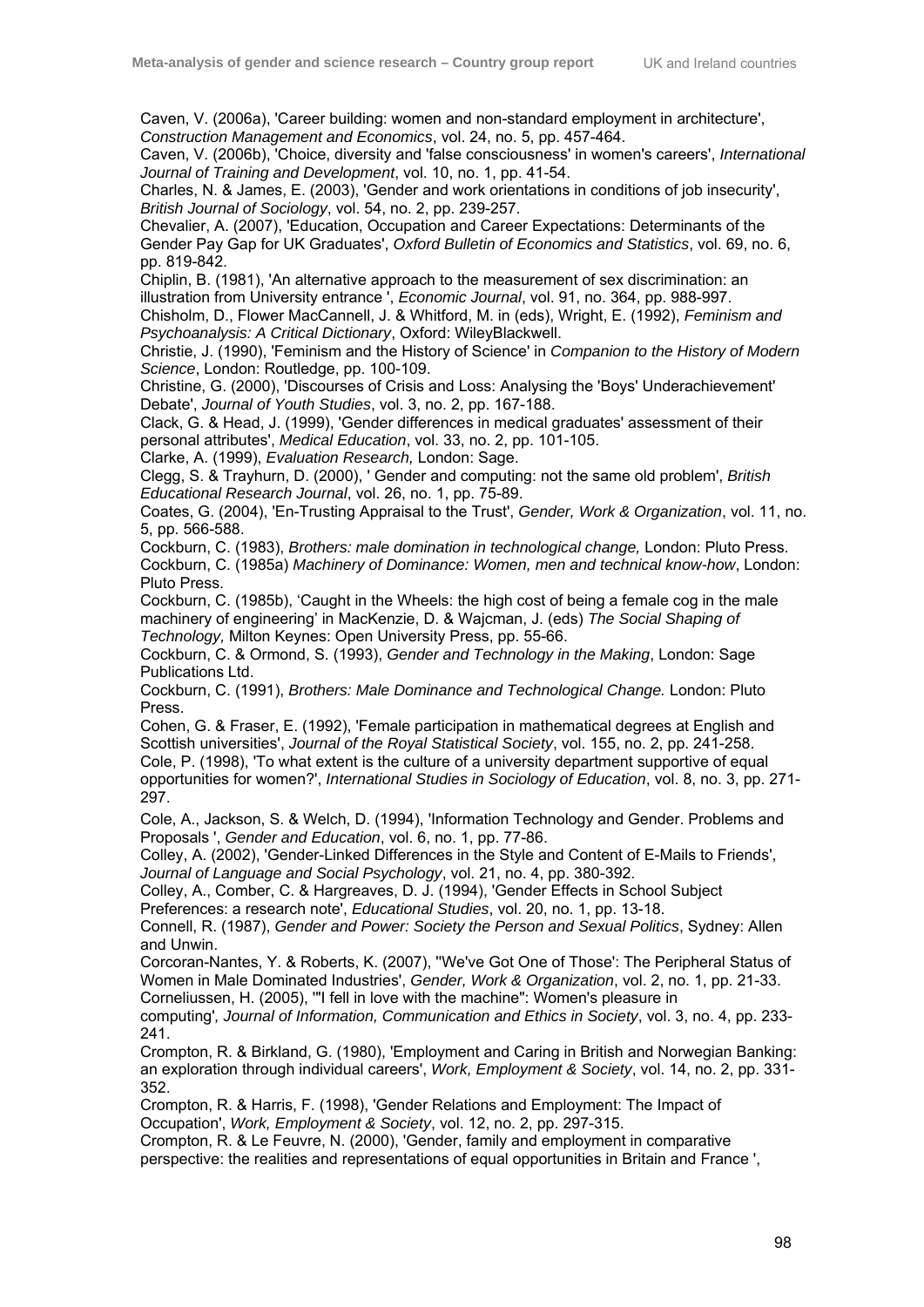*Journal of European Social Policy*, vol. 10, no. 4, pp. 334-348.

Crompton, R. & Lyonette, C. (2007), *Women's career success and work-life 'balance' in the accountancy and medical professions in Britain*, London: ESRC.

Crompton, R. (1996), *Changing Forms of Employment: Organisations, Skills, and Gender*, London: Routledge.

Crompton, R. (2001), 'Gender Restructuring, Employment, and Caring', *International Studies in Gender*, vol. 8, no. 3, pp. 266-291.

Crompton, R. (2002), 'Employment, flexible working and the family ', *British Journal of Sociology*, vol. 53, no. 4, pp. 537-558.

Crompton, R. (2006), *Employment and the Family: The Reconfiguration of Work and Family Life in Contemporary Societies*, Cambridge: Cambridge University Press.

Cronin, C. & Roger, A. (1999), 'Theorizing Progress: Women in science. Engineering and Technology in Higher Education', *Journal of research in Science Teaching,* vol. 36, pp. 637-661. Cullen Owens, R. (2004) 'Social History of Women in Ireland, 1870-1970', Dublin: Gill & Macmillan Ltd.

Dainty, A., Bagilhole, B. & Neale, R. (2000), 'A grounded theory of women's career underachievement in large UK construction companies', *Construction Management and Economics*, vol. 18, no. 2, pp. 239-250.

Daly, M. E. (2006), *The slow failure: population decline and independent Ireland 1922-1973,* London: University of Wisconsin Press.

David, M. (1991), 'A Gender Agenda: women and family in the new ERA?', *British Journal of Sociology of Education*, vol. 12, no. 4, pp. 433-446.

Davidson, J., Lambert , T. & Goldacre, M. (1998), 'Career pathways and destinations 18 years on among doctors who qualified in the United Kingdom in 1977: postal questionnaire survey.', *British medical journal* , vol. 317, no. 7170, pp. 1425-1428.

Davies, J. (2003), 'Expressions of Gender: an Analysis of Pupils' Gendered Discourse Styles in Small Group Classroom Discussions', *Discourse & Society*, vol. 14, no. 2, pp. 115-132.

Davies, S., Quinn, J. & Lubelska, C. (1994), *Changing the Subject: Women in Higher Education*, London: Taylor & Francis.

Deem, R. & Brehony, K. J. (2000), 'Doctoral Students' Access to Research Cultures-are some more unequal than others?', *Studies in Higher Education*, vol. 25, no. 2, pp. 149-165.

Deem, R. & Brehony, K. J. 2005, 'Management as ideology: the case of 'new managerialism' in higher education ', *Oxford Review of Education*, vol. 31, no. 2, pp. 217-235.

Deem, R. & Morley, L. (2006), 'Diversity in the Academy? Staff Perceptions of Equality Policies in Six Contemporary Higher Education Institutions', *Policy Futures in Education*, vol. 4, no. 2, pp. 185-202.

Deem, R. (2003), 'Gender, Organizational Cultures and the Practices of Manager-Academics in U.K .Universities', *Gender, Work & Organization*, vol. 10, no. 2, pp. 239-259.

Deem, R., Ozga, J. & Prichard, C. (2000), 'Managing Further Education: is it still men's work too?', *Journal of Further and Higher Education*, vol. 24, no. 2, pp. 231-250.

Delamont, S. (1989), 'Gender and British Postgraduate Funding Policy: a critique of the Winfield Report', *Gender and Education*, vol. 1, no. 1, pp. 51-57.

Delamont, S. (2003), *Feminist Sociology*, Sage Publications Ltd: London.

Devine, F. (1992), 'Gender Segregation in the Engineering and Science Professions: A Case of Continuity and Change', *Work, Employment & Society*, vol. 6, no. 4, pp. 557-575.

Devine, F. (1993), 'Gender segregation and labour supply: on 'choosing' gender-atypical jobs', *Journal of Education and Work*, vol. 6, no. 3, pp. 61-74.

Doherty, L.. & Manfredi, S. (2006), 'Action research to develop work-life balance in a UK university', *Women In Management Review*, vol. 21, no. 3, pp. 241-259.

Dumayne-Peaty, L.. & Wellens, J. (2008), 'Gender and physical geography in the United Kingdom', *Area*, vol. 30, no. 3, pp. 197-205.

Dunne, M. & Johnston, J. (1992), 'An awareness of epistemological assumptions: the case of gender studies', *International Journal of Science Education*, vol. 14, no. 5, pp. 515-526.

Durndell, A. (1997), 'Gender and computing: A decade of change?', *Computers & Education*, vol. 28, no. 1, pp. 1-9.

Durndell, A., Glissov, P. & Siann, G. (1995), 'Gender and computing: persisting differences', *Educational Research*, vol. 37, no. 3, pp. 219-227.

Durndell, A., Haag, Z. & Laithwaite, H. (2000), 'Computer self efficacy and gender: a cross cultural study of Scotland and Romania ', *Personality and individual differences*, vol. 28, no. 6,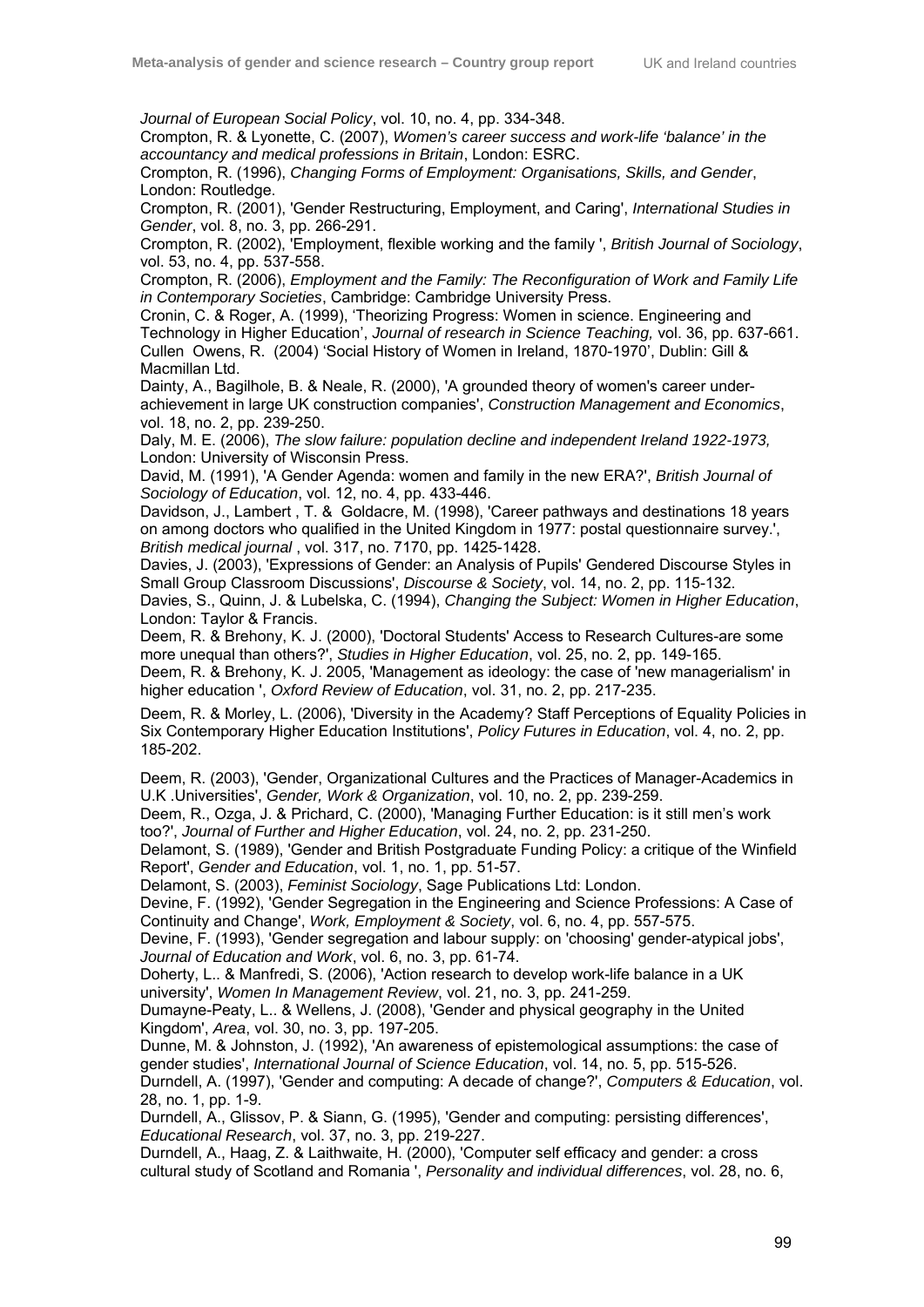pp. 1037-1044.

Durndell, A., Uzunova , F., Asenova , D., Asenov, A. & Thomson, K. (1998), 'Gender neutral engineering: an impossible dream? the case of Eastern Europe', *International Journal of Science Education*, vol. 20 , no. 7, pp. 783-793 .

Earl-Novell, S. & Woodfield, R. (2006), 'An assessment of the extent to which subject variation between the Arts and Sciences in relation to the award of a First Class degree can explain the 'gender gap' in UK universities', *British Journal of Sociology of Education*, vol. 27, no. 3, pp. 355- 372.

Elwood, J. (2005), 'Gender and achievement: what have exams got to do with it?', *Oxford Review of Education*, vol. 31, no. 3, pp. 373-393.

Epstein, D., Elwood, J., Hey, V., Maw, J., (1998) *Failing Boys?,* Buckingham: Open University Press.

Engineering and Technology Committee on Women in Science (1994), *The Rising Tide: Report on Women in Science, Engineering and Technology,* London: HMSO.

Equal Opportunities Commission (2004), 'Part-time is No Crime – So why the penalty? Interim report of the EOC's investigation into flexible and part-time working and questions for consultation. London: EOC.

Equalitec & Roberts, J. (2007), *Health Informatics: An Area of Emerging Opportunities*. Equalitec & University of Bath (2005), *Career Prospects After* Career Breaks. Downloaded on 10/09/2008, available at:

http://www.equalitec.org.uk/downloads/career\_prospects\_after\_a\_career\_break.pdf. Etzkowitz, H., Kemelgor, C. & Uzzi, B. (2000), *Athena Unbound: The Advancement of Women in Science and Technology*, Cambridge: Cambridge University Press.

Etzkowitz, H., Ranga, M., Conway, C., Dixon, L., Ylojoki, O., Vehvilainen, M., Vuolanto, P., Fuchs, S., Kleinert, C., Achatz, J., Rossman, S., Banciu, D. & Dumitrache, N. (2009), *Final Activity Report. The Vanish Box: Disappearance of Women in Science; Reappearance in Technology Transfer*.

European Commission (2008) *The Gender Challenge in Research Funding: assessing the European national scenes'*, Brussels, European Commission, Directorate General for Research. Evans, C., Glover, J., Guerrier, Y. & Wilson, C. (2007), *Effective recruitment strategies and practices: addressing skills needs and gender diversity challenges in ITEC and related sectors*. Downloaded on 20/04/2008, available at: http://www.equalitec.org.uk/downloads/ Effective\_recruitment\_strategies\_and\_practices.pdf

Evetts, J. (1993a), 'Women in Engineering: educational concomitants of a non-traditional career choice ', *Gender and Education*, vol. 5, no. 2, pp. 167-178.

Evetts, J. (1993b), 'Women and Management in Engineering: The "Glass Ceiling" for Women's careers '*, Women In Management Review*, vol. 8, no. 7.

Evetts, J. (1996), *Gender and Career in Science and Engineering*, London: Taylor & Francis. Evetts, J. (1998), 'Managing the Technology but not the Organisation: Women and career in Engineering', *Women and Management Review*, vol. 13, pp. 283-290.

Evetts, J. (2002), 'Analysing Change in Women's Careers: Culture, Structure and Action Dimensions', *Gender, Work & Organization*, vol. 7, no. 1, pp. 57-67.

Farsides, T. & Woodfield, R. 2007, 'Individual and gender differences in 'good' and 'first-class' undergraduate degree performance.', *British Journal of Psychology*, vol. 98, no. 3, pp. 467-483. Faulkner W. (2001), 'The Technology in Question in Feminism: A view from Feminist Technology Studies', *Women's Studies International Forum*, vol. 24, pp. 79-95.

Faulkner, W. (2000), 'The Power and the Pleasure? A research agenda for 'making gender stick' to Engineers', *Science Technology and Human Values*, vol. 25, pp. 87-119.

Faulkner, W. (1994), 'Conceptualizing Knowledge Used in Innovation: A Second Look at the Science-Technology Distinction and Industrial Innovation', *Science, Technology & Human Values*, vol. 19, no. 4, pp. 425-458.

Faulkner, W. (2000), 'Dualisms, Hierarchies and Gender in Engineering', *Social Studies of Science*, vol. 30, no. 5, pp. 759-792.

Faulkner, W. (2005), 'Gender in/of Engineering: Masculinities, Technologies and Engineers' in *The gender politics of ICT*, Middlesex: Middlesex University Press, pp. 15-26.

Faulkner, W. (2006), *Genders in/of Engineering*, Swindon: Economic and Social Research Council.

Faulkner, W. (2007), *Engineering workplace cultures: men's spaces and in/visible women?*, Swindon: Economic and Social Research Council.

Faulkner, W. (2007), ''Nuts and bolts and people' - Gender-troubled engineering identities', *Social*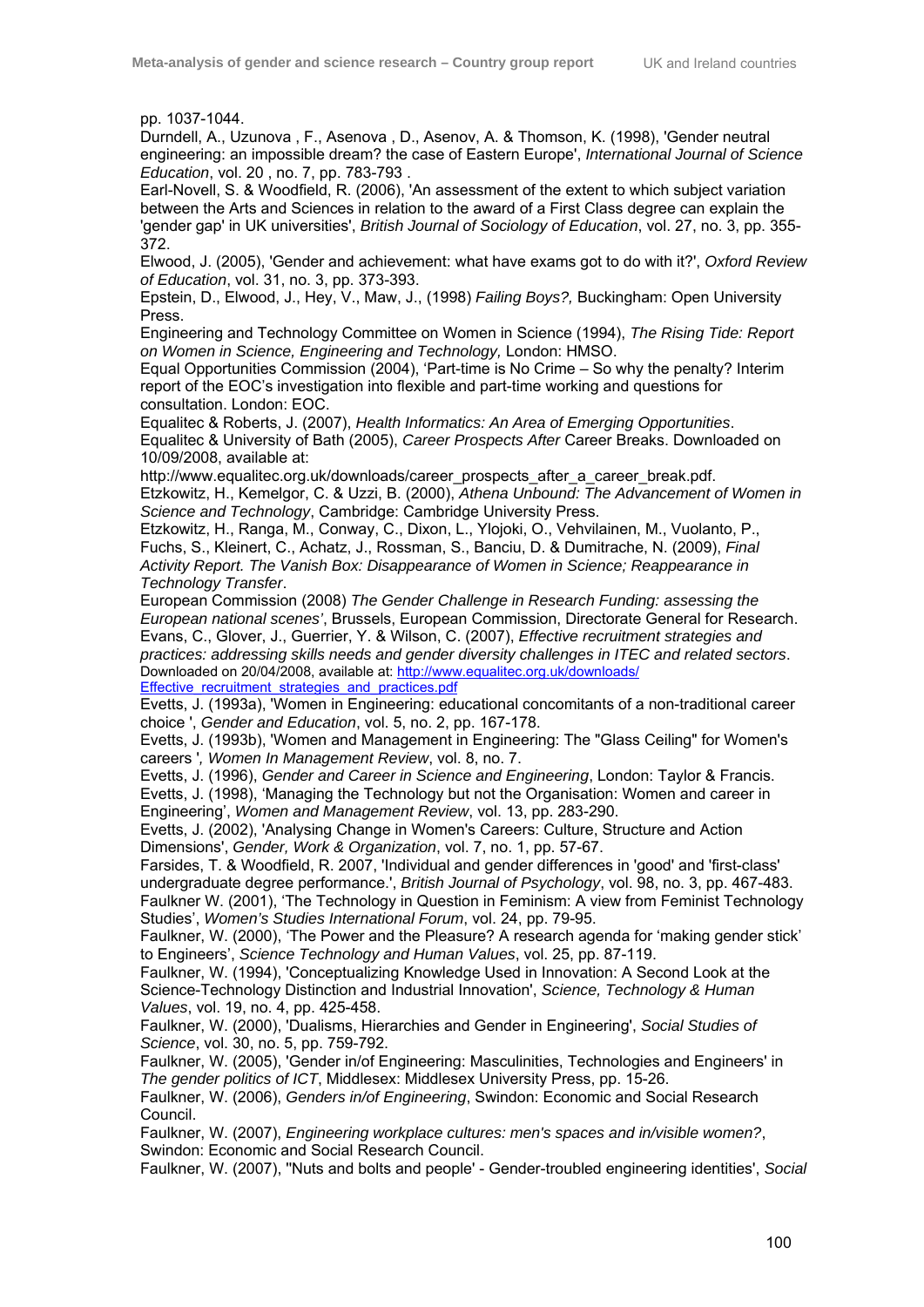*Studies of Science*, vol. 37, no. 3, pp. 331-356.

Field, D. & Lennox, A. (1996), 'Gender in medicine: the views of first and fifth year medical students', *Medical Education*, vol. 30, no. 4, pp. 246-252.

Fielding, J. and Glover, J. (1999) 'Women Science Graduates in Britain: the value of secondary analysis of large scale data sets' *Work, Employment and Society* 13 pp353-367.

Finch, J. (2003), 'Foreword: Why be Interested in Women's Position in Academe?', *Gender, Work & Organization*, vol. 10, no. 2, pp. 133-136.

Fletcher, C., Boden, R., Kent, J. & Tinson, J. 2007, 'Performing women: The gendered dimensions of the UK new research economy', *Gender, Work and Organization*, vol. 14, no. 5, pp. 433-453.

Flexecutive, DTI & George, R. (2004), *Flexible working in the IT industry: Long-hours cultures and work life balance at the margins?*, DTI.

Forster, N. (2001), 'A Case Study of Women Academics' Views on Equal Opportunities, Career Prospects and Work-Family Conflicts in a UK University', *Career Development International*, vol. 6, no. 1, pp. 28-38.

Foschi, M. (2004), 'Blocking the use of gender-based double standards for competence' in *Gender and Excellence in the Making*, Luxembourg: Office for Official Publications of the European Communities, pp. 51-56.

Fox Keller, E. (1982), 'Feminism and Science', *Signs, vol.* 7, no.3, pp. 589-602.

Fox Keller, E. (2000), 'Histoire d'une trajectoire de recherche, de la problématique genre et science au thème langage et science' in L'invention du naturel : les sciences et la fabrication du féminin et du masculin, Éditions des archives contemporaines, Paris - France, pp. 45-57. Francis, B. (2002), 'Is the future really female? The impact and implications of gender for 14-16

year olds' career choices', *Journal of Education and Work*, vol. 15, no. 1, pp. 75-88. Frank Fox, M. (2006), 'Women, Men and Engineering' in Frank Fox, M. Johnson, D. & Rosser, S. V. (eds) *Women, Gender and Technology*, Urbana and Chicago: University of Illinois Press, pp. 47-59.

Franklin, S. (2008), 'Embryo Transfer: A View from the United Kingdom' in *Women in Biotechnology*, eds Molfino, F. & Zucco, F.Springer, US, pp. 123-142.

Fraser, E. (1994), ' Problems of Gender in University Mathematics', *British Educational Research Journal*, vol. 20, no. 2, pp. 147-154.

Frederickson, N. & Petrides, K. (2008), 'Ethnic, gender, and socio-economic group differences in academic performance and secondary school selection: A longitudinal analysis', *Learning and Individual Differences*, vol. 18, no. 2, pp. 144-151.

Freeman, J. (2003), 'Gender Differences in Gifted Achievement In Britain and the USA', *Gifted Child Quarterly*, vol. 47, pp. 202-211.

French, F., Andrew, J., Coutts, H., Leighton-Beck, L., Mollison, J. & Needham, G. (2006), 'Why do work patterns differ between men and women GPs?', *Journal of Health Organisational Management*, vol. 20, no. 2&3, pp. 163-172.

Gagliardi, P. (1986), 'The creation and change of organizational cultures: a conceptual framework', *Organizational Studies*, vol. 7, no. 2, pp. 117-134.

Gale, A (1994) 'Women in Non-Traditional Occupations: the Construction Industry' *Women in Management Review* vol.9, pp3-14.

Gamble, S. (2004), 'Gender and science in Charlotte Haldane's man's world ', *Journal of Gender Studies*, vol. 13, no. 1, pp. 3-15.

Gammie, B. & Gammie, E. (1997), 'Career progression in accountancy - the role of personal and situational factors', *Women in Management Review*, vol. 12, no. 5, pp. 167-173.

Gammie, E., Jones, P. & Robertson-Millar, C. (2003), 'Accountancy undergraduate performance: a statistical model ', *Accounting Education*, vol. 12, no. 1, pp. 63-78.

Gammie, E., Paver, B., Gammie, B. & Duncan, F. (2003), 'Gender differences in accounting education: an undergraduate exploration', *Accounting Education*, vol. 12, no. 2, pp. 177-196. Garforth, L. & Kerr, A. (2008), *Constructing careers, creating communities: findings of the UK KNOWING research on knowledge, institutions and gender.* Leeds: Leeds University.

Garratt, L. (1986), 'Gender Differences in Relation to Science Choice at A-level', *Educational Review*, vol. 38, no. 1, pp. 67-77.

Gatrell, C. (2008), *Embodying Women's Work*, Open University Press: Berkshire.

Ginn, J., Arber, S., Brannen, J., Dale, A., Dex, S., Elias, P., Moss, P., Pahl, J., Roberts, C. & Rubery, J. (1996), 'Feminist Fallacies: a reply to Hakim on women's employment', *British Journal of sociology*, vol. 7, no. 1, pp. 167-74.

Glover, J. (1999), 'Women and the Sciences in Britain: getting in?', *Journal of Education and*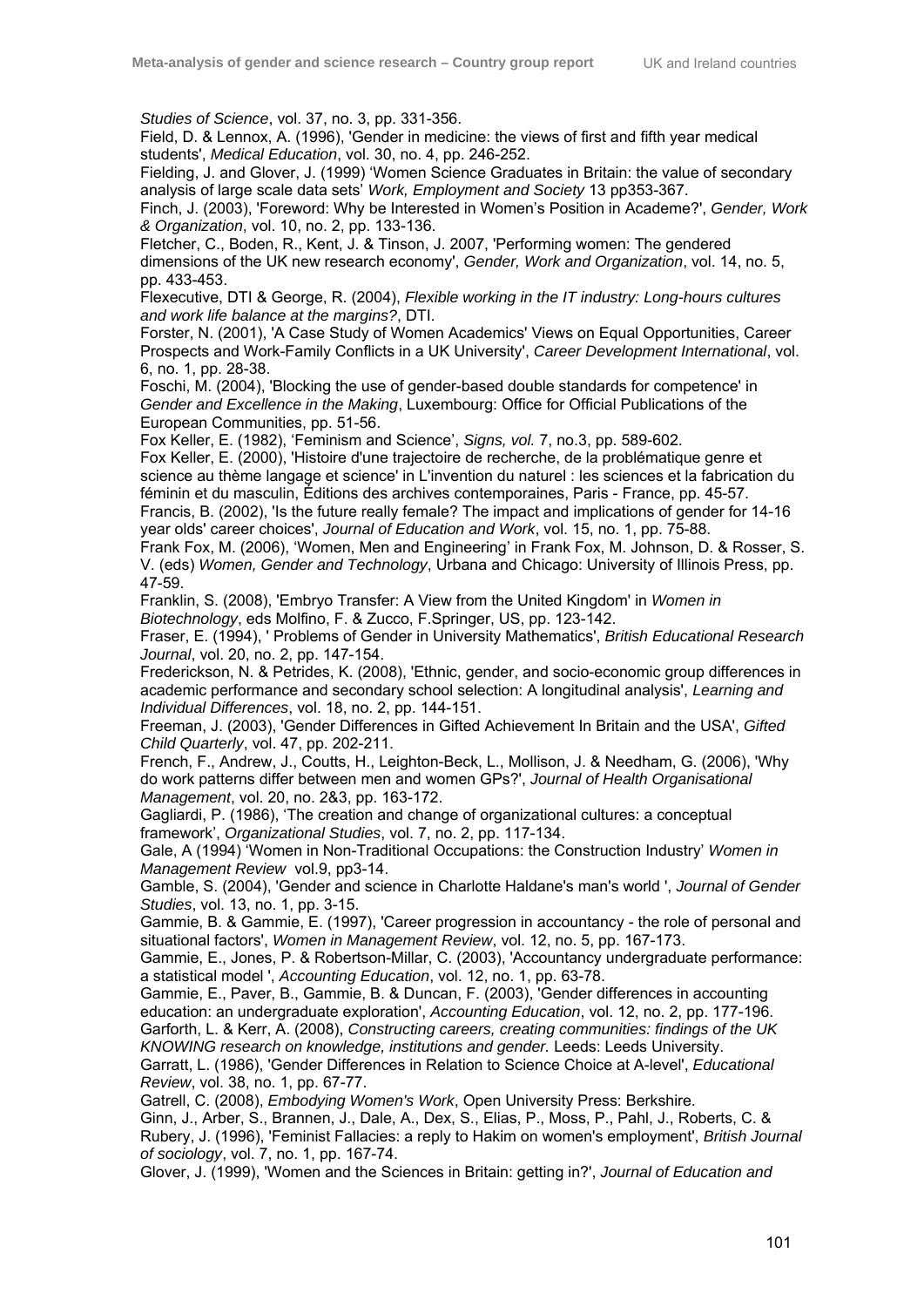*Work*, vol. 12, no. 1, pp. 57-73.

Glover, J. (2000) *Women and Scientific Employment***,** Basingstoke: Macmillan.

Glover, J. (2001), 'Targeting Women: Policy Issues relating to Women's Representation in Professional Scientific Employment', *Policy Studies*, vol. 22, pp. 69-82.

Glover, J. (2005), 'Highly Qualified Women in the 'New Europe': Territorial Sex Segregation', *European Journal of Industrial Relations*, vol. 11, no. 2, pp. 231-245.

Goldacre, M., Davidson, J. & Lambert, T. (2002), 'Career choices at the end of the preregistration year of doctors who qualified in the United Kingdom in 1996', *Medical Education*, vol. 33, no. 12, pp. 882-889.

Goldacre, M., Davidson , J. & Lambert , T. (2007), 'Career preferences of graduate and nongraduate entrants to medical schools in the UK.', *Medical education* , vol. 41, no. 4, pp. 349-361. Gorriz, C. M. & Medina, C. (2000), 'Engaging girls with computers through software games', *Communications of the ACM*, vol. 43, pp. 42-49.

Greene, A., Ackers, P. & Black, J. (2002) 'Going Against the Historical Grain: Perspectives on Gendered Occupational Identi*ty* and Resistance to the Breakdown of Occupational Segregation in Two Manufacturing Firms'*, Gender Work and Organisation*, vol. 9, no. 3, pp 266-285. Grant L., Yeandle, S. & Buckner, L. (2006), *Working Below Potential: Women and Part-time Work,* Sheffield: Sheffield Hallam University.

Greed, C. (1991), *Surveying Sisters: women in a traditional male profession,* London: Routledge. Greed, C. (1994) *Women and Planning: Creating Gendered Realities*, London: Routledge.

Greed, C. & Reeves, D. (2005) 'Mainstreaming equality into strategic spatial policy making: are town planners losing sight of gender?' *Construction Management and Economics*, Special Issue on Diversity and Equality in Education, vol 23, no. 10, pp1059-1070.

Griffiths, M., Keogh, C., Moore, K., Richardson, H. & Tattersall, A. (2006), ' Inclusion Through the Ages? Gender, ICT Workplaces, and Life Stage Experiences in England' in *Social Inclusion: Societal and Organizational Implications for Information Systems*, Springer Boston, Germany, pp. 153-168.

Griffiths, M., Moore, K. & Richardson, H. (2007), 'Celebrating Heterogeneity?: A survey of female ICT professionals in England', *Information, Communication & Society*, vol. 10, no. 3, pp. 338-357. Gunn, C., French, S., McLeod, H., McSporran, M. & Conole, G. (2002), 'Gender issues in computer-supported learning', *ALT-J Research in Learning Technology*, vol. 10, no. 1, pp. 32-44.

Hacker, S. L. (1981), 'The Culture of Engineering: Women, Workplace and Machine', *Women's Studies International Quarterly*, vol. 4, pp. 341-353.

Hakim, C. (1981), 'Job Segregation trends in the 1970s', *Social Policy,* vol. 18, pp. 471-503. Hakim, C. (1996), *Key Issues in Women's Work: Female Heterogeneity and the Polarisation of Women's Employment,* London: Athlone Press.

Hakim, C. (2000) Work-Lifestyle Choices in the 21st Century: Preference Theory, Oxford: Oxford University Press.

Hakim, C. (1994)`A century of change in occupational segregation 1891-1991', Journal of Historical Sociology, 7, pp435-454.

Hakim, C. (1991), 'Grateful slaves and self-made women: fact and fantasy in women's work orientations', *European Sociological Review*, vol. 7, pp. 101-121.

Halford, S. (2003), 'Gender and Organisational Restructuring in the National Health Service: Performance, Identity and Politics', *Antipode*, vol. 35, no. 2, pp. 286-308.

Halford, S. (2006), 'Collapsing the Boundaries? Fatherhood, Organization and Home-Working', *Gender, Work & Organization*, vol. 13, no. 4, pp. 383-402.

Hantrais, L. (1995), 'A comparative perspective on gender and accountancy', *European Accounting Review*, vol. 4, no. 2, pp. 197-215.

Haraway, D. (1988), 'Situated Knowledges: the Science Question in Feminism and the Privilege of Partial Perspectives', *Feminist Studies*, vol. 14, no. 3, pp. 575-599*.* 

Harding, S. (1998), *Is Science Multicultural? Postcolonialisms, Feminisms and Epistemologies,* Bloomington: Indiana University Press.

Halvorsen, E. 2002, 'Female academics in a knowledge production society', *Higher Education Quarterly*, vol. 56, no. 4, pp. 347-359.

Harvey, T. J. & Stables, A. (1986), 'Gender Differences in Attitudes to Science for Third Year Pupils: an argument for single-sex teaching groups in mixed schools', *Research in Science & Technological Education*, vol. 4, no. 2, pp. 163-170.

Harvie, D. (2000), 'Alienation, class and enclosure in UK universities', *Capital and Class*, vol. Summer 2000, no. 71.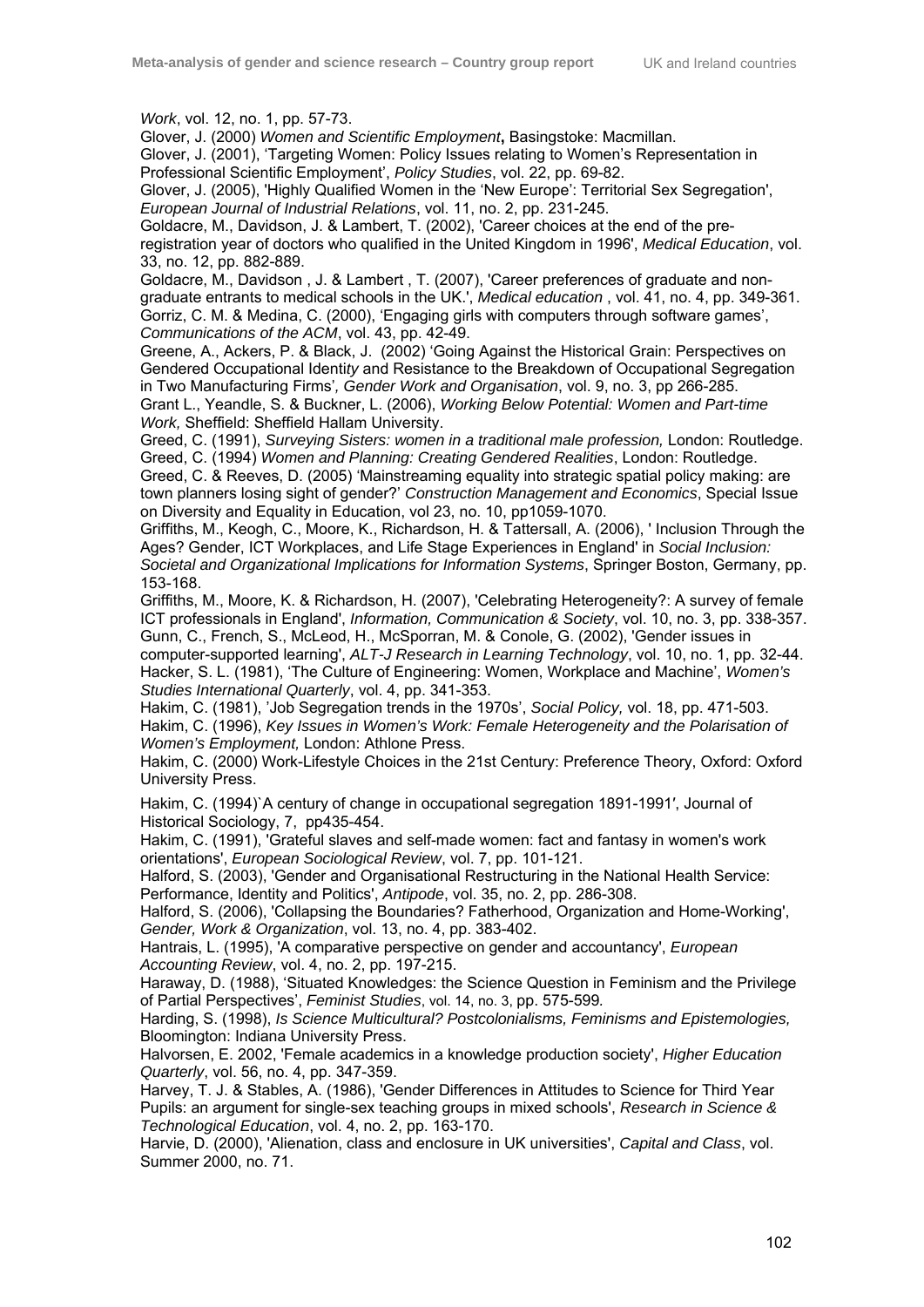Hayes, B. C. & Tariq, V. N. (2000), 'Gender differences in scientific knowledge and attitudes toward science: A comparative study of four Anglo-American nations', *Public Understanding of Science*, vol. 9, no. 4, pp. 433-447.

Hayes, K. & Richardson, J. T. (1995), 'Gender, subject and context as determinants of approaches to studying in higher education', *Studies in Higher Education*, vol. 20, no. 2, pp. 215- 221.

Head, J. & Ramsden, J. (1990), 'Gender, psychological type and science', *International Journal of Science Education*, vol. 12, no. 1, pp. 115-121.

Hearn, J. (2001), 'Gendering men and masculinities in research and scientific evaluation', *Gender and Excellence in the Making,* European Commission Community Research, Science and Society, EUR 21222. Downloaded on 10.04.10, available at: ec.europa.eu/research/sciencesociety/pdf/bias\_brochure\_final\_en.pdf

Heilmann, A. & Sharp, I. 1997, 'Making a space for women: Student conferences as an example of feminist staff-student interaction in the university', *Women's Studies International Forum*, vol. 20, no. 2, pp. 301-320.

Hendley, D., Parkinson, J., Stables, A. & Tanner, H. (1995), 'Gender Differences in Pupil Attitudes to the National Curriculum Foundation Subjects of English, Mathematics, Science and Technology in Key Stage 3 in South Wales', *Educational Studies,* vol. 21, no. 1, pp. 85-97. Hennessy, S. & Dunham, P. (2002), 'Equity issues affecting Mathematics learning using ICT', *Research in Mathematics Education*, vol. 4, no. 1, pp. 145-165.

Henwood, F. (1996), 'WISE Choices? Understanding occupational decision making in a climate of equal opportunities for women in science and technology', *Gender and Education*, vol. 8, pp. 199-214.

Henwood, F. & Hart, A. (2003), 'Articulating Gender in the Context of ICTs in Health Care: The Case of Electronic Patient Records in the Maternity Services', *Critical Social Policy*, vol. 23, no. 2, pp. 249-267.

Henwood, F. (1998), 'Engineering Difference: discourses on gender, sexuality and work in a college of technology', *Gender and Education*, vol. 10, no. 1, pp. 35-49.

Henwood, F. (2000), 'From the Woman Question in Technology to the Technology Question in Feminism: Rethinking Gender Equality in IT Education', *European Journal of Women's Studies*, vol. 7, no. 2, pp. 209-227.

Henwood, F., Kennedy, H. & Miller, N. (2001), *Cyborg lives: women's technobiographies*, Raw Nerve Books, York.

Herman, C. & Kirkup, G. (2008), 'Learners in transition: the use of ePortfolios for women returners to science, engineering and technology', *Innovation in Education and Teaching International*, vol.45, no. 1, pp. 67-76.

Heward, C. (1999), 'Equal opportunities in the professions: a research agenda', *Research Papers in Education*, vol. 14, no. 1, pp. 79-92.

Higham, J. & Steer, P. (2004), 'Gender gap in undergraduate experience and performance in obstetrics and gynaecology: analysis of clinical experience logs', *British Medical Journal*, vol. 328, pp. 142-143.

Hill, T. (1994), ' Primary Head-teachers' Careers: a survey of primary school heads with particular reference to women's career trajectories', *British Educational Research Journal*, vol. 20, no. 2, pp. 197-207.

Hochschild, A. R. (1997), *The Time Bind: When Work Becomes Home and Home Becomes Work,* New York: Metropolitan/Holt.

Hodgson, B., Scanlon, E. & Whitelegg, E. (2000), 'Barriers and constraints: women physicists' perceptions of career progress', *Physics Education*, vol. 35, no. 6, pp. 454-459.

Holdcroft, A. (2007a), 'Integrating the dimensions of sex and gender into basic life sciences research: methodologic and ethical issues', *Gender Medicine*, vol. 4, pp. 64-74.

Holdcroft, A. (2007b), 'Gender bias in research: how does it affect evidence based medicine', *Journal of the Royal Society of Medicine*, vol. 100, pp. 2-3.

Holdcroft, A. (2007c), *Women in Academic Medicine report*, Imperial College, Imperial College. Holmstrom, N. (1984) 'A Marxist Theory of Women's Nature' *Ethics* Vol. 94 pp456-473.

Holttum, S. & Goble, L. (2006), 'Factors influencing levels of research activity in clinical

psychologists: a new model', *Clinical Psychology & Psychotherapy*, vol. 13, no. 5, pp. 339-351. Holzinger, K. (2007), 'Career incentives', *European Political Science*, vol. 6, no. 2, pp. 177-184. Hoskins, S. L., Newstead, S. E. & Dennis, I. (1997), 'Degree Performance as a Function of Age, Gender, Prior Qualifications and Discipline Studied', *Assessment & Evaluation in Higher Education*, vol. 22, no. 3, pp. 317-328.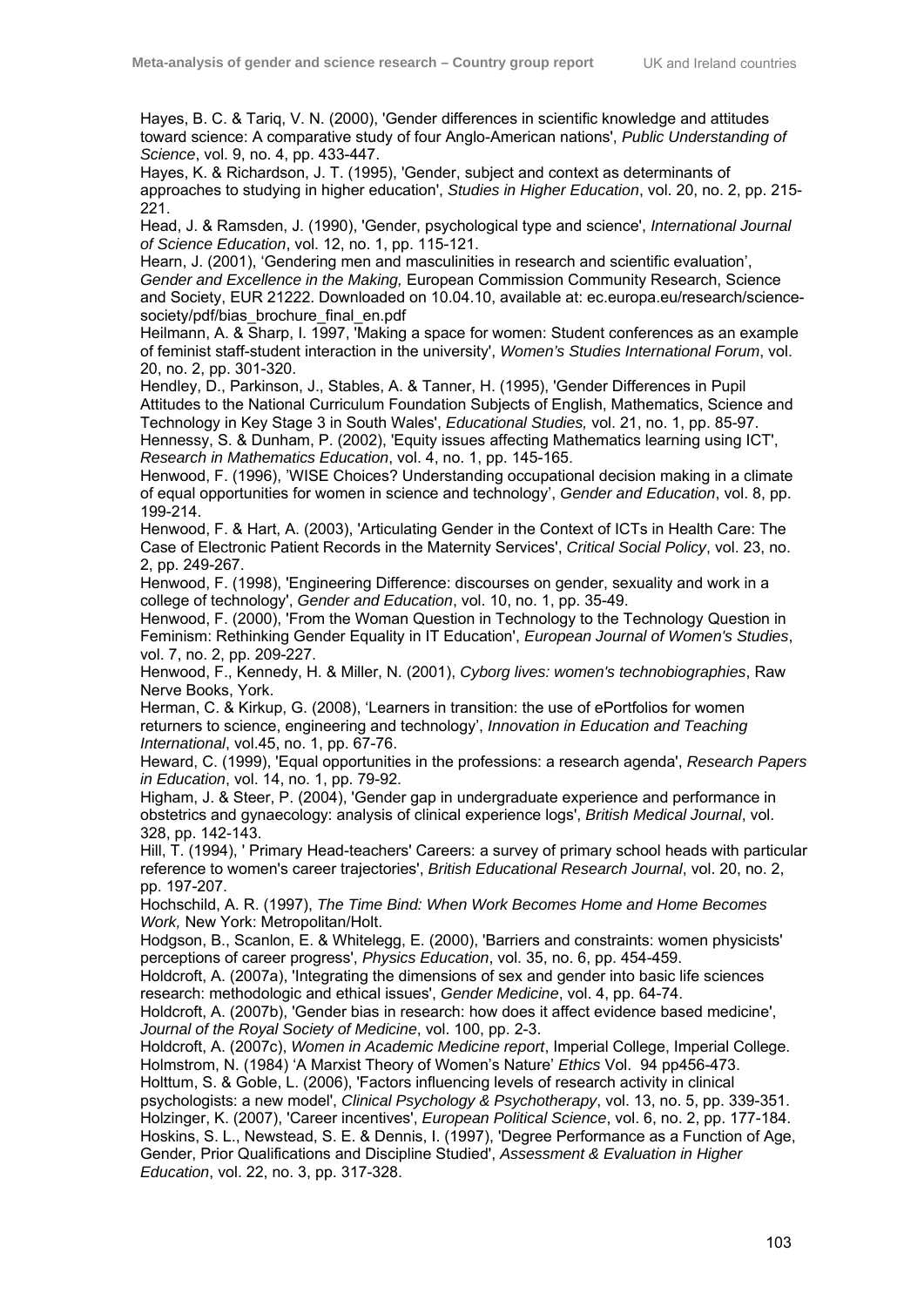Hughes, C. (2002), 'Beyond the Poststructuralist-Modern Impasse: the woman returner as 'exile' and 'nomad'', *Gender and Education*, vol. 14, no. 4, pp. 411-424.

Hughes, G. (2001), 'Exploring the Availability of Student Scientist Identities within Curriculum Discourse: an anti-essentialist approach to gender-inclusive science', *Gender and Education*, vol. 13, no. 3, pp. 275-290.

Hughes, G. (2000), 'Marginalization of socio-scientific material in science-technology-society science curricula: Some implications for gender inclusivity and curriculum reform', *Journal of Research in Science Teaching,* vol. 37, no. 5, pp. 426-440.

Humphries, J. (1987), '"…The most free from objection…." The sexual division of labour and women's work in Nineteenth-century England', *Journal of Economic History,* vol. 47, no. 4, pp. 929-949.

Hunt, K., Emslie, C. & MacIntyre, S. (1999), 'Gender differences in minor morbidity among full time employees of a British university', *Journal of epidemiology and community health*, vol. 53, no. 8, pp. 465-475.

Irwin, A. & Wynne B. (1996), *Misunderstanding Science? The public construction of science and technology,* Cambridge: Cambridge University Press.

Jensen, K. S., Takruri-Rizk, H. & Crossley, L. (2005), *Developing Female Engineers*. Research Report, The University of Salford. Downloaded on 3/2/2009, available at:

http://www.cse.salford.ac.uk/dfe/Projectreport.doc

Johnson, S. (1987a), 'Early-Developed Sex Differences in Science and Mathematics in the United Kingdom', *The Journal of Early Adolescence*, vol. 7, no. 1, pp. 21-33.

Johnson, S. (1987b), 'Gender differences in science: parallels in interest, experience and performance', *International Journal of Science Education*, vol. 9, no. 4, pp. 467-481. Jones, F. L. (1999), 'Dimensions of gender occupational differentiation in segregation and

inequality: A cross-national analysis', *Social indicators research*, vol. 6, no. 2, pp. 225-247. Jones, L. G. & Jones, L. P. (1989), 'Context, confidence and the able girl', *Educational Research*, vol. 31, no. 3, pp. 189-194.

Julie, D. 2007, 'Historicising Surgery: Sex, Gender, Technology and the Surgical Imaginary', *Social Semiotics*, vol. 17, no. 3, pp. 341-359.

Kanter, R. M. (1977), *Men and Women of the Corporation,* New York: Basic Books.

Kelan, E. (2007), 'Emotions in a Rational Profession: The Gendering of Skills in ICT Work', *Gender, Work & Organization*, vol. 15, no. 1, pp. 49-71.

Keller, E. F. (1985), R*eflections on gender and science,* New Haven: Yale University Press.

Keller, E. & Longino, H. (1996), *Feminism and Science*, Oxford: Oxford University Press.

Keller, E., Shuttleworth, & Jacobus, M. (eds) (1980), *Body Politics: Women and the Discourse of Science,* London: Routledge.

Kelly, A. (1981), 'Annotated Bibliography', *International Journal of Science Education*, vol. 9, no. 3, pp. 417-423.

Kelly, A., Alexander, J., Azam, U., Bretherton, C. & Burgess, G. (1982), 'Gender Roles at Home and School', *British Journal of Sociology of Education*, vol. 3, no. 3, pp. 281-295.

Kelly, C. (1999), 'Gender and Inquiry: an investigation into identifying and defining the role of inquiry in higher-order thinking', *European Journal of Teacher Education*, vol. 22, no. 1, pp. 101- 114.

Kirkup, G. & Smith Keller, L. (1992), *Inventing Women: Science, Technology and Gender*, Cambridge: Polity Press.

Kitetu, C. & Sunderland, J. (2002), *Gendered Discourses in the Classroom: the Importance of Cultural Diversity* CRILE Working Paper, Lancaster University.

Kleif , T. & Faulkner, W. (1996), '"I'm No Athlete [but] I Can Make This Thing Dance!"—Men's Pleasures in Technology', *Science, Technology & Human Values*, vol. 28, no. 2, pp. 296-325. Kmietowicz, Z. 2001, ' Flexible jobs needed to retain women doctors', *British Medical Journal*, vol. 30

Küskü, F., Özbilgin, M. & Özkale, L. (2007), 'Against the Tide: Gendered Prejudice and Disadvantage in Engineering', *Gender, Work and Organization*, vol. 14, no. 2, pp. 109-129. Kvande, E and Rasmussen (1994) 'Men in male dominated organisations and their encounter with women intruders' *Scandinavian Journal of Management* 10 pp163-173.

Lambert , T. & Goldacre, M. (2002), 'Career destinations and views in 1998 of the doctors who qualified in the United Kingdom in 1993', *Medical Education*, vol. 36, no. 2, pp. 193-198. Lambert, T., Goldacre, M. & Turner, G. (2002), 'Career choices of united kingdom medical graduates of 2002: questionnaire survey', *Medical education*, vol. 40, no. 6, pp. 514-521.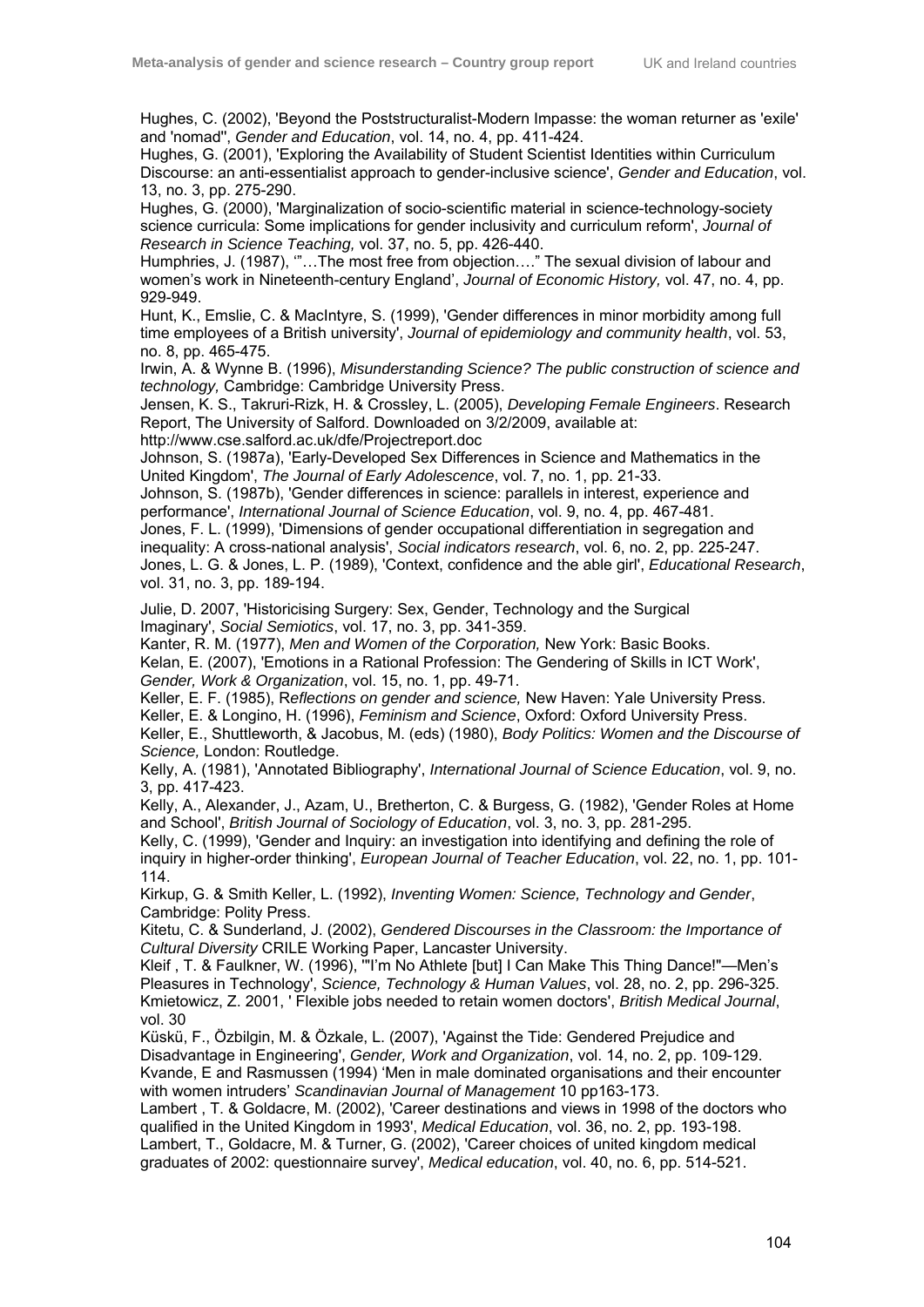Lambert, T., Goldacre, M., Edwards, C. & Parkhouse, J. (1996), 'Career preferences of doctors who qualified in the United Kingdom in 1993 compared with those of doctors qualifying in 1974, 1977, 1980, and 1983', *British Medical Journal* , vol. 313, no. 7048, pp. 19-24.

Lambert, T., Goldacre, M., Parkhouse, J. & Edwards, C. (1996), 'Career destinations in 1994 of United Kingdom medical graduates of 1983: results of a questionnaire survey', *British Medical Journal*, vol. 312, no. 7035, pp. 893-897.

Leathwood, C. (2000), 'Happy Families? Pedagogy, management and parental discourses of control in the corporatised further education college', *Journal of Further and Higher Education*, vol. 24, no. 2, pp. 163-182.

Ledwith, S. (2000), 'Balancing Gender in Higher Education: A Study of the Experience of Senior Women in a 'New' UK University', *European Journal of Women's Studies*, vol. 7, no. 1, pp. 7-33. Leonard, P. (1998), 'Gendering Change? Management, Masculinity and the Dynamics of Incorporation', *Gender and Education*, vol. 10, no. 1, pp. 70-83.

Leventman, P. G. (2007) 'Multiple Pathways toward Gender Equity in the United States Information Technology Workforce', in Burger, C. J., Creamer, E. G., and Meszaros, P. S. (eds) Reconfiguring the firewall: Recruiting women to information technology across cultures and continents, Wellesley, MA: AK Peters.

Lightbody, P. & Durndell, A. (1996), 'Gendered Career Choice: Is Sex-Stereotyping the Cause or the Consequence?', *Educational Studies*, vol. 22, no. 2, pp. 133-146.

Little, J. (1994) *Gender, planning and the policy process,* Oxford: Pergamon Press.

Lightbody, P., Siann, G., Tait, L. & Walsh, D. (1997), 'A Fulfilling Career? Factors which influence women's choice of profession', *Educational Studies*, vol. 23, no. 1, pp. 25-37. Lohan, M. (2000), 'Constructive tensions in Feminist Technology Studies', *Social Studies of Science,* vol. 30, pp. 895-916.

Lorgelly, P. (2000), *Are there Gender-Separate Human Capital Effects on Growth? A Review of the Recent Empirical Literature*, U. of Nottingham CREDIT Working Paper No. 00/13.

Lykke, N. & Braidotti, R. (eds) (1980), *Between Monsters, Goddesses and Cyborgs: Feminist Confrontations with Science, Medicine and Cyberspace*, London: Zed Books.

Lynn, D. B. (1966), 'The process of learning parental and sex-role identification', *Journal of Marriage and the Family*, vol. 28, pp. 466-470.

Machin, R. (2007), 'Gender representation in the natural history galleries at the Manchester Museum', *Museum and Society*, vol. 6, no. 1, pp. 54-67.

MacInnes, J. (1998), *The End of Masculinity,* Buckingham: Open University Press.

Maddock, S. (1999), *Challenging Women: Gender, Culture and Organization*, London: Sage Ltd. Magdalenic, S. (2004), *Gendering the sociology profession: Sweden, Britain and the US*, Stockholm: Almqvist & Wiksell International.

Margolis, J. & Fisher, A. (2002), *Unblocking the Clubhouse: Women in Computing,* Cambridge MA: MIT Press.

Martin, P. Y. (2001), 'Mobilizing Masculinities: Women's experiences of men at work', *Organisation,* vol. 8, pp. 587-618.

Martin, S. (1998), 'Internet use in the classroom: the impact of gender', *Science Computer Review*, vol. 16, pp. 411.

Matyas, M. L. (1985) 'Obstacles and constraints on women in science: preparation and participation in the scientific community,', in Kahle J B (ed) *Women in science: a report from the field* London: Falmer Press.

Mavin, S. & Bryans, P. (2002), 'Academic Women in the UK: mainstreaming our experiences and networking for action', *Gender and Education*, vol. 14, no. 3, pp. 235-250.

Mccarthy, A. C. & Moss, G. D. (1994), 'A Comparison of Male and Female Pupil Perceptions of Technology in the Curriculum', *Research in Science & Technological Education*, vol. 12, no. 1, pp. 5-13.

McEwan, C. (2004), 'Gender, science and physical geography in nineteenth-century Britain', *Area*, vol. 30, pp. 215-223.

McEwen, E. & Seward, M. (1989), 'Taking time out: a study of women dentists who have experienced career breaks', *Journal of Dentistry*, vol. 17, no. 3, pp. 132-136.

McGuinness, S., McGinnity F. & O'Connell P. (2008), *Changing Returns to Education during a Boom? The case of Ireland,* ESRI Working paper No.227.

McNabb, R. & Wass, V. 1997, 'Male-Female Salary Differentials in British Universities', *Oxford Economic Papers*, vol. 49, no. 3, pp. 328-343.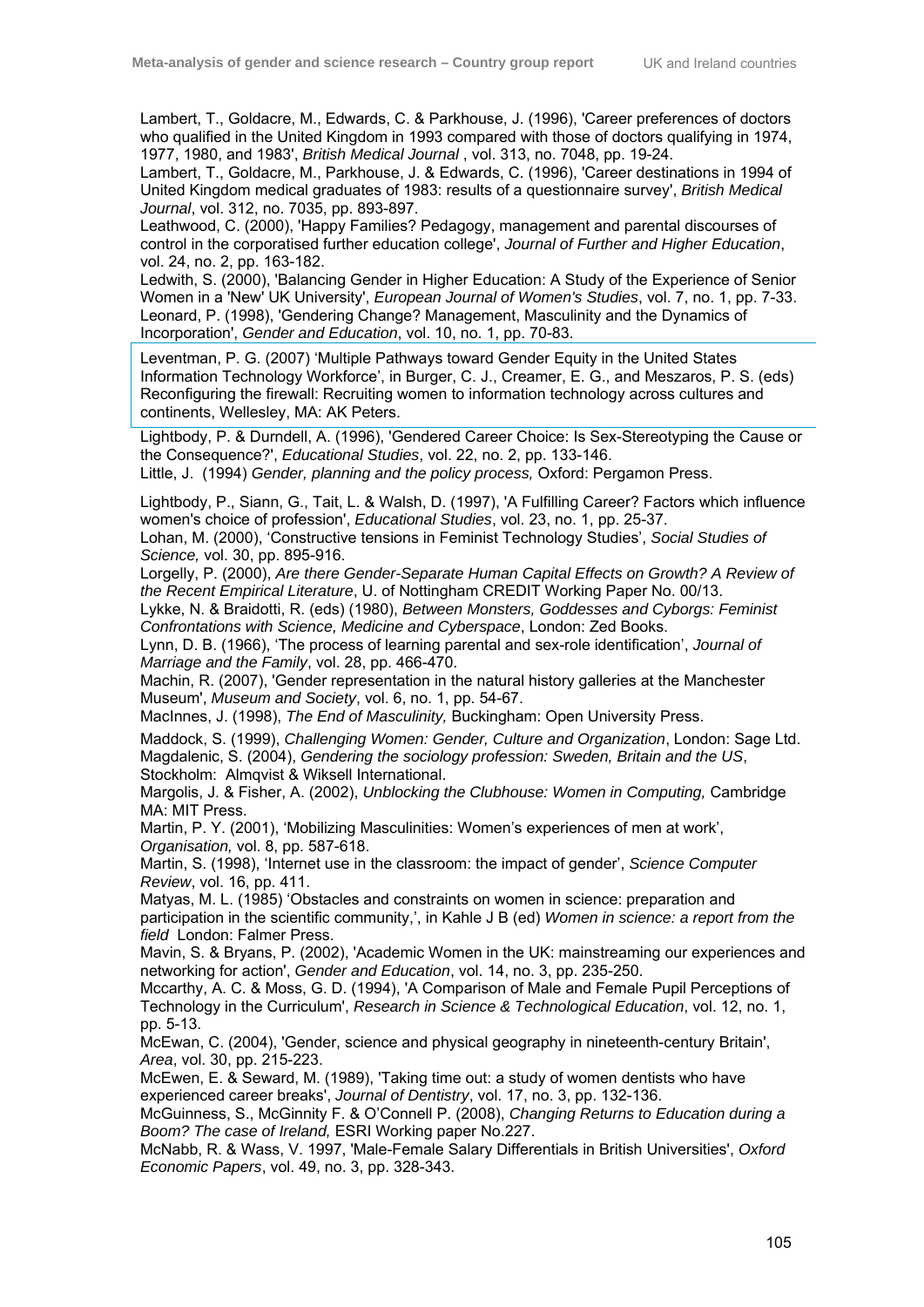McNabb, R., Pal, S. & Sloane, P. (2002), 'Gender Differences in Educational Attainment: The Case of University Students in England and Wales.', *Economica*, vol. 69, no. 275, pp. 481-503. McNeil, M. (2007), *Feminist Cultural Studies of Science and Technology*, London: Routledge. Melamed, T. (2008), 'Barriers to Women's Career Success: Human Capital, Career Choices, Structural Determinants, or Simply Sex Discrimination', *Applied Psychology*, vol. 44, no. 4, pp. 295-314.

Mellor, F. (2001), 'Gender and the communication of physics through multimedia', *Public Understanding of Science*, vol. 10, no. 3, pp. 271-291.

Mendick, H. (2003), 'Choosing Maths/Doing Gender: A Look at Why There are More Boys Than Girls in Advanced Mathematics Classes in England' in *Which Way Social Justice in Mathematics Education?: Social Justice in Mathematics Education?*, Westport: Praeger Publishers, pp. 169- 208.

Mendick, H. (2004), *A Mathematician goes to the Movies*, British Society for Research into Learning, London, vol. 24, pp. 43-48.

Mendick, H. (2005), 'A beautiful myth? The gendering of being/doing 'good at maths'', *Gender and Education*, vol. 17, no. 2, pp. 203-219.

Mendick, H., Moreau, M. & Hollingworth, S. (2008), Mathematical Images and Gender Identities, Bradford: United Kingdom Research Centre for Women in SET (UKRC).

Meyer, J. (1995), 'Gender-group differences in the learning behaviour of entering first-year university students.', *Higher Education*, vol. 29, no. 2, pp. 201-215.

Miller, H. & Arnold, J. (2001), ' Breaking away from grounded identity? Women academics on the Web.', *CyberPsychology & Behavior*, vol. 4, no. 1, pp. 95-108.

Miller, L. (2005), 'Addressing gender segregation in apprenticeships in England', *Education & Training*, vol. 47, no. 4/5, pp. 283-297.

Millard, D. & Ackers, L. (2008), Gender and Excellence. Women and Research Awards: Ireland Country Report, University of Liverpool, Electronic report.

Mahony, K. & Van Toen , B. (1990), 'Mathematical Formalism as a Means of Occupational Closure in Computing — why 'hard' computing tends to exclude women', *Gender and Education*, ,vol. 2, no. 3, pp. 319-331.

Moore, K., Griffiths, M., Richardson, H. & Adam, A. (2008), 'Gendered Futures? Women, the ICT Workplace and Stories of the Future ', *Gender, Work and Organization*, vol. 15, no. 5, pp. 523- 524.

Moore, S. E. (2007), 'Gender and the 'New Paradigm' of Health', *Sociology Compass*, vol. 2, no. 1, pp. 268-280.

Morley, L. (1997), 'Change and Equity in Higher Education ', *British Journal of Sociology of Education*, vol. 18, no. 2, pp. 231-242.

Morley, L. (1998), 'All you need is love: feminist pedagogy for empowerment and emotional labour in the academy', *International Journal of Inclusive Education*, vol. 2, no. 1, pp. 15-27. Morley, L. (2003), *Quality and Power in Higher Education*, Open University Press, Buckingham. Morley, L. (2007), 'Glass Ceiling or Iron Cage: Women in UK Academia', *Gender, Work & Organization*, vol. 1, no. 4, pp. 194-204.

Murgatroyd, L. (2000), 'Developing gender statistics in the UK', *Radical Statistics*, vol. 74. Murphy, P. & Whitelegg, E. (2006), 'Girls and physics: continuing barriers to `belonging' ', *The Curriculum Journal*, vol. 17, no. 3, pp. 281-305.

Murray, J. (2002), 'Better opportunities for women dentists: a review of the contribution of women dentists to the workforce', *British Dental Journal*, vol. 192, pp. 191-196.

Naylor, R. A. & Smith, J. (2001), 'Determinants of Degree Performance in UK Universities: A Statistical Analysis of the 1993 Student Cohort ', *Oxford Bulletin of Economics & Statistics*, vol. 63, no. 1, pp. 29-60.

Newton, J. & Thorogood, N. (2000), 'A study of the career development of male and female dental practitioners', *British Dental Journal*, vol. 188, no. 2, pp. 90-94.

Newton, J., Thorogood, N. & Gibbons, D. (2000), ' The work patterns of male and female dental practitioners in the United Kingdom.', *International Dental Journal*, vol. 50, no. 2, pp. 61-68.

Norris, P. & Lovenduski, J. (2008), *Blair's Babes: Critical Mass theory, Gender and Legislative Life*, KSG Faculty Research Working Papers Series RWP01-039.

Nutley, S. & Wilson, F. (2006), 'A Critical Look at Staff Appraisal: The Case of Women in Scottish Universities', *Gender, Work & Organization*, vol. 10, no. 3, pp. 301-319.

O'Neill, B. & Gidengil, E. (2006), *Gender and Social Capital* , Routledge: Oxford.

Olson, R. (1990), 'Historical reflections on feminist critiques of science: The scientific background to modern feminism', *History of Science*, vol. 28, pp. 125-147.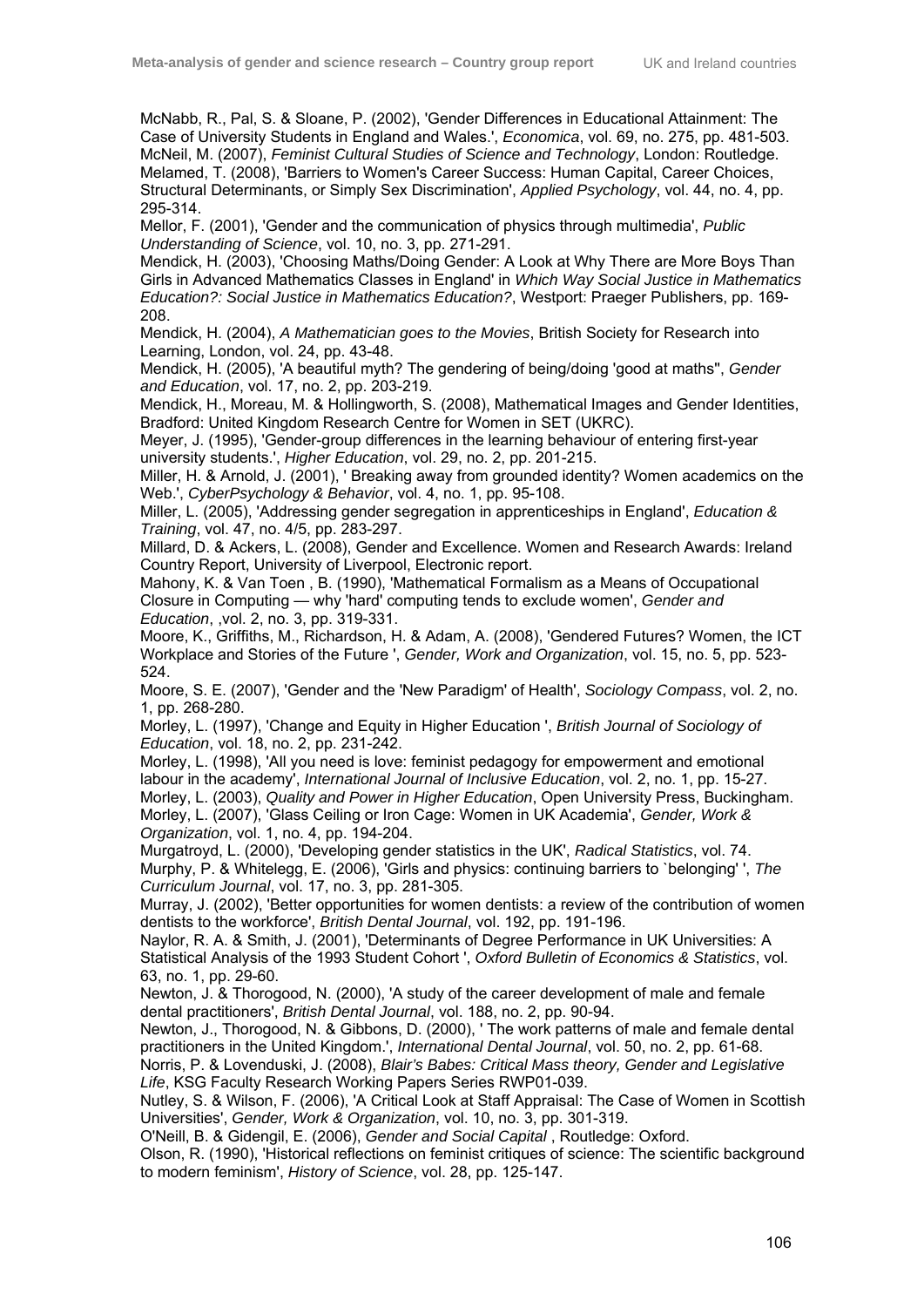Ordidge, I. (1997), 'IT's for girls - or is it? '*, Education + Training*, vol. 39, no. 1, pp. 30-35. Osborn, M., Rees, T., Bosch, M., Hermann, C., Hilden, J., McLaren, A., Palomba, R., Peltonen, L., Vela, C., Weis, D., Wold, A. & Wennerås, C. (2000), *Science Policies in the European Union: Promoting excellence through mainstreaming gender equality. A report from the ETAN Network on Women and Science*, Luxembourg: Office for Official Publications of the European Communities.

Osborne, J., Simon, S. & Collins, S. (2003), 'Attitudes towards science: a review of the literature and its implications', *International Journal of Science Education*, vol. 25, no. 9, pp. 1049-1079. Oshagbemi, T. (2000), 'Gender differences in the job satisfaction of university teachers', *Women in Management Review*, vol. 15, no. 7, pp. 331-343.

Ouali, N., Bakshi-Hamm, P., Krasteva, A., Corigliano, E., Wekker, G., Ellerbe-Dueck, C., Engrácia Leandro, M., Hudson, M. & Blagojevic, M. (2007), *Black, Migrants and Ethnic Minority Women Scientists Position in Research and Academic Careers in Europe*, Downloaded on 23/09/2009, Available at: http://www.ulb.ac.be/is/gem/NEWS-Report.pdf.

Oudshoorn, N. (1994), *Beyond the Natural Body: An Archaeology of Sex Hormones*, London: Routledge.

Over, R. (1985), 'Early career patterns of men and women in British universities ', *Higher Education*, vol. 14, no. 3, pp. 321-331.

Panteli, A. & Pen, S. (2001), 'Empowering Women Returners in the UK High-Tech Industry', *Personnel Review*, vol. 39, no. 1, pp. 44-61.

Panteli, A., Stack, J. & Ramsay, H. (1999), 'Gender and Professional Ethics in the IT Industry', *Journal of Business Ethics*, vol. 22, no. 1, pp. 51-61.

Panteli, N., Stack, J. & Ramsay, H. (2001), 'Gendered patterns in computing work in the late 1990s', *New Technology, Work and Employment*, vol. 16, no. 1, pp. 3-17.

Pascall, G. & Manning, N. (2000), 'Changing European Gender Relations: The Findings of Recent Social Research and Their Implications for Gender Equality Policy', *Journal of European Social Policy*, vol. 10, no. 3, pp. 240-266.

Paver, B. & Gammie, E. (2005), 'Constructed gender, approach to learning and academic performance', *Accounting Education*, vol. 14, no. 4, pp. 427-444.

Perkins, A (2009) 'Plugging away at the gender pay gap' *The Guardian, 29 July 2009.* Penas, C. S. & Willett, P. (2006), 'Gender differences in publication and citation counts in librarianship and information science research', *Journal of Information Science*, vol. 32, no. 5, pp. 480-485.

Phipps, A. (2002), 'Engineering women: The 'gendering' of professional identities', *International Journal of Engineering Education*, vol. 18, no. 4, pp. 409-414 .

Phipps, A. (2008), *Women in Science, Engineering and Technology: three decades of UK initiatives*, Stoke on Trent: Trentham Books.

Phipps, A. (2006), ''I can't do with whinging women"! Feminism and the habitus of 'women in science' activists', *Women's Studies International Forum*, vol. 29, no. 2, pp. 125-135.

Pini, B. & Shortall, S. (2006), ' Gender Equality in Agriculture: Examining State Intervention in Australia and Northern Ireland', *Social Policy and Society*, vol. 5, pp. 199-206.

Pirrie, A., Wilson , V., Powney, J. & Hamilton, S. (2002), *Gender Equality in SOCRATES*, SCRE Centre, Glasgow, vol. report 112.

Plows, A. (2008), 'Egg Donation in the UK: Tracing Emergent Networks of Feminist Engagement in Relation to HFEA Policy Shifts in 2006' in Molfino, F. & Zucco, F. (eds) *Women in Biotechnology*, Springer, US, pp. 199-216.

Powell, A. & Dainty, A. (2006), 'The problem of women's assimilation into UK engineering cultures: can critical mass work? ', *Equal Opportunities International*, vol. 25, no. 8, pp. 6.

Powell, A., Bagilhole, B. & Dainty, A. (2007), 'The good the bad and the ugly: women engineering students experiences of UK higher education' in Women and Minorities in Science, Technology, Engineering and Mathematics: Upping the Numbers, Cheltenham: Edward Elgar Publishing Limited, pp. 47-70.

Pritchard, R. (2007), 'Gender inequality in British and German universities', *Compare: A journal of comparative education,*, vol. 37, no. 5, pp. 651-669.

Protopsaltis, A. & Bouki, V. (2007), *Does Gender Matter in Hypertext Reading?* , pp. 1120-1129. Raddon, A. (2006), *Academic journeys and gendered stories: careers in UK higher education*, Research Institute for Higher Education, Hiroshima University, Hiroshima, vol. Series 22. Rees, T. (2001), 'Mainstreaming Gender Equality in Science in the European Union: the ETAN Report', *Gender and Education*, vol. 13, pp. 243-260.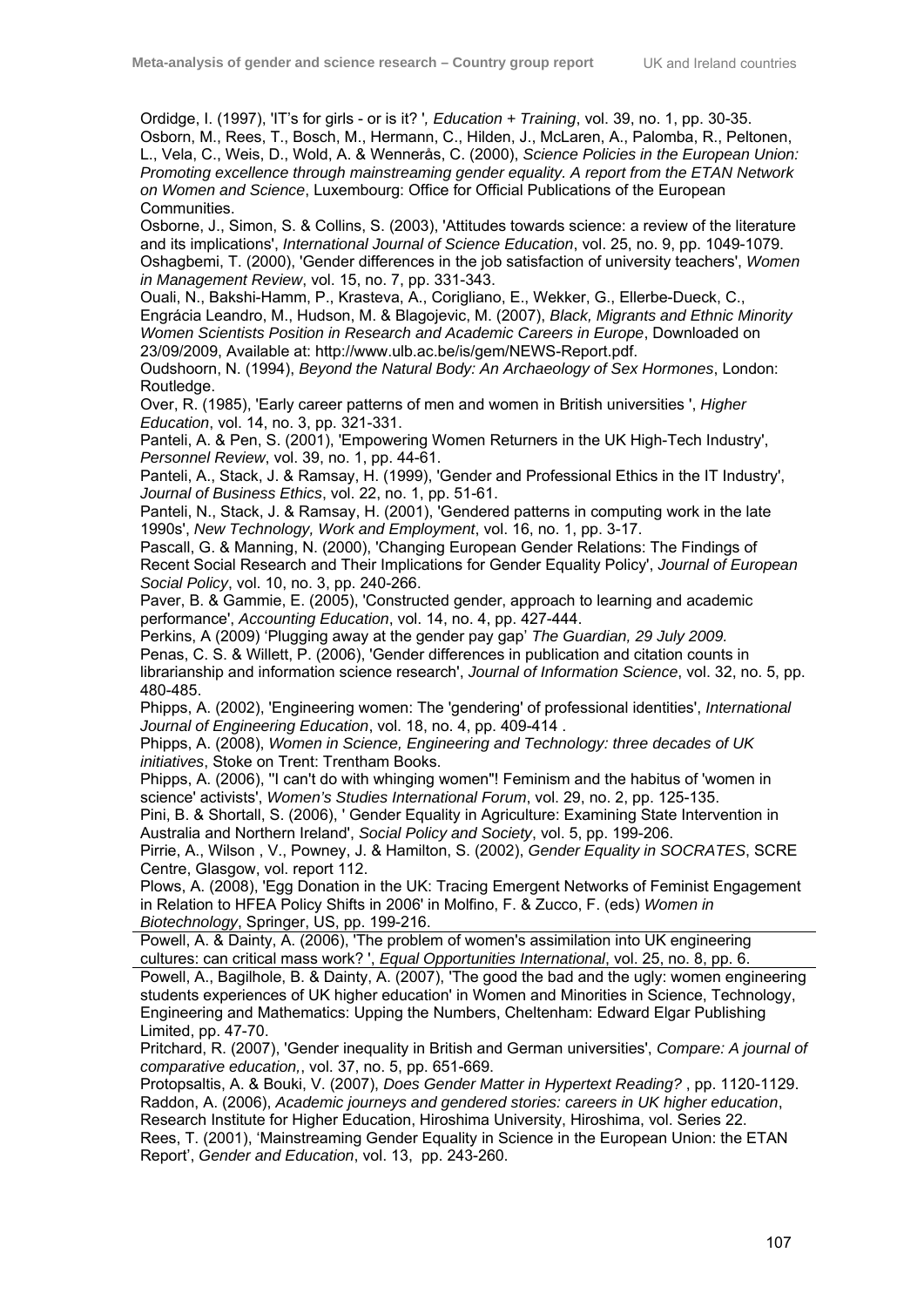Rees, T. 2004, 'Measuring excellence in scientific research: the UK Research Assessment Exercise' in *Gender and Excellence in the Making*, Office for Official Publications of the European Communities, Luxembourg, pp. 115-120.

Reid, N. & Skryabina , E. A. (2003), 'Gender and physics', *International Journal of Science Education*, vol. 25, no. 4 , pp. 509-536.

Reid, N. (2003), 'Gender and physics', *International Journal of Science Education*, vol. 25, no. 4, pp. 509-536.

Renold, E. (2001), ''Square-girls', Femininity and the Negotiation of Academic Success in the Primary School', *British Educational Research Journal*, vol. 27, no. 5, pp. 577-588.

Rhysjones, S., Dainty, A., Neale, R. & Bagilhole, B. (1980), 'Building on fair footings: Improving Equal Opportunities in the Construction Industry for Women' in *International Symposium for the Organization and Management of Construction: Shaping Theory and Practice*, London: E & FN Spon, an Imprint of Chapman & Hall, pp. 343-352.

Rich, J. (1999), 'Gender Segregation in the Academic Staff of Universities in Great Britain, 1980/81-1993/94', *Economica*, vol. 66, pp. 509-531.

Richardson, J. T. & Woodley, A. (2003), 'Another Look at the Role of Age, Gender and Subject as Predictors of Academic Attainment in Higher Education', *Studies in Higher Education*, vol. 28, no. 4, pp. 475-493.

Riddell, S. & Salisbury, J. (1999), *Gender, Policy and Educational Change: Shifting Agendas in the UK and Europe*, Routledge: London.

Riddell, S., Tett, L., Ducklin, A., Stafford, A., Burns, C. & Ferrie, J. (2005), *Gender Balance of the Teaching Workforce in Publicly Funded Schools in Scotland*, Scottish Executive Education Department.

Roberts, P. & Ayre, M. (2002), 'Did she jump or was she pushed? A study of women's retention in the engineering workforce', *International Journal of Engineering Education*, vol. 18, pp. 415- 421.

Rodd, M. & Bartholomew, H. 2006, 'Invisible and Special: Young Women's Experiences as Undergraduate Mathematics Students', *Gender and Education*, vol. 18, no. 1, pp. 35-50. Roger, A. & Duffield, J. (2000), 'Factors Underlying Persistent Gendered Option Choices in

School Science and Technology in Scotland', *Gender and Education*, vol. 12, no. 3, pp. 367-383. Rosa, P. & Dawson, A. (2006), 'Gender and the commercialization of university science:

academic founders of spinout companies', *Entrepreneurship and Regional Development*, vol. 18, no. 4, pp. 341-366.

Rose, H. (1994), *Love, power and knowledge: Towards a feminist transformation of the sciences,* Oxford: Blackwell.

Royal Society of Chemistry (2008) The Chemistry Phd. The impact on Women's Retention, London: Royal Society of Chemistry.

Russell, H., O'Connell, J. & McGinnity, F. (2007), *The impact of flexible working arrangement on work-life conflict and work pressure in Ireland*, ESRI Working Paper No.189.

Sagebiel, F. (2005), 'Attracting women for engineering: Interdisciplinary of engineering degree courses in mono-educational versus co-educational settings in Germany' in *Gender equality in higher education. Miscellanea, Third European Conference Genoa, 13-16 April 2003*, ed. Maione, V.FrancoAngeli, Milano, pp. 294-318.

Sappleton, N. and Takruri-Rizk, H. (2008) 'The Gender Subtext of Science, Engineering and Technology (SET) Organizations: a review and critique' *Women's Studies* Vol 37 pp284-316. Savage, M. & Witz, A. (eds) (1992), *Gender and Bureaucracy,* Oxford: Blackwell.

Sharpe, S., (1976), *Just Like A Girl,* London: Penguin.

Schwartz, H. S. (1996), 'The sin of the father: reflections on the roles of the corporation man, the suburban housewife, their son and their daughter in the deconstruction of the patriarch', *Human relations*, vol. 49, pp. 1013-40.

Shaw, H. (1980), 'The careers of women graduates from St Mary's Hospital Medical School, London, 1961-72', *Medical Education*, vol. 13, no. 4, pp. 275-283.

Shepherd, L. J. (1993), *Lifting the veil: the feminine face of science,* Boston: Shambhala. Shuttleworth, I. & Daly, P. 1997, 'Inequalities in the uptake of science at GCSE: evidence from Northern Ireland', *Research Papers in Education*, vol. 12, no. 2, pp. 143-155.

Siann, G. & Callaghan R. (2001), 'Choices and Barriers: factors influencing women's choice of higher education in science, engineering and technology', *Journal of Further and Higher Education*, vol. 25, no. 1, pp. 85-95.

Siann, G., Wilson, F., Riley, S. & Callaghan R.(2006), 'Gender at Work and at Home in Britain: Continuities and Changes ', *Journal of Applied Social Psychology*, vol. 30, no. 12, pp. 2491-2512.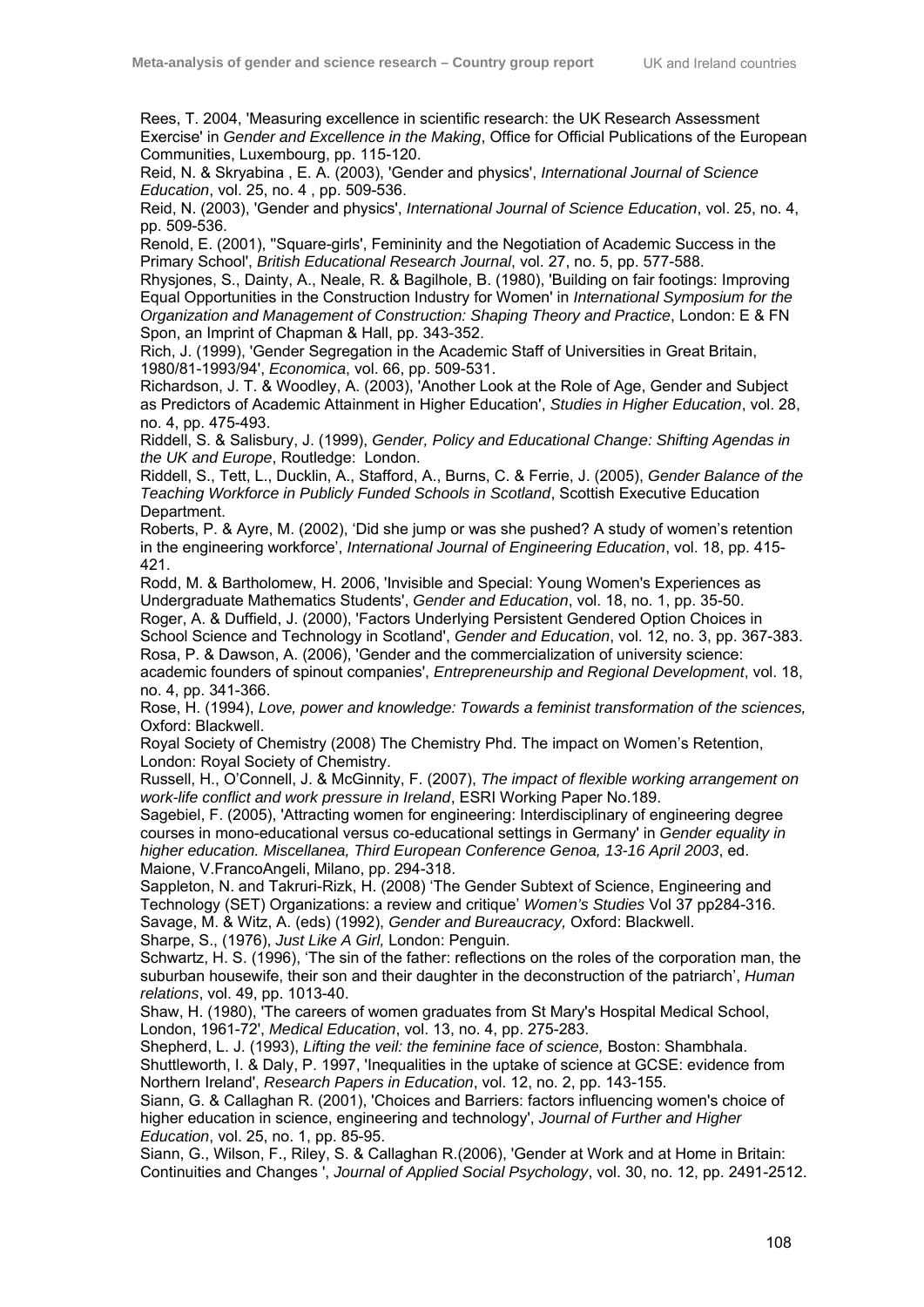Silius, N. (2002), 'Comparative Summary' in *Women's Employment, Women's Studies, and Equal Opportunities 1945-2001. Reports from nine European Countries*, University of Hull, Kingston upon Hull, pp. 470-514.

Simonite, V. (2005), 'Gender difference added? Institutional variations in the gender gap in first class degree awards in mathematical sciences', *British Educational Research Journal*, vol. 31, no. 6, pp. 737-759.

Simpson, B. 1994, 'How do women scientists perceive their own career

development?', *International Journal of Career Management*, vol. 6, no. 1 , pp. 19-27.

Simpson, R., & Lewis, P. (2005), 'An investigation of silence and a scrutiny of transparency: Reexamining gender in organization literature through the concepts of voice and visibility', *Human Relations*, vol. 58, no. 10, pp. 1253-1275.

Singh, V. & Vinnicombe, S. (2002), 'Gendered Meanings of Commitment from High Technology Engineering Managers in the United Kingdom and Sweden', *Gender, Work & Organization*, vol. 7, no. 1, pp. 1-19.

Skelton, C. & Francis, B. (2003), *Boys and Girls in the Primary Classroom*, Open University Press, London.

Skelton, C. & Francis, B. (2008), *Feminism and 'The Schooling Scandal'*, Routledge: London. Skelton, C., Francis, B. & Valkanova, Y. (2007), *Breaking down the stereotypes: gender and achievement in schools*, Equal Opportunities Commission 2007, UK.

Smeaton, D., Glover, J., & Fielding, J. (1997), 'Recent Trends in Women's Representation in Science, Engineering and Technology (Set) in the UK', *Journal of Women and Minorities in Science and Engineering*, vol. 3, pp. 1-19.

Soe, L and Yakura E K (2008) 'What's wrong with the pipeline? Assumptions about gender and culture at work' *Women's Studies* 37 pp176-201.

Solomon, J. (1997), 'Girls' science education: choice, solidarity and culture', *International Journal of Science Education*, vol. 19, no. 4, pp. 407-417.

Spanier, B. (1995), *Impartial Science: Gender ideology in molecular biology,* Bloomington IN: Indiana University Press.

Spender, D. (1982), *Invisible Women: The Schooling Scandal,* London: Writers and Readers. Stanworth, M. (1981), *Gender and Schooling,* London: Hutchinson.

Stark, R. (1999), 'Gender preferences in learning science ', *International Journal of Science Education*, vol. 21, no. 6, pp. 633-643.

Stepulevage, L. (2001), 'Gender/technology relations: complicating the gender binary', *Gender and Education*, vol. 13, no. 3, pp. 325-338.

Stewart, M. (1998), 'Gender issues in physics education', *Educational Research*, vol. 40, no. 3, pp. 283-293.

Stobart, G. (1992), 'Gender Bias in Examinations: how equal are the opportunities?', *British Educational Research Journal*, vol. 18, no. 3, pp. 261-276.

Sullivan, A. (2008), 'Academic self-concept, gender and single-sex schooling', *British Educational Research Journal*, vol. 4.

Sutton, L. (ed.), del Rio Gomez, I., Lynn, H. & Women's Environmental Network (2007), *Gender and Environmental Chemicals* , Women's Environmental Network, London.

Taber, K. S. (1991), 'Gender Differences in Science Preferences on Starting Secondary School', *Research in Science & Technological Education,* vol. 9, no. 2, pp. 245-251.

Takruri-Rizk, H., Jensen, K. S. & Booth, K. (2008), 'Gendered learning experience of engineering and technology students', *ACM SIGCAS Computers and Society archive*, vol. 38, no. 1, pp. 40- 52.

Tanesini, A. (1999), *An Introduction to Feminist Epistemologies*, Blackwell, Malden, UK.

Tattersall, A, Keogh, C., Richardson, C., & Adam, A. (2006) Women and the IT Workplace – Issues from North-West England, University of Salford, Downloaded on 20/05/2008, available at: http://www.iris.salford.ac.uk/GRIS/depict/Documents/WomenAndTheITWorkplace.pdf

Thaler, A. & Wächter, C. (2005), *Conference Proceedings of the International Conference "Creating Cultures of Success for Women Engineers"*, IFZ Eigenverlag, Graz.

Thomas, K. (1988), 'Gender and the arts/science divide in higher education', *Studies in Higher Education*, vol. 13, no. 2, pp. 123-137.

Thomas, R. & Davies, A. (2002), 'Gender and New Public Management: Reconstituting Academic Subjectivities', *Gender, Work & Organization*, vol. 9, no. 4, pp. 372-397.

Thomas, R. (2007), 'Gendered Cultures and Performance Appraisal: The Experience of Women Academics', *Gender, Work & Organization*, vol. 3, no. 3, pp. 143-155.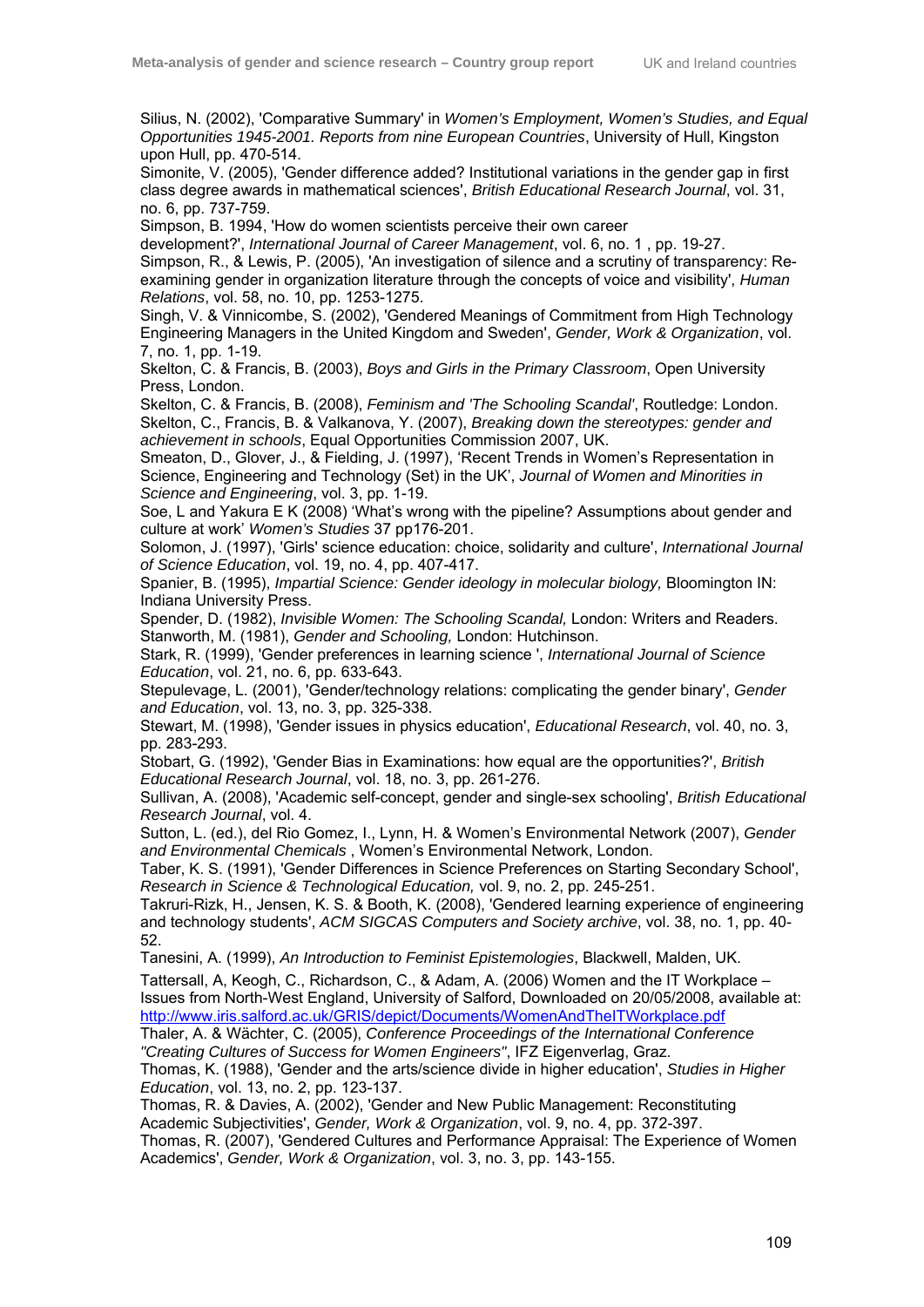Thomas, S., Sammons, P., Mortimore, P. & Smees, R. (1997), 'Differential Secondary School Effectiveness: comparing the performance of different pupil groups', *British Educational Research Journal*, vol. 23, no. 4, pp. 451-469.

Tinklin, T., Croxford, L., Ducklin, A. & Frame, B. (2001), *Gender and Pupil Performance*, Edinburgh: Scottish Executive Education Department.

Tolmie, A. & Howe, C. (1993), 'Gender and Dialogue in Secondary School Physics', *Gender and Education*, vol. 5, no. 2, pp. 191-204.

Tregenza, T. (2002), 'Gender bias in the refereeing process?', *Trends in Ecology & Evolution*, vol. 17, no. 8, pp. 349-350.

Tytherleigh, M., Jacobs, P., Webb, C., Ricketts, C. & Cooper, C. (2007), 'Gender, Health and Stress in English University Staff—Exposure or Vulnerability?', *Applied Psychology: An International Review*, vol. 56, no. 2, pp. 267-287.

Wajcman, J. (1991), *Feminism Confronts Technology,* Cambridge: Polity press.

Wakeford, R. & Warren, V. (1989), 'Women doctors' career choice and commitment to medicine: implications for general practice', *The Journal of the Royal College of General Practitioners*, vol. 39, no. 320, pp. 91-95.

Walkerdine, V. (1990), *Schoolgirl Fictions,* London: Verso.

Ward, A. (1982), 'Careers of medical women', *British Medical Journal (Clinical Research Edition)*, vol. 284, no. 6308, pp. 31-33.

Ward, M. (2000), 'Gender and Promotion in the Academic Profession', *Scottish Journal of Political Economy*, vol. 48, no. 3, pp. 283-302.

Wakeford, R. & Warren, V. (1989), ''We'd like to have a family'--young women doctors' opinions of maternity leave and part-time training', *Journal of the Royal Society of Medicine*, vol. 82, no. 9, pp. 528-531

Watts , R. (2005), 'Appendix: Gender articles in History of Education since 1976', *History of Education*, vol. 34, no. 6, pp. 689-694.

Watts, D. & Bentley, D. (1986), ' Courting the positive virtues: a case for feminist science', *International Journal of Science Education*, vol. 8, no. 2.

Watts, J. (2007), 'Porn, pride and pessimism: experiences of women working in professional construction roles', *Work, Employment & Society*, vol. 21, no. 2, pp. 299-316.

Wheelwright, S., Baron-Cohen, S., Goldenfeld, N., Delaneya, J., Fine, D., Smith, R., Weil, L. & Wakabayashi, A.(2006), ' Multiple Perspectives on the Psychological and Neural Bases of Understanding Other People's Behaviour', *Brain Research*, vol. 1079, no. 1, pp. 47-56.

Whittemore, C., Hinks, C. & West, S. (1997), 'Description and evaluation of methods for the learning of interpersonal, transferable and management skills by students of animal science ', *The Journal of Agricultural Education and Extension*, vol. 3, no. 4, pp. 197-216.

Whyte, J. (1986), *Girls into Science and Technology,* London: Routledge.

Widerberg, K. (2006), 'Disciplinisation of Gender Studies. Old Questions, New Answers? Nordic Strategies in the European Context', *NORA. Nordic Journal of Women's Studies*, vol. 14, no. 2, pp. 131-140.

Williams, C. & Cantillon, P. (2001), 'A surgical career? The views of junior women doctors', *Medical Education*, vol. 34, no. 8, pp. 602-607.

Williams, C. (2000), 'A surgical career? The views of junior women doctors', *Medical Education,*  vol. 34, no. 8, pp. 602-607.

Wilson, F. (2002), 'Dilemmas of Appraisal', *European Management Journal*, vol. 20, no. 6, pp. 620-629.

Wilson, F. (2003), 'Can compute, won't compute: women's participation in the culture of computing', *New Technology Work and Employment*, vol. 18 , no. 2 , pp. 127-142.

Wolmark, J. 1999, *Cybersexualities: A Reader on Feminist Theory, Cyborgs and Cyberspace*, Edinburgh University Press, Edinburgh.

Wilson, F. & Nutley, S. (2003), 'A Critical Look at Staff Appraisal: The Case of Women in Scottish Universities', *Gender, Work & Organization*, vol. 10, no. 3, pp. 301-319.

Wilson, T. (1999) article *The Independent* 11 November 1999.

Women in Work Commission (2007) 'Towards a Fairer Future –Implementing the Women and Work Commission recommendations', London: .Communities and Local Government Department.

Woodfield, R. & Earl-Novell, S. (2005), Gender and performance in HE: the impact of mode of assessment. *Higher Education Journal*, February. [Reprinted in C-Sap, The Higher Education Academy, (2004)]